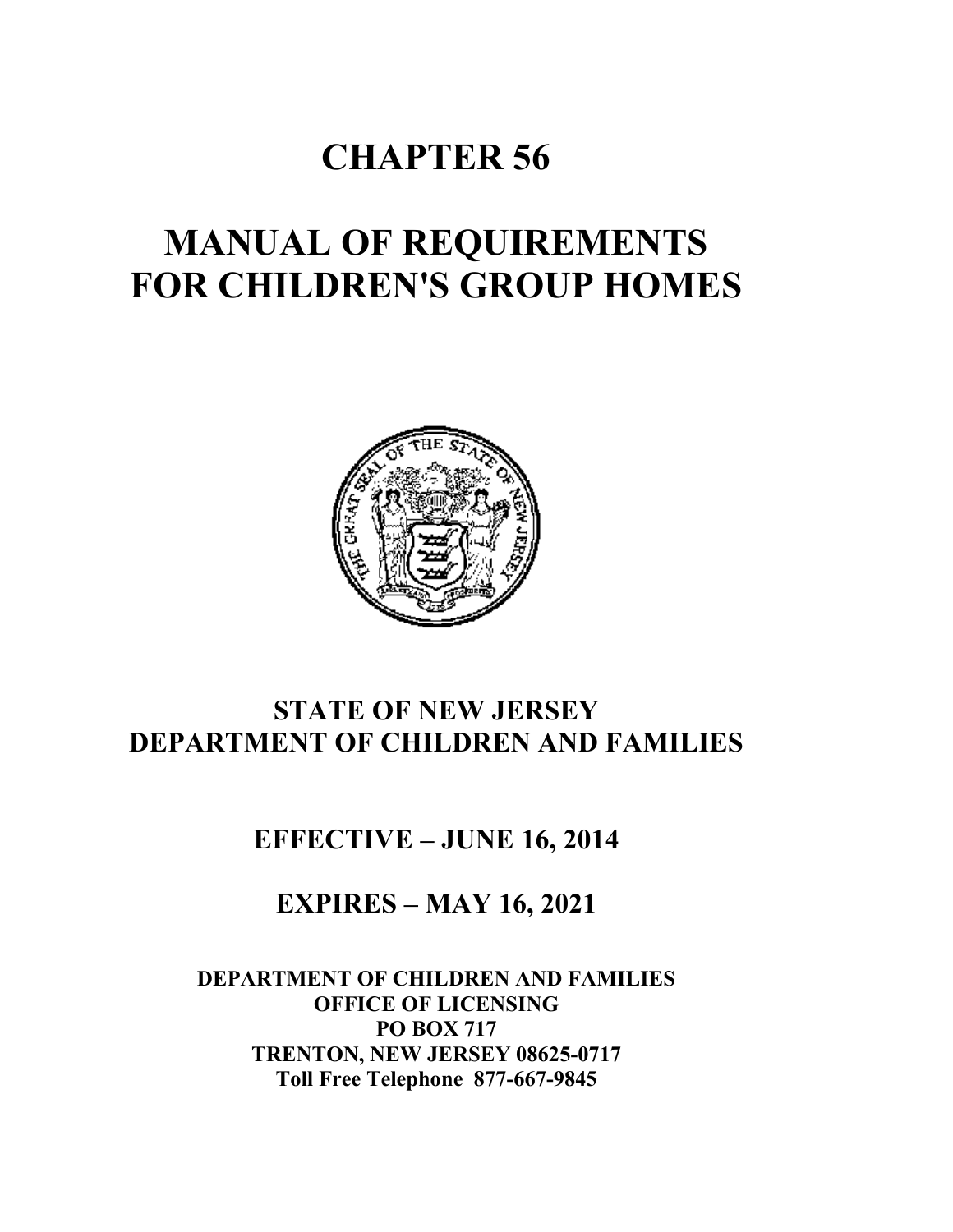# **CHAPTER 56. MANUAL OF REQUIREMENTS FOR CHILDREN'S GROUP HOMES**

Effective: June 16, 2014

Expires: May 16, 2021

#### **SUBCHAPTER 1. GENERAL REQUIREMENTS**

#### **3A:56-1.1 Legal authority**

(a) This manual is promulgated pursuant to N.J.S.A. 30:1-14 and 15, 30:4C-4, and 30:11B-4, as applied by N.J.S.A. 9:3A-9.

(b) Under N.J.S.A. 30:1-14, 30:4C-4, and 30:11B-4, the Department of Children and Families is authorized to inspect, evaluate, and approve publicly or privately operated homes that provide board, lodging, care, and treatment services for children who are placed and/or financed by the Division of Child Protection and Permanency, Division of Children's System of Care, or any other New Jersey State agency.

(c) Under N.J.S.A. 30:1-14 and 30:11B-4, the following homes shall be subject to inspection, evaluation, and approval by the Department of Children and Families:

1. New Jersey-based children's group homes, as defined in this chapter, except homes that are licensed, approved, or regulated pursuant to State law by the State Department of Health, by the State Department of Education, by the State Department of Corrections, by the State Department of Human Services, or by any other New Jersey State agency; and

2. Out-of-State children's group homes, as defined in this chapter, that serve children under the supervision of the Division of Child Protection and Permanency or the Division of Children's System of Care. As a condition of approval by the Department, such group homes shall be licensed, certified, or otherwise approved to operate in the state where the home is located.

(d) In order to be approved, a children's group home shall demonstrate to the satisfaction of the Department of Children and Families or its duly authorized agent that it complies with all applicable provisions of this manual.

(e) Responsibility for ensuring that these homes comply with the provisions of the statutes cited in (a) above and of this manual is assigned by the Department of Children and Families to the Office of Licensing. The Office is authorized to visit and inspect such homes, as described in N.J.A.C. 3A:56-1.2(a) and (b), to determine the extent of their compliance with such provisions.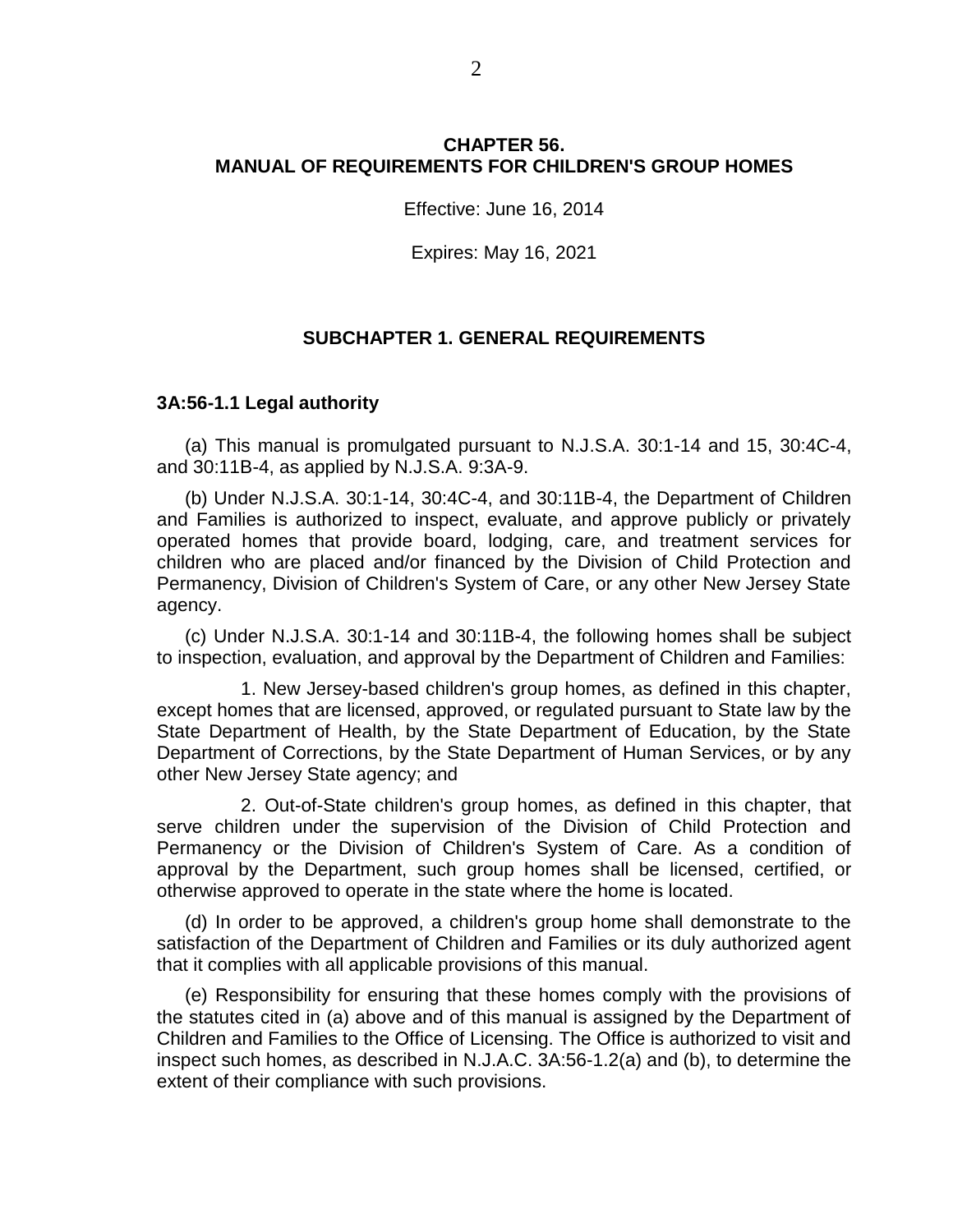(f) Under N.J.S.A. 30:1-15, the Department of Children and Families is also authorized to visit and inspect publicly or privately maintained institutions or other institutions and non-institutional agencies that:

1. Provide board, lodging or care for children who are not placed or financed by the Department of Children and Families or any other New Jersey State agency; and

2. Are not subject to licensing or regulation by any New Jersey State agency.

(g) The Office of Licensing is authorized to visit and inspect such homes as described in (f) above to assess the general health, safety, and well-being of the children and the care and treatment they are receiving, but cannot require their compliance with this manual and must secure an order from a court of competent jurisdiction, pursuant to N.J.S.A. 30:1-16, to compel correction of serious deficiencies.

# **3A:56-1.2 Definition and types of children's group homes**

(a) "Children's group home" or "home" means any public or private establishment other than a resource family home that provides board, lodging, care, and treatment services on a 24-hour basis to 12 or fewer children in a homelike, community-based setting, except that psychiatric community homes for children may have a capacity of 15 or fewer children.

(b) Children's group homes that are subject to the provisions of this manual that typically serve children with less severe behavioral and emotional problems who are capable of functioning in a home-based setting are classified as follows:

1. Group home, which serves from six to 12 children with emotional, social, physical and/or behavioral needs who do not require a more restrictive facility for their own protection or that of others;

2. Supervised transitional living home, which serves 12 or fewer children who are 16 years of age or older, require minimum guidance from staff members in preparation to live independently, and demonstrate maturity to function with minimal adult supervision;

3. Teaching family home, which serves 12 or fewer children with emotional, behavioral or other disabilities and which is certified or in the process of being certified as a teaching family home in accordance with the standards of the National Teaching Family Association. Teaching family homes are used for children who require strong professional support and guidance to participate in the life of the community, but who do not require a more restrictive facility for their own protection or that of others;

4. Treatment home, which is an agency-operated residence serving five or fewer children who are capable of community living but who need a small group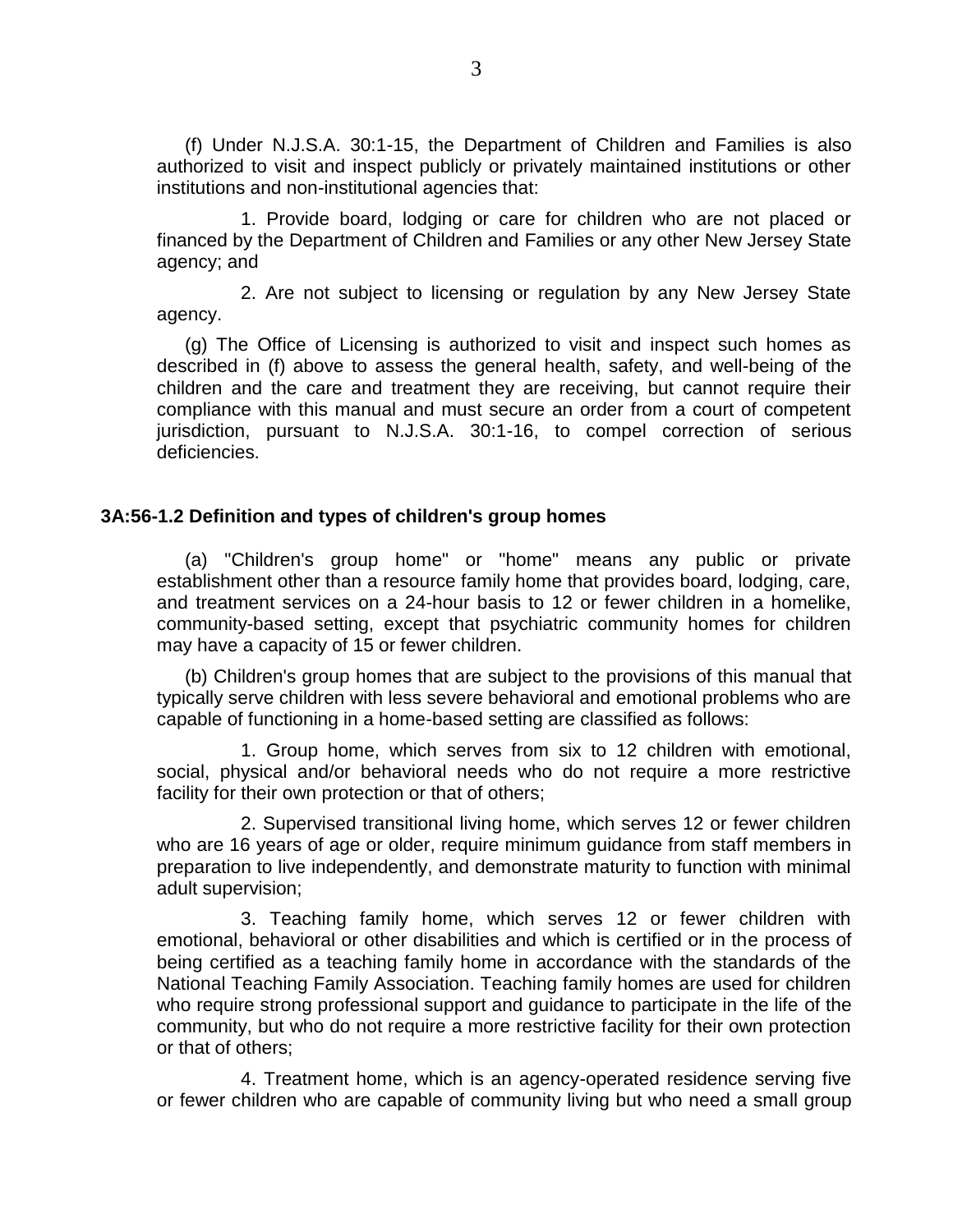environment and intensive supervision by staff members in order to ameliorate emotional, social and/or behavioral difficulties;

5. Alternative care home, which is an agency-operated residence serving three or fewer children with emotional, behavioral or other disabilities and which is certified or is in the process of being certified as an alternative care home in accordance with the standards of the National Teaching Family Association. Alternative care homes are used for children who require strong professional support and guidance to participate in the life of the community, but who do not require a more restrictive facility for their own protection or that of others; and

6. Psychiatric community homes for children, which are community residential programs that provide food, shelter and personal guidance on a 24-hour basis, under such supervision as required, to not more than 15 mentally ill children who require assistance. These homes are funded by or contracted with the Department for children who have received or may be at risk of inpatient care in an inpatient facility and who may benefit from psychiatric treatment within a community home, so as to avert more intensive treatment or to facilitate their return home or placement in a longer term residential facility. Such homes are not considered a health care facility within the meaning of the "Health Care Facilities Planning Act," P.L. 1971, c. 136.

#### **3A:56-1.3 Definitions**

The following words and terms, when used in this chapter, shall have the following meanings, unless the context clearly indicates otherwise.

"Adventure activity" means a planned activity of a wilderness or athletic nature that requires specially trained staff members and/or special equipment that is utilized with children to assist in their development of self-confidence and insight.

"Agency" means an organization which has received a certificate of approval from the Office of Licensing to operate more than one group home, treatment home, and/or supervised transitional living home.

"Certificate of approval" or "certificate" means a document issued by the Office of Licensing to a home or agency indicating that the home or agency is in substantial compliance with all applicable provisions of this chapter, and there is no serious or imminent hazard to the education, health, safety, well-being or treatment needs that exists in the home or agency affecting the children.

"Child" means any person who is under 18 years of age and/or any person between the ages of 18 and 21 who is under the supervision of the Department in placement in a children's group home.

"Denial of a certificate" means the withholding by the Office of Licensing of an initial certificate of approval for which a home or agency has applied.

"Department" means the New Jersey Department of Children and Families.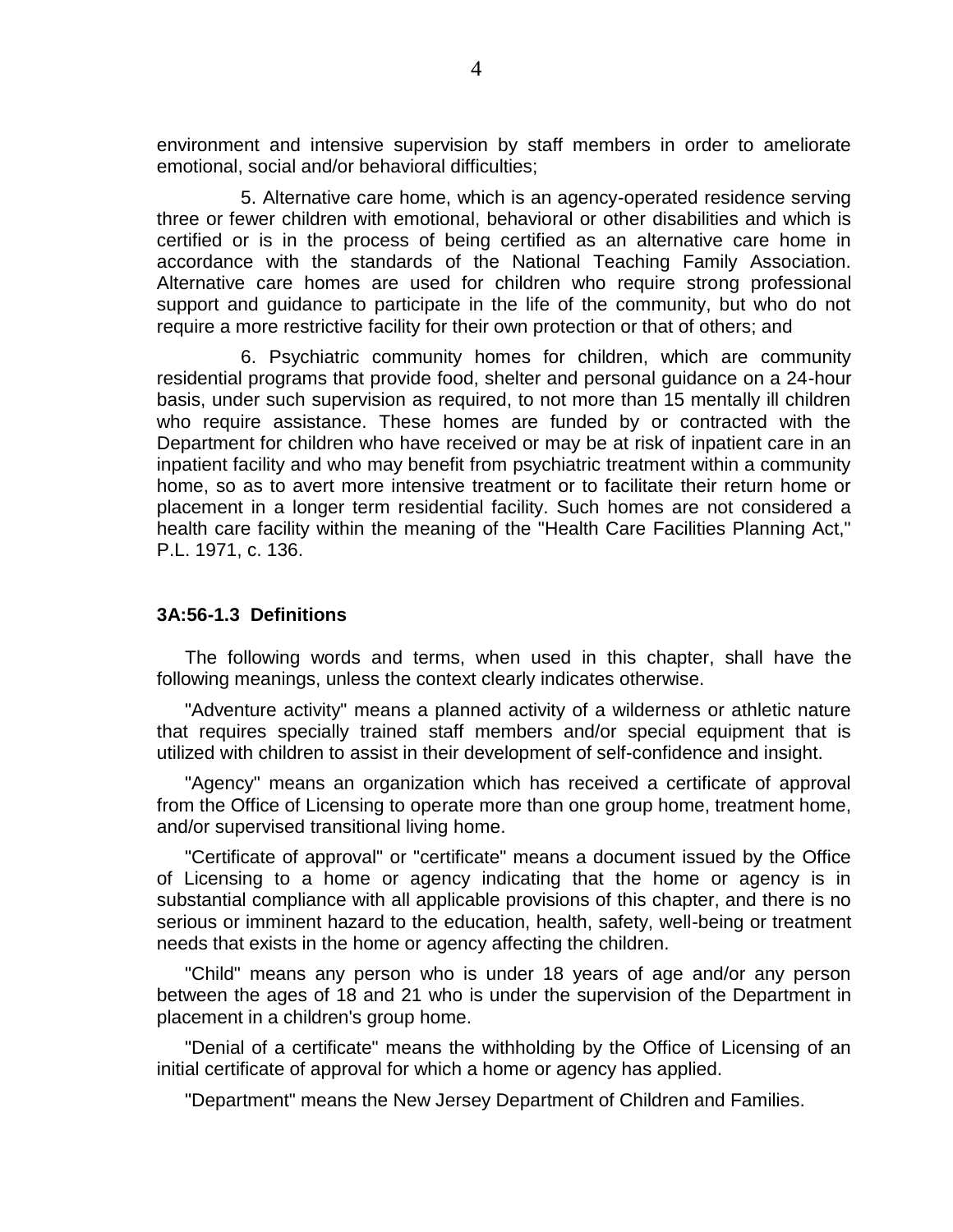"Director" means the on-site staff member responsible for the daily operation and management of a home.

"Division" means the Division of Child Protection and Permanency, New Jersey Department of Children and Families.

"Exclusion" means the removal of a child to an area or room in the home where there is limited or no stimulation. This removal is a therapeutic intervention and a time for the child to reflect on his or her behavior in order to gain control so he or she can return to the other children.

"Infant" means any person who is under the care of his or her adolescent mother in a home serving adolescent mothers.

"Manual of Requirements for Children's Group Homes" or "manual" means the provisions contained in N.J.A.C. 3A:56-1.1 to 10.25. These provisions constitute minimum baseline requirements below which no home that is subject to the authority of N.J.S.A. 30:1-14, 30:4C-4 and 30:11B-4 is legally permitted to operate.

"Office of Licensing" or "Office" means the Office of Licensing, New Jersey Department of Children and Families.

"Parent" means a birth or adoptive parent, legal guardian, or any other person having responsibility for, or custody of, a child.

"Person" means any individual, agency, corporation, company, association, organization, society, firm, partnership, joint stock company, the State or any political subdivision thereof.

"Placing agency" means an agency that assumes responsibility for payment of room and board for a child placed in a group home, teaching family home, supervised transitional living home, or treatment home.

"Quality assurance" or "QA" means a program or set of activities designed to monitor, evaluate, and improve care or services provided in order to enhance the health of clients and the effective use of resources.

"Refusal to renew a certificate" means the non-issuance of a certificate of approval by the Office of Licensing to a home or agency after its existing certificate has expired.

"Restraint" means the holding of a child so that he or she cannot move all or part of his or her body, including those instances when staff physically escort the child.

"Restrictive behavior management practice" means the use of physical restraint and exclusion as part of a comprehensive treatment plan to help the child develop self-control, to reduce maladaptive behavior or to protect the child and others from harm.

"Revocation of a certificate" means a permanent removal of a home's or agency's current certificate of approval to operate.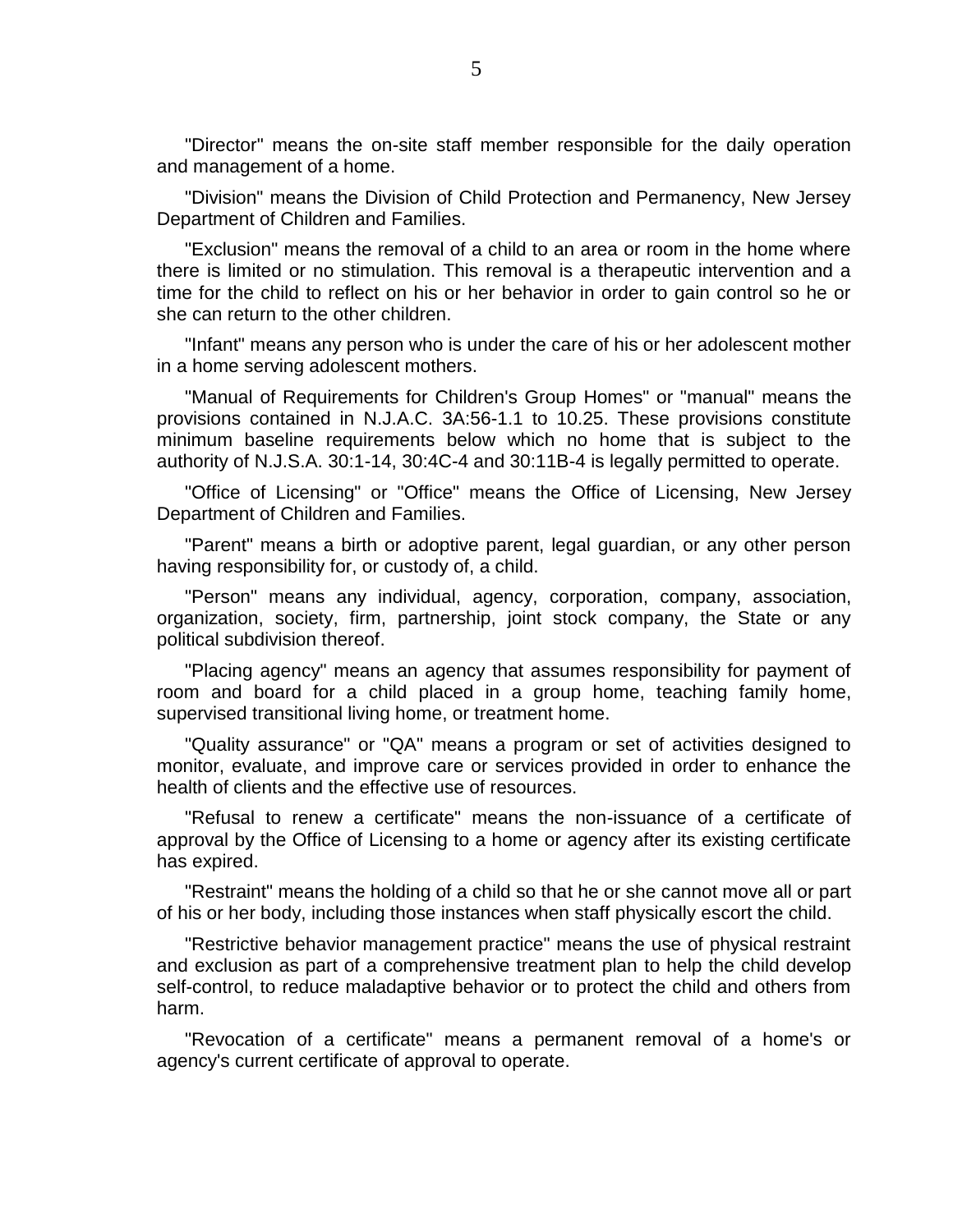"Risk management" or "RM" means clinical and administrative activities designed to detect, prevent, or reduce risks that could impair client care or client, staff, or visitor comfort or safety.

"Shall" denotes a provision of this manual that a home or agency must meet to qualify for a certificate of approval.

"Should" denotes a recommendation reflecting goals towards which a home or agency is encouraged to work.

"Staff member" or "staff" means any person employed by or working for or at a home or agency on a regularly scheduled basis. This includes full-time, part-time, substitute, volunteer, student intern, contract or consulting personnel, whether compensated or not.

"Suspension of a certificate" means a temporary removal of a home's or agency's current certificate of approval to operate.

"Time out" means instructing a child to calm down and remain quiet for a brief period of time as a means of discipline and to teach the child self-control. A time out may occur in the presence of other staff members and children or in an area of the home where the child has access to stimulation or activities such as a library or the child's bedroom.

"Utilization review" or "UR" means the process of using predefined criteria to evaluate the appropriateness of admissions and continued stays and whether clients are receiving the services best suited to their needs.

#### **SUBCHAPTER 2. APPROVAL PROCEDURES**

#### **3A:56-2.1 Application for a certificate of approval**

(a) No person shall operate a children's group home that provides board, lodging, care and treatment services for children who are placed or financed by the Department or any other New Jersey State agency without first securing a certificate of approval from the Office of Licensing, except for homes that are subject to licensing or regulatory approval pursuant to State law by any other New Jersey State agency.

1. Each group home, supervised transitional living home serving six or more children, each teaching family home regardless of capacity and psychiatric community homes for children shall obtain an individual certificate of approval.

2. Each agency operating more than one treatment home or alternative care home, or more than one supervised transitional living home serving five or fewer children, shall secure and maintain a single certificate for all such homes in its program, along with a certificate for each approved home. The agency shall ensure and document that individual treatment homes, alternative care homes and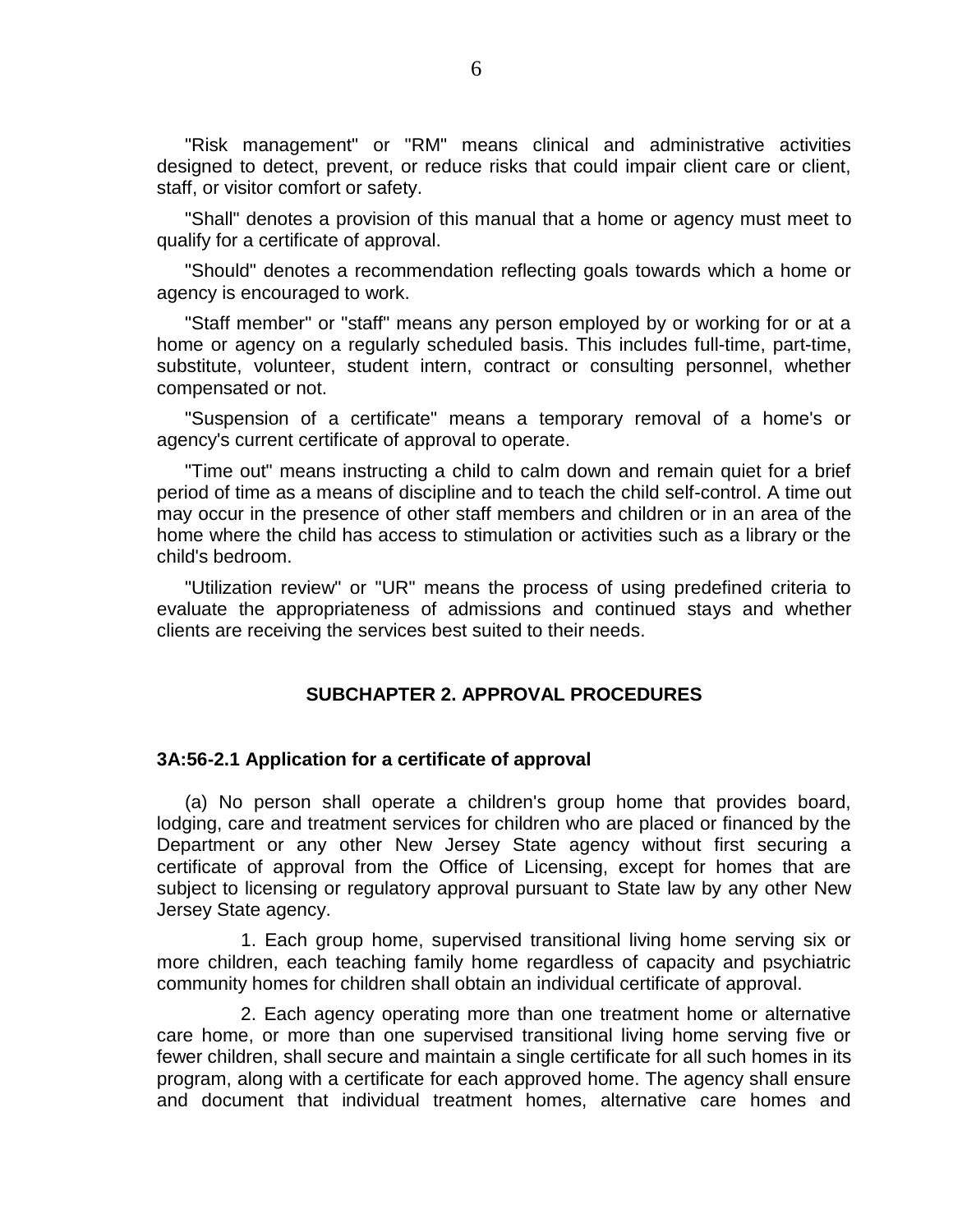supervised transitional living homes serving five or fewer children comply with the provisions of this manual.

(b) A home or agency applying to the Office of Licensing for an initial certificate of approval shall submit a completed application form to the Office, including the documentation specified in N.J.A.C. 3A:56-4.1(a), (b) and (c), at least 45 calendar days prior to the anticipated opening of a home.

(c) A home or agency applying to the Office of Licensing for a renewal of its certificate of approval shall submit a completed application form to the Office, including the documentation specified in N.J.A.C. 3A:56-4.1(d), at least 45 calendar days prior to the expiration of its existing certificate.

(d) An agency submitting an initial application for a certificate of approval for a psychiatric community home for children or subsequent renewal of that certificate shall pay the fee as described below. Checks shall be made payable to the "Treasurer, State of New Jersey." No certificate of approval shall be issued by the Department until payment of this fee has been received by the Department. Failure to pay the renewal fee applicable to an existing certificate of approval shall result in the revocation of that certificate of approval. The fee schedule is as follows:

1. Initial and single renewal application is \$ 575.00; and

2. Renewal for each site for agencies with more than one psychiatric community home for children is \$287.50.

#### **3A:56-2.2 Issuance of a certificate of approval**

(a) The Office of Licensing shall issue a certificate of approval to a home or agency that has achieved substantial or full compliance with all applicable provisions of this chapter.

(b) If the Office of Licensing determines that a home or agency cannot be issued a certificate of approval because there is serious or imminent hazard to the education, health, safety, well-being or treatment needs of the children, the Office shall issue a written notification to the home or agency indicating the steps the home or agency must take to secure a certificate of approval.

(c) Each certificate period shall be two years.

1. In determining the expiration date of the first certificate of approval, the Office of Licensing shall compute the two-year approval period from the date of issuance of the first certificate.

2. In determining the expiration date of a renewed certificate, the Office of Licensing shall compute the two-year approval period from the date on which the previous certificate expired. If, however, the home or agency has ceased to operate for a period of one year following the expiration date of its previous certificate, the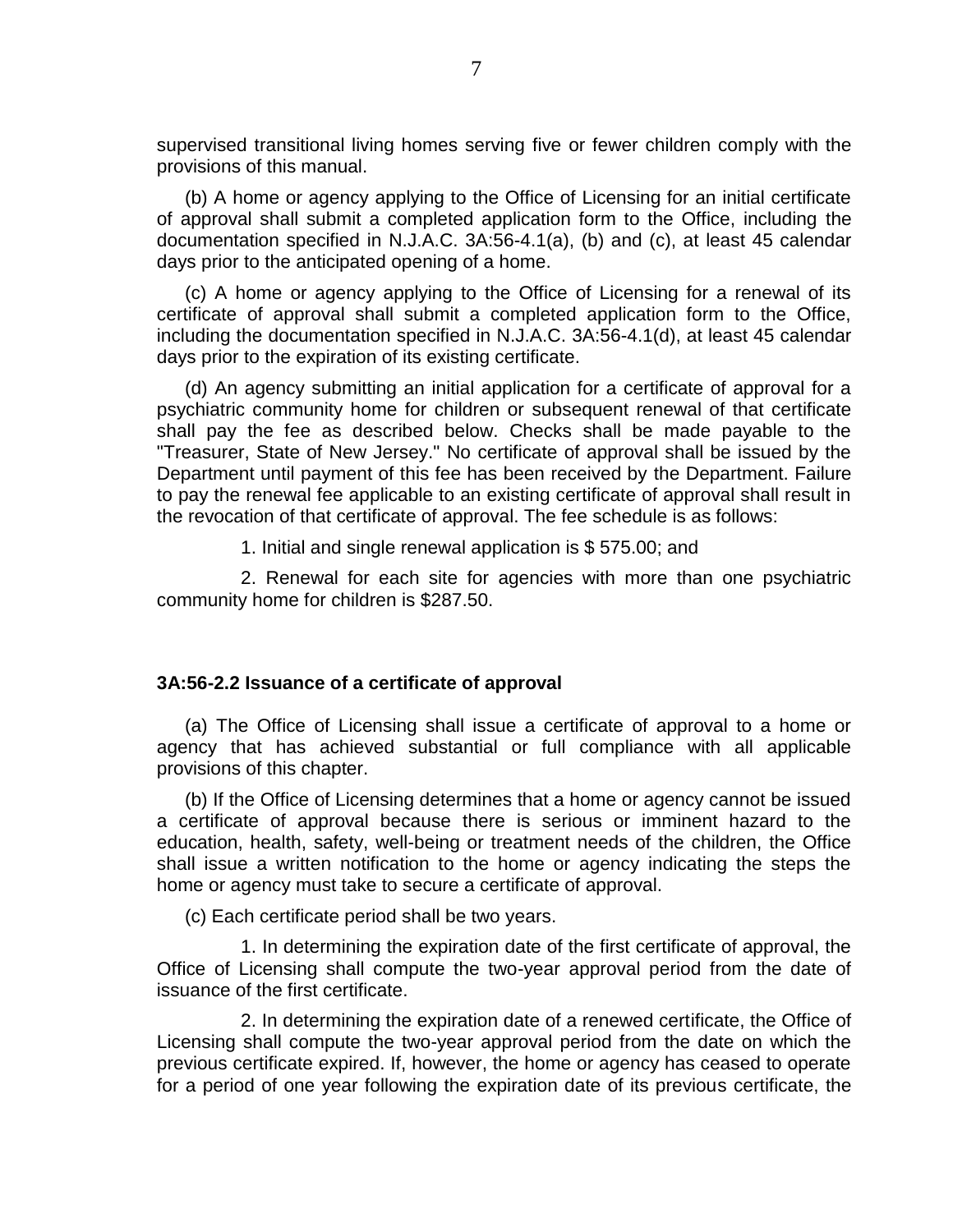Office shall compute the date of expiration from the date of issuance of a new certificate.

(d) The certificate of approval shall be issued to a specific home or agency and shall not be transferable.

(e) The home or agency shall maintain its certificate of approval on file.

(f) No home or agency shall make claims either in advertising or in any written or verbal announcement or presentation contrary to its approval status.

# **3A:56-2.3 Denying, suspending, revoking or refusing to renew a certificate of approval**

(a) The Office of Licensing may deny, suspend, revoke or refuse to renew a certificate of approval for good cause, including, but not limited to, the following:

1. Failure to comply with the provisions of this manual;

2. Violation of the terms and conditions of a certificate of approval;

3. Fraud or misrepresentation in obtaining a certificate;

4. Refusal to furnish the Department with files, reports or records as required by this manual;

5. Refusal to permit an authorized representative of the Department to gain admission to the home or agency or to conduct an inspection or investigation;

6. Any activity, policy, or staff conduct that adversely affects or is deemed by the Office of Licensing to be detrimental to the education, health, safety, wellbeing or treatment needs of children or that otherwise demonstrates unfitness by the owner or staff members of the home to operate a children's group home;

7. Failure of an out-of-State home or agency to maintain a license, approval or certification in its own state;

8. Failure by the agency or director to secure and to maintain on file documentation from the Department showing compliance with criminal conviction disclosures, as specified in N.J.A.C. 3A:56-5.1(b)1, Criminal History Record Information background checks, as specified in N.J.A.C. 3A:56-5.6, or Child Abuse Record Information background checks, as specified in N.J.A.C. 3A:56-5.7;

9. Refusal by the director, treatment home parent, teaching family home parent, alternative care home parent, supervised transitional living home parent or household member to consent to or cooperate in a Criminal History Record Information background check or Child Abuse Record Information background check for himself or herself;

10. Refusal by the director to terminate the employment of a staff member who refuses to consent to or cooperate in a Criminal History Record Information background check or Child Abuse Record Information background check;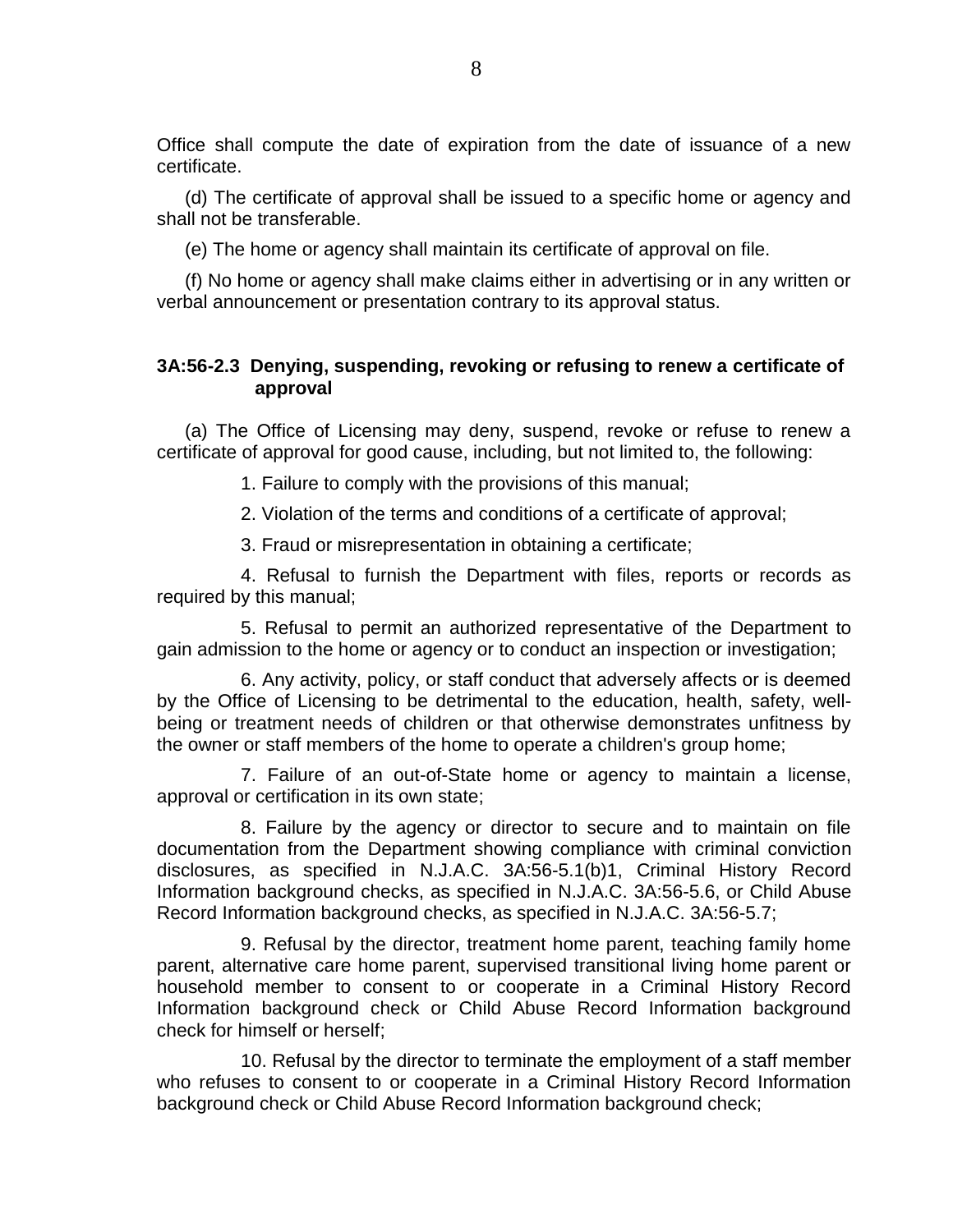11. Refusal by the director to terminate the employment of a staff member when an allegation of child abuse or neglect has been substantiated against the staff member;

12. Refusal by the director to terminate the employment of a staff member convicted of a crime or offense requiring disqualification, as specified in N.J.A.C. 3A:56-5.6(e);

13. A substantiated allegation of child abuse or neglect against the director, treatment home parent, teaching family home parent, alternative care home parent, supervised transitional living home parent or household member; and

14. Conviction by the director, treatment home parent, teaching family home parent, alternative care home parent, supervised transitional living home parent or household member for a crime or offense requiring disqualification, as specified in N.J.A.C. 3A:56-5.6(e).

(b) The Office of Licensing shall provide written notice to the home or agency if it intends to deny, suspend, revoke or refuse to renew its application for a certificate. This notice shall specify the Office's reasons for such action.

(c) If the Office of Licensing denies, revokes, or refuses to renew a certificate of approval, as specified in (a) above, the home or agency shall be prohibited from reapplying for a certificate of approval for one year from the date of certificate denial, revocation or refusal to renew. After the one-year period has elapsed, the home or agency may submit to the Office a new application for a certificate.

(d) If a certificate is suspended, the Office of Licensing shall issue or reinstate the certificate once the home or agency achieves compliance with the provisions of this manual. In such a case, the Office shall not require the home or agency to submit a new application for a certificate unless such reapplication is expressly made a condition of the issuance or reinstatement of the certificate.

(e) Each certificate of approval issued by the Office of Licensing to a home or agency remains the property of the State of New Jersey. If the Office suspends or revokes a certificate of approval, the home or agency shall return the certificate of approval to the Office immediately.

#### **3A:56-2.4 Administrative hearings**

(a) If a home or agency fails to comply with all applicable provisions of this manual, the Office of Licensing shall issue a directive ordering compliance. Prior to the Office's decision to deny, suspend, refuse to renew or revoke a home's or agency's certificate of approval, the home or agency shall have the opportunity to request an administrative hearing, pursuant to the Administrative Procedure Act, N.J.S.A. 52:14B-1 et seq., and the Uniform Administrative Procedure Rules, N.J.A.C. 1:1.

(b) As long as the Department determines that children are not at risk and that no imminent dangers exist, the Office of Licensing may permit a home or agency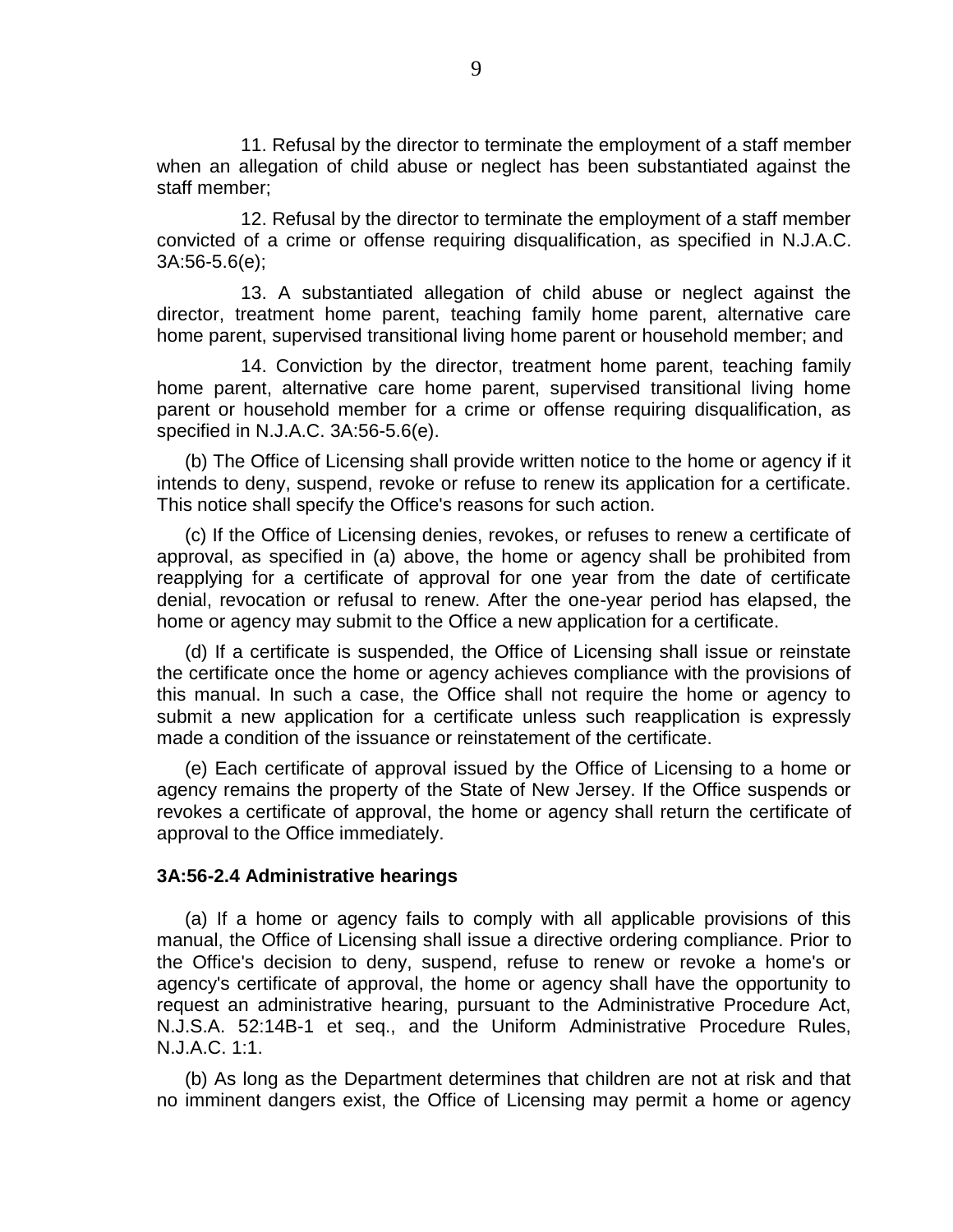that has requested an administrative hearing, as specified in (a) above, to continue to operate until a final decision is rendered as a result of the hearing.

#### **3A:56-2.5 Complaints**

(a) Whenever the Office of Licensing receives a report questioning the approval status or compliance of a home or agency or alleging a violation of this manual, the Office shall ensure that the allegation is promptly investigated to determine whether the complaint is substantiated.

(b) After the report of the investigation has been completed, the Office of Licensing shall notify the home or agency in writing of the results of the investigation within 15 days, pursuant to the State Public Records Law, N.J.S.A. 47:1A-1 et seq., with the exception of any information not permitted to be disclosed pursuant to the Child Abuse and Neglect Law, N.J.S.A. 9:6-8.10a, or any other State law.

(c) Whenever the Department, through its Office of Licensing, Institutional Abuse Investigation Unit or other offices, conducts complaint investigations, the home or agency shall cooperate with all Department investigators.

#### **3A:56-2.6 Public access to licensing records**

Licensing files maintained by the Office of Licensing are public records and shall be readily accessible for examination by any person, under the direction and supervision of the Office, except when public access to records is restricted, in keeping with the State Public Records Law, N.J.S.A. 47:1A-1 et seq., or other applicable statutes.

# **SUBCHAPTER 3. ADMINISTRATION**

#### **3A:56-3.1 Statement of purpose**

(a) The home or agency shall maintain on file a written statement of purpose that shall identify the following:

1. The home's philosophy, goals, and objectives;

2. Characteristics of the children to be served;

3. Types of treatment services provided to the children, including those provided directly by the home and those provided in cooperation with community agencies or outside individuals;

4. Procedures for implementing those services; and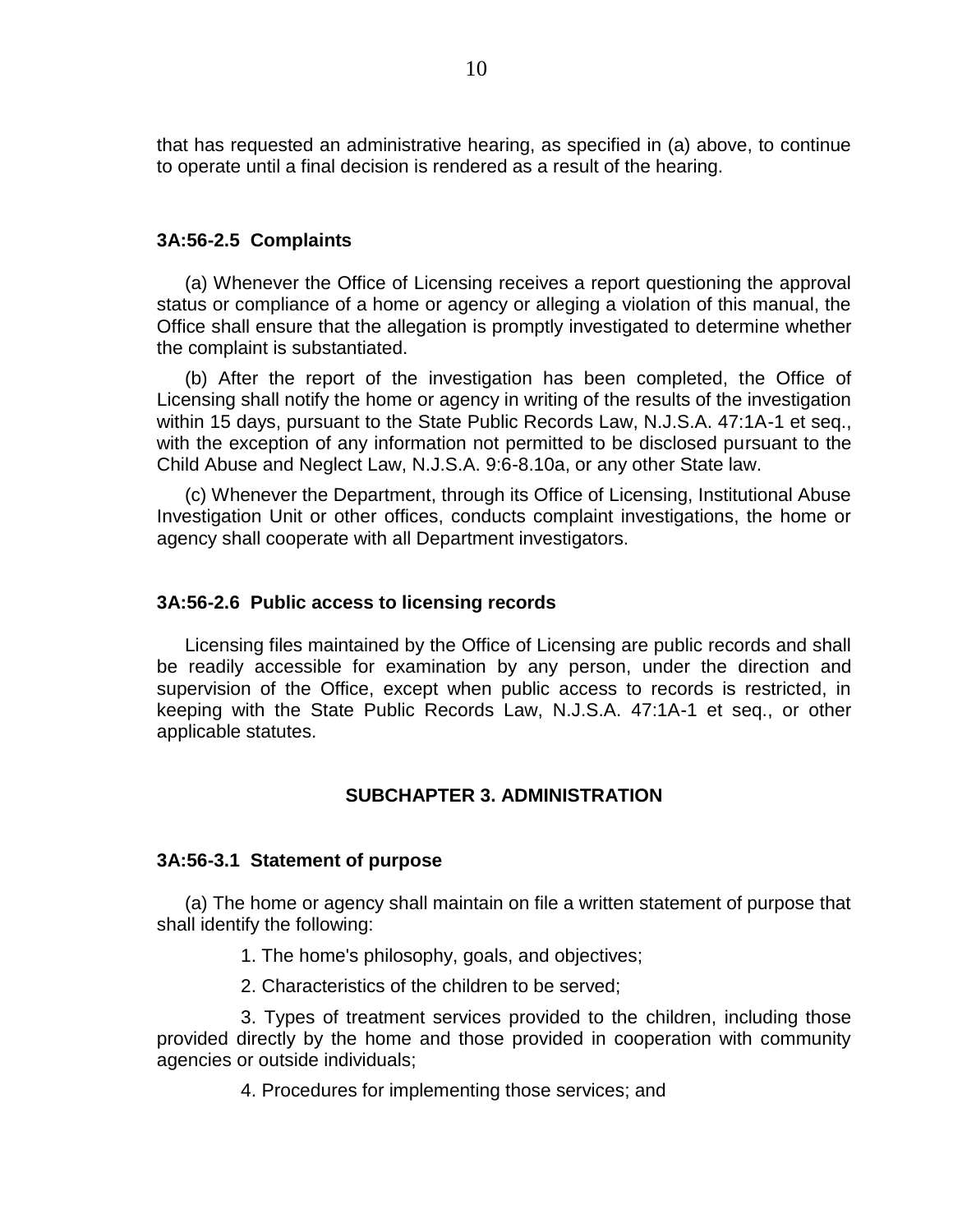5. Criteria for successful completion of the program.

(b) The home or agency shall give this statement of purpose to the parents of the children applying for services, to all staff members and to all persons who request this information.

(c) The home or agency shall secure and maintain on file a record of the parents' and staff members' signatures attesting to their receipt of the statement of purpose.

#### **3A:56-3.2 Rights of children**

(a) The home or agency shall prepare a list of children's rights and shall post it in a prominent location in each home or give it to the children and document such in each child's record. At a minimum, the list shall specify the children's right to:

- 1. Receive prompt medical treatment;
- 2. Have access to an appropriate education;
- 3. Live in a safe, clean and healthy environment;

4. Be free of physical or sexual harassment or abuse and corporal punishment;

- 5. Attend religious services of their choice; and
- 6. Have unimpeded communication to the Department.

(b) The home or agency shall give this list of children's rights to the parents of the children applying for admission, to all staff members and to all persons who request this information.

(c) The home or agency shall secure and maintain on file a record of the parents' and staff members' signatures attesting to their receipt of the list of children's rights.

(d) If the home or agency chooses to develop a search and seizure policy, the home or agency shall give all children, staff and parents a copy of this policy, as specified in N.J.A.C. 3A:56-6.15.

(e) The home or agency shall prepare, post or give to all staff members and children a written grievance procedure governing how the children may raise questions about or voice disagreements with and concerns about procedures, care, and specific incidents. The home or agency shall not take or threaten to take retaliatory or disciplinary action of any kind against a child who uses the grievance procedure or files a grievance. The home shall provide a procedure to explain the above to children who are developmentally disabled.

# **3A:56-3.3 Information to parents and staff members**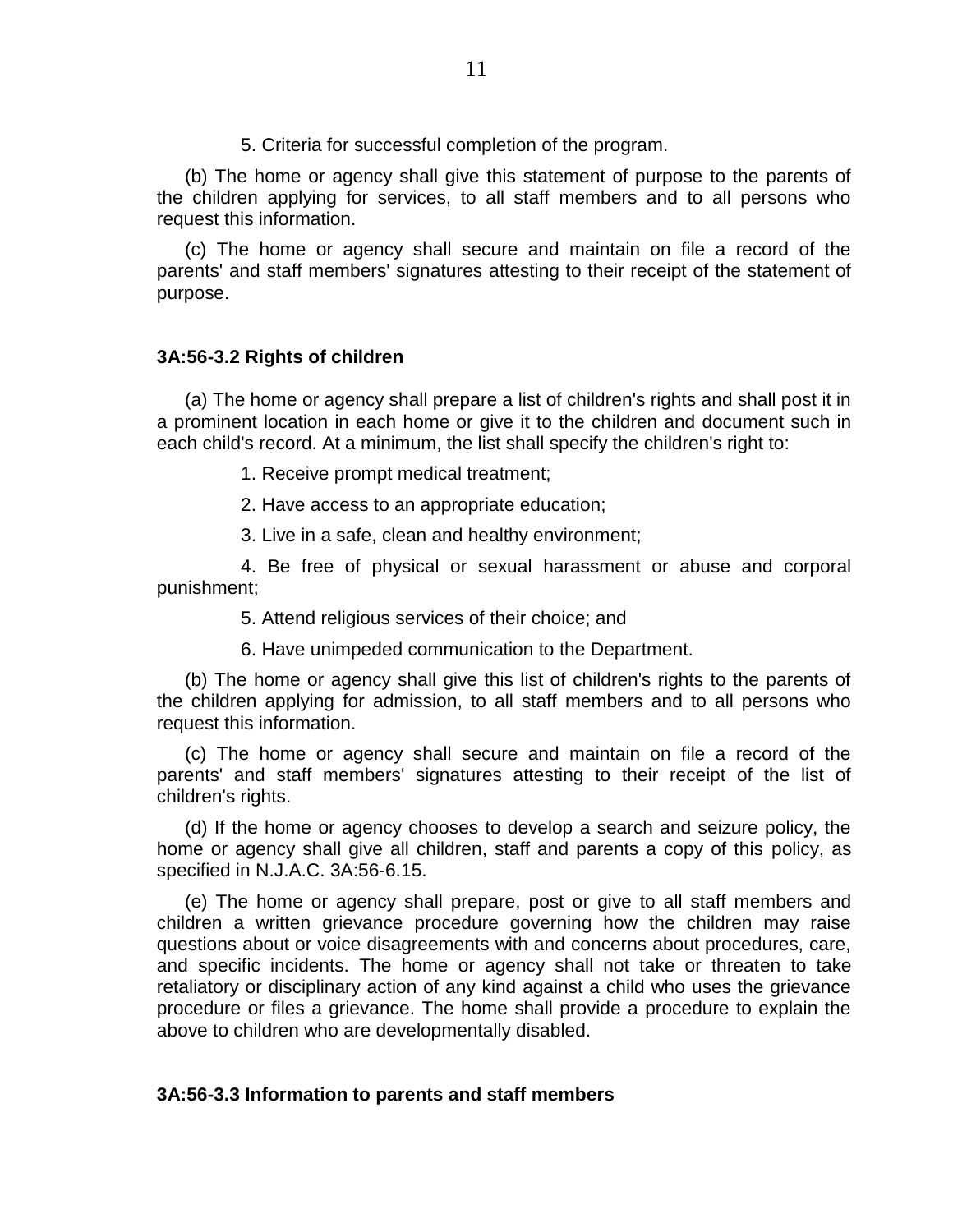(a) The home or agency shall provide to every parent within five working days of his or her child's placement, and to every person upon becoming a staff member, a written document indicating that the home or agency is required to:

1. Secure a certificate of approval to operate from the Office of Licensing;

2. Comply with all applicable provisions of the manual;

3. Retain a current copy of the manual and make it available for review by parents of resident children;

4. Indicate how parents may secure a copy of the manual by contacting the Office of Licensing, Department of Children and Families, PO Box 717, Trenton, New Jersey 08625-0717;

5. Afford parents the opportunity and time to review and discuss with the home or agency director any questions or concerns about policies, requirements, provisions, or alleged violations of the manual;

6. Advise parents that if they believe or suspect that the home or agency is in violation of any provision of the manual, they may report such alleged violations to the Office of Licensing;

7. Make available, upon request, for parents' review the Office's Inspection/Violation and Complaint Reports on the home or agency, as well as any letters of enforcement or other actions taken against the home or agency during the current certificate of approval period;

8. Inform parents that they may request a copy of the home's or agency's behavior management policy, including policies for searches, as specified in N.J.A.C. 3A:56-6.13, 6.14, and 6.15;

9. Inform parents that the home or agency is required to provide the child's parents with copies of the home's or agency's visitation and communication policies, a copy of the procedure for expressing concern or registering complaints regarding their child's placement, and a description of its religious policies, including a statement that the child has a right to practice his or her religion;

10. Indicate through this document that any person who has reasonable cause to believe that a child residing in the home has been or is being subjected to any form of hitting, corporal punishment, abusive language, ridicule, or harsh, humiliating, or frightening treatment, or any other kind of child abuse, neglect or exploitation by any person, whether working at the home or not, is required by State law to report such allegations to the Department's State Central Registry at 1-877- NJ-ABUSE (1-877-652-2873) immediately, and indicate that such reports may be made anonymously;

11. Indicate through this document that parents and staff members may secure information about the prevention and reporting of child abuse and neglect from the Department of Children and Families online at www.nj.gov/dcf/reporting;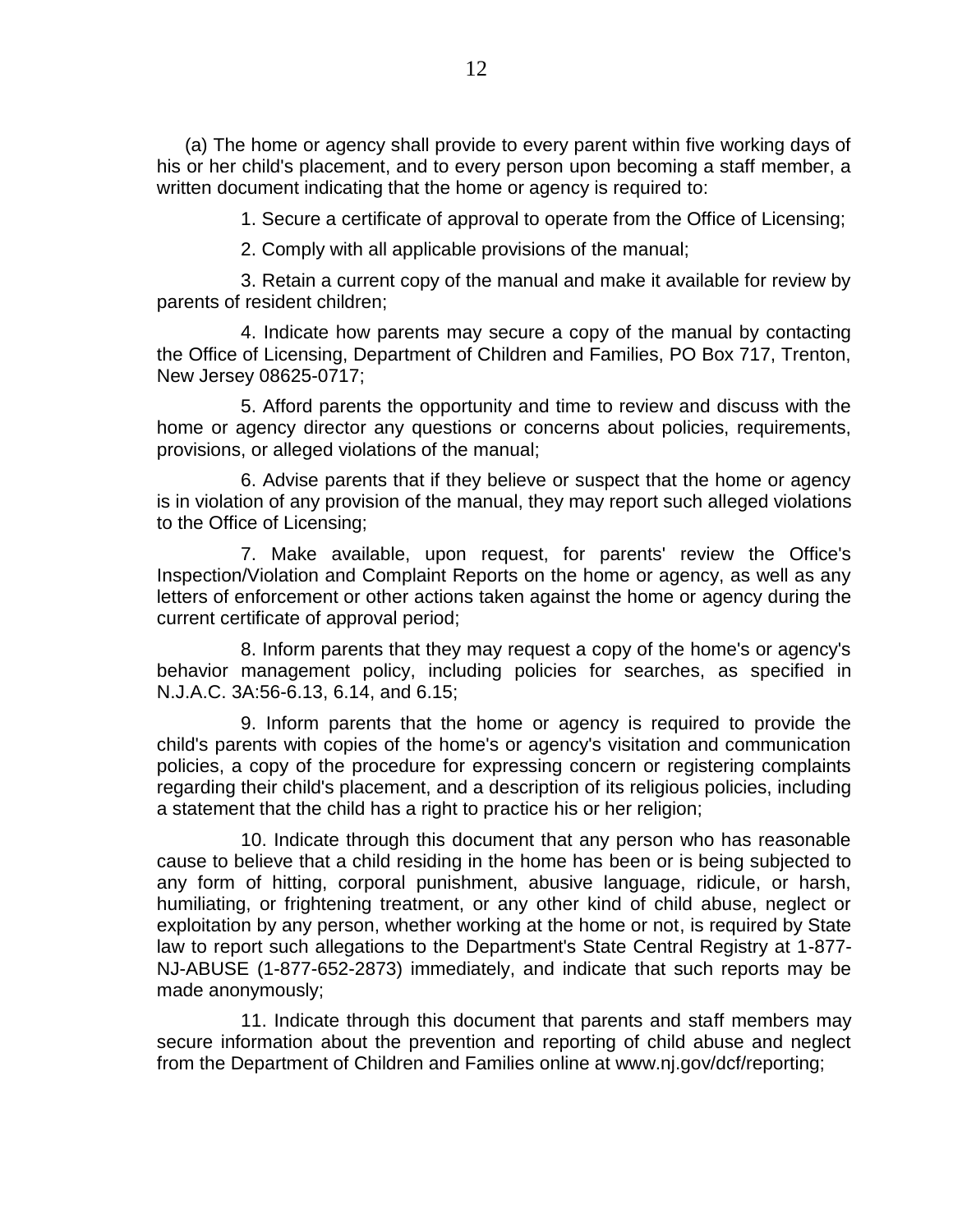12. Inform parents that the home or agency must secure written consent from the child's parents before the home or agency may involve the child in fundraising, publicity, or audiovisual activities related to the home or agency; and

13. Inform parents that the home will develop a visitation schedule for parents and children, as specified in N.J.A.C. 3A:56-6.6, 9.20, and 10.13.

(b) The home or agency shall comply with the requirements specified in (a) above by:

1. Securing the parent's and staff member's signature on a record attesting to receipt of the document; and

2. Maintaining the record on file; or

3. Documenting in the record the attempts made to secure the parent's signature.

#### **3A:56-3.4 Community participation**

(a) Every agency, group home and supervised transitional living home shall develop a governing board that offers advice and counsel to the home on its policies, staff recruitment and selection, physical environment, and program activities. Such a committee shall include representatives from the civic, business or educational community.

(b) The governing board shall establish policies that encourage and enhance community relations, such as having the home sponsor an open house.

(c) The director of the home shall ensure that community activities have been scheduled or completed and provide updates on community involvement to the governing board on a quarterly basis.

(d) The governing board shall meet at least quarterly. The home shall keep on file a list of current membership of the governing board and a record of its meetings.

#### **3A:56-3.5 Conflict of interest**

(a) Any home or agency receiving funds from the Department shall adopt a written conflict of interest policy, as required by the home's or agency's contract with the Department of Children and Families.

1. The home or agency shall ensure that a copy of the adopted policy, with its effective date, is forwarded to all governing board members and staff members and is posted in a prominent location or kept on file at the home or agency.

2. The governing board shall ensure that the conflict of interest policy is adhered to by home or agency directors through the governing board's review of the home's or agency's policies involving the purchasing of goods or services and hiring practices.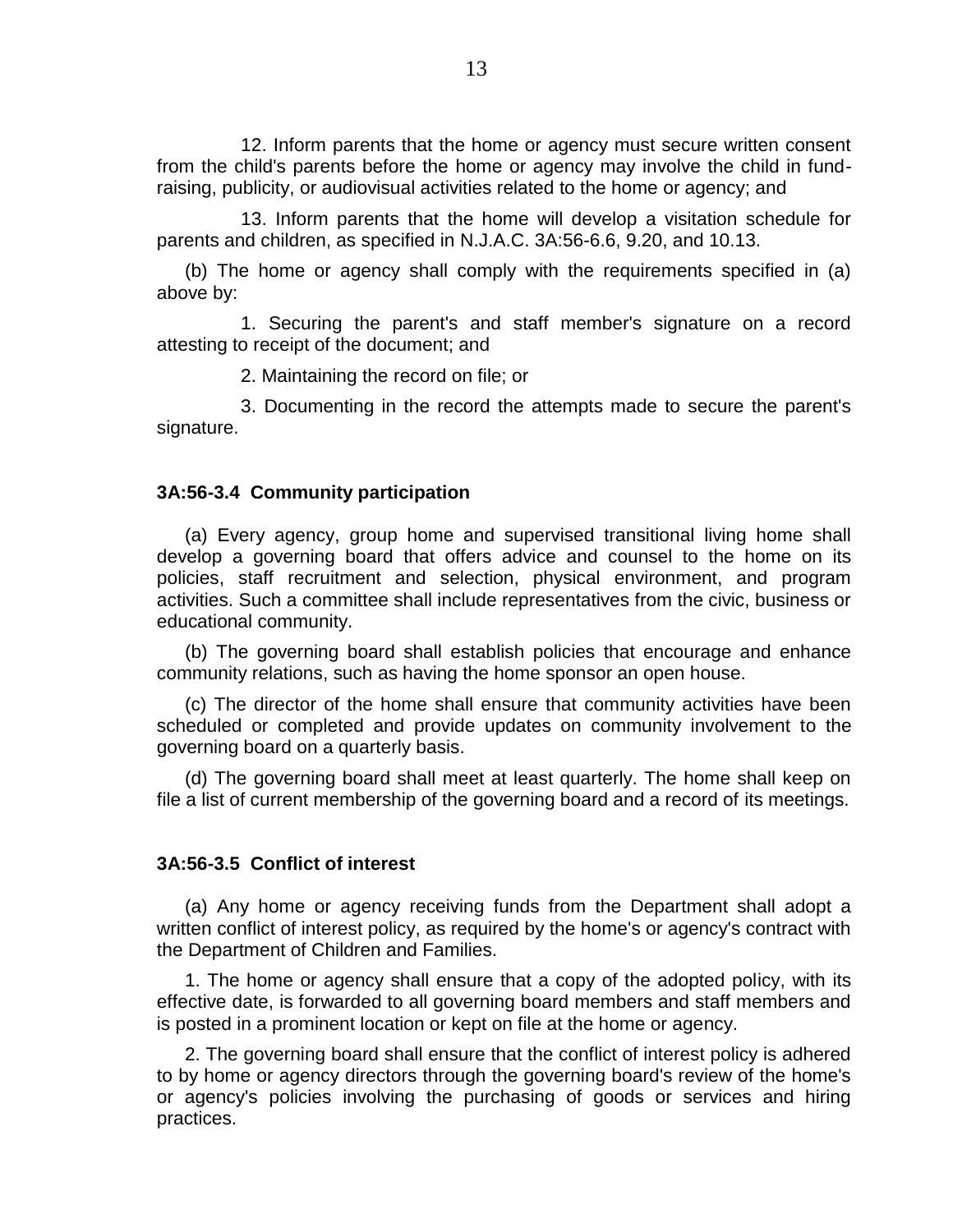# **3A:56-3.6 Intake and admissions**

(a) The home or agency shall ensure that the child and his or her parents have an opportunity to visit the home prior to the child's placement.

(b) For all placements, the home or agency shall have the following information on file in the child's record upon the child's admission:

1. The child's full name, nicknames, if any, gender, date of birth, religion, and race;

2. The name, address, telephone number, and relationship to the child of the persons with whom the child was living at the time of admission;

3. The name, address, and telephone number of father, mother, foster parents, or legal guardians, if different from (b)2 above;

4. The name, address, and telephone number of the worker of the Department's local office or other placing agency;

5. The name, address, and telephone number of the person to notify in an emergency;

6. The names of siblings, their ages, and gender;

7. The reason for placement of the child;

8. A Medicaid card, if applicable; and

9. A statement signed by the parents or legal guardian, granting consent for emergency medical or surgical care, semi-annual dental care and annual physical examinations for the child.

(c) For non-emergency placements and emergency placements, in addition to (b) above the home or agency shall have the following information on file in the child's record within 30 calendar days of the child's admission:

1. Schools attended, grade level, and employer, if any;

2. Discharge summaries from previous placements, if any;

3. The child's medical history, including chronic conditions, past serious illnesses, allergies, medications, immunizations and special diet; and

4. A discharge plan, including the estimated duration of care.

(d) If the home or agency is unable to obtain the information specified in N.J.A.C. 3A:56-3.6(c) within 30 calendar days of the child's admission, the home shall document in the child's file its efforts to obtain such information.

(e) For all placements into psychiatric community homes for children, in addition to (b) and (c) above, the home shall have the following information on file in the child's record within 10 working days of admission: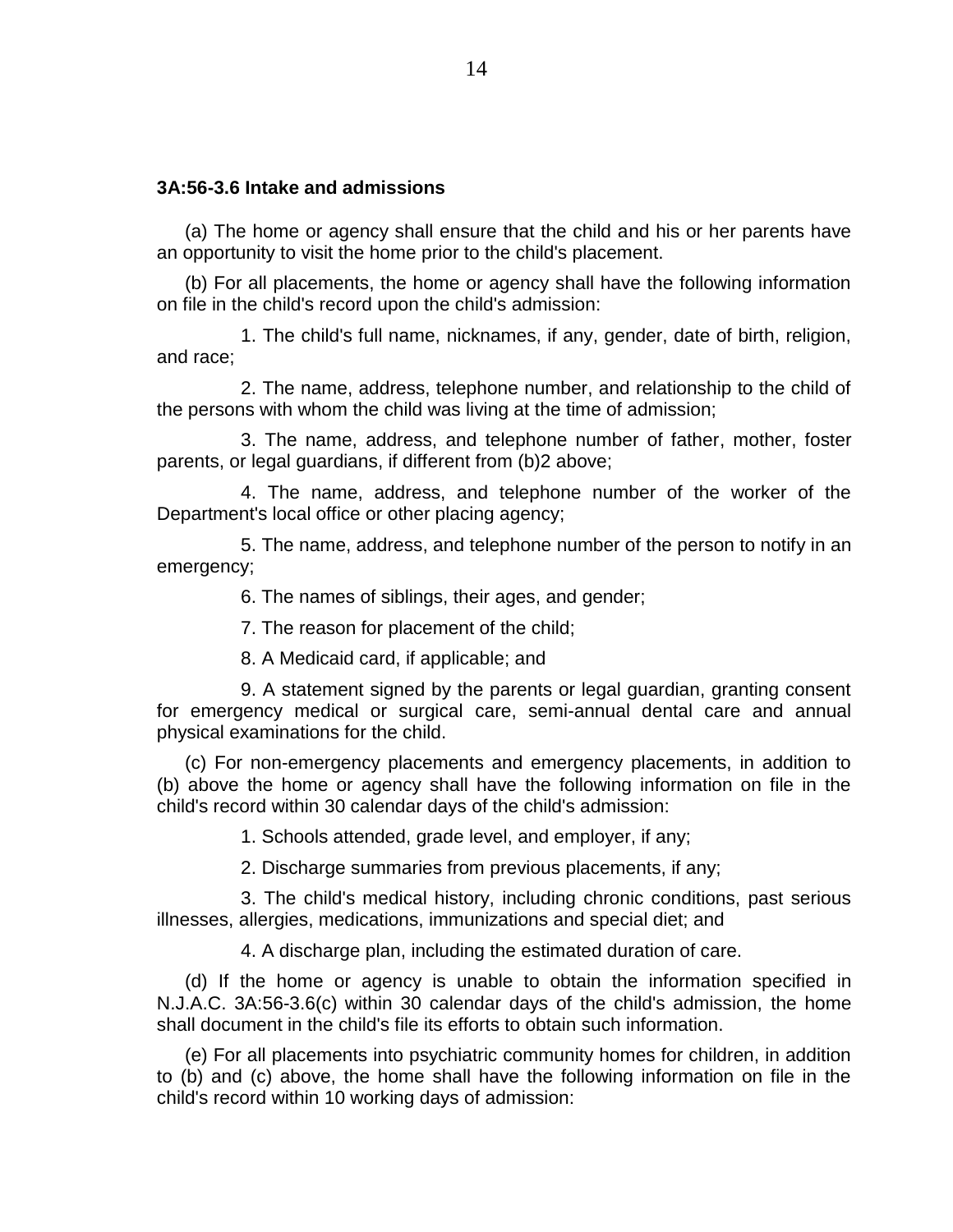1. A current bio-psychosocial history;

2. A current psychiatric evaluation completed within the past 60 days;

3. A current child study team evaluation and individual education plan, as applicable; and

4. A description of the child's social, recreational, vocational and behavioral needs.

(f) Immediately following the child's admission, the home shall:

1. Give each child a secure place to store valuables;

2. Ask the child to sign or otherwise verify that a staff member explained house rules and regulations, children's rights as specified in N.J.A.C. 10:123-3.2, discipline policy and search and seizure policy, if any; and

3. Inform each child of fire exits and evacuation procedures.

# **3A:56-3.7 Reporting requirements**

(a) The director or any staff member shall notify verbally the Department's State Central Registry at 1-877-NJ-ABUSE (1-877-652-2873) immediately whenever there is reasonable cause to believe that a child has been or is being abused or neglected by staff members, children, or any other person, as required by the New Jersey Child Abuse and Neglect Law, N.J.S.A. 9:6-8.9, 8.10, 8.13, and 8.14. Copies of the law and information about it are available online from the Department of Children and Families at www.nj.gov/dcf/reporting.

(b) The home or agency shall notify the Office of Licensing verbally of any of the following changes or events by the next working day after the home or agency learns of their occurrence, to be followed by written notification to the Office within five working days:

1. Injury, accident or illness that results in the admittance of a child to a hospital;

2. The death of a child while the child was on the premises of the home or in the care of a home staff member or volunteer;

3. Temporary or permanent closing or temporary relocation of a home or agency due to an emergency; and

4. Any convictions or guilty pleas of any agency or home staff members that involve or affect any child or the operation of the home or agency, as specified in N.J.A.C. 3A:56-5.1(b).

(c) The home or agency shall notify the Office of Licensing verbally of any of the following changes or events by the next working day after the home or agency learns of their occurrence: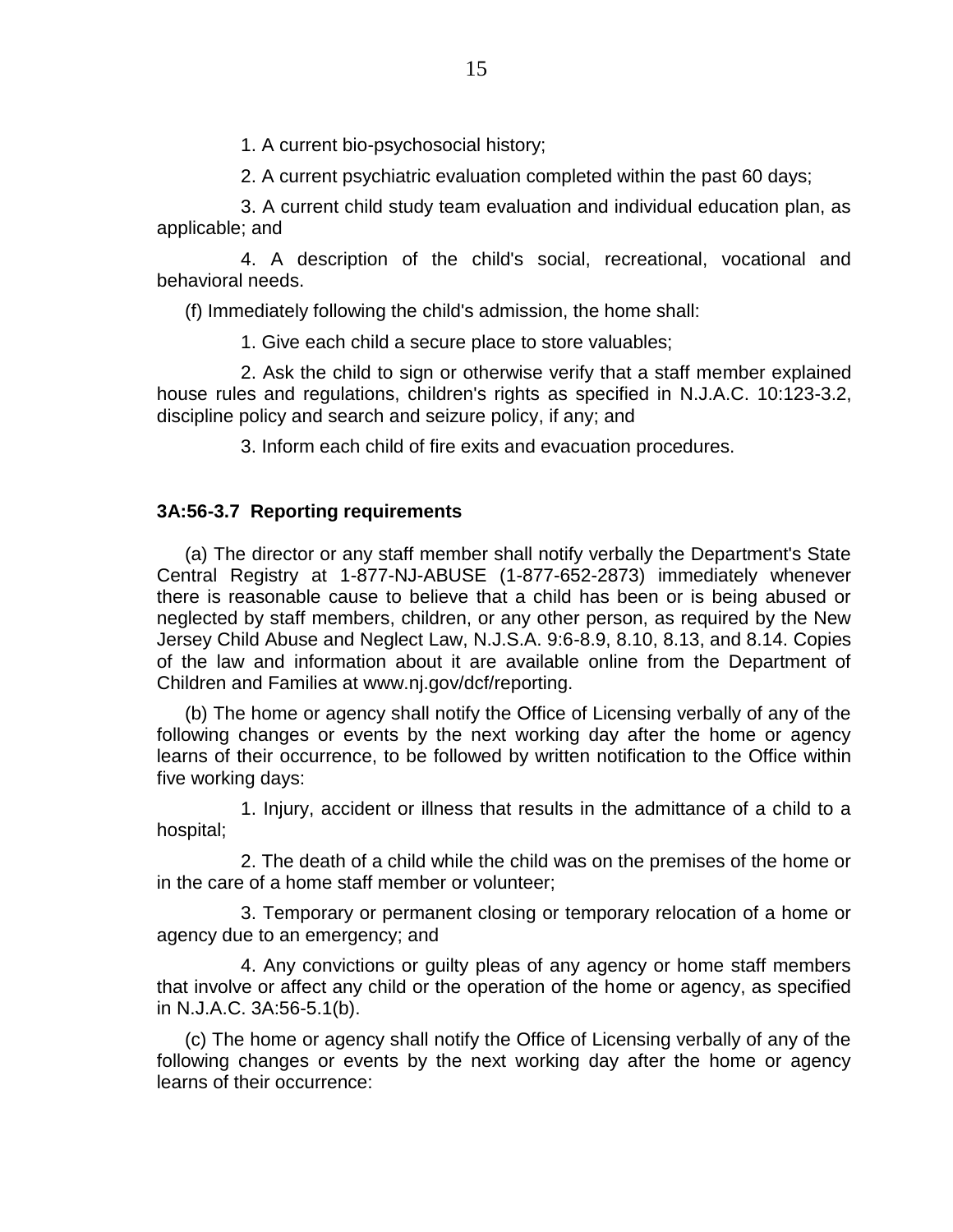1. The occurrence of a reportable disease, as specified in Subchapters 1 and 2 of the State Sanitary Code, N.J.A.C. 8:57;

2. Proposed relocation of the home to a site not approved by the local municipal officials and the Office of Licensing, as specified in N.J.A.C. 3A:56-4.1;

3. Damage to the premises of the home caused by fire, accident or the weather; and

4. Proposed use of space due to an emergency involving rooms not approved by the Office of Licensing, as specified in N.J.A.C. 3A:56-4.1(a)5.

(d) The home or agency shall notify the Office of Licensing in writing at least 30 calendar days before any of the following proposed changes or events:

1. The anticipated closing or relocation of a home or agency for any reason other than temporary closings for holidays and vacations;

2. A change of director or administrator of the home;

3. A change of type of children served; or

4. A change of services offered, including the opening of a new treatment home or supervised transitional living home serving fewer than six children.

(e) The home or agency shall notify the Division and the child's parents within 24 hours of any unauthorized absence of a child from a home.

(f) The home or agency shall comply with the Unusual Incident Reporting System.

#### **3A:56-3.8 Records**

(a) The home's or agency's records shall be open for inspection by authorized representatives of the Office of Licensing, the Division of Children's System of Care, the Department's Institutional Abuse Investigation Unit (IAIU), the Department's contracting units and, provided that they may only secure information about children under the Department's supervision, Division workers.

(b) The home or agency shall maintain on file the following administrative records until the expiration of its certificate of approval:

1. The following records shall be maintained in files located either at an agency's administrative office or at the home:

i. A record of comprehensive general liability insurance, as specified in N.J.A.C. 3A:56-3.9;

ii. A record of performance of required monthly fire drills and/or evacuation drills, as specified in N.J.A.C. 3A:56-4.5(c);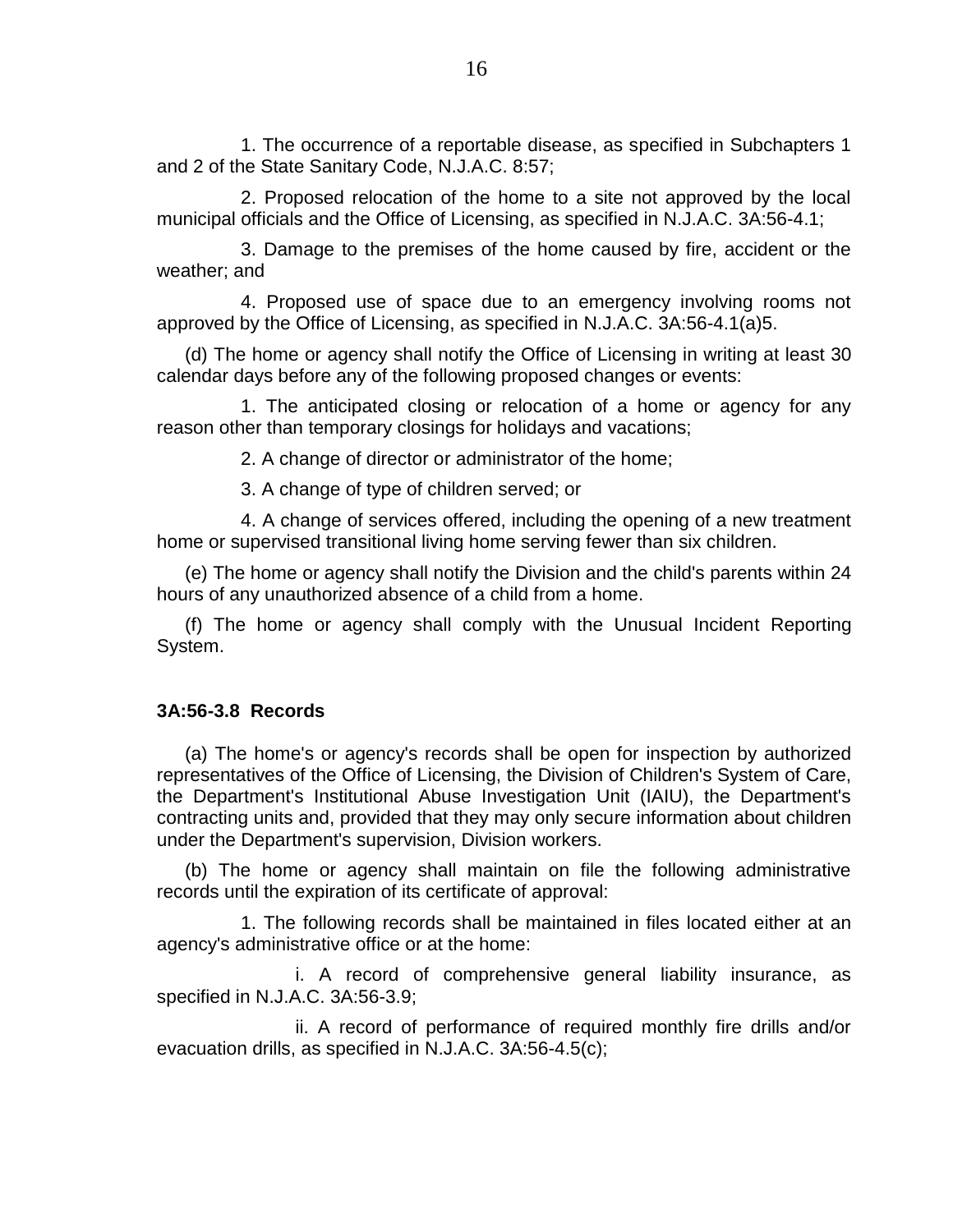iii. A record of training sessions for staff members on evacuation procedures, the use of fire extinguishers, the location of fire alarms, and emergency medical procedures, as specified in N.J.A.C. 3A:56-5.4(a)3;

iv. A copy of the home's or agency's vehicle insurance policy, as specified in N.J.A.C. 3A:56-8.2; and

v. Transportation records, if transportation is provided to children residing in the home, as specified in N.J.A.C. 3A:56-8.4.

2. The following records shall be maintained in files located at the home:

i. A current manual;

 $9.1(b)$ ;

ii. A statement of purpose, as specified in N.J.A.C. 3A:56-3.1 and

iii. The Life/Safety and Program Inspection/Violation reports and Complaint Investigation Summary reports, if applicable, from the Office of Licensing, as well as letters of enforcement or other actions taken against the agency or home, if applicable, that cover the current certificate of approval period;

iv. The document providing information to parents, as specified in N.J.A.C. 3A:56-3.3(a);

v. A record of each parent's signature attesting to the receipt of the information to parents document, as specified in N.J.A.C. 3A:56-3.3(b)1;

vi. Documentation of the use of extermination services, if applicable, as specified in N.J.A.C. 3A:56-4.3(a)7;

vii. Policies and procedures regarding behavior management, as specified in N.J.A.C. 3A:56-6.13, 6.14 and 10.14;

viii. A record of in-service training conducted for staff members, as specified in N.J.A.C. 3A:56-5.4 and 10.3;

ix. A record of all incidents and accidents, recorded on incident and accident report forms, noting all details of the incident and accident and any actions taken by the staff members, as specified in N.J.A.C. 3A:56-6.13, 7.3(b) and 9.3(a) and (b);

x. A copy of the comprehensive health plan, as specified in N.J.A.C. 3A:56-7.1, 10.15 and 10.16;

xi. Copies of menus of food served to the children, including special diets, as specified in N.J.A.C. 3A:56-6.11 and 10.24;

xii. Aggregate statistical information on children served, including the date of each admission, date of each discharge, and reason for each discharge, as specified in N.J.A.C. 3A:56-5.2(a)10;

xiii. A record of signed parental consent for children's participation in fund-raising, publicity, photography, or audiovisual activities related to the home, as specified in N.J.A.C. 3A:56-3.2(a)11;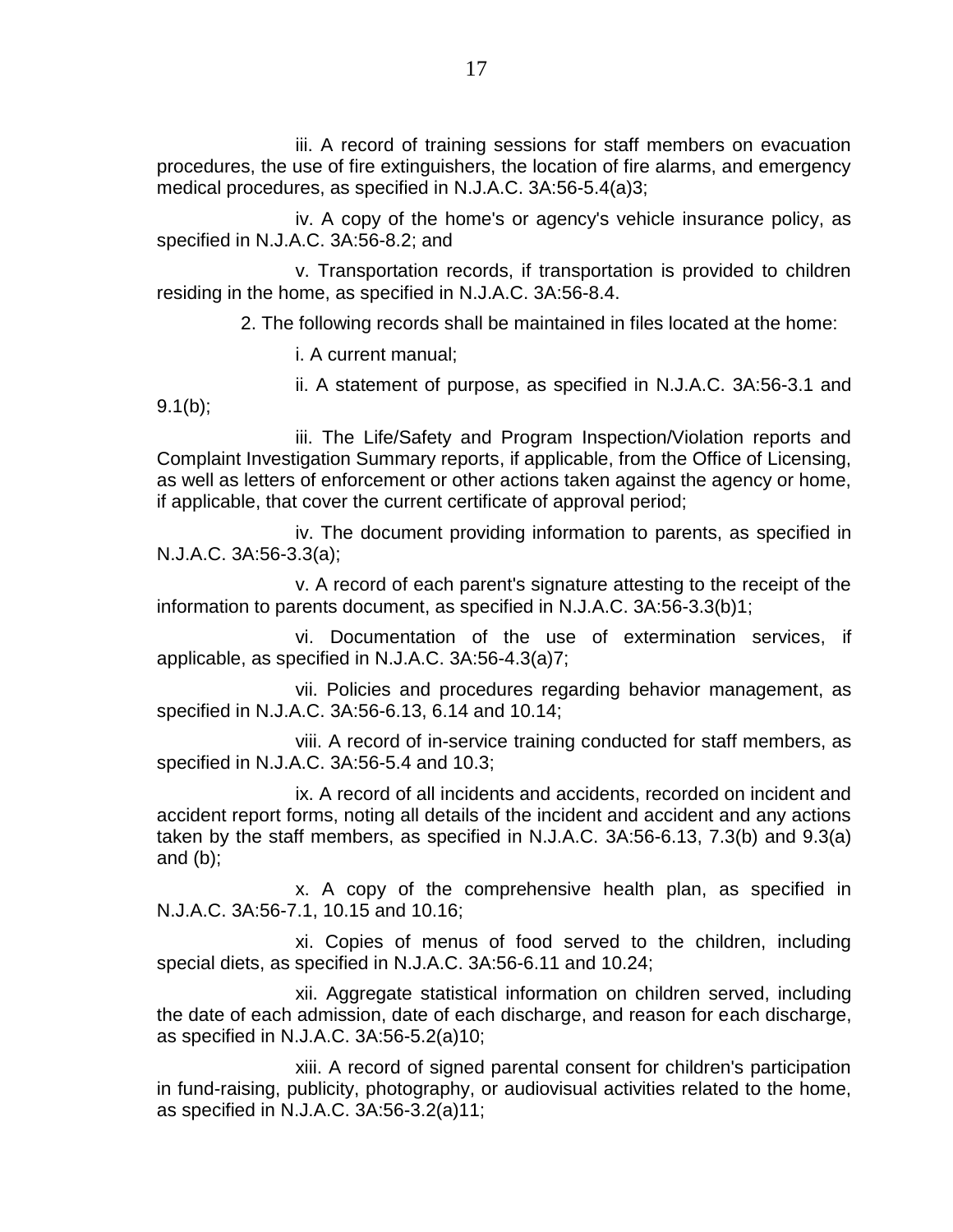xiv. A copy of the children's grievance procedures, as specified in N.J.A.C. 3A:56-3.2(d);

xv. A record of signed parental consent for medical treatment for each child, as specified in N.J.A.C. 3A:56-3.6(b);

xvi. A daily record log, in which an on-duty staff member shall comment on positive and negative significant activities and events, such as, aggressive behavior, damage to property, running away, a child threatening selfharm or refusing to meet his or her daily needs, educational achievements or problems demonstrated by the child and other personal achievements of the child that occur, along with the staff member's response to those events;

xvii. A daily log book, a separate log book or notation in the child's case record, in which all visits to the child shall be recorded;

xviii. A copy of the staff members' work schedules and time sheets;

xix. A medication log book, as specified in N.J.A.C. 3A:56-7.4, 7.5 and 10.20;

xx. For group homes, a written daily schedule of planned recreational, leisure time and physical exercise activities, as specified in N.J.A.C. 3A:56-6.8(b) and 10.11;

xxi. A record of pet vaccinations and the name and address of the licensed veterinarian providing care for the pets, as specified in N.J.A.C. 3A:56- 6.12;

xxii. A copy of the parenting education curriculum, as specified in N.J.A.C. 3A:56-10.8;

xxiii. A copy of the plan for emergency evacuation procedures, as specified in N.J.A.C. 3A:56-9.2(a);

xxiv. A copy of the plan for search and rescue procedures, as specified in N.J.A.C. 3A:56-9.2(b);

xxv. Copies of biking permits, as specified in N.J.A.C. 3A:56- 9.4(a);

xxvi. Documentation that permission was obtained to enter a cave from the owner or public authority, as specified in N.J.A.C. 3A:56-9.6(c);

xxvii. Documentation on the care of horses, as specified in N.J.A.C. 3A:56-9.8(c);

xxviii. Documentation on the safety of ropes used in climbing, as specified in N.J.A.C. 3A:56-9.9(d);

xxix. A copy of the plan for boating activities, as specified in N.J.A.C. 3A:56-9.10;

xxx. Copies of all permits, certificates or licenses for camping, as specified in N.J.A.C. 3A:56-9.15;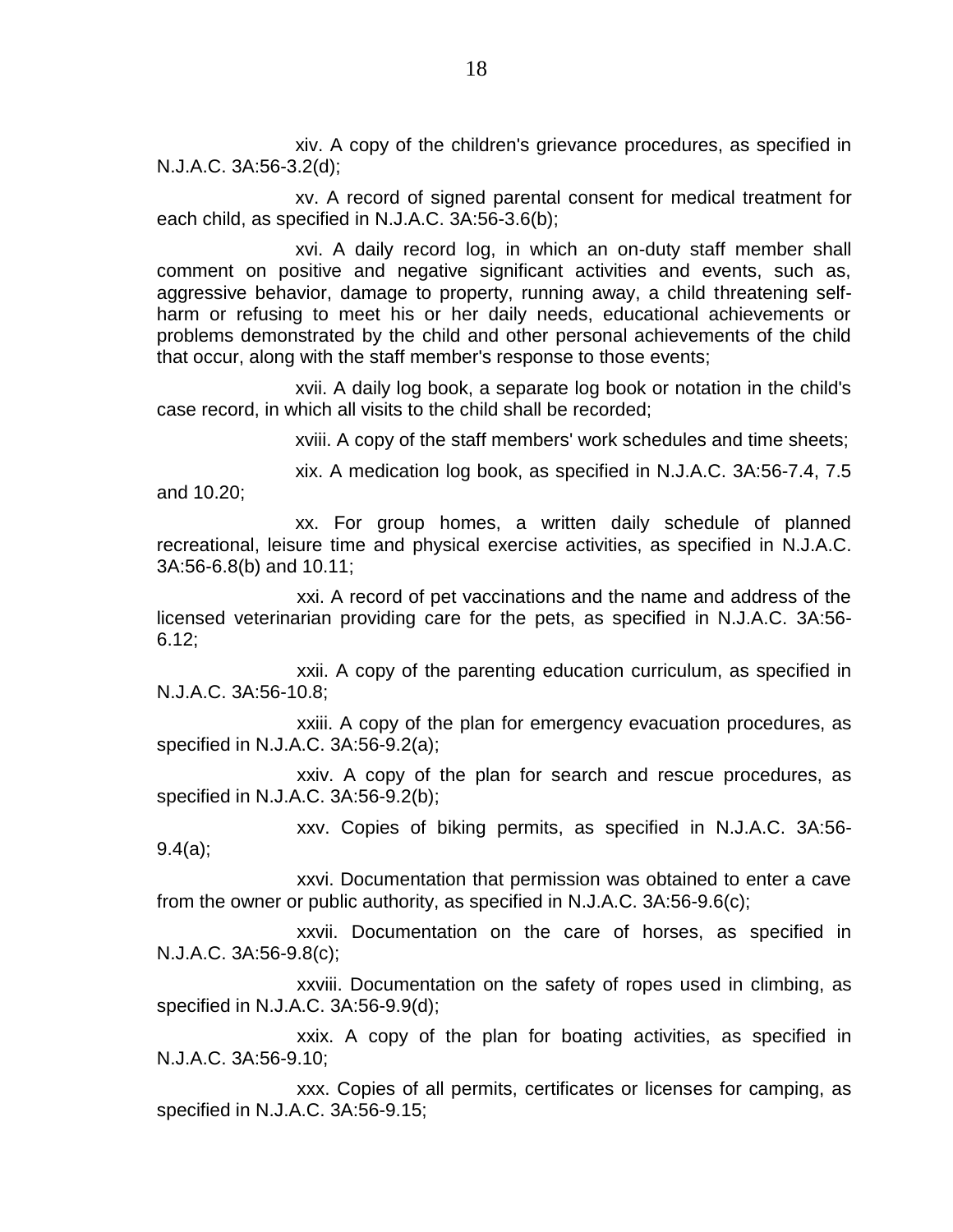xxxi. A copy of the policy for treating snake, animal and insect bites and ingestion or contact with poisonous plants, as specified in N.J.A.C. 3A:56- 9.17(c);

xxxii. A copy of the plan and procedures that enable children to receive an emergency message, and send and receive mail, as specified in N.J.A.C. 3A:56-9.20(c);

xxxiii. Documentation that children were permitted to make free telephone calls, as specified in N.J.A.C. 3A:56-9.20(e);

xxxiv. A copy of the policy for visitation and communication for parents, as specified in N.J.A.C. 3A:56-9.20(g); and

xxxv. A copy of the feed plan for horses, as specified in N.J.A.C. 3A:56-9.8 and 9.16.

(c) The home or agency shall maintain on file the following staff records throughout a staff member's employment and for one year after the staff member has stopped working at the home.

1. The following records for the director and all staff members shall be maintained in files located either at an agency's administrative office or at the home:

i. Applications for employment, as specified in N.J.A.C. 3A:56- 5.1(b) and 9.18;

ii. References on the director and staff members, as specified in N.J.A.C. 3A:56-5.1(b) and 9.18;

iii. A record of each staff member's signature attesting to his or her receipt of the policy statement on the disciplining of children by staff members, as specified in N.J.A.C. 3A:56-3.3(b);

iv. A record of each staff member's signature attesting to his or her receipt of the information to parents document, as specified in N.J.A.C. 3A:56-  $3.3(b)$ ;

v. Health information, as specified in N.J.A.C. 3A:56-7.7;

vi. A copy of a home study, as specified in N.J.A.C. 3A:56-5.1(b)4;

and

vii. Documentation of completion of a Criminal History Record Information background check, as specified in N.J.A.C. 3A:56-5.6, and a Child Abuse Record Information background check, as specified in N.J.A.C. 3A:56-5.7.

2. The following staff records shall be maintained in files located at the home:

i. Current staff member attendance sheets;

ii. A full written disclosure of the director's and every staff member's background, previous work experience and criminal convictions, if any, as specified in N.J.A.C. 3A:56-5.1(b) and 9.18;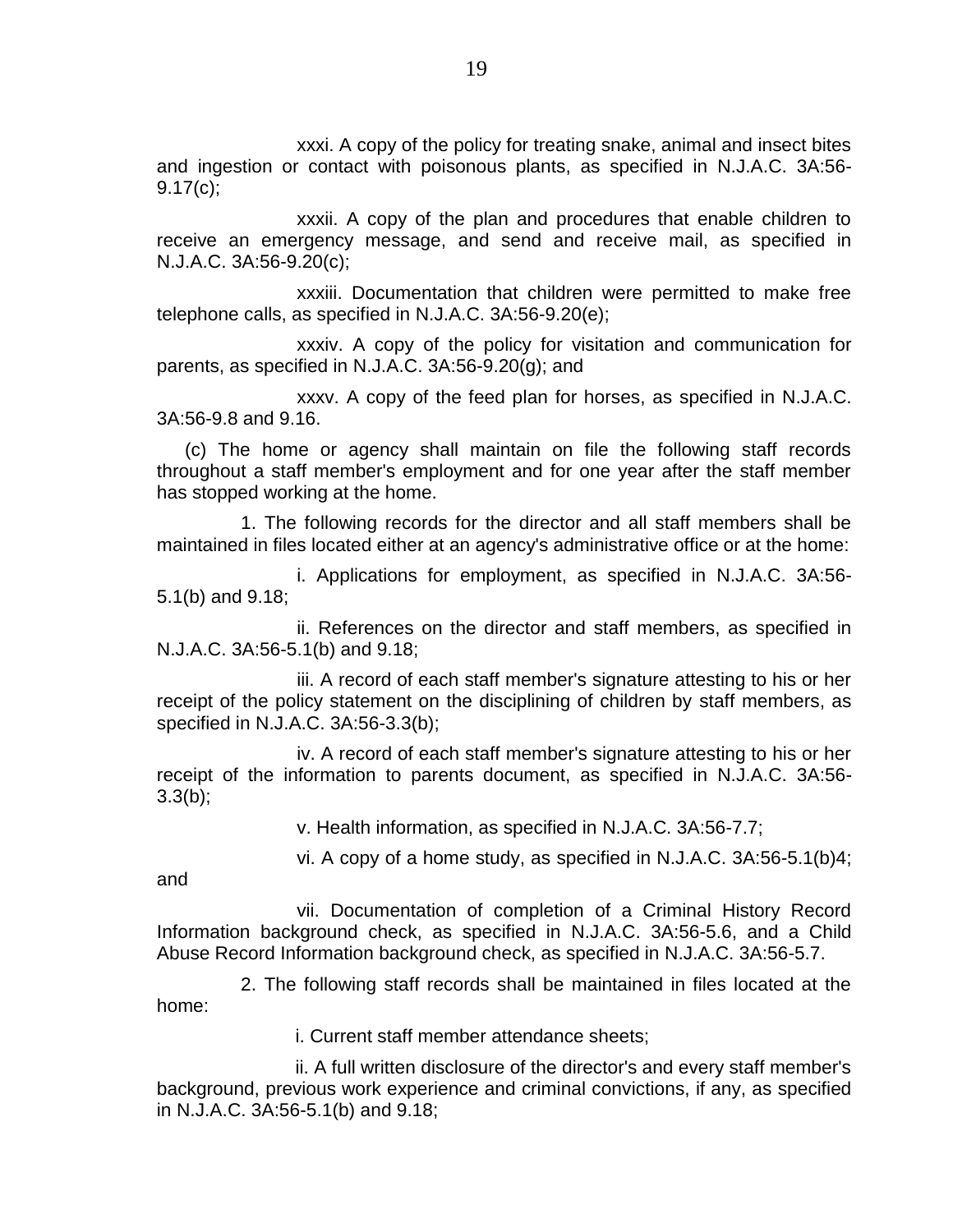iii. Documentation that every staff member received and reviewed a copy of the home's statement of purpose, grievance policy, children's bill of rights, fireplace policy and search and seizure policy, as specified in N.J.A.C. 3A:56-3.1(b) and 3.3(b); and

iv. Documentation of training received by staff members, as specified in N.J.A.C. 3A:56-5.4 and 10.3.

(d) The home shall maintain on file the children's records set forth in (d)1i through xii below during the child's placement at the home or agency and for at least four years following the discharge of the child.

1. The home or agency shall ensure the confidentiality of the following records for each child, in accordance with New Jersey State law:

i. Identifying information, as specified in N.J.A.C. 3A:56-3.6(b) and (c);

ii. A copy of each treatment plan developed for the child, for group homes, teaching family homes, alternative care homes or treatment homes, as specified in N.J.A.C. 3A:56-6.1; a copy of the case management plan for supervised transitional living homes, as specified in N.J.A.C. 3A:56-6.3; and a copy of the case management plan for homes that serve pregnant and parenting adolescents, as specified in N.J.A.C. 3A:56-10.4;

iii. Education records, as specified in N.J.A.C. 3A:56-6.7;

iv. Reports of incidents, including, but not limited to, acts of aggression, violent or destructive behavior, discovery of contraband, suicidal threats, discovery of a weapon, inappropriate sexual behavior, involvement with the police and documentation of efforts made to locate runaways, as specified in N.J.A.C. 3A:56-6.13, 6.14, 6.15 and 6.16;

v. Reports of accidents, as specified in N.J.A.C. 3A:56-7.3 and 9.3(a) and (b);

vi. Documentation of the opening of a child's mail by a home staff member, as specified in N.J.A.C. 3A:56-6.6;

vii. Medical records, as specified in N.J.A.C. 3A:56-7.2 and 9.17(a)

and (b);

viii. A discharge summary, as specified in N.J.A.C. 3A:56-6.2 and 10.5;

ix. An aftercare plan, as specified in N.J.A.C. 3A:56-6.2 and 10.5;

x. An infant's feeding schedule, as specified in N.J.A.C. 3A:56-10.24;

xi. Documentation that an adolescent mother received life skills development training, as specified in N.J.A.C. 3A:56-10.25; and

xii. Documentation that a child received information on adventure activities, as specified in N.J.A.C. 3A:56-9.1(d).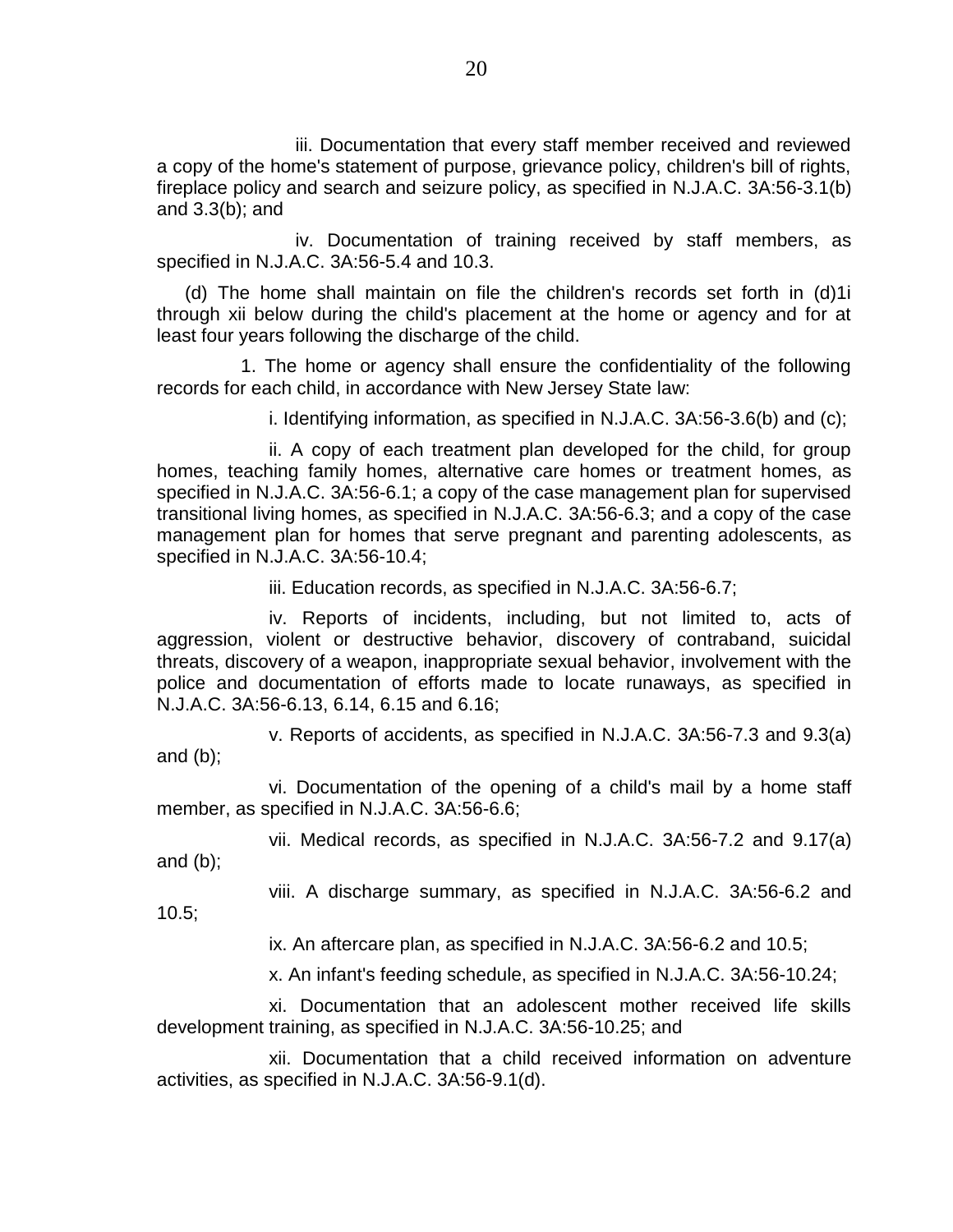2. The home or agency shall ensure that all entries in the child's record indicate the entry date and the name and signature of the person making the entry.

#### **3A:56-3.9 Comprehensive general liability insurance**

A home or agency shall secure comprehensive general liability insurance coverage and shall maintain on file a copy of the insurance policy.

# **3A:56-3.10 Quality assurance (QA) for psychiatric community homes for children**

(a) Each psychiatric community home for children shall maintain an ongoing and systematic process to monitor and evaluate important aspects of care with participation by all levels of staff. This process shall be written and referred to as the QA plan.

1. The QA plan shall describe outcome indicators, evaluation criteria and procedures for monitoring problem correction.

2. The QA plan shall include the review of open and closed records to evaluate the quality and appropriateness of treatment and compliance with documentation requirements.

3. The QA plan shall describe the process, frequency and criteria for case selection.

4. The QA plan shall identify the persons responsible for QA activities and the administrative structure for QA oversight and implementation.

(b) Each QA plan shall include a risk management (RM) component, which shall address areas that are deemed to be high risk, high volume or problem prone. The RM component shall include, but is not limited to:

1. The monitoring of the homes or agency's policies and procedures regarding the use of medication and restrictive behavior management practices;

2. The monitoring of life/safety aspects of the program site;

3. An incident review and reporting procedure that will allow for the analysis of client and staff incidents to identify patterns and trends or opportunities to improve client care, staff safety and to reduce agency liability risks;

4. Development of an infection control policy and monitoring of the implementation of the policy; and

5. The review and process to address client complaints, grievances and suggestions.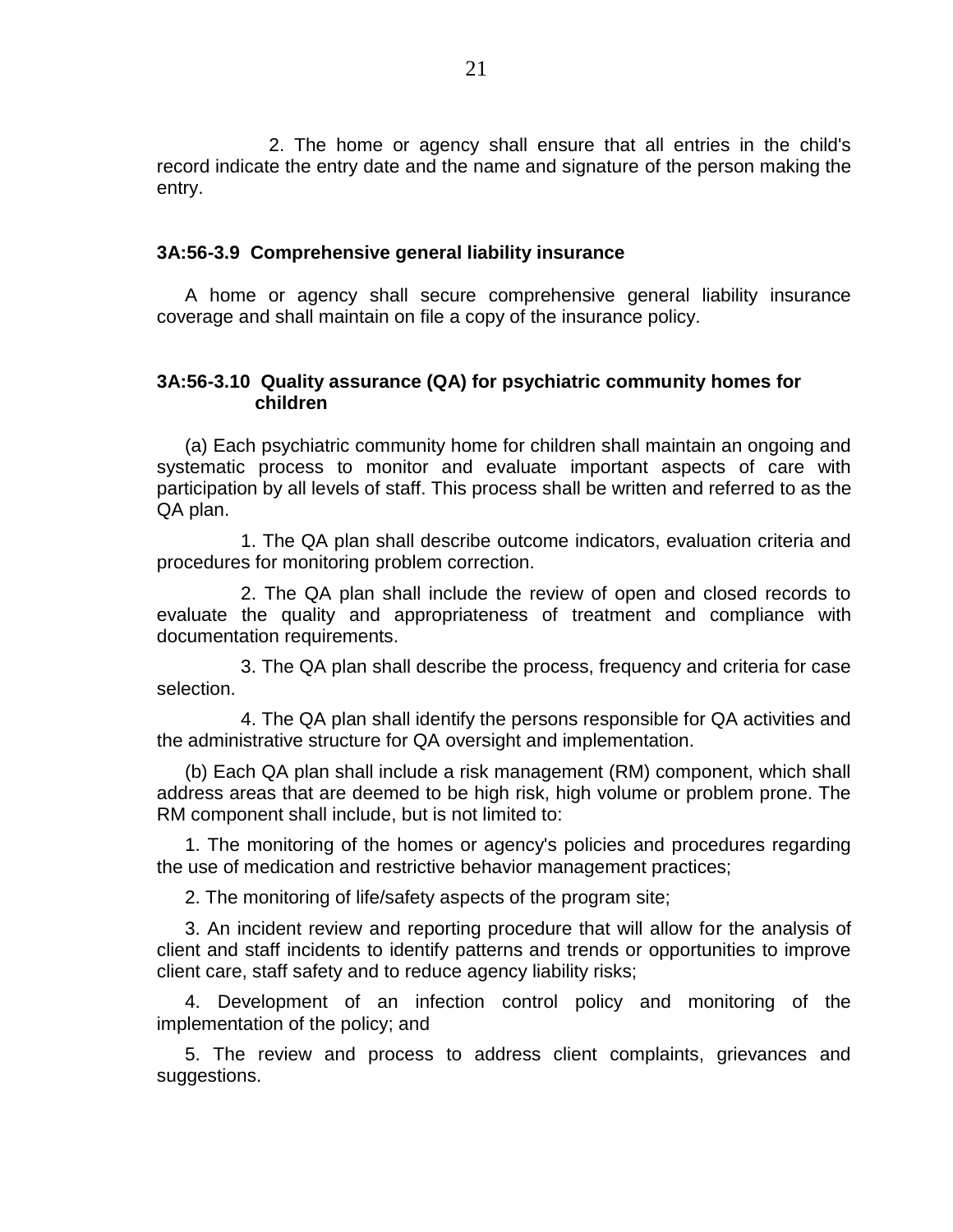(c) Each QA plan shall include a utilization review (UR) component, which shall review the appropriateness of admissions and continued stays in a program. The UR component shall include, but not be limited to:

1. Written criteria developed for admission and continued stays for each program service;

2. Written criteria developed for the processing of inappropriate admissions and continued stays. This shall include a description of the process to appropriately terminate or transfer clients meeting the criteria of inappropriate admission and continued stays;

3. Criteria developed to assess the length of stay, using professionally accepted clinical treatment norms and the treatment philosophy of the home or agency; and

4. Documenting the reasons in the client's record for continued service for a client who exceeds the identified length of stay.

(d) The QA plan shall be reviewed and evaluated for effectiveness on an annual basis.

# **SUBCHAPTER 4. PHYSICAL FACILITY REQUIREMENTS**

# **3A:56-4.1 Physical facility initial approval requirements for all homes located in New Jersey**

(a) An applicant seeking an initial certificate of approval, as specified in N.J.A.C. 3A:56-2.1, to operate a home shall comply with all applicable provisions of the New Jersey Uniform Construction Code, as specified in N.J.A.C. 5:23 and hereinafter referred to as the NJUCC.

1. For newly constructed buildings, for existing buildings whose construction code use group classification would change from that which it had been, or for existing buildings that require major alteration or renovation, the home or agency shall submit to the Office of Licensing a copy of a Certificate of Occupancy (CO) issued by the municipality in which it is located, reflecting the home's compliance with provisions of the NJUCC, for one of the following use group classifications:

i. R-2 (Residential) for buildings accommodating children 2 1/2 years of age and older for more than 30 calendar days and having a total occupancy of more than five and fewer than 13 children; or

ii. I-2 (Institutional) for buildings accommodating six or more children less than 2 1/2 years of age.

2. For homes or agencies that are planning to construct a new building, the home or agency shall submit to the Office of Licensing: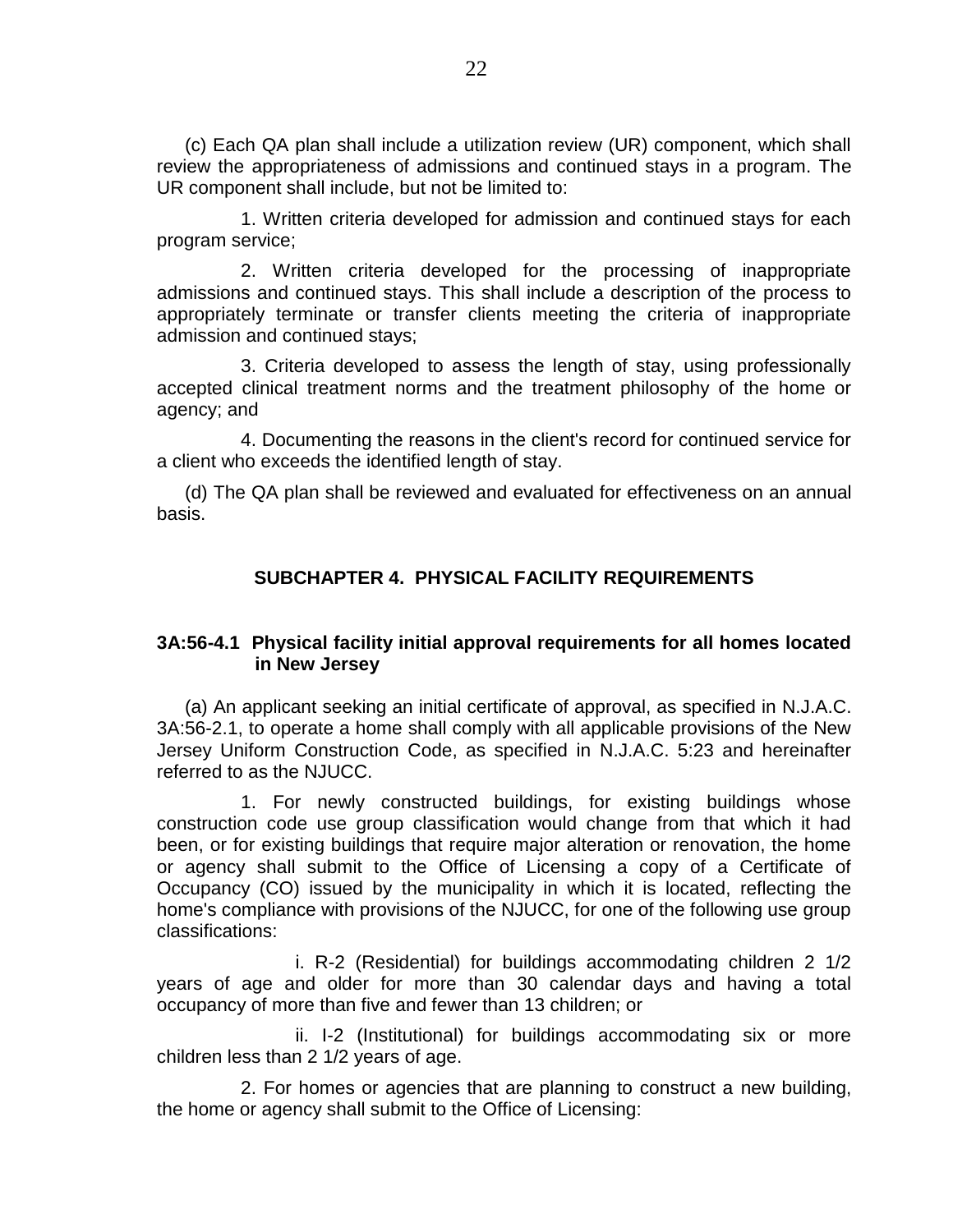i. Preliminary architectural drawings for review and comment prior to beginning construction; and

ii. If applicable, revised architectural or final drawings containing all required items listed in the preliminary plan review for final approval from the Office of Licensing before the home can open.

3. For buildings constructed after the adoption of the NJUCC (1977), whose construction code use group classification is already R-2 or I-2 and that have not had major alterations or renovations since receipt of the CO, the home or agency shall obtain the CO issued by the municipality in which it is located at the time the building was originally constructed or approved for use in the NJUCC's R-2 or I-2 use group classification. The home or agency shall submit a copy of the building's CO to the Office of Licensing.

4. For existing buildings, whose use prior to the adoption of the NJUCC (before 1977) was and continues to be for a home and that have not had major alterations or renovations, the home shall obtain a Certificate of Continued Occupancy (CCO) or a letter to this effect, issued by the municipality in which it is located, reflecting the building's compliance with provisions of the municipality's construction code requirements that were in effect at the time it was originally constructed or converted for use as a home. The home or agency shall submit a copy of the building's CCO or letter reflecting the building's compliance to the Office of Licensing.

5. The home or agency shall obtain a new CO issued by the municipality in which it is located, reflecting the building's compliance with provisions of the applicable NJUCC use group classification, and submit a copy of the new CO to the Office of Licensing whenever it takes any of the following actions:

i. Changes the building's use group classification to one other than the one prescribed on its original CO;

ii. Makes a major alteration or renovation, as defined by the NJUCC, of the building or premises where the home is located;

iii. Increases the floor area or the number of stories to the building or premises where the home is located; or

iv. Relocates to another site.

6. Whenever a municipality grants a home a written variation from any of the requirements of the NJUCC, the Office of Licensing may accept such variations as meeting the applicable requirements of this manual.

(b) An applicant seeking an initial approval, as specified in N.J.A.C. 3A:56-2.1, to operate a home shall comply with all applicable provisions of the New Jersey Uniform Fire Code, as specified in N.J.A.C. 5:70 and hereinafter referred to as the NJUFC. The home or agency shall obtain the building's fire safety inspection certificate issued by the municipality in which it is located, based on a fire inspection conducted within the preceding 12 months, reflecting the home's compliance with all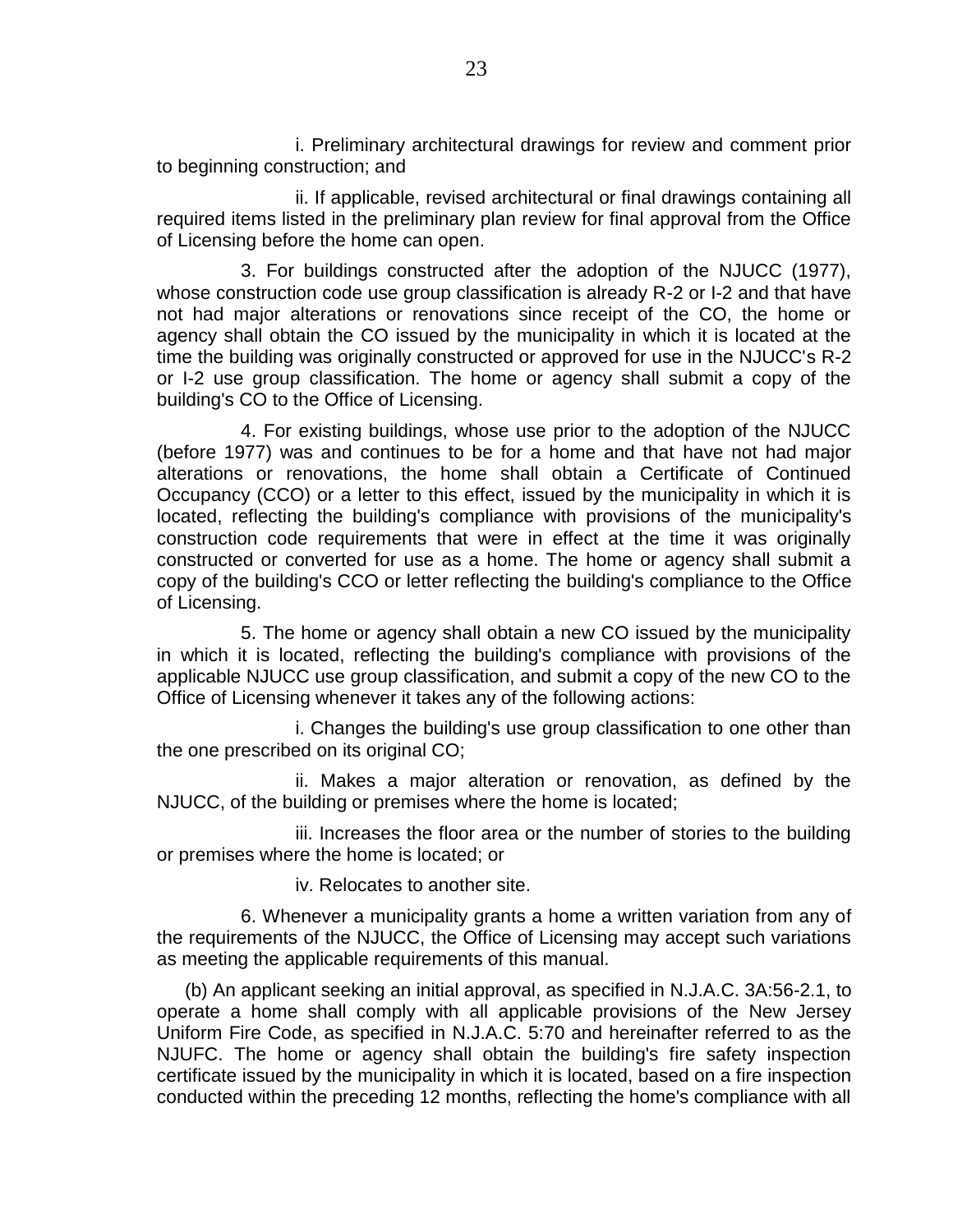applicable provisions of the NJUFC. The home or agency shall submit a copy of the building's fire safety inspection certificate to the Office of Licensing.

(c) An applicant seeking an initial approval, as specified in N.J.A.C. 3A:56-2.1, to operate a home shall comply with all applicable provisions of the State Sanitary Code, as specified in N.J.A.C. 8:24. The home or agency shall obtain a certificate or statement of satisfactory health approval issued by the applicable municipal, county or State health agency, based on a health inspection conducted within the preceding 12 months, certifying that the home complies with applicable provisions of local, county and State health codes and poses no health hazard to the children served. The home or agency shall submit a copy of the certificate or statement of satisfactory health approval to the Office of Licensing.

(d) An applicant seeking the renewal of a certificate of approval to continue operating a home shall obtain and submit to the Office of Licensing, copies of:

1. A current fire safety inspection certificate for the building; and

2. A current certificate or statement of satisfactory health approval for the home.

# **3A:56-4.2 Physical facility initial approval requirements for all homes located outside of New Jersey**

(a) A home located in a state other than New Jersey shall submit with each application documentation that the home meets the provisions of all applicable codes governing building, fire, safety and health requirements in the state, county and municipality in which the home is located.

(b) All homes located in a state other than New Jersey shall also comply with the physical facility and life-safety requirements specified in N.J.A.C. 3A:56-4, with the exception of N.J.A.C. 3A:56-4.4(c), (f)3, (g), (h), (i), and (*l*).

## **3A:56-4.3 Maintenance and sanitation requirements for all homes**

(a) The home shall maintain all indoor areas in a safe and sanitary manner by ensuring that:

1. The home is free of moisture resulting from water leaks or seepage;

2. All lally columns in areas used by the children have protective padding from the floor to a height of at least 72 inches;

3. Floors, walls, ceilings and other surfaces are kept clean and in good repair;

4. Stairways are free of hazards such as boxes, loose steps, torn carpeting or raised strips;

5. Carpeting is secured to the floor;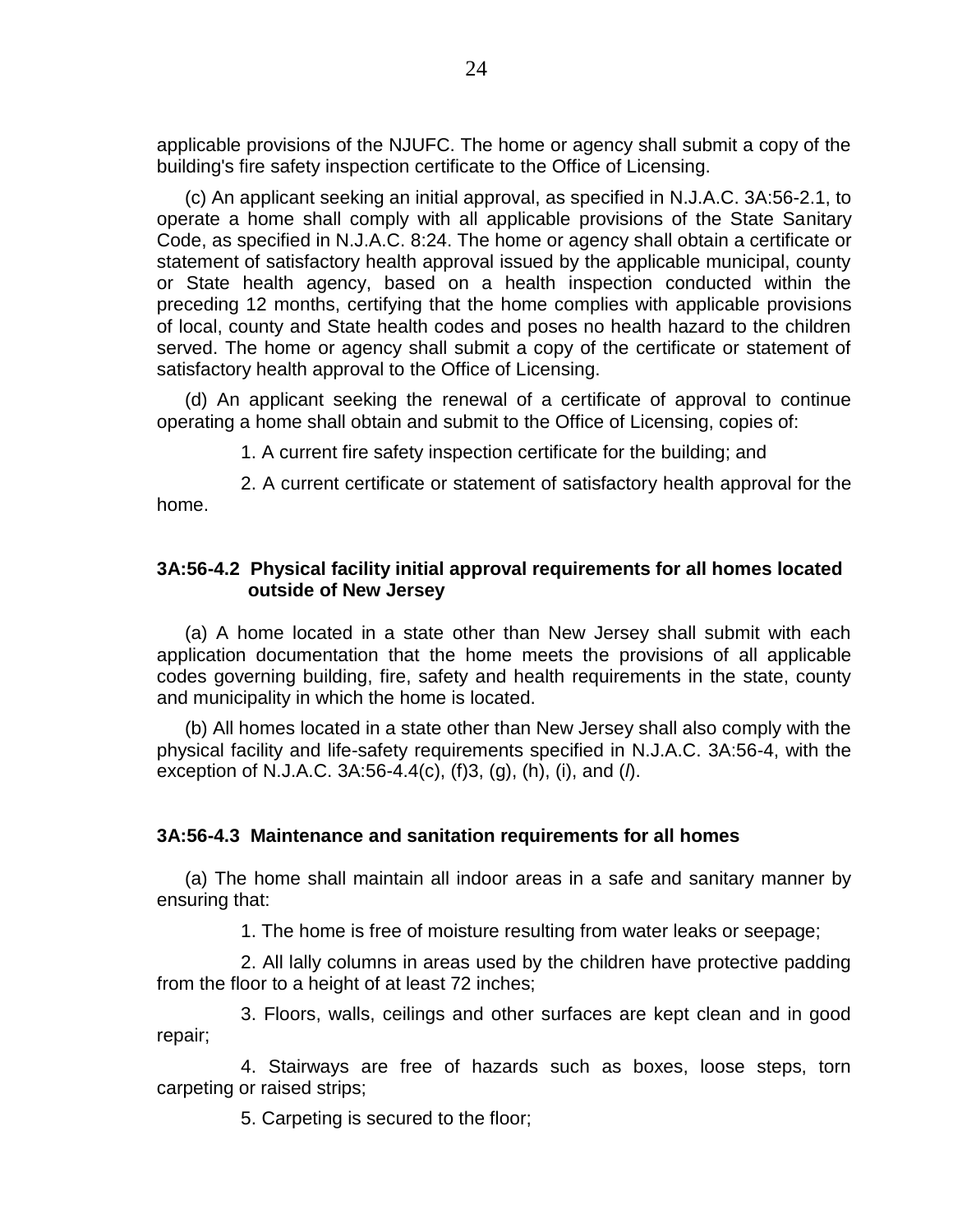# 6. Garbage and food receptacles are:

i. Made of durable, leakproof and nonabsorbent materials;

ii. Covered in a secure manner;

iii. Emptied to the outdoor garbage receptacle when filled; and

iv. Lined and maintained in a sanitary manner;

7. The home is free of rodent or insect infestation. If there is evidence of rodent or insect infestation, immediate action shall be taken to remove such infestation. The home shall maintain on file a record documenting the use of extermination services in these incidences;

8. Toilets, wash basins, kitchen sinks, and other plumbing are maintained in good operating and sanitary condition;

9. All corrosive agents, insecticides, bleaches, detergents, polishes, any products under pressure in an aerosol can, and any toxic substance are stored in a locked cabinet or in an enclosure located in an area not accessible to children under six years of age;

10. Ventilation outlets are clean and free from obstructions, and filters are replaced when saturated;

11. Walls are painted or otherwise covered whenever there is evidence of:

i. Excessive peeling or chipped paint; or

ii. Heavily soiled conditions; and

12. All shelving is secured and not overloaded.

(b) The home shall maintain all outdoor areas in a safe and sanitary manner by ensuring that:

1. The building, land and outdoor play area are free from any hazards to the health, safety or welfare of the children;

2. The outdoor play area is graded or provided with drains to dispose of surface water;

3. The building structure is maintained to prevent:

i. Water from entering;

ii. Excessive drafts or heat loss; and

iii. Infestation from rodents and insects;

4. The railings of balconies, landings, porches, or steps are maintained in safe condition;

5. Garbage receptacles are:

i. Made of durable, leakproof and nonabsorbent materials; and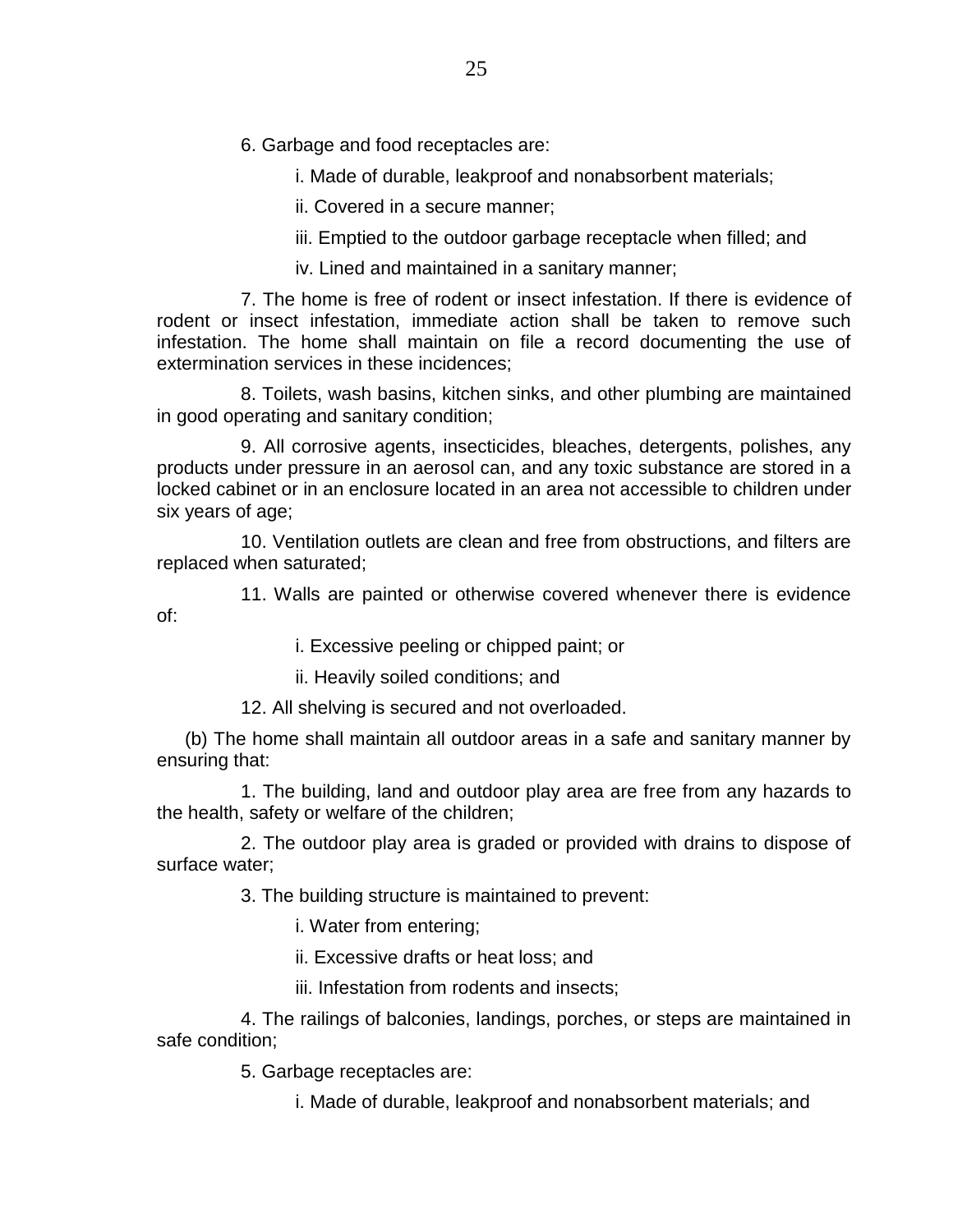ii. Covered in a secure manner, maintained in a sanitary manner and located in an outdoor area; and

6. Homes that provide outdoor space maintain in proper condition all fencing or other natural or man-made barriers or enclosures.

(c) The Office of Licensing shall also require the home or agency to take whatever steps are necessary to correct any conditions in the home that may endanger in any way the health, safety and well-being of the children in placement.

## **3A:56-4.4 Additional maintenance and sanitation requirements for all homes located in New Jersey**

(a) The home shall meet the following lighting requirements:

1. All fluorescent tubes and incandescent light bulbs shall have protective covers or shields.

2. During activities in the home, at least 20 foot-candles of natural or artificial light shall be provided in all rooms used by the children. This illumination shall be measured three feet above the floor at the farthest point from the light source.

3. Parking areas, pedestrian walkways, or other exterior portions of the premises subject to use by home occupants at night shall be illuminated to provide safe entrance to and egress from the home.

(b) The home shall meet the following heating requirements:

1. A minimum temperature of 65 degrees Fahrenheit shall be maintained in all rooms used by the children.

2. Working fireplaces, steam and hot water pipes, radiators and electric space heaters shall be protected by screens, guards, insulation or any other suitable, non-combustible protective device.

3. The home shall not use portable liquid fuel-burning or wood-burning heating appliances.

(c) The home shall ensure that fireplaces meet the following requirements:

1. The use of a fireplace for the children served by the home shall not pose a serious risk of fire safety to occupants of the home, as determined by the local fire official;

2. The fireplace shall be approved by the local government construction official and fire official, in accordance with applicable provisions of the NJUCC and the NJUFC, respectively;

3. The home shall obtain a copy of these certificates or statements of approval and submit them to the Office of Licensing;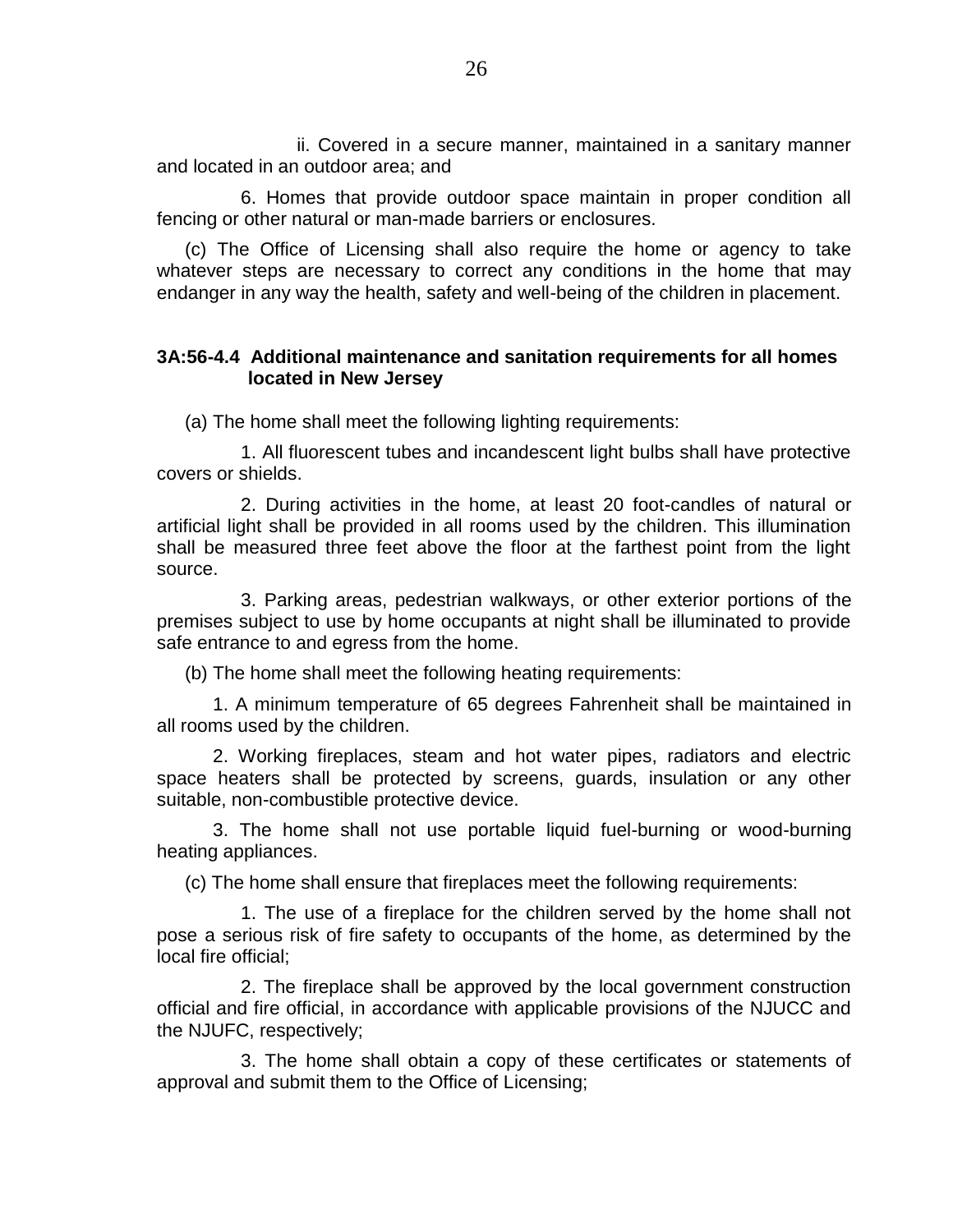4. The home shall develop guidelines, in conjunction with the local fire official, that ensure proper use of the fireplace, safety procedures, and an action plan to be followed in the event of an emergency;

5. The guidelines noted in (c)4 above shall include, but not be limited to, staff member supervision, storage of wood, storage and safeguarding of matches, instruction in the use of fireplace implements, use of the screen, posting of emergency phone numbers for police and fire departments and hospitals, posting of emergency procedures and exits, and methods and safeguards for extinguishing the fire; and

6. The guidelines noted in (c)4 above shall be maintained on file by the home and reviewed by all staff members and children in the home.

(d) The home shall meet the following ventilation requirements:

1. Crawl spaces, attic spaces, and all doors and windows used for natural ventilation shall have insect screening;

2. All floor or window fans that are accessible to the children shall have a grille, screen, mesh or other protective covering designed to prevent a child from coming into contact with the blades of the fan; and

3. Ventilation outlets shall be cleaned and free from obstructions and filters shall be replaced when saturated.

(e) The home shall ensure that mirrors, dispensers, and other equipment are fastened securely.

(f) Homes that serve children with special needs shall ensure that:

1. For non-ambulatory children, the toilet facilities are located on the same floor where the children's bedrooms and activities are located;

2. The width and height of toilets and sinks accommodate the children served; and

3. Grab bars are provided in toilet and bathroom areas, as specified in N.J.A.C. 5:23-7 of the Barrier-free Subcode of the NJUCC.

(g) The home shall not use lead paint on and shall remove lead paint from any interior or exterior surfaces of a building used as a home, or on any furniture, toys, or other equipment used therein, in accordance with the provisions of the State Lead Paint Law, pursuant to N.J.S.A. 24:14A-1 et seq., and with the provisions of the State Sanitary Code, as specified in N.J.A.C. 8:51-7. When lead paint is found in areas of a home not specified in N.J.A.C. 8:51-7, the Office of Licensing shall determine whether the lead paint is hazardous to the health, safety and well-being of the children served and, if considered to be hazardous, the home shall remove the lead paint hazard.

(h) The home shall not use spray coatings containing asbestos on any interior or exterior surfaces of the home or on any equipment used therein, in accordance with rules of the State Department of Environmental Protection, as specified in N.J.A.C.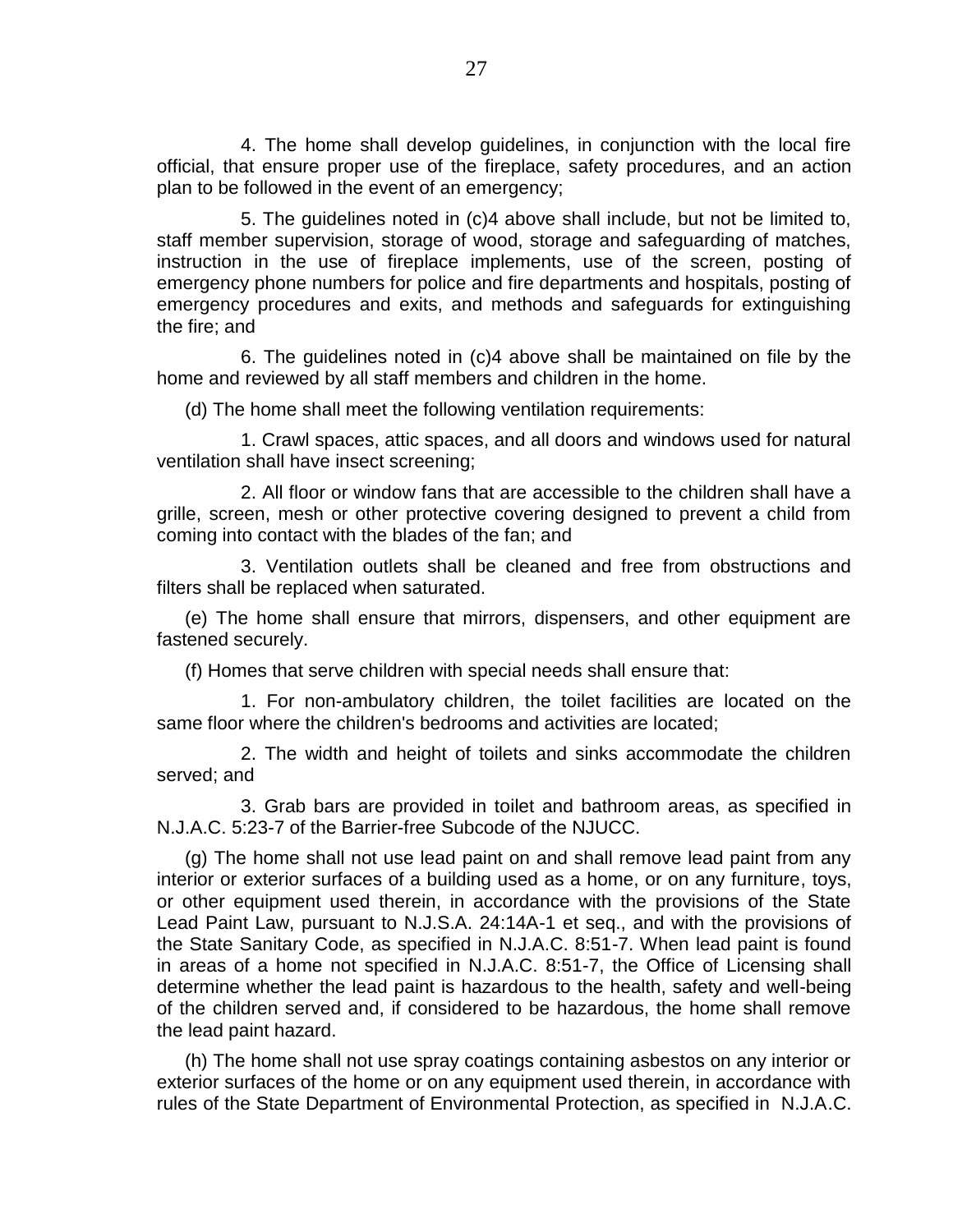7:27-17.2 and with applicable provisions of the Asbestos Hazard Abatement Subcode of the NJUCC, as specified in N.J.A.C. 5:23-8. If the New Jersey Department of Health determines the presence of sprayed-on asbestos-containing materials, and concludes that corrective action must be taken to minimize exposure potential, the home shall follow the recommendation of that Department for enclosure, removal, or other appropriate action to remove the threat or risk of asbestos contamination.

(i) The home shall ensure that swimming pools and natural bathing places used by the children:

1. Comply with applicable provisions of the Public Recreational Bathing Rules, as specified in N.J.A.C. 8:26, and with applicable provisions of the Building Subcode and Barrier-free Subcode of the NJUCC, as specified in N.J.A.C. 5:23; and

2. Provide for supervision of the children, in accordance with applicable provisions of the New Jersey Youth Camp Safety Act rules, as specified in N.J.A.C. 8:25.

(j) The home shall ensure that materials and furniture for indoor and outdoor use are of sturdy and safe construction, easy to clean and free of hazards that may be injurious to children.

(k) The home shall ensure that toilet facilities meet the following requirements:

1. At least one toilet, wash basin and bath tub or shower is provided for every six children in the home. These facilities shall not be located more than one floor from any bedroom; and

2. A supply of hot tap water at a minimum temperature of not less than 120 degrees Fahrenheit and at a maximum temperature of not more than 140 degrees Fahrenheit at all times in accordance with anticipated needs and cold running water is provided.

(*l*) A home utilizing a kitchen facility or food preparation area shall ensure that the cooking equipment and kitchen facility are kept clean and sanitary and are operated in compliance with applicable provisions of Chapter 12 of the State Sanitary Code, as specified in N.J.A.C. 8:24.

(m) The home shall obtain prior approval from the Office of Licensing for all space used by the children.

(n) The home shall not care for more children than the number specified in the certificate of approval.

(*o*) The home shall meet the following space requirements to ensure the safety, treatment, recreational, dining and sleeping needs of the children, including:

1. Adequate space for the implementation of treatment services, including individual, group and family counselling sessions and treatment team meetings;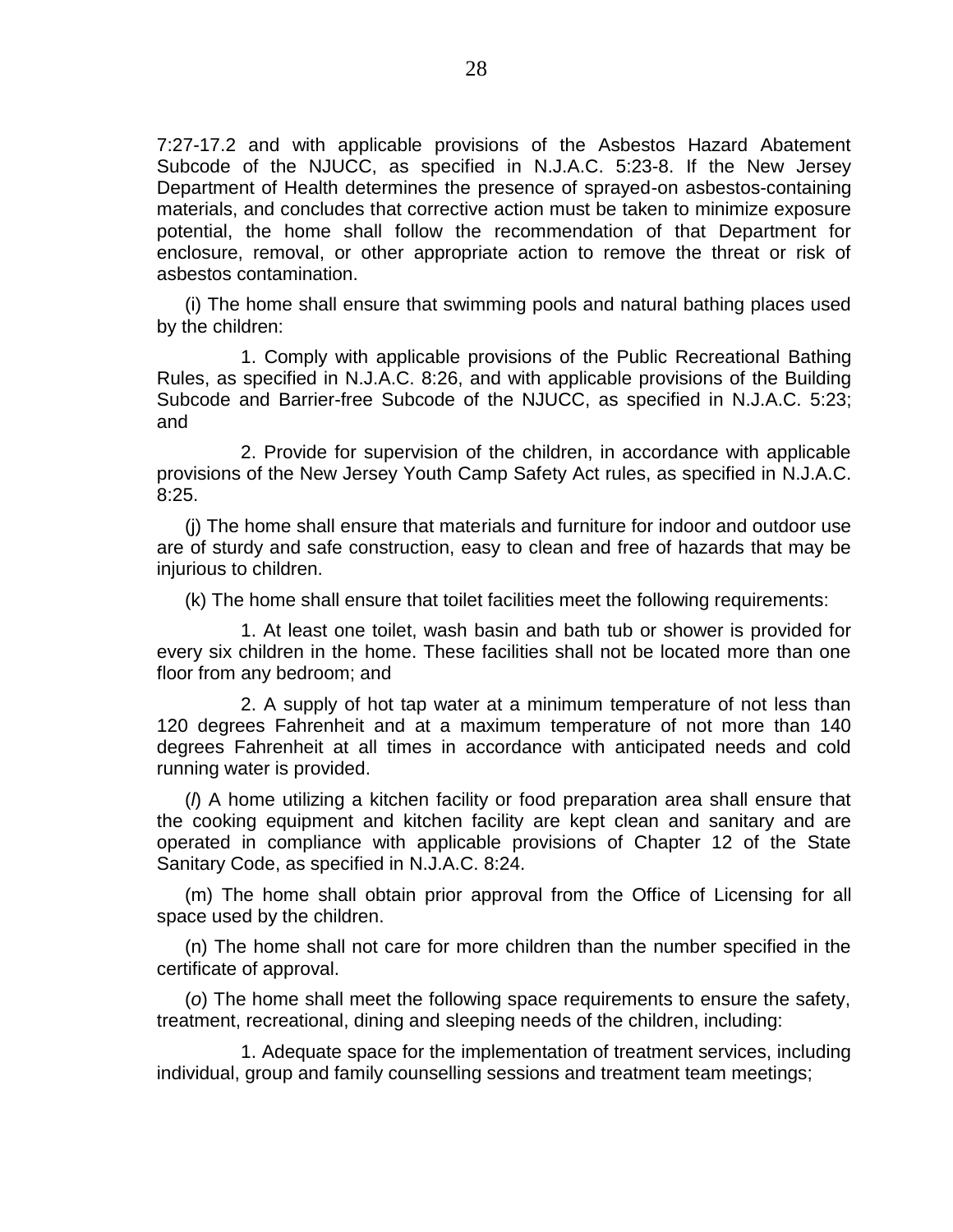2. A recreation room or area that can accommodate indoor individual or group activities;

3. A dining area large enough to accommodate tables and chairs for all the children; and

4. Rooms for sleeping:

i. Any bedroom used by a child shall have a minimum ceiling height of seven feet and six inches.

ii. Any bedroom containing a single bed occupied by one child shall provide a minimum of 70 square feet of floor space, including space that is occupied by furniture.

iii. Any bedroom containing two or more single beds and occupied by more than one child shall provide a minimum of 70 square feet of floor space for the first child and 50 square feet of floor space for each additional child, including space that is occupied by furniture.

iv. Any bedroom containing bunk beds or any combination of single beds and bunk beds shall provide 50 square feet of floor space for each child, including space that is occupied by furniture.

# **3A:56-4.5 Emergency evacuation instructions, medical emergencies, fire prevention, first aid, and equipment**

(a) The home shall prepare and post on each floor written emergency evacuation instructions that include:

1. A diagram showing how the home is to be evacuated in the event of an emergency; and

2. The location of fire alarms and fire extinguishers.

(b) The home shall maintain the following information near a staff telephone or other accessible area for use in the event of medical emergency;

1. The name, address and telephone number of the physician retained by the home or of the health facility to be used in emergencies;

2. The location of written authorizations from parents for emergency medical care for each child;

3. The procedure for obtaining emergency transportation;

4. The procedure for obtaining substitute or on-call supervision, if needed;

5. The telephone numbers of the local police, fire department, ambulance service and poison control; and

6. The location of the first aid kit and any additional first aid supplies.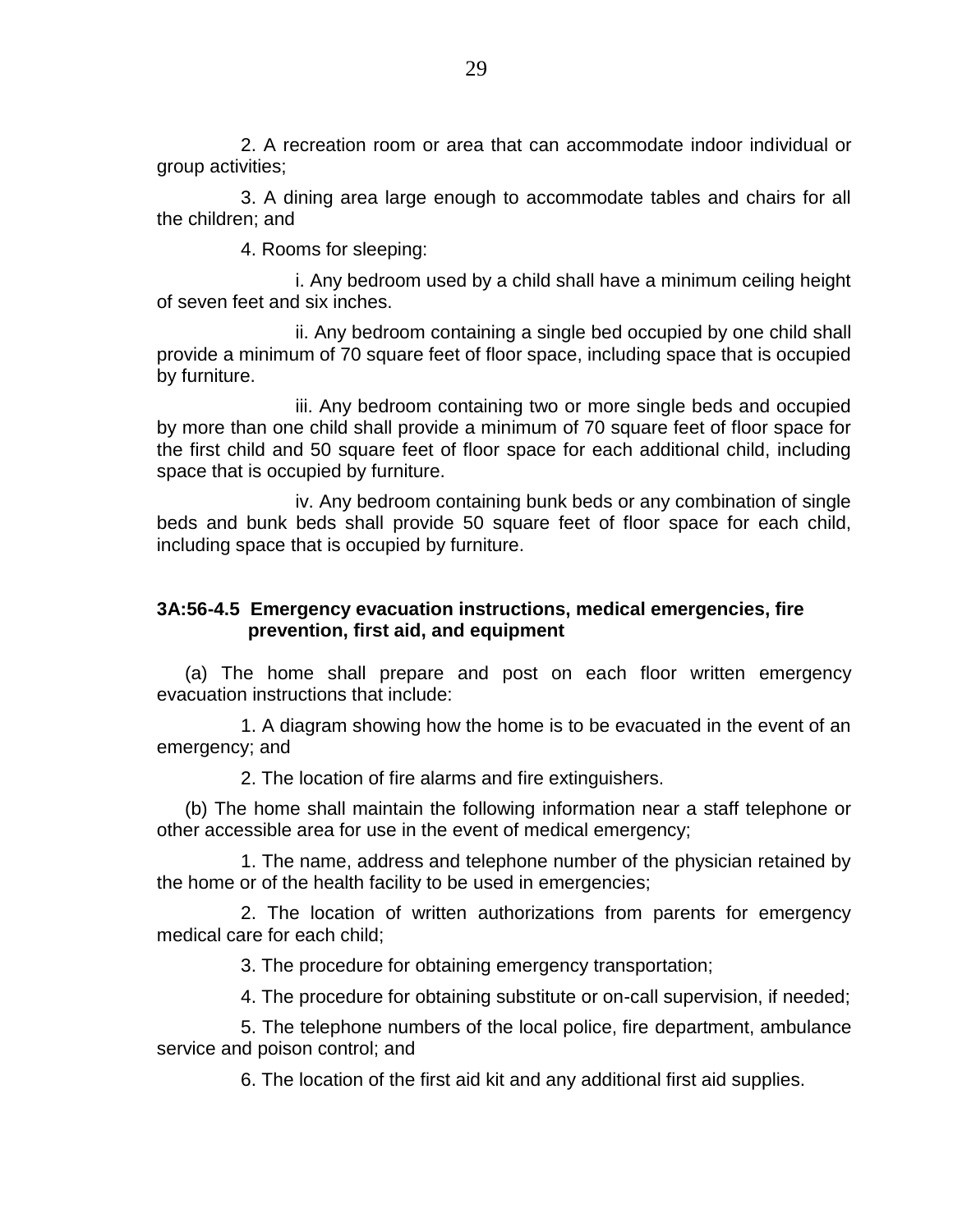(c) The home shall prepare written fire prevention instructions, which delineate that:

1. The home shall conduct fire drills at least once a month, which shall include all staff members and children, and shall inform all staff members and children of the procedures for leaving the building in an emergency situation. Fire drill evacuations shall:

i. Be conducted on all shifts, to include overnight hours; and

ii. Be completed within three minutes. If evacuations are not regularly completed within three minutes, the home or agency shall contact its local fire official for assistance with improving its evacuation time;

2. The home shall maintain on file a record of each fire drill, which shall include:

i. The date and time of day of the drill;

ii. The weather condition at the time of evacuation;

iii. The number of participating children and staff members;

iv. The total amount of time taken to evacuate the home; and

v. The signature of the staff members conducting the drill;

3. All fire extinguishers shall be serviced and tagged at least once a year and recharged, if necessary; and

4. The home shall ensure that all staff members are trained in the use and operation of fire extinguishers.

(d) The following equipment shall be placed in a location that is convenient and accessible to staff members:

1. A standard first aid kit, which is fully restocked within 24 hours of use; and

2. The American Red Cross First Aid Manual or its equivalent.

(e) The home shall prepare written procedures for ensuring children's safety and immediate communication with parents, the Division, and the Office of Licensing in the event of an extended power outage, evacuation, lockdown, natural or civil disaster, or other emergency. The procedures shall indicate the plan for informing parents, the Division, and the Office of Licensing of each child's whereabouts and informing both the Office of Licensing and the local law enforcement agency or emergency management office of the home's identifying information as specified in (e)4 below.

1. The emergency procedures shall be maintained in the home with its location known and accessible to all staff members.

2. The emergency procedures shall delineate criteria for determining whether to evacuate the home or to shelter in place.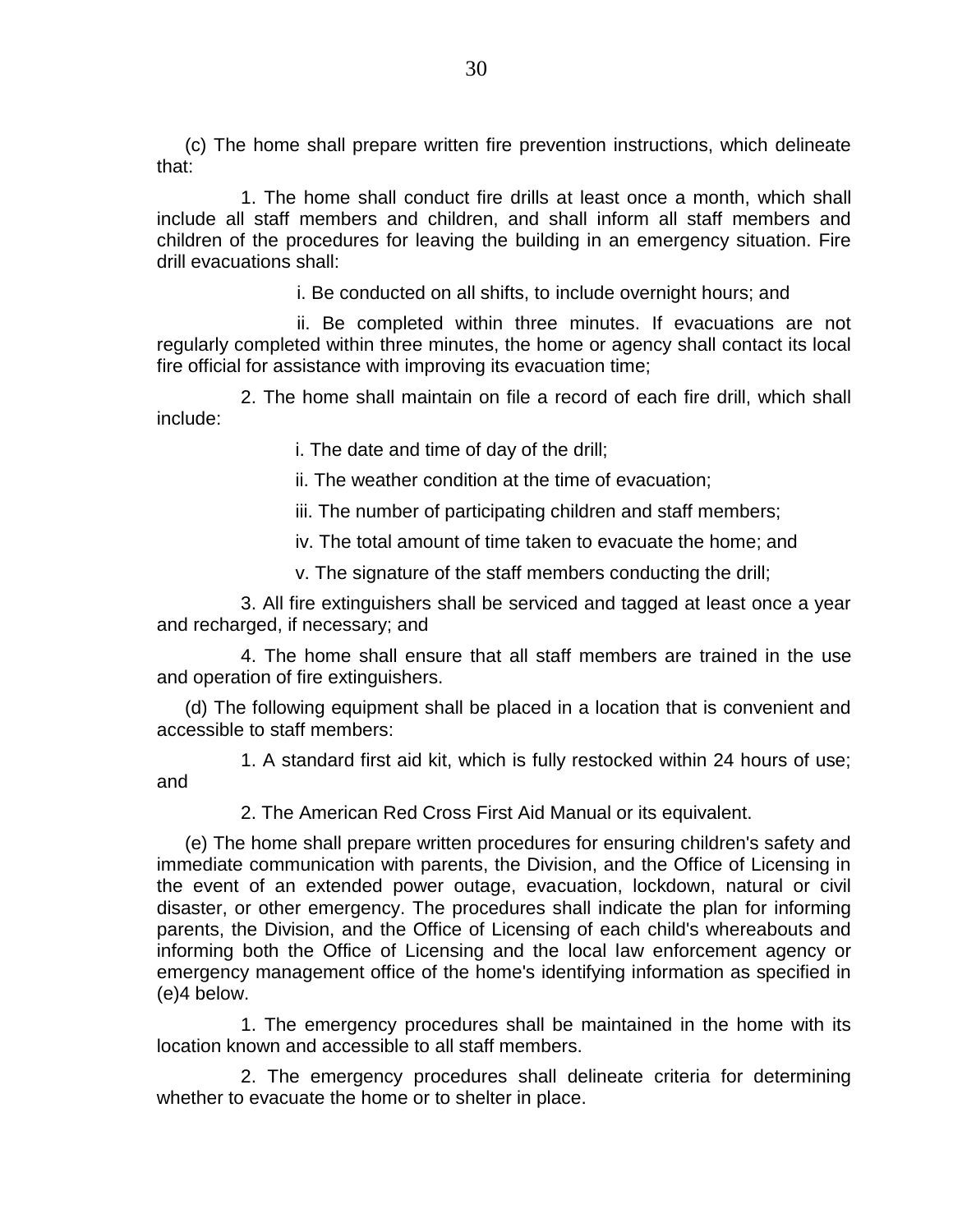3. The emergency procedures shall identify a prioritized list of three possible locations to evacuate to and how to determine another location should the primary, pre-approved locations be unavailable.

4. The home shall ensure that the Office of Licensing, and when appropriate, the local law enforcement agency or emergency management office is notified of:

i. The home's name and location;

ii. The number, ages, and type(s) of children served;

iii. The number of staff;

iv. The need for emergency transportation;

v. The location to which children and staff will be evacuated;

vi. The plan for a lockdown; and

vii. The plan for reuniting children with their parents or other approved provider or entity, when appropriate.

#### **3A:56-4.6 Prohibition on the use of tobacco products**

(a) The home shall prohibit the smoking of tobacco products or the use of smokeless tobacco by children.

(b) The home shall ensure that staff members comply with the provisions of N.J.S.A. 2A:170-51.4, which prohibits any person from directly or indirectly selling, giving or furnishing to a minor under 19 years of age any cigarettes made of tobacco or any matter or substance that can be smoked, or any cigarette paper or tobacco in any form, including smokeless tobacco.

(c) The home shall maintain a smoke free environment in all buildings on the group home premises and in all vehicles used to transport children.

(d) The home may permit staff members, parents and adult visitors to smoke in a designated area outside the building(s) on the premises of the group home or in vehicles that are not used to transport children.

# **SUBCHAPTER 5. STAFF REQUIREMENTS**

#### **3A:56-5.1 General requirements for director and all staff members**

(a) The director and every staff member shall:

1. Be of good character and reputation;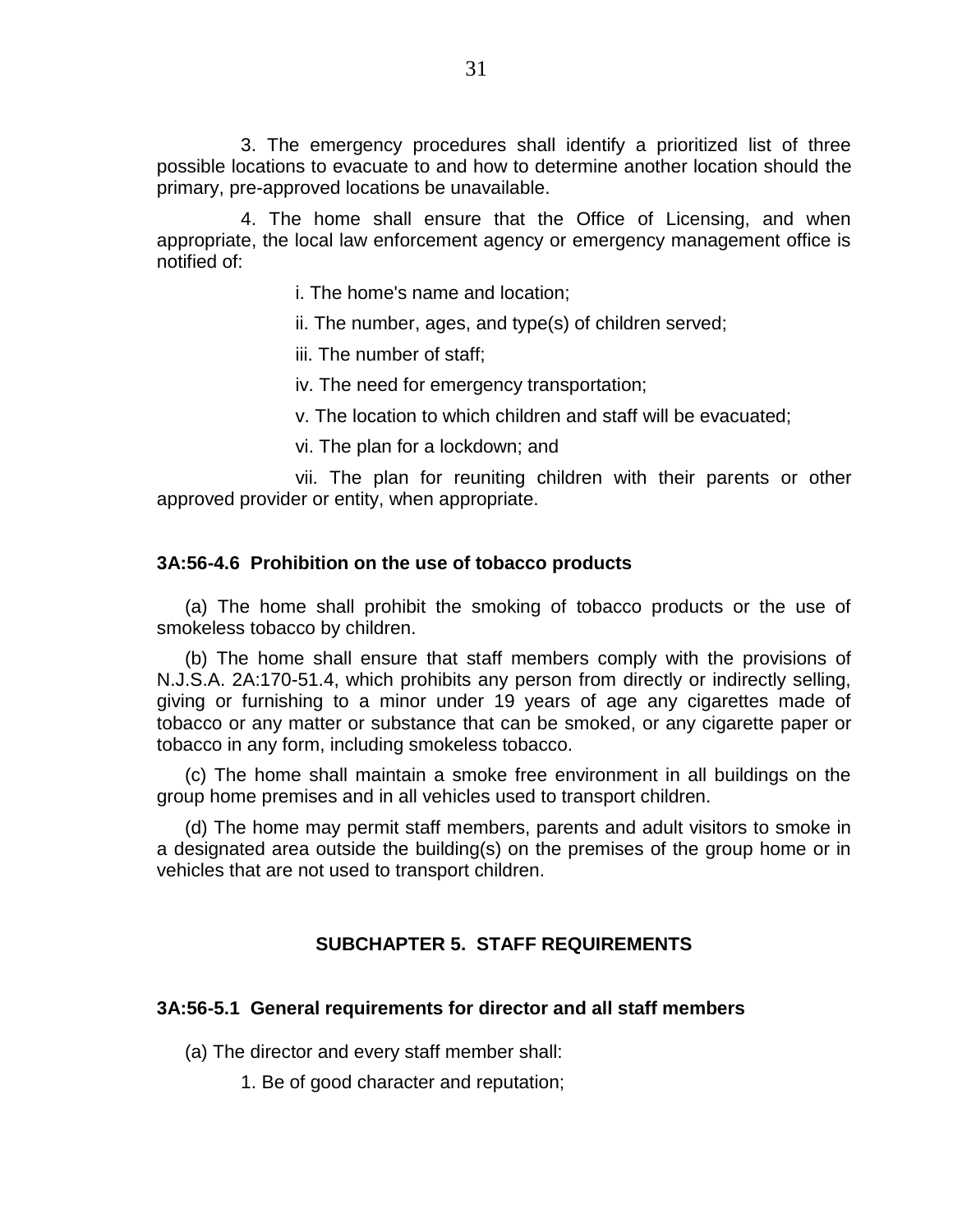2. Be in sufficient physical, mental and emotional health to perform his or her job duties satisfactorily; and

3. Possess skills, attributes and characteristics conducive to and suitable for operating a home or dealing with children, as applicable.

(b) Prior to hiring or utilizing a director or a staff member who will be working at the home or agency, the home or agency shall secure and maintain on file:

1. A signed application for employment from each individual, indicating the applicant's name, address and telephone number; education and work experience; and disclosure of the presence or absence of criminal convictions;

2. Two written or two verbal references on each individual. These references shall be secured from former employers or other persons who have knowledge of the individual's work experience or education and who can attest to the individual's suitability to work with children. The verbal references shall be documented in writing by the home or agency;

3. Documentation from the Department showing compliance with a Criminal History Record Information background check, as specified in N.J.A.C. 3A:56-5.6, and a Child Abuse Record Information background check, as specified in N.J.A.C. 3A:56-5.7, for the director and each staff member, treatment home parent, teaching family home parent, alternative care home parent, supervised transitional living home parent, and household member at least 18 years old in a treatment home, teaching family home, alternative care home, or supervised transitional living home; and

4. A copy of a home study for each treatment home, teaching family home serving five or fewer children, supervised transitional living home serving five or fewer children, and alternative care home utilized by the agency for children supervised by the Department. The home study shall include:

i. A description of the rooms in the home;

ii. A description of the child's bedroom;

iii. A description of the neighborhood;

iv. The names of the persons residing in the home, including biological children, other children placed by the Department, boarders and frequent overnight guests;

v. References as specified in (b)2 above, on all persons identified in (b)3iv above;

vi. A written health statement on all persons identified in (b)4iv above; and

vii. A statement from the agency that verifies that the supply of hot tap water has been tested and does not exceed 140 degrees Fahrenheit.

(c) Failure by any agency, director or other staff member to comply with the requirements as specified in (a) and (b) above, and/or any evidence demonstrating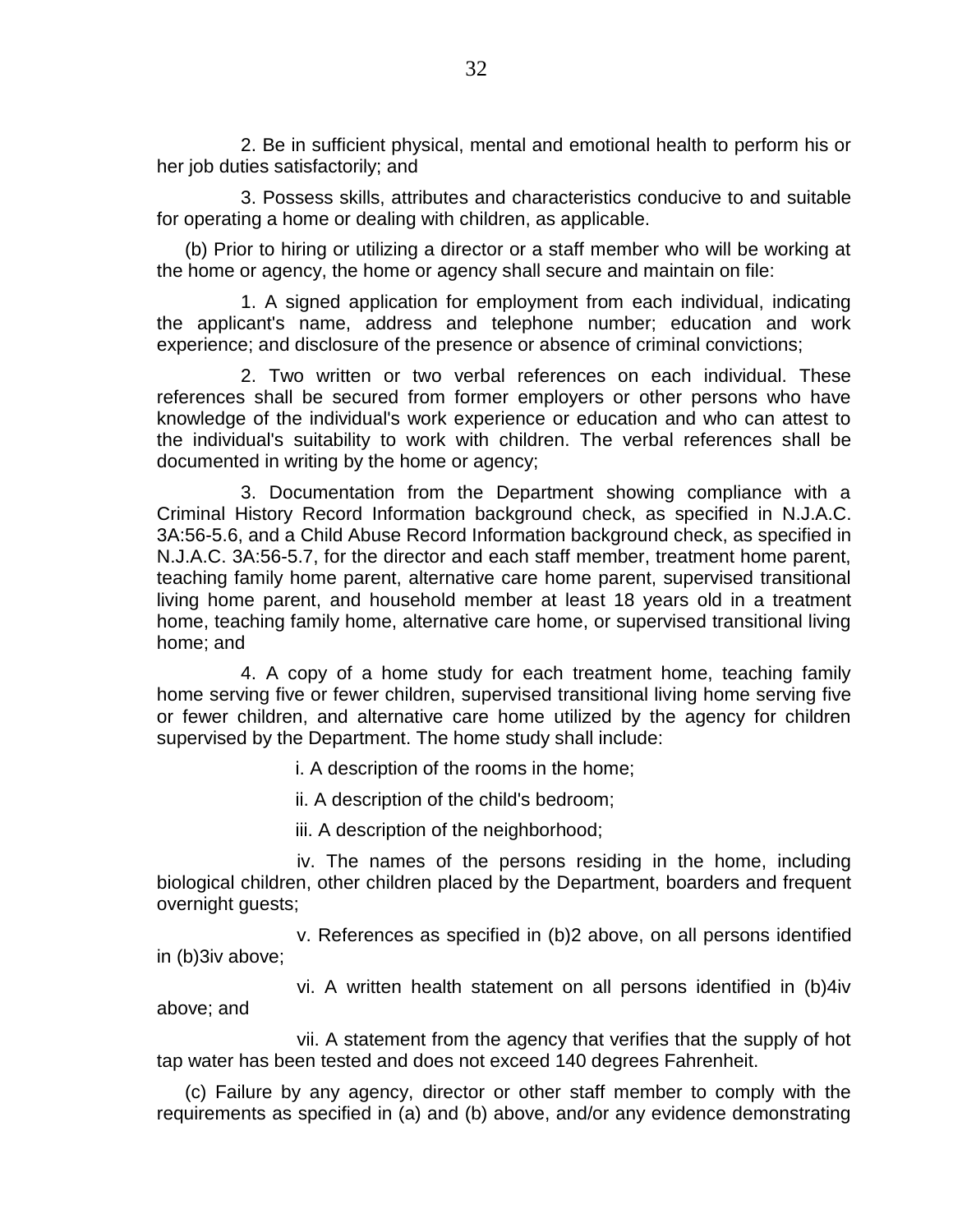unfitness or unsuitability to fulfill the responsibilities and duties of his or her position or to serve or deal with children in an appropriate manner, shall constitute grounds for one or more of the following actions:

1. Removal of the director or staff member from his or her position;

2. Reassignment to other duties that do not involve contact with children;

3. Termination from the home.

or

(d) The home shall disclose to the Office of Licensing, in writing, information about and circumstances surrounding any previous denial, suspension, revocation or refusal to renew a certificate of approval or a license to operate a home either by the Office or by the licensing agency of another state. Evidence of a previous denial, suspension, revocation or refusal to renew a certificate of approval or license, shall not in and of itself result in an automatic disqualification of the prospective agency or home to secure a certificate of approval for another or the same home, but shall constitute grounds for the Office to investigate the circumstances that led to the original negative action and make a determination as to whether to reject or process the new application for a certificate of approval.

(e) Requirements to prevent child abuse or neglect are as follows:

1. The director or any staff member shall verbally notify the Department's State Central Registry at 1-877-NJ-ABUSE (1-877-652-2873) immediately whenever there is reasonable cause to believe that a child has been subjected to abuse or neglect by a staff member, or any other person, pursuant to the Child Abuse and Neglect Law (see N.J.S.A. 9:6-8.9, 8.10, 8.13, and 8.14). This provision shall also apply to homes located outside of New Jersey, notwithstanding the child abuse and neglect provisions of the State in which the home is located.

2. The home shall report any suspected abuse or neglect of the child by his or her parents or other family members to the Division worker assigned to the family.

3. In addition to the reporting requirements specified in (e)1 above, the home shall notify the Division worker and parents of any unusual incidents that occurred at the home and that might indicate possible abuse or neglect involving the child. Such notification shall be made on the same day on which the incident occurred. Such incidents may include, but are not limited to: acts of aggression, violent or destructive behavior, suicidal threats or behavior, homicidal threats, inappropriate sexual behavior, running away, withdrawal or passivity, drug or alcohol abuse, or significant changes in the child's behavior or habits. The home shall maintain on file a record of such incidents and documentation that parents and Division workers have been informed of them.

4. The Department, during the course of investigating an allegation of child abuse and neglect, may determine that immediate, corrective action is necessary to protect the children whenever: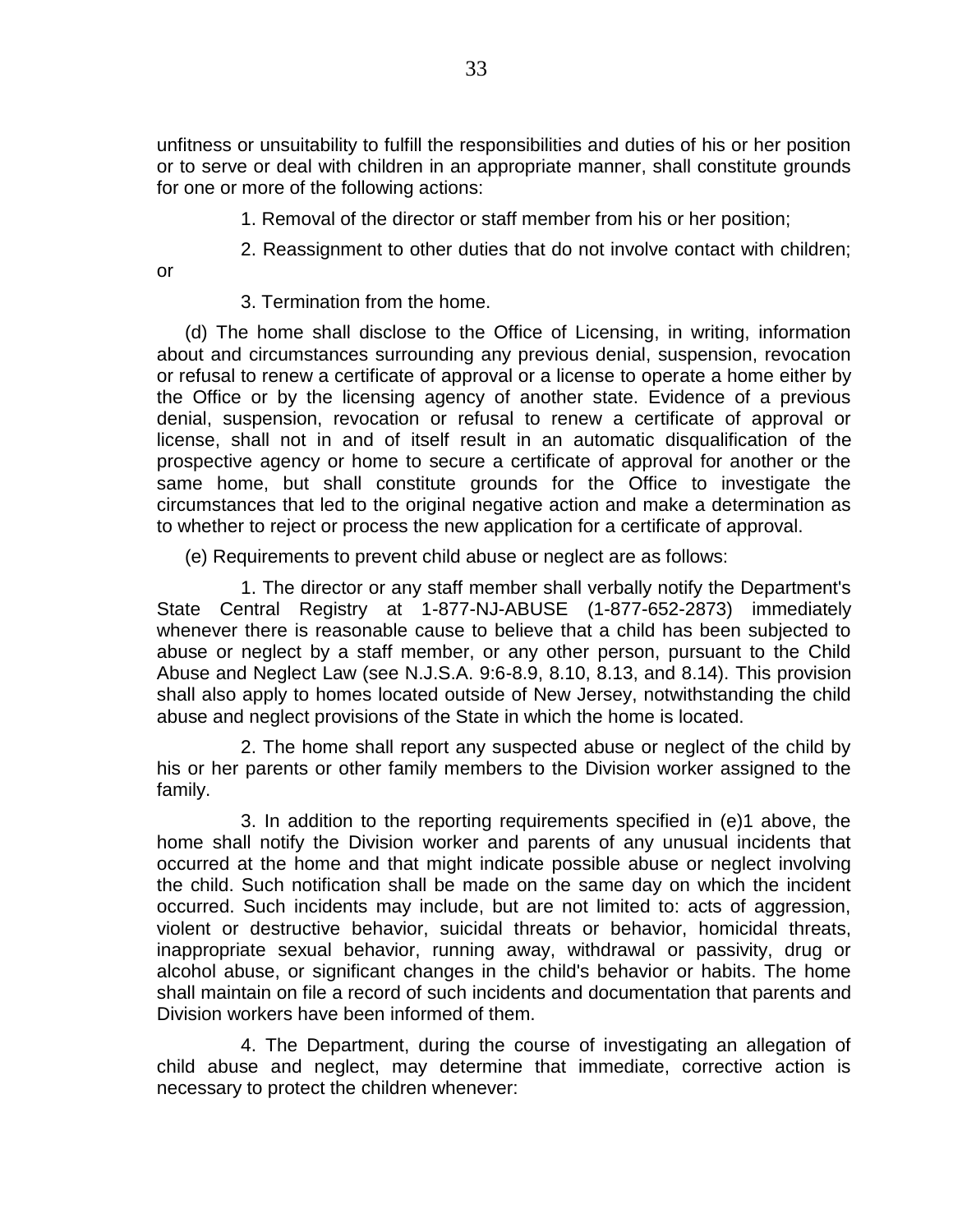i. The director or staff member has been found by the Department's Institutional Abuse Investigation Unit (IAIU) to pose a risk of harm to children; or

ii. The director or staff member has committed an act of child abuse or neglect, as substantiated by the IAIU; or

iii. The director or staff member has been convicted of such acts.

5. Whenever the IAIU makes such a determination, the agency or director shall carry out the Department's recommendation for immediate remedial action and long-term corrective action. Such remedial action may include, but not be limited to:

i. Removal or suspension of the affected director or staff members from the home or reassignment to other duties that do not involve contact with the children; or

ii. When the director or staff member resides at the home, removal of the affected employee from the premises.

6. Such suspension, removal or reassignment, as specified in (e)5 above, shall remain in effect until the results of the Department's investigation have been determined, and a final decision in the matter has been rendered by the Office of Licensing.

7. If an allegation of child abuse or neglect is substantiated against an individual working or residing at the home or agency, the home or agency shall immediately terminate the individual's employment at the home or agency. If the individual is a director, treatment home parent, teaching family home parent, alternative care home parent, supervised transitional living home parent, or household member, the Department shall also deny, suspend, revoke or refuse to renew the certificate of approval, as applicable.

i. The home or agency may appeal the denial, suspension, revocation or refusal to renew to the Department, as specified in N.J.A.C. 3A:56- 2.4.

ii. The treatment home parent, teaching family home parent, alternative care home parent or supervised transitional living home parent may choose to remove the household member against whom child abuse or neglect is substantiated from the home before the action against the certificate takes effect.

(f) The home or agency shall utilize medical, dental, and psychological personnel serving children on either a staff or community provider basis who shall:

1. Be responsible for ensuring that the needs of the children for medical, dental, and psychological services are met; and

2. Be licensed to practice in the state where the staff member or community provider is located, if required by the laws of that state.

# **3A:56-5.2 Staff qualifications**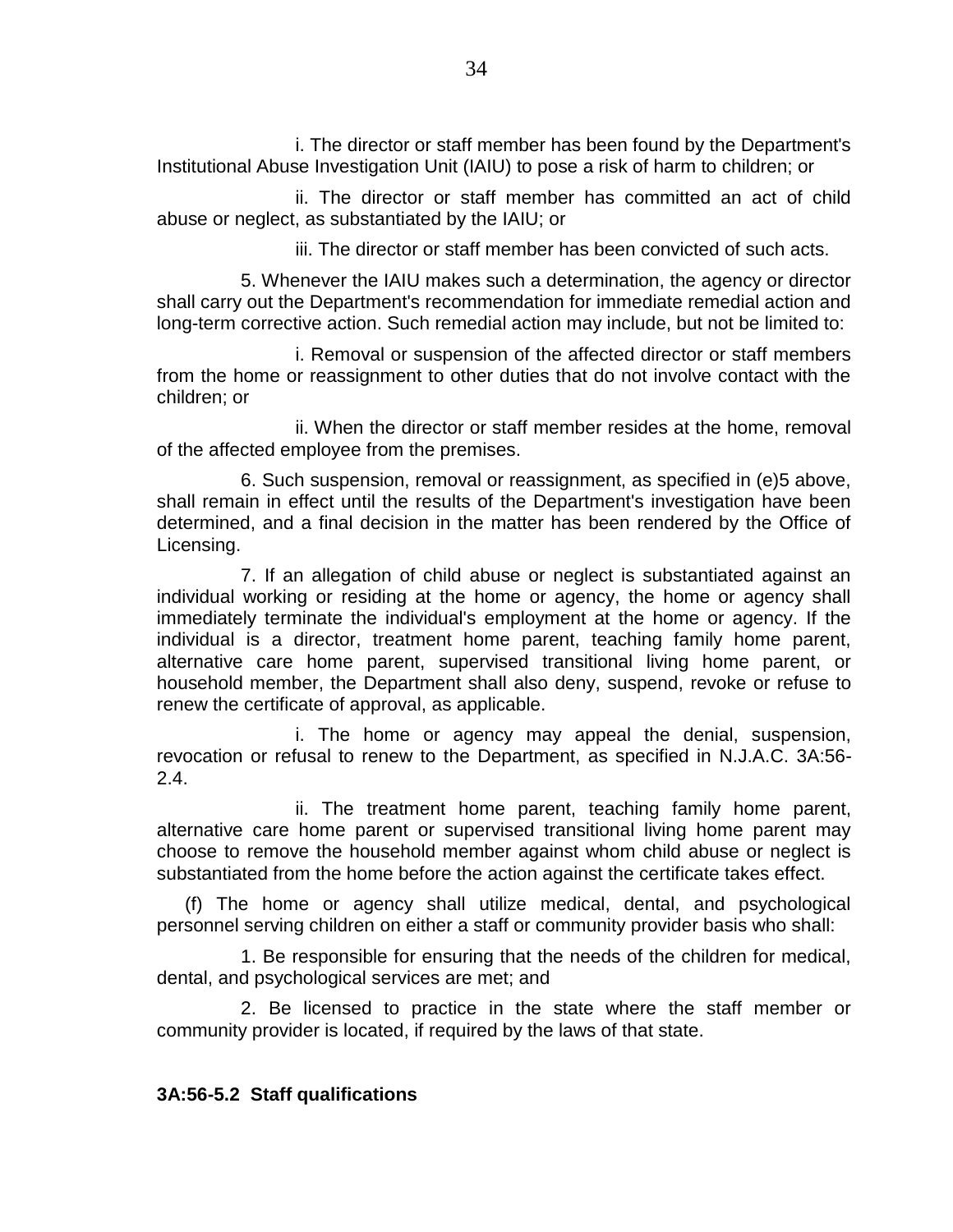(a) Group homes, supervised transitional living homes and treatment homes shall have a full-time agency administrator or home director, social service workers and house parents or child care staff members, who shall meet the requirements in (d) through (f) below.

(b) Teaching family home programs shall have a full-time program administrator, teaching family consultants and teaching family parents, who shall meet the requirements in (h) through (k) below.

(c) Psychiatric community homes for children shall have the following staff persons:

1. A full-time program director who shall meet the qualifications specified in (d)2ii below;

2. A full-time clinical social worker-therapist who shall have, at minimum:

i. A master's degree in social work, psychology, counseling, family therapy or other related field; and

ii. One year experience in the provision of child mental health services;

3. A nurse-health educator who possesses a current New Jersey registered nursing license and one year direct care nursing experience with children. The responsibilities of the nurse-health educator shall include, but need not be limited to, the following:

i. Assess the physical condition of the children in the program under the direction of the medical director or psychiatrist and integrate findings into the child's treatment plan;

ii. Provide education and support to direct care staff on the administering of medications and possible side effects, under the direction of the medical director or other physician;

iii. Implement the quality assurance program;

iv. Provide injections of medication, as needed and directed by the medical director or other physician; and

v. Conduct individual and group guidance for clients and staff on health-related issues;

4. A psychiatrist who shall possess a valid New Jersey license to practice medicine and five years of clinical practice in psychiatry. The responsibilities of the psychiatrist shall include, but need not be limited to, the following:

i. Serving as the medical director, as assigned;

ii. Supervising the nurse-health educator;

iii. Developing and monitoring the implementation of the agency's medical policies and procedures;

iv. Providing related in-service training to staff;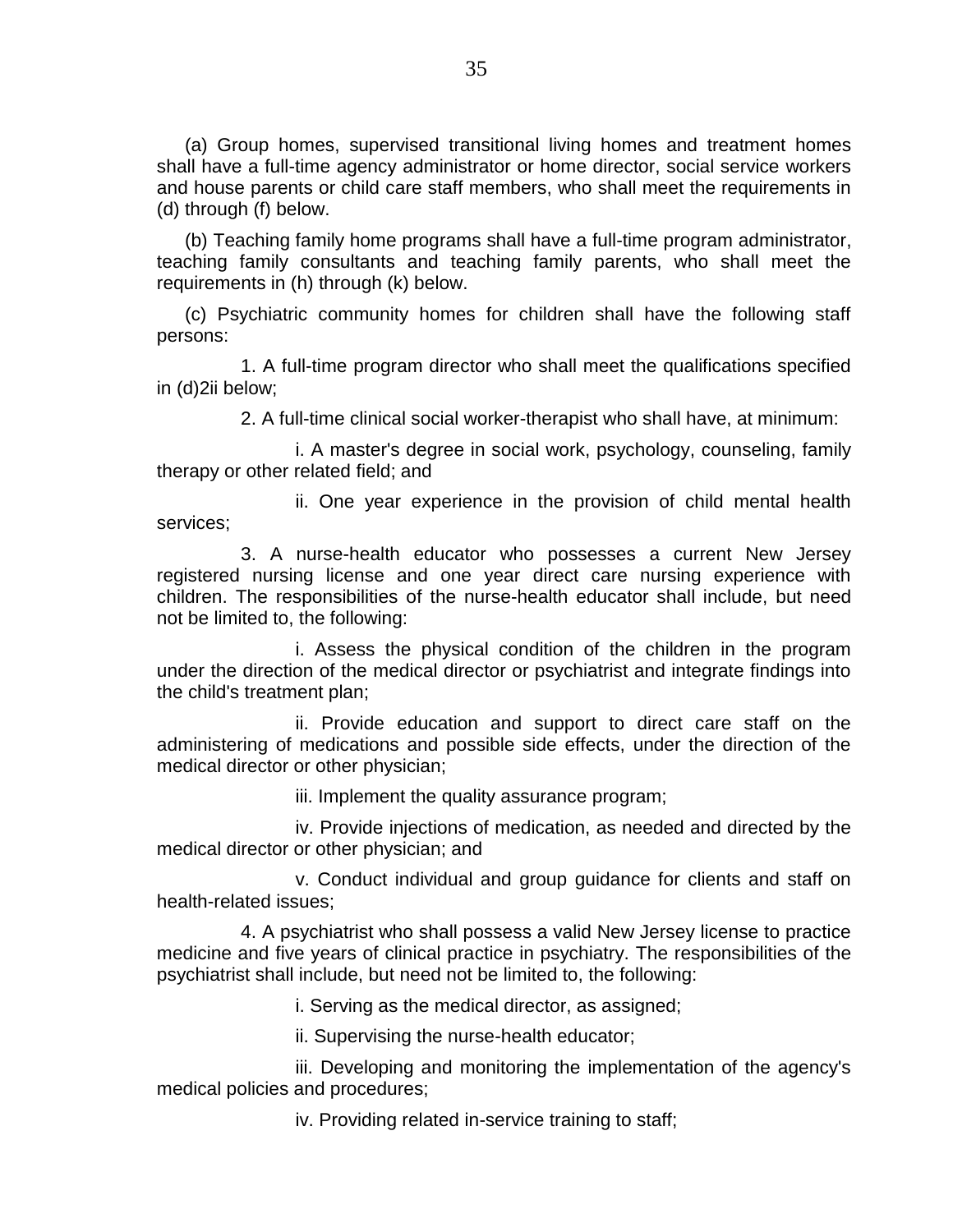v. Providing direct client services, such as diagnosis, evaluation, medication management, crisis intervention, and therapy, when appropriate. However, the child's treatment may be under the supervision of an Advanced Practice Nurse (APN) as specified in N.J.S.A. 45:11-45 et seq., certified in the category of psychiatric/mental health and as supported by a collaborative agreement with the facility psychiatrist and joint protocol document as specified in N.J.A.C. 13:37-8.1; and

vi. Maintaining medical and legal responsibility for the overall treatment provided to the residence's clients; and

5. Child care staff who shall meet the qualifications specified in (f) below.

(d) The full-time agency administrator or home director shall:

1. Be at least 21 years of age;

2. Have one of the following qualifications:

i. A bachelor's degree in social work, psychology or a related field from an accredited college or university and four years of professional experience in the human services field, two of which shall have been in a supervisory or administrative position;

ii. A master's degree from an accredited graduate school in social work, psychology, or a related field and three years of professional experience in the human services field;

iii. For publicly operated homes, meet the requirements of the State Department of Personnel for the position, if applicable;

iv. Meet the requirements for a licensed clinical social worker or a licensed social worker as specified in N.J.A.C. 13:44G-4.1 and 4.2 and have three years of professional experience in the human services field; or

v. Meet the requirements for a certified social worker as specified in N.J.A.C. 13:44G-4.3, have a bachelor's degree in social work, psychology or related field from an accredited college or university and have three years of professional experience in the human services field, one of which shall have been in a supervisory or administrative position.

3. Be responsible for implementing the overall planning, operation, and management of the home, including the home's recreational and food programs;

4. Designate staff members to be in charge at all times during his or her absence;

5. Be on call to assist the staff in admissions, emergencies, and personnel or other responsibilities;

6. Be responsible for maintaining aggregate statistical information on children served, including the date of each admission, date of each discharge, and reason for each discharge; and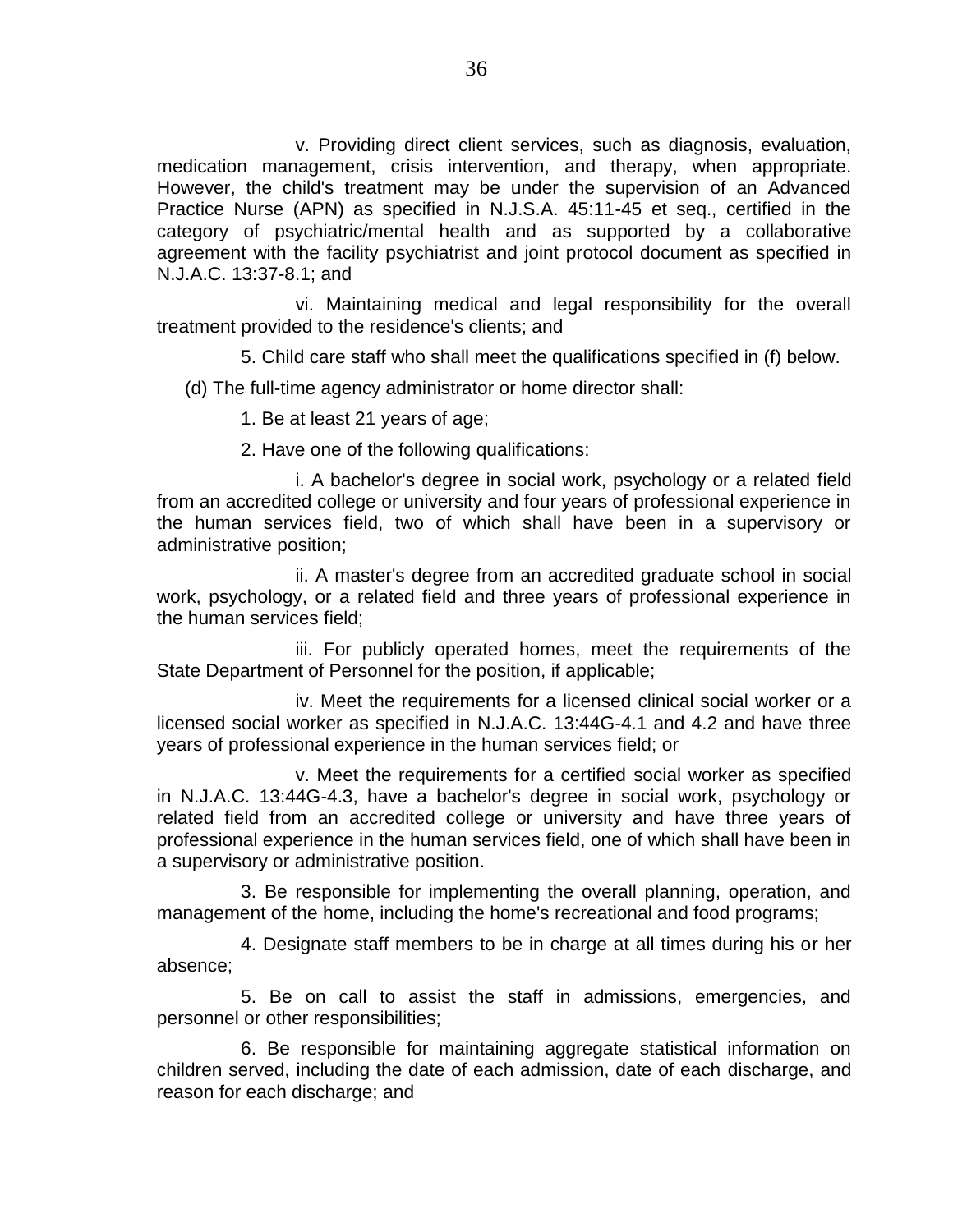7. If qualified under (d)2i, ii or v above, not supervise a licensed clinical social worker, licensed social worker or certified social worker.

(e) A social worker or staff member who provides social services shall:

1. Be at least 21 years of age;

2. Provide at least two hours of service per week to each child, including, but not limited to, casework services, intake, treatment planning, family contacts, group work services, and maintenance of each child's record; and

3. Have one of the following qualifications:

i. Meet the requirements for a licensed clinical social worker, licensed social worker or certified social worker as specified in N.J.A.C. 13:44G-4.1 and 4.2 and have a minimum of one year professional experience in the human services field;

ii. A bachelor's degree in social work, psychology or a related field from an accredited college or university and one year of professional experience in the human services field, and meet one of the exemptions from social work certification or licensure as specified in N.J.S.A. 45:15BB-5. Staff members who do not meet the qualifications in (e)3i above and provide services as specified in (e)2 above, shall:

(1) Only provide social work services in the course of employment with the home;

(2) Not provide psychotherapeutic counseling to residents;

(3) Not advertise or represent themselves as a licensed clinical social worker, licensed social worker or certified social worker; and

(4) Not use any title or name, the use of which is restricted by N.J.S.A. 45:15BB-4 of the Social Worker's Licensing Act; or

iii. A master's degree from an accredited graduate school in social work, psychology or a related field, and meet one of the exemptions from social work certification or licensure as specified in N.J.S.A. 45:15BB-5. Staff members who do not meet the qualifications in (e)3i above and provide services as specified in (e)2 above, shall:

(1) Only provide psychotherapeutic counseling under the supervision of a licensed clinical social worker or other State-licensed mental health professional;

(2) Not advertise or represent themselves as a licensed clinical social worker, licensed social worker or certified social worker; and

(3) Not use any title or name, the use of which is restricted by N.J.S.A. 45:15BB-4 of the Social Worker's Licensing Act; or

iv. Meet the requirements of the State Department of Personnel for the position, if applicable.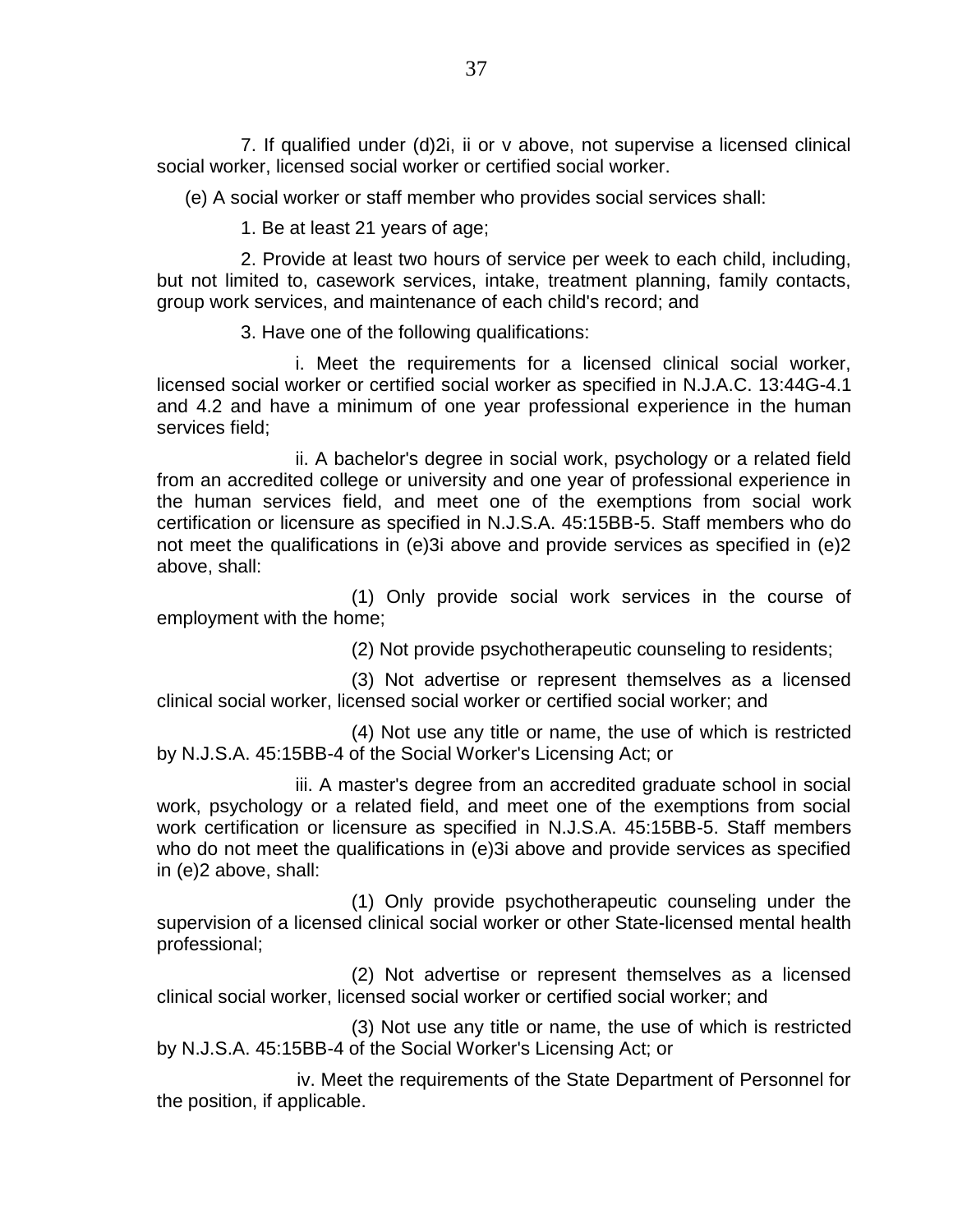(f) The house parents or child care staff members shall:

1. Be at least 18 years of age;

2. Provide daily care and supervision of the children;

3. Inform the social service staff members or director of any incidents that may impact on the child's treatment planning, as specified in N.J.A.C. 3A:56-6.1, 6.2 and 6.3; and

4. Have one of the following qualifications:

i. A high school or high school equivalency diploma and one year of experience working with children in a group setting;

ii. An associate's or bachelor's degree from an accredited college or university in a field that is unrelated to social work or psychology and six months experience working with children in a group setting;

iii. An associate's or bachelor's degree from an accredited college or university in social work, psychology or a related field; or

iv. Meet the requirements of the State Department of Personnel for the position, if applicable.

(g) Group homes, psychiatric community homes for children and supervised transitional living homes may hire persons who do not meet the qualifications specified in (f)4 above, but who offer a background or life experience that demonstrate characteristics, skills and attributes that would enable them to work with children in a positive manner. The home or agency shall develop and maintain on file a policy that delineates the criteria for hiring staff members who do not meet the qualifications specified in (f)4 above. Such criteria shall include, but not be limited to, the following:

1. The person shall have life experiences that deal with raising a child, providing foster care, participating in volunteer activities with a child or adopting a child;

2. The person shall exhibit characteristics, skills and attributes that would enable him or her to work effectively and sensitively with emotionally disturbed or handicapped children in a group setting; and

3. The person, after he or she is hired, shall work together with an experienced staff member for an initial probationary period of at least six months unless terminated for cause prior to completing the six-month probationary period. After this initial six month period has ended, the home or agency shall review the person's work performance, document his or her ability to continue work without being supervised by an experienced staff member and may either:

i. Appoint the probationary staff member to fill the position as a child care staff member;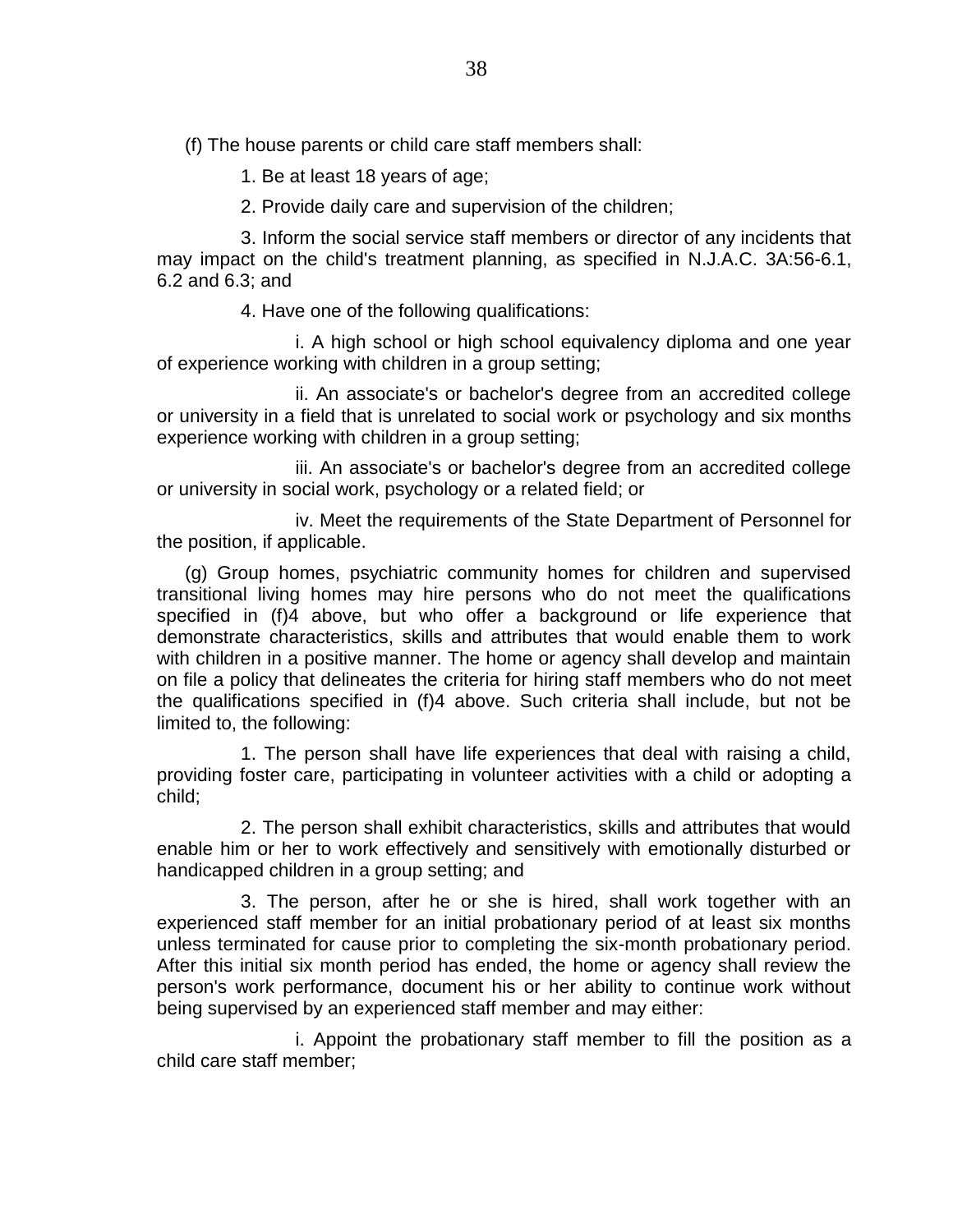ii. Extend the initial six-month period to further evaluate the performance of the probationary staff member and continue to have the probationary staff member supervised by an experienced staff member; or

iii. Terminate the probationary staff member after the initial sixmonth period or any extension of the initial six-month period for failing to perform the job duties and responsibilities of the position.

(h) The teaching family home program administrator shall:

1. Meet the qualifications specified in (d)1 and 2 above;

2. Provide the Office of Licensing with current listings of teaching family consultants and the homes to which they are assigned;

3. Ensure that the teaching family homes comply with all applicable provisions of this manual;

4. Designate a staff member to be in charge at all times during his or her absence;

5. Be on call to assist the teaching family consultants in admissions, emergencies and personnel or other problems;

6. Be responsible for ensuring that all teaching family consultants receive an annual performance evaluation; and

7. Assist in the recruitment and training of teaching family parents.

(i) The teaching family consultants shall:

1. Be at least 21 years of age;

2. Meet the requirements of the State Department of Personnel for the position; and

3. Be responsible for ensuring that the teaching family parents perform the duties specified in (j) below.

(j) The teaching family parents and relief staff shall:

1. Be at least 18 years of age;

2. Implement the overall planning, operation and management of the home;

3. Maintain all staff members' work schedules, time sheets, and/or payment vouchers for relief staff;

4. Maintain a daily log book, separate log book or record in the child's case record of all visits to children;

5. Complete entries in the daily log book that reflect the activities and events of each day;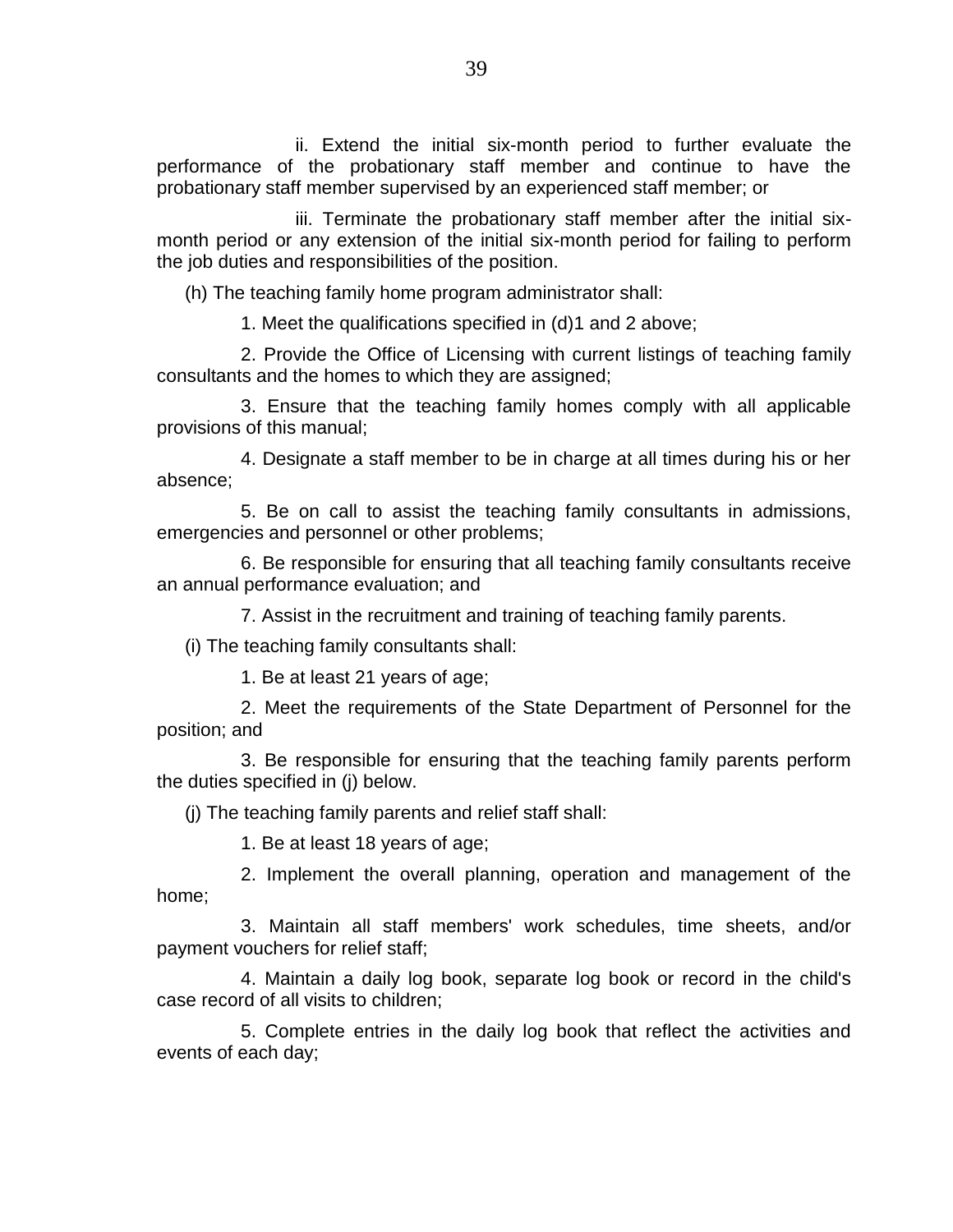6. Maintain aggregate statistical information on children served, including the date of each admission, date of each discharge, and reason for each discharge; and

7. Meet all the requirements specified in (f) above.

(k) Teaching family home staff members shall meet staff training and certification requirements of the National Teaching Family Association.

### **3A:56-5.3 Staff-to-child ratios**

(a) Group homes and supervised transitional living homes, except psychiatric community homes for children as specified in (c) below, shall meet the following staff-to-child ratios:

1. The home shall have at least one staff member present in the home or reachable by telephone when the home is in operation but the children are not in the home on a particular day.

2. The home shall have at least one staff member for every six or fewer children when the children are awake and present in the home and when the children are participating in an activity organized by the home.

3. The home shall have at least one staff member on duty when there are 12 or fewer children in the home and the children are asleep.

i. In a single-sex home, the staff member may be asleep.

ii. In a coed home, the staff member shall be awake.

iii. An additional staff member shall be available to provide emergency in-person coverage within 30 minutes.

(b) Teaching family homes, supervised transitional living homes serving five or fewer children and treatment homes shall have:

1. One staff member on duty whenever a child is scheduled to be present in the home;

2. One staff member as identified in (b)1 above who is accessible by telephone or beeper at all times when the home is in operation and the children are not present; and

3. One staff member who can provide emergency in-person coverage within 30 minutes.

(c) Psychiatric community homes for children shall meet the following staff-tochild ratios:

1. The home shall have at least one staff member present in the home or immediately reachable by telephone when the home is in operation but children are not present on a particular day;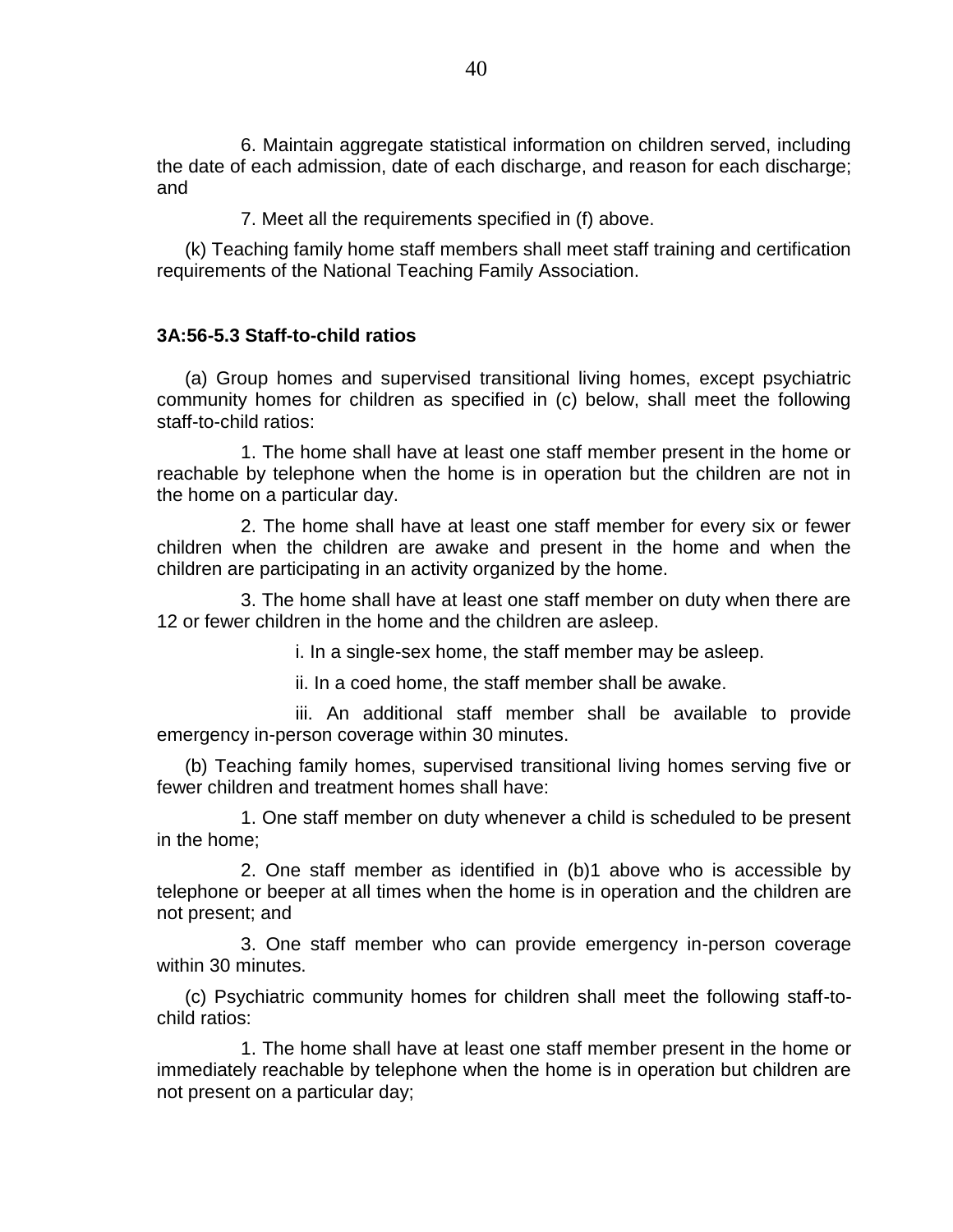2. The home shall have at least one staff member present for every three or fewer children when the children are awake and present in the residence; and

3. The home shall have at least two staff members on duty during normal sleeping hours, one of whom shall be awake. An additional staff member shall be available to provide emergency in-person coverage within 30 minutes.

(d) As an exception to (b) above, teaching family homes, supervised transitional living homes and treatment homes may permit a child to remain in the home when the home is in operation without a staff member present only when the following conditions have been met:

1. The child is at least 16 years of age;

2. The child does not have the responsibility to supervise other children in the home or is not supervised by other children in the home;

3. The treatment team, as specified at N.J.A.C. 3A:56-6.1(b), documents in the child's treatment plan that the child has acquired the necessary skills that would enable the child to be in the home without a staff member present, including:

i. The ability to contact the police, ambulance or fire department in the event of an emergency;

ii. The ability to safely self-evacuate the home if there is a fire, gas leak or other potentially dangerous situation;

iii. The knowledge that strangers and visitors are not permitted in the home without the prior approval of the staff member; and

iv. If an adolescent mother with an infant, the ability to provide care and supervision of her child;

4. The treatment team, as specified at N.J.A.C. 3A:56-6.1(b), documents in the child's treatment plan that the child has achieved treatment goals that would enable the child to be in the home without a staff member present. Such treatment goals may include, but are not limited to:

i. Regular attendance in school, vocational program or work;

ii. Consistent participation in counseling, based on the child's treatment plan, if applicable; and

iii. Demonstration by the child that he or she has not been involved in incidents of aggressive/assaultive behavior, damage or destruction of property, inappropriate sexual behavior or other behavioral or emotional episodes that would indicate that the child could be a potential risk to self or others;

5. The child does not require medication and/or psychotropic medication to be administered during the time that he or she is in the home unsupervised; and

6. The staff member does not permit the child to remain in the home unsupervised:

i. Because of his or her employment commitments;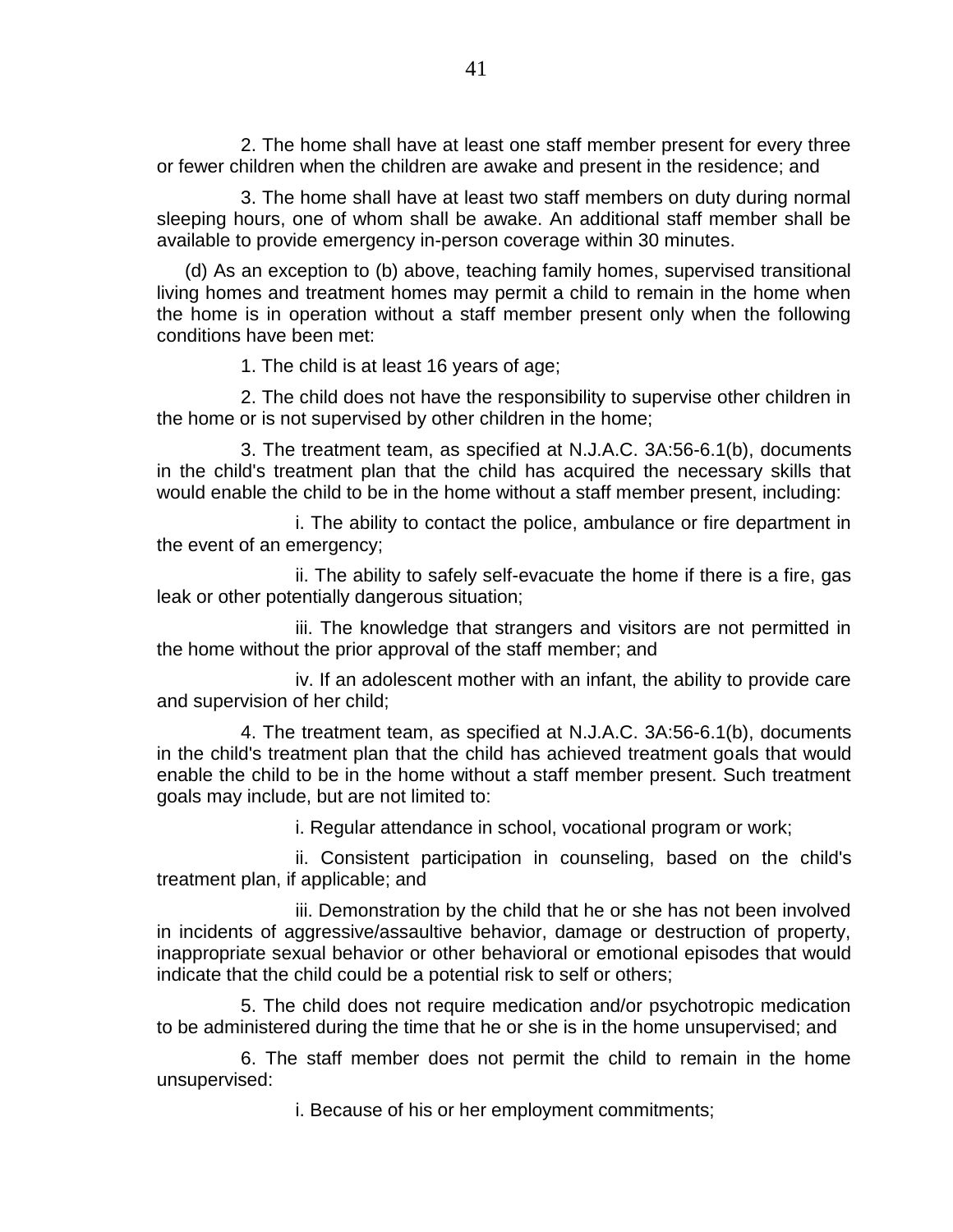ii. For overnight stays as a part of a vacation or outing; or

iii. For periods of time that exceed four consecutive hours; and

7. A staff member is accessible by telephone or beeper at all times and can provide in-person coverage within 30 minutes.

# **3A:56-5.4 Staff training and development**

(a) The home shall develop a training plan and the director shall ensure that all staff members, upon employment, are trained in:

1. The home's statement of purpose, as specified in N.J.A.C. 3A:56-3.1;

2. The home's behavior management policy and search and seizure policy, if any, as specified in N.J.A.C. 3A:56-6.14 and 6.15;

3. Emergency procedures, as specified in N.J.A.C. 3A:56-4.5(a), (b) and (c);

4. Protocols for medication, as specified in N.J.A.C. 3A:56-7.4 and 7.5;

5. Infection control procedures, as specified in N.J.A.C. 3A:56-7.8;

6. The home's techniques for safe physical restraint, if applicable, as specified in N.J.A.C. 3A:56-6.13(e)6; and

7. Cultural sensitivity and diversity in psychiatric community homes for children.

(b) The home shall ensure that every new staff member is accompanied on his or her duties by an experienced staff member as part of an orientation, until the new staff member is familiar with daily routines and operations of the home.

(c) The home shall document in each staff member's record that all social service and child care staff members, including full and part-time staff members, receive a minimum of 12 hours of training each year in the following areas:

1. The principles of behavior management;

2. Alcohol and substance abuse;

3. Human sexuality and AIDS; and

4. Suicide prevention.

(d) In addition to (c) above, community psychiatric homes shall document in each staff member's records, that all social service and child care staff members, including full- and part-time staff, receive training in the following areas:

1. Crisis intervention and clinical treatment of behavioral disorders for children; and

2. Medication, infection control, cardio-pulmonary resuscitation and first aid for children.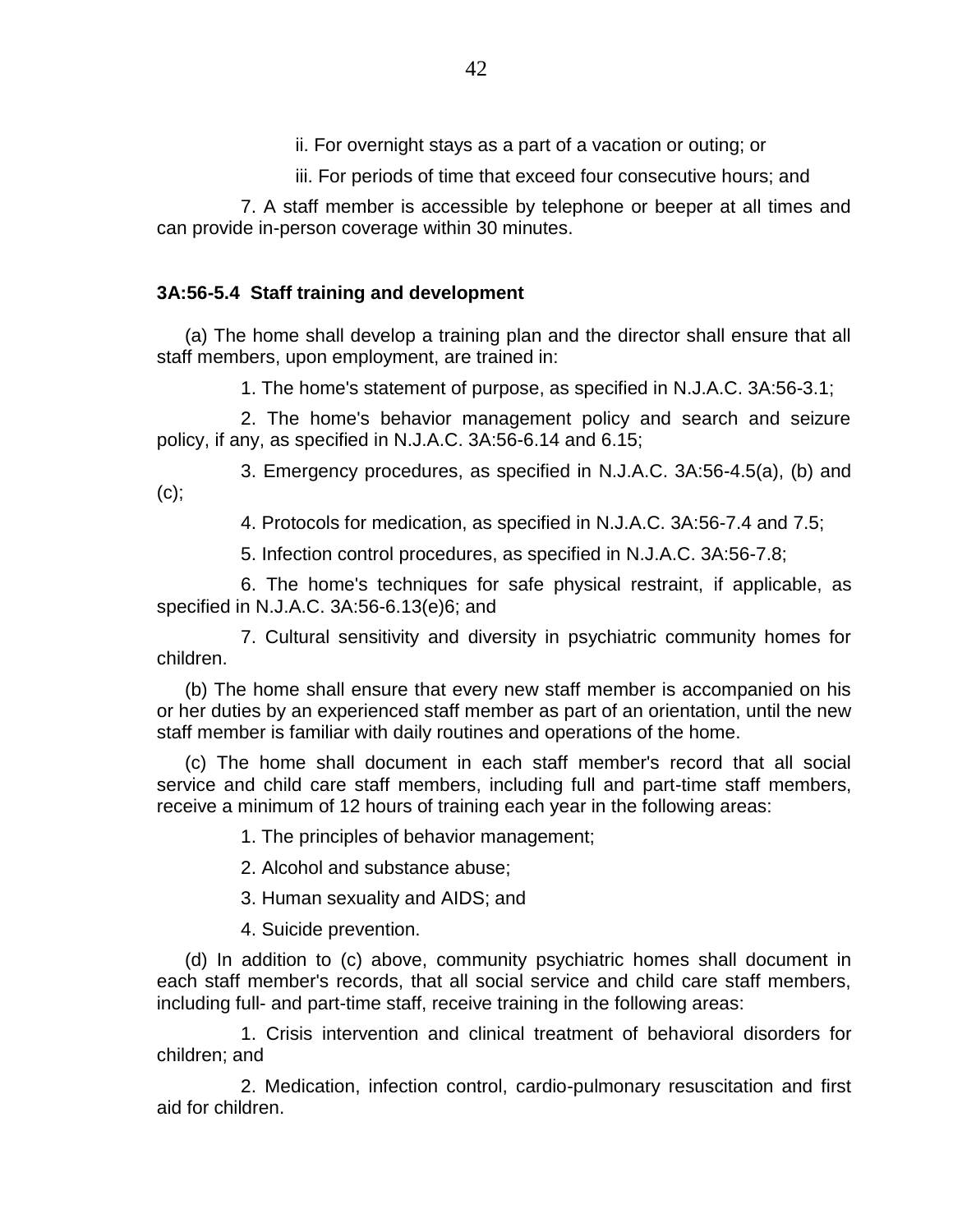(e) The home's training plan may include in-depth discussions at staff meetings or attendance at workshops or conferences.

#### **3A:56-5.5. Volunteers and student interns**

(a) The home may use volunteers or student interns to support the activities of regular paid staff members, but shall not use volunteers or student interns to substitute for paid staff members.

(b) The home shall ensure that volunteers and student interns are briefed fully on any special needs or problems they might encounter while working with the children.

(c) The home shall ensure that volunteers and student interns who have contact with children or parents receive an orientation to the home's program and are supervised by paid staff members. Volunteers and student interns shall receive authorization from the home prior to accompanying children off-grounds for trips, medical appointments and visits.

(d) The home or agency shall require references, as specified in N.J.A.C. 3A:56- 5.1(b)2, for volunteers and student interns who provide activities or transportation to a child by themselves.

(e) The home or agency shall secure and maintain on file documentation from the Department showing compliance with a Criminal History Record Information background check and a Child Abuse Record Information background check, as specified in N.J.A.C. 3A:56-5.1(b)3, for each volunteer and student intern.

#### **3A:56-5.6 Criminal History Record Information background checks**

(a) As a condition of securing and maintaining a certificate, the home or agency shall ensure that a State and Federal Criminal History Record Information (CHRI) fingerprint background check, in keeping with P.L. 2003, c.186, is completed for the director and each staff member, treatment home parent, teaching family home parent, alternative care home parent, supervised transitional living home parent, and household member at least 18 years old in a treatment home, teaching family home, alternative care home or supervised transitional living home.

(b) If the director, treatment home parent, teaching family home parent, alternative care home parent, supervised transitional living home parent, or household member refuses to consent to or cooperate in a CHRI background check, the Department shall deny, suspend, revoke or refuse to renew the certificate, as applicable.

1. The home or agency may appeal the denial, suspension, revocation or refusal to renew, as specified in N.J.A.C. 3A:56-2.4.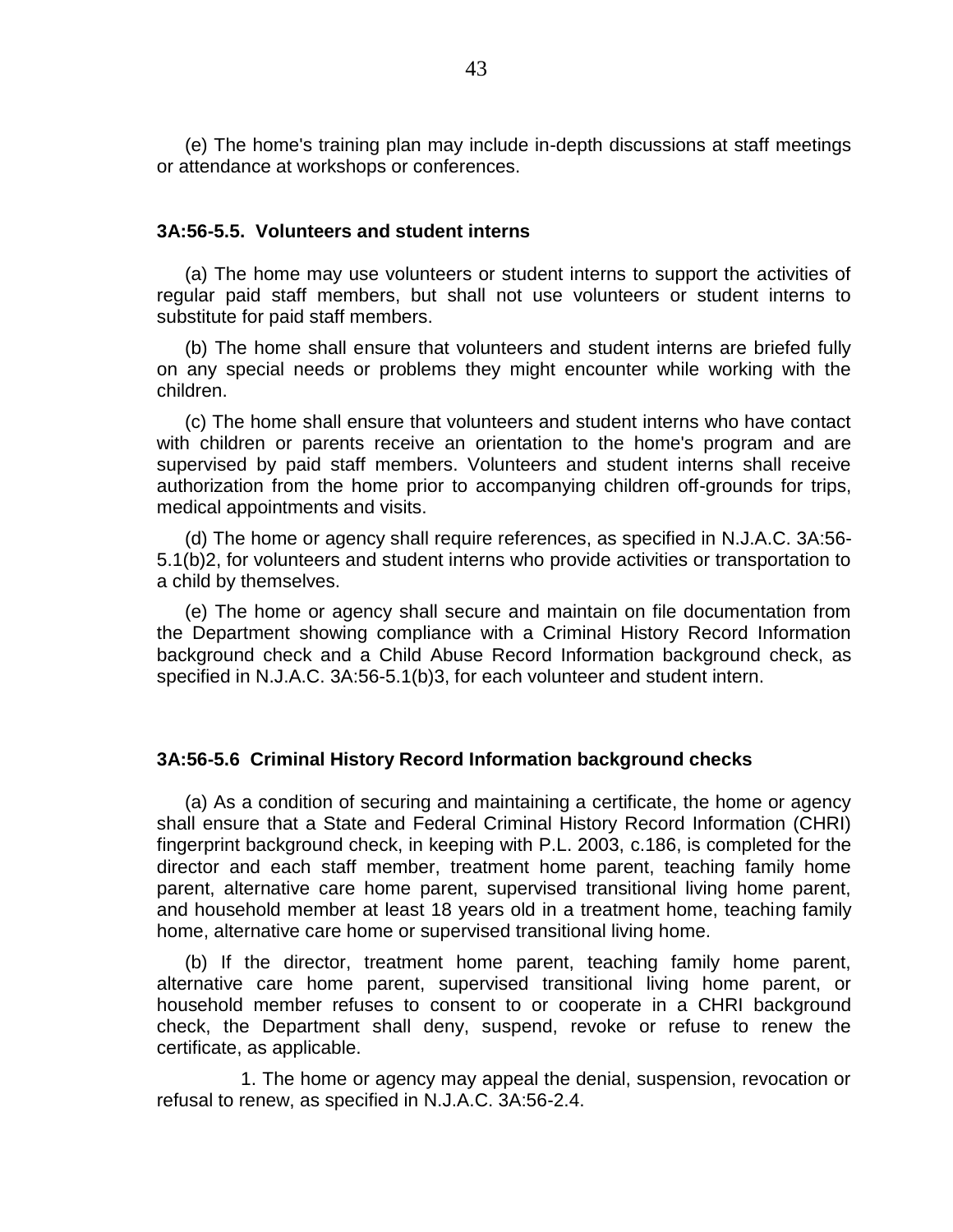2. The treatment home parent, teaching family home parent, alternative care home parent, or supervised transitional living home parent may choose to remove the household member so refusing from the home before the action against the certificate takes effect.

(c) If a staff member refuses to consent to or cooperate in a CHRI background check, the home or agency shall immediately terminate the staff member's employment at the home or agency.

(d) If any person identified in (a) above has a record of criminal conviction, the Department of Children and Families shall review the record with respect to the type and date of the criminal offense and make a determination as to the suitability of the person to receive a certificate or to administer, work at or reside in the home or agency.

(e) A person shall be disqualified from receiving a certificate or administering, working at or residing in a home or agency if that person ever committed a crime which resulted in a conviction for:

1. A crime against a child, including endangering the welfare of a child and child pornography pursuant to N.J.S.A. 2C:24-4, or child molestation as set forth in N.J.S.A. 2C:14-1 et seq.;

2. Abuse, abandonment or neglect of a child pursuant to N.J.S.A. 9:6-3;

3. Endangering the welfare of an incompetent person pursuant to N.J.S.A. 2C:24-7;

4. Sexual assault, criminal sexual contact or lewdness pursuant to N.J.S.A. 2C:14-2 through 2C:14-4;

5. Murder pursuant to N.J.S.A. 2C:11-3 or manslaughter pursuant to N.J.S.A. 2C:11-4;

6. Stalking pursuant to section 1 of P.L. 1992, c.209 (N.J.S.A. 2C:12-10);

7. Kidnapping and related offenses including criminal restraint, false imprisonment, interference with custody, criminal coercion, or enticing a child into a motor vehicle, structure, or isolated area pursuant to N.J.S.A. 2C:13-1 through 2C:13-5 and section 1 of P.L. 1993, c.291 (N.J.S.A. 2C:13-6);

8. Arson pursuant to N.J.S.A. 2C:17-1, or causing or risking widespread injury or damage, which would constitute a crime of the second degree pursuant to N.J.S.A. 2C:17-2;

9. Aggravated assault, which would constitute a crime of the second or third degree pursuant to subsection b of N.J.S.A. 2C:12-1;

10. Robbery, which would constitute a crime of the first degree pursuant to N.J.S.A. 2C:15-1;

11. Burglary, which would constitute a crime of the second degree pursuant to N.J.S.A. 2C:18-2;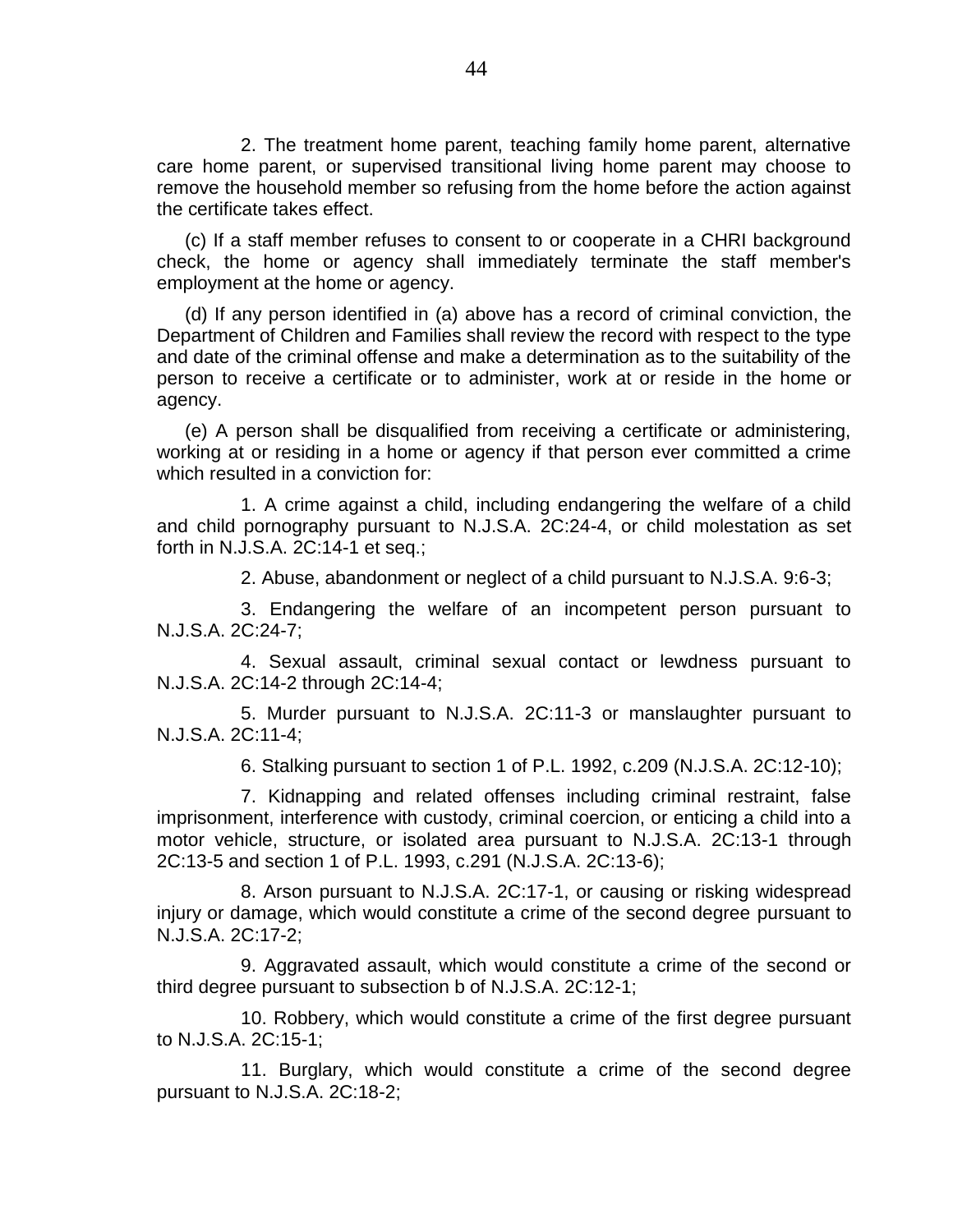12. Domestic violence pursuant to P.L. 1991, c.261 (N.J.S.A. 2C:25-17 et seq.);

13. Terroristic threats pursuant to N.J.S.A. 2C:12-3;

14. An attempt or conspiracy to commit any of the crimes or offenses listed in (e)1 through 13 above; or

15. In any other state or jurisdiction, conduct which, if committed in New Jersey, would constitute any of the crimes or offenses described in (e)1 through 14 above.

(f) As an exception to (e) above, the Department may approve the employment at, or administration of, a home or agency by an individual convicted of a crime specified in (e) above if all of the following conditions are met:

1. The Department determines that the crime does not relate adversely to the position the individual is employed in pursuant to the provisions of P.L. 1968, c.282 (N.J.S.A. 2A:168A-1 et seq.);

2. The conviction is not related to a crime committed against a child, as specified in (e) above;

3. The home or agency documents that the individual's employment or administration of the home or agency does not create a risk to the safety or wellbeing of children due to the nature and requirements of the position. As necessary, the home or agency shall identify restrictions regarding the individual's contact with, care or supervision of children;

4. The home or agency documents that the individual is uniquely qualified for the position due to specific skills, qualifications, characteristics or prior employment experiences; and

5. The Department determines that the individual has affirmatively demonstrated rehabilitation, pursuant to the factors specified in (g) below.

(g) For crimes and offenses other than those cited in (e) above, an individual may be eligible to receive a certificate or to administer, work at or reside in a home or agency if the individual has affirmatively demonstrated to the Department clear and convincing evidence of rehabilitation.

1. In determining whether an individual has affirmatively demonstrated rehabilitation, the following factors shall be considered:

i. The nature and responsibility of the position at the facility that the convicted individual would hold, has held or currently holds, as the case may be;

ii. The nature and seriousness of the offense;

iii. The circumstances under which the offense occurred;

iv. The date of the offense;

v. The age of the individual when the offense was committed;

vi. Whether the offense was an isolated or repeated incident;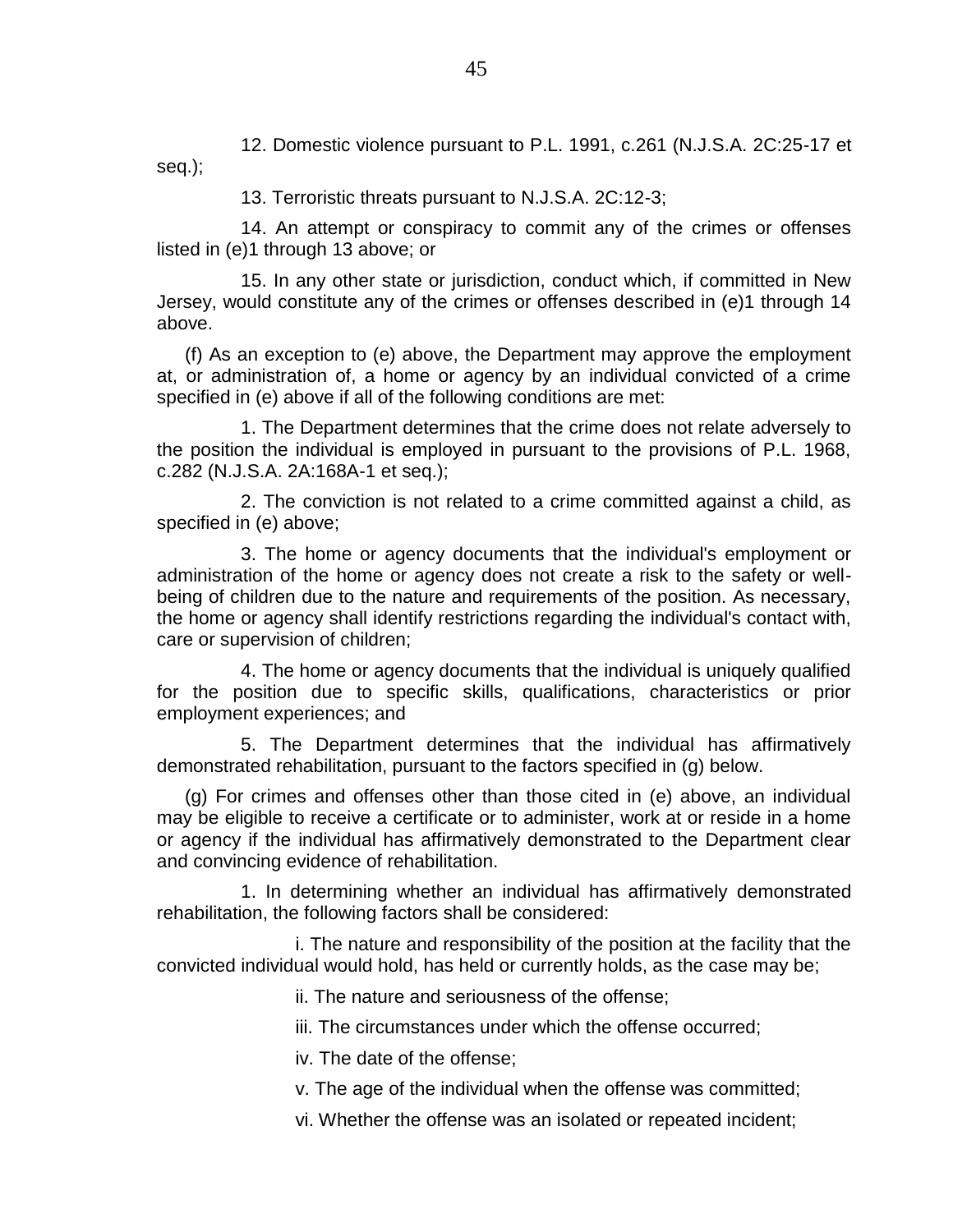vii. Any social conditions that may have contributed to the offense;

and

viii. Any evidence of rehabilitation, including good conduct in prison or in the community, counseling or psychiatric treatment received, acquisition of additional academic or vocational schooling, successful participation in correctional work-release programs, or the recommendation of those who have had the individual under their supervision.

2. Upon receipt of documentation submitted by the home or agency, indicating why the individual at issue should not be precluded from administering, working or residing at the home or agency, the Department, after assessing the facts on a case-by-case basis, shall make the final determination regarding the individual's rehabilitation, in keeping with the provisions of the State Rehabilitated Convicted Offenders Act, N.J.S.A. 2A:168A-1 et seq.

3. The Department shall make the final determination regarding the suitability of the director of a home or agency with a criminal conviction other than those cited in (e) above.

4. For a current or prospective staff member, treatment home parent, teaching family home parent, alternative care home parent, supervised transitional living home parent or household member with a criminal conviction other than those cited in (e) above, the director of the home or agency or the agency's board of directors shall make a determination regarding the individual's suitability upon the Department's determination that the individual has affirmatively demonstrated rehabilitation.

(h) If the director of a home or agency has knowledge that any individual specified in (a) above has criminal charges pending against the individual, the director shall promptly notify the Department to determine whether or not any action concerning the individual is necessary in order to ensure the safety of the children who are placed in the home.

(i) If the Department is notified that any individual specified in (a) above is convicted of a crime or offense after the CHRI has been completed, the Department shall make a determination whether to suspend or revoke the certificate or require the home or agency to terminate the individual's employment or service, as applicable.

(j) Upon completion of the CHRI for an individual specified in (a) above, the Department shall notify the individual, and the home or agency as applicable, in writing, of the individual's qualification or disqualification for employment or service under section 4 or 5 of P.L. 2003, c. 186 (N.J.S.A. 30:4C-27.19 or 30:4C-27.20).

1. If the individual is disqualified, the convictions that constitute the basis for the disqualification shall be identified in the written notice to the individual.

2. The individual shall have 14 days from the date of the written notice of disqualification to challenge the accuracy of the CHRI.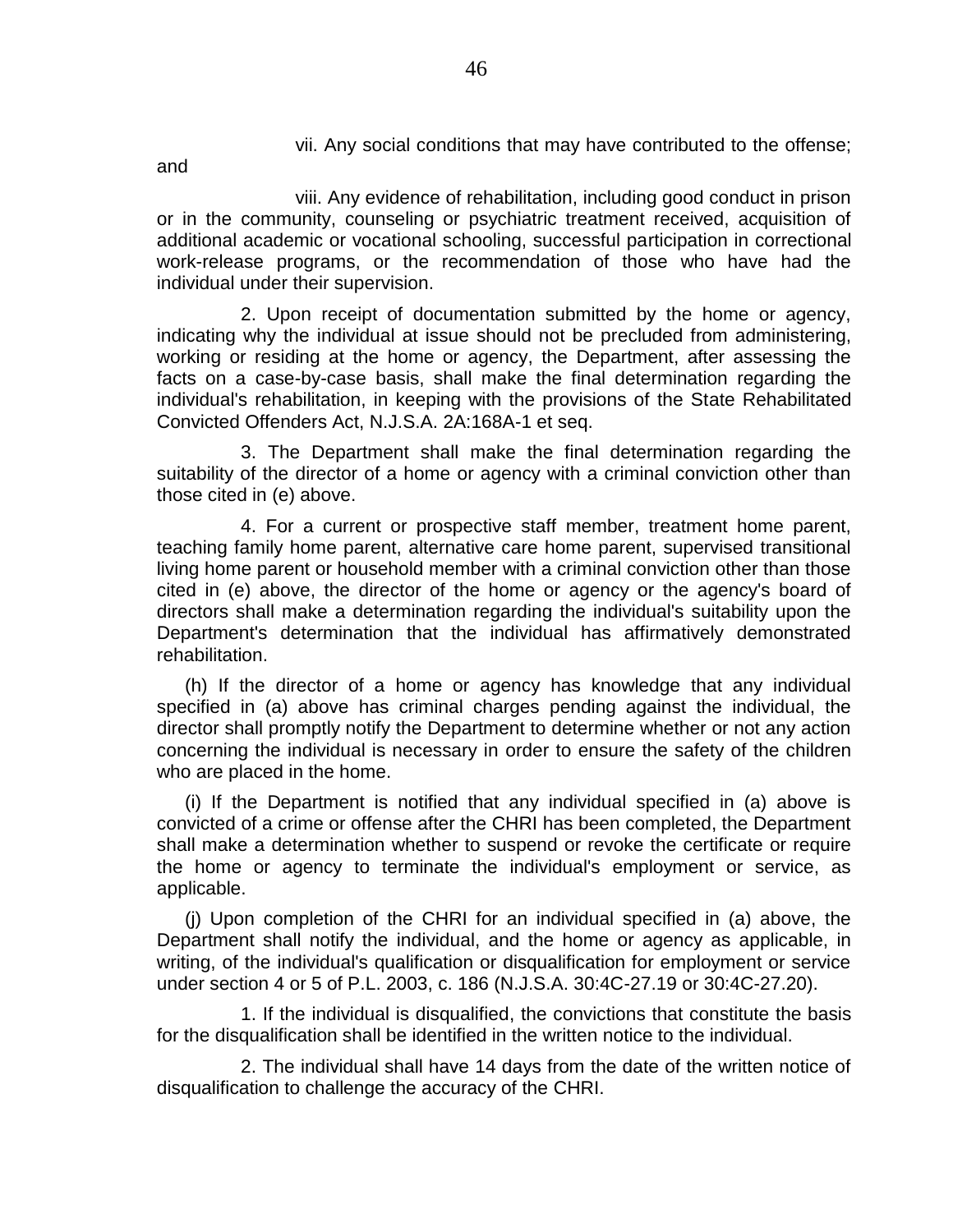3. If no challenge is filed or if the determination of the accuracy of the CHRI upholds the disqualification, the Department shall notify the home or agency that the individual has been disqualified.

4. The home or agency shall immediately terminate the disqualified individual's employment at the home or agency.

5. If the disqualified individual is a home or agency director, treatment home parent, teaching family home parent, alternative care home parent, supervised transitional living home parent or household member, the Department shall deny, suspend, revoke or refuse to renew the certificate, as applicable.

6. The treatment home parent, teaching family home parent, alternative care home parent, or supervised transitional living home parent may choose to remove the disqualified household member from the home before the action against the certificate takes effect.

(k) A home or agency that has received an employment application from an individual, or currently employs a director or staff member, shall be immune from liability for acting upon or disclosing information about the disqualification or termination of that individual to another home or agency seeking to employ that individual, if the home or agency has:

1. Received notice from the Department or the agency's board of directors, as applicable, that the applicant, director or staff member has been determined by the Department or the board of directors to be disqualified from employment or service at a home or agency pursuant to P.L. 1968, c.282 (N.J.S.A. 2A:168A-1 et seq.); or

2. Terminated the employment of a staff member because the individual was disqualified from employment or service at the home or agency on the basis of a conviction of a crime pursuant to P.L. 1968, c.282 (N.J.S.A. 2A:168A-1 et seq.) after commencing employment or service at the home or agency.

(*l*) A home or agency that acts upon or discloses information pursuant to (k) above shall be presumed to be acting in good faith unless it is shown by clear and convincing evidence that the home or agency acted with actual malice toward the individual who is the subject of the information.

#### **3A:56-5.7 Child Abuse Record Information background checks**

(a) As a condition of securing and maintaining a certificate, the home or agency shall provide written consent to the Department from the director and each staff member, treatment home parent, teaching family home parent, alternative care home parent, supervised transitional living home parent, and household member at least 18 years old in a treatment home, teaching family home, alternative care home or supervised transitional living home, for a Child Abuse Record Information (CARI) background check to be conducted**.**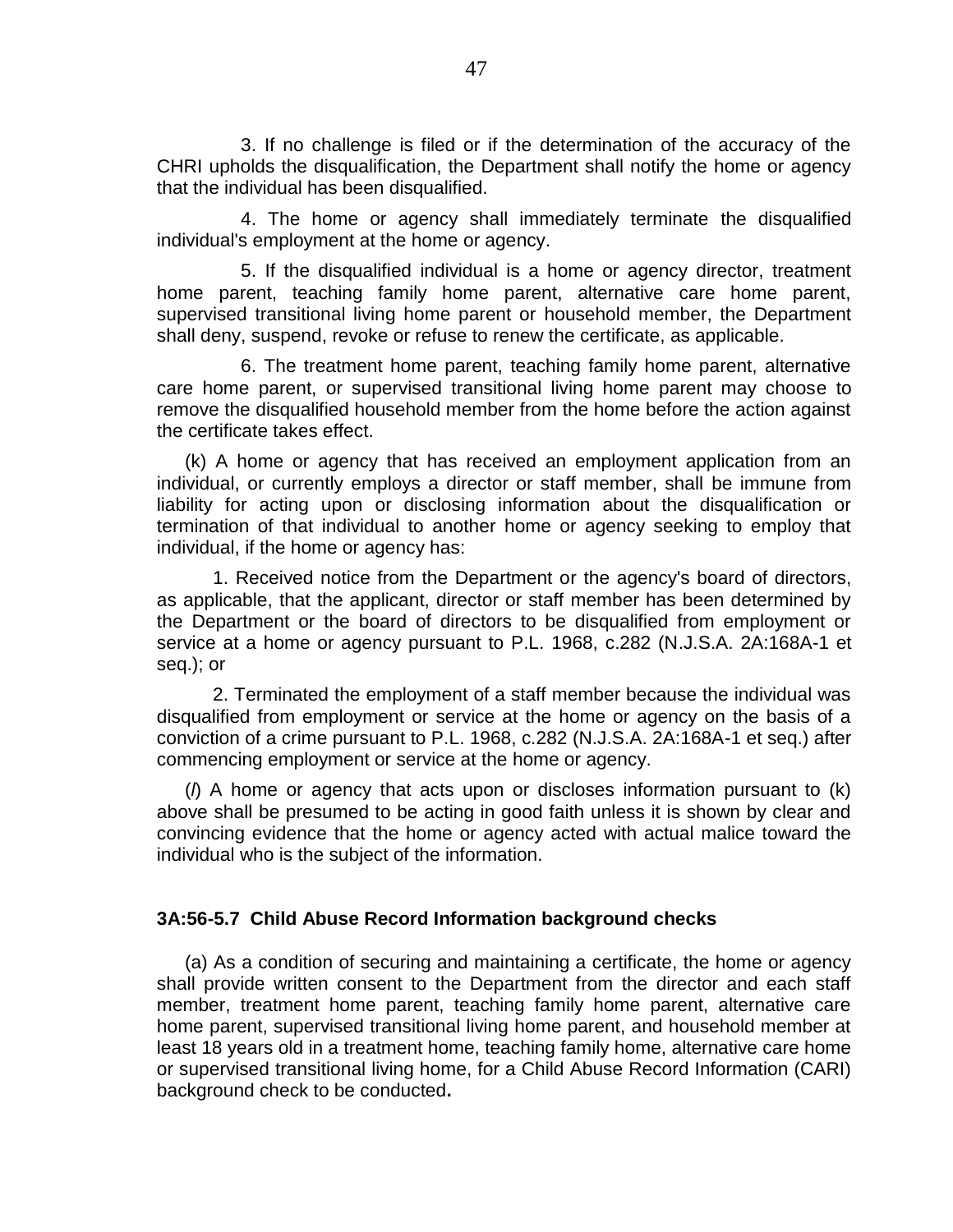(b) If a director, treatment home parent, teaching family home parent, alternative care home parent, supervised transitional living home parent, or household member refuses to consent to or cooperate in a CARI background check, the Department shall deny, suspend, revoke or refuse to renew the certificate, as applicable.

1. The home or agency may appeal the denial, suspension, revocation or refusal to renew, as specified in N.J.A.C. 3A:56-2.4.

2. The treatment home parent, teaching family home parent, alternative care home parent or supervised transitional living home parent may choose to remove the household member so refusing from the home before the action against the certificate takes effect.

(c) If a staff member refuses to consent to or cooperate in a CARI background check, the home or agency shall immediately terminate the staff member's employment at the home or agency.

(d) Upon receipt of written consent from an individual specified in (a) above, the Department shall conduct a search of its records to determine if an allegation of child abuse or neglect has been substantiated, pursuant to section 4 of P.L. 1971, c. 437 (N.J.S.A. 9:6-8.11), against the individual.

1. The Department shall consider incidents of child abuse and neglect that were substantiated on or after June 29, 1995, to ensure that the perpetrator has had an opportunity to appeal a substantiated finding of child abuse or neglect.

2. The Department may consider incidents substantiated prior to June 29, 1995 if the Department, in its judgment, determines that the perpetrator poses a risk of harm to children in a home. In cases involving incidents substantiated prior to June 29, 1995 in which the Department determines that the individual is disqualified, the Department shall offer the perpetrator an opportunity for a hearing to contest the substantiation.

(e) If the Department determines that an allegation of child abuse or neglect has been substantiated against an individual specified in (a) above, the home or agency shall immediately terminate the individual's employment at the home or agency.

(f) If the Department determines that an allegation of child abuse or neglect has been substantiated against a director, treatment home parent, teaching family home parent, alternative care home parent, supervised transitional living home parent, or household member, the Department shall also deny, suspend, revoke or refuse to renew the certificate of approval, as applicable.

1. The home or agency may appeal the denial, suspension, revocation or refusal to renew, as specified in N.J.A.C. 3A:56-2.4.

2. The treatment home parent, teaching family home parent, alternative care home parent or supervised transitional living home parent may choose to remove the disqualified household member from the home before the action against the certificate takes effect.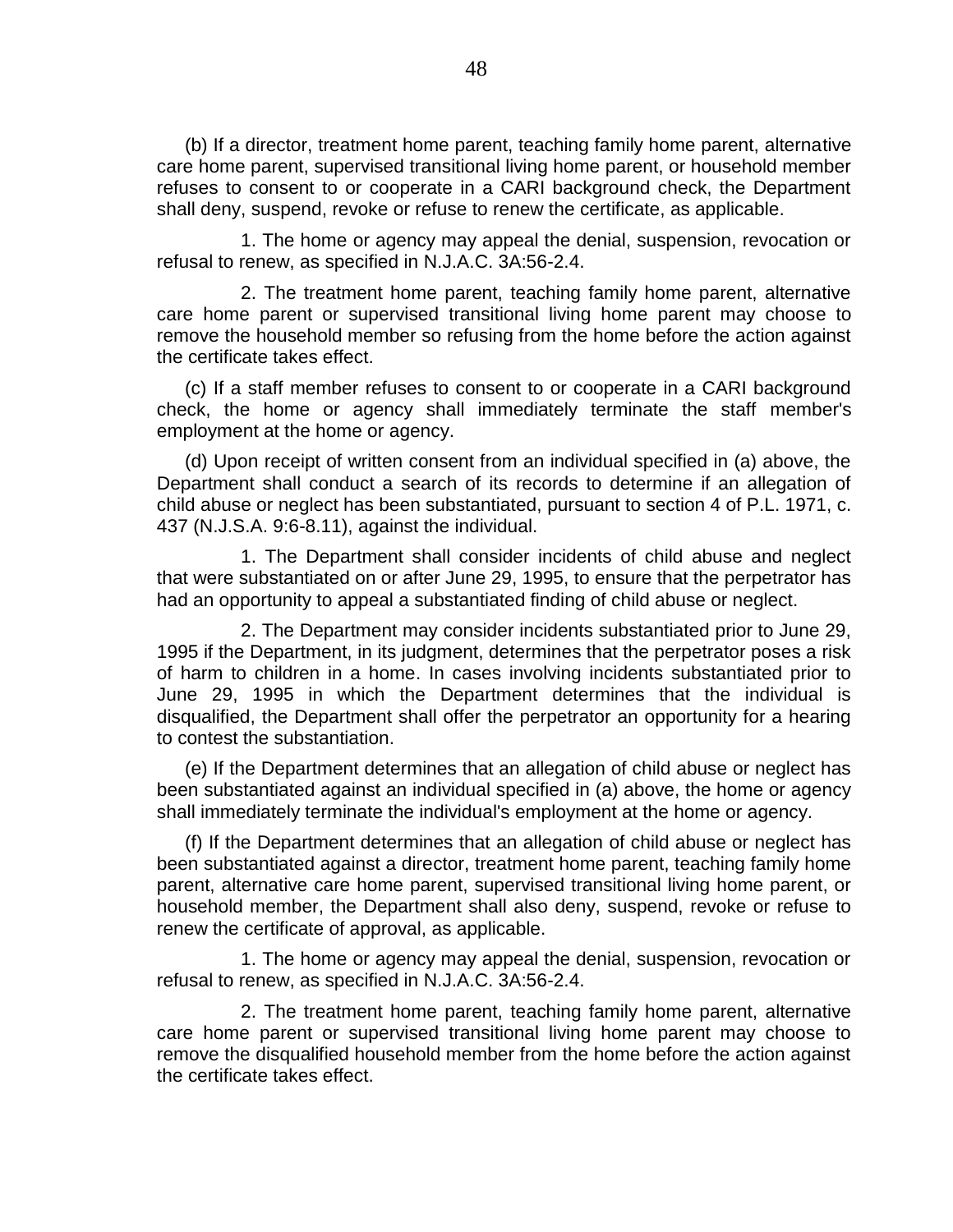3. If the incident was substantiated prior to June 29, 1995, the Department shall notify the individual in writing that the individual may request a hearing to contest the substantiation.

(g) If the Department determines that an allegation of child abuse or neglect has been substantiated against a staff member, the home or agency shall notify the staff member in writing that the termination of employment is based on a substantiated allegation of child abuse or neglect. If the incident was substantiated prior to June 29, 1995, the home or agency shall notify the staff member in writing that the staff member may request a hearing to contest the substantiation.

#### **3A:56-5.8 Background check procedures for New Jersey homes and agencies**

(a) Prior to the opening of a new home or agency located in New Jersey, the home or agency shall ensure that a request for a Criminal History Record Information (CHRI) background check, as specified in N.J.A.C. 3A:56-5.6, and a Child Abuse Record Information (CARI) background check, as specified in N.J.A.C. 3A:56-5.7, is submitted for each person identified in N.J.A.C. 3A:56-5.6(a) and 5.7(a).

(b) Prior to the first renewal of a certificate on or after March 26, 2004 for an existing home or agency located in New Jersey, the home or agency shall ensure that a request for a CHRI background check, as specified in N.J.A.C. 3A:56-5.6, is submitted for the director and each staff member, treatment home parent, teaching family home parent, alternative care home parent, supervised transitional living home parent, and household member at least 18 years old.

(c) Prior to each renewal of a certificate on or after March 26, 2004 for an existing home or agency located in New Jersey, the home or agency shall ensure that a request for a CARI background check, as specified in N.J.A.C. 3A:56-5.7, is submitted for the director and each staff member, treatment home parent, teaching family home parent, alternative care home parent, supervised transitional living home parent, and household member at least 18 years old.

(d) Within two weeks after a new staff member begins employment at a home or agency or a new household member begins residing at a home located in New Jersey, the home or agency shall ensure that a request for a CHRI background check, as specified in N.J.A.C. 3A:56-5.6, and a CARI background check, as specified in N.J.A.C. 3A:56-5.7, is submitted for the individual.

(e) An individual shall not be left alone as the only adult caring for a child at the home until documentation from the Department showing compliance with a CHRI check and CARI check for the individual has been received by the home or agency.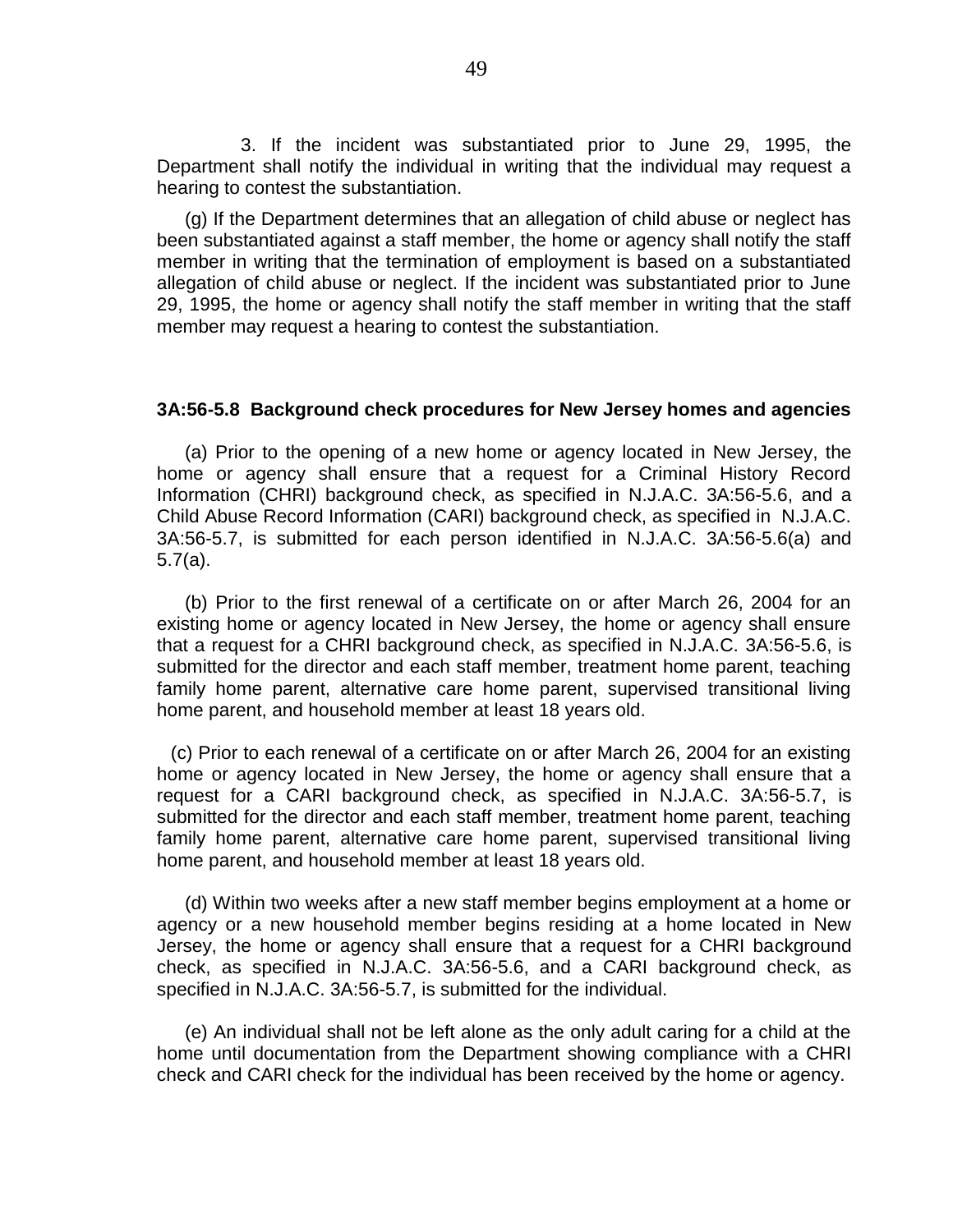## **3A:56-5.9 Background check procedures for out-of-State homes and agencies**

(a) For a home or agency located outside New Jersey, the home or agency shall ensure that the director and each applicant or staff member meet all applicable laws and regulations in that state governing criminal history record background checks and child abuse record information checks that may be required as a condition of employment.

(b) In the event that criminal history record background checks and child abuse record information checks are not mandated in that state, the home or agency shall require that the director and each applicant, staff member, treatment home parent, teaching family home parent, alternative care home parent, supervised transitional living home parent, and household member at least 18 years old make a disclosure of any criminal conviction. The results of the disclosure shall be made available to the Department, so that the Department can determine the suitability of the individual for employment or service at the home or agency during the time children who are residents of New Jersey are placed in the home.

# **SUBCHAPTER 6. PROGRAM REQUIREMENTS**

## **3A:56-6.1 Treatment plan for children in group homes, psychiatric community homes for children, teaching family homes, treatment homes and alternative care homes**

(a) Group homes, psychiatric community homes for children, teaching family homes and treatment homes shall develop, implement and maintain on file a written individual treatment plan for each child. The plan shall delineate how to meet that child's needs and to remediate the problems and behavior that led to the child's placement.

(b) Group homes, psychiatric community homes for children, teaching family homes and treatment homes shall form a treatment team that is responsible for the development of a treatment plan for each child. The treatment team shall consist of each of the following:

1. For group homes, psychiatric community homes for children and treatment homes:

i. Staff members representing the clinical component;

necessary;

- ii. Staff members representing the social work component;
- iii. Staff members representing the child care component;
- iv. Staff members representing the administration of the home, if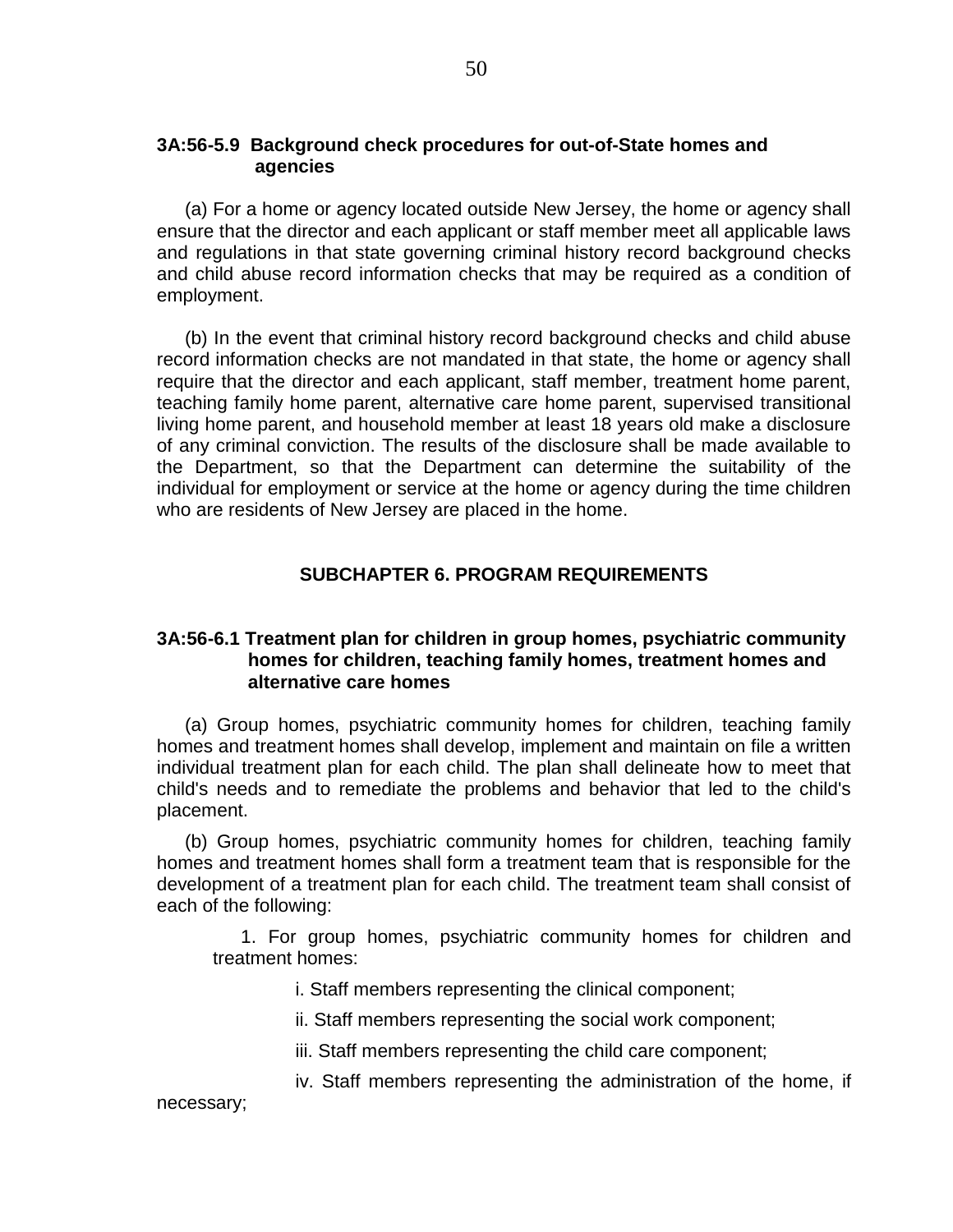v. Representatives from the child's responsible school district and/or current school district, if necessary;

vi. The Division's case manager; and

vii. The child's parents, if appropriate.

2. For teaching family homes:

i. Staff members representing the clinical component, if applicable;

ii. Teaching parents and any alternate teaching family staff members;

iii. The teaching family consultant who shall attend the initial treatment planning meeting and shall attend at least one subsequent meeting every year;

iv. Representatives from the child's responsible school district and/or current school district, if necessary;

v. The Division's case manager; and

vi. The child's parents, if appropriate.

(c) Group homes, psychiatric community homes for children, teaching family homes and treatment homes shall document in the child's record that the Division's case manager or other placing agency, the child's therapist, parents or legal guardian and the child's responsible and/or current school district, if appropriate, were invited to participate as members of the treatment team and assist in the development of the treatment plan and all subsequent revisions.

(d) Group homes, teaching family homes and treatment homes shall develop the initial treatment plan within 30 calendar days following a child's admission, implement the treatment plan for three months and review or revise the treatment plan at least every three months thereafter.

(e) Psychiatric community homes for children shall develop and implement the treatment plan within 10 working days following a child's admission and review or revise the treatment plan at least every month thereafter.

(f) The treatment plan shall include the following information:

1. The name of the child;

2. The date of the child's admission;

3. Updated medical and dental examinations, as specified in N.J.A.C. 3A:56-7.2;

4. The date when the plan is developed or revised;

5. The names and titles of all persons having input and/or attending the development or review meeting;

6. The child's social, familial, emotional, medical, behavioral, and academic strengths and weaknesses;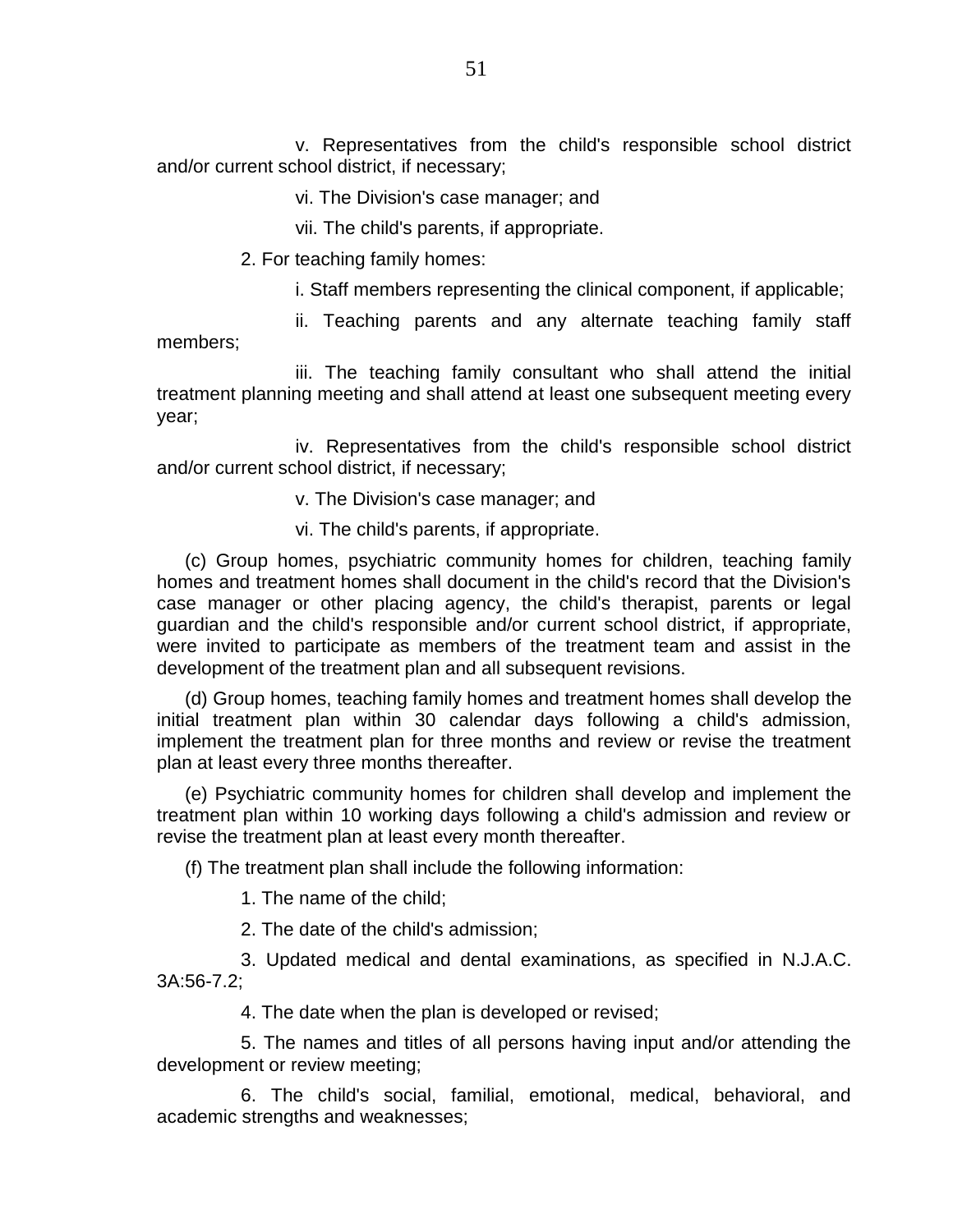7. Family or friends' visiting schedule or reasons for not scheduling visits;

8. Specific treatment goals in each program area and projected time frame for completing each goal;

9. Persons responsible for the implementation of techniques to be used to achieve treatment goals and objectives;

10. Techniques to be used to achieve each treatment goal;

11. Criteria to be used to determine whether each treatment goal is achieved;

12. A notation of progress made from the previous plan;

13. Documentation of efforts to achieve timely discharge, including, but not limited to, services needed by parents or other persons to whom the child will be discharged; and

14. For children who are 16 years of age and over, how the child is being prepared for self-sufficiency. This documentation shall include, but not be limited to, instruction in:

- i. Food preparation;
- ii. Budgeting and money management; and
- iii. Vocational planning and employment search efforts.

(g) Group homes, psychiatric community homes for children, teaching family homes, alternative care homes and treatment homes shall send to the Division's case manager or other placing agency a copy of the treatment plan and revisions to it within 30 calendar days after the treatment planning meeting and retain a copy of the plan in the child's record for at least four years after the child's discharge.

(h) Group homes, psychiatric community homes for children, teaching family homes and treatment homes shall ensure that the child's treatment plan and any revisions to it are explained to the child, his or her parents and all staff members responsible for the plan's implementation. If the home does not explain the child's treatment plan to the child's parents, the home shall document in the child's case record the reasons why the plan was not explained to the parents.

## **3A:56-6.2 Discharge planning**

(a) For discharges that can be anticipated, the home shall develop a plan with the Division's case manager or other placing agency staff at least 30 days before the child's discharge. The plan shall be sent to the Division's case manager or other placing agency and shall specify the following information:

- 1. The date of admission;
- 2. The anticipated or actual date of discharge;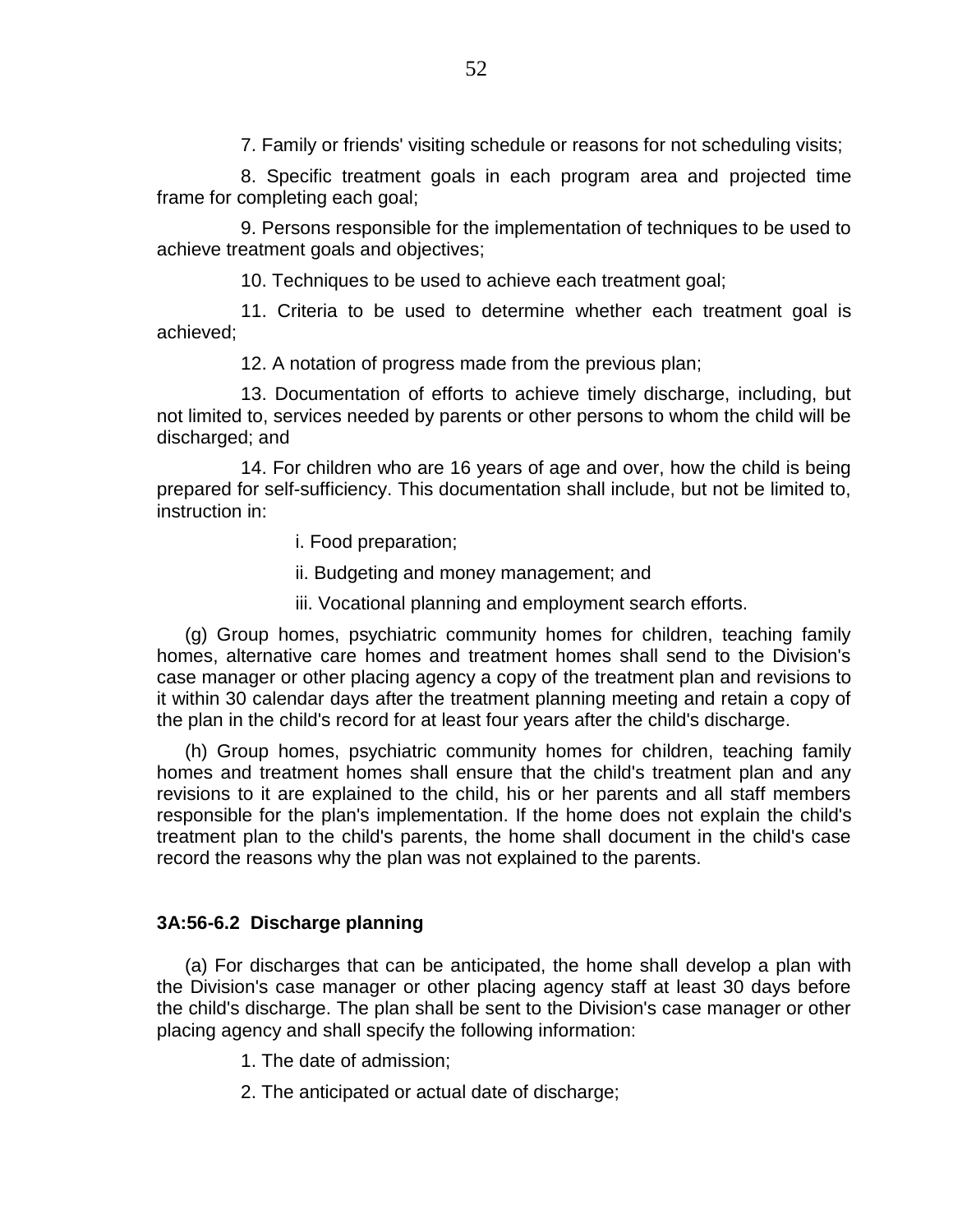3. Details of the events and circumstances leading to the decision to discharge;

4. The name and address of the individual or agency to whom the child will be discharged and the rationale for planning a discharge to that individual or agency; and

5. An assessment of the child's continuing needs, including, but not limited to, consideration of health care, behavior management and educational or vocational training.

(b) For discharges that were not anticipated at least 30 calendar days ahead of time, the home shall send the Division's case manager or other placing agency a written plan at least 10 working days prior to the child's discharge. This plan shall specify the following information:

1. The date of admission;

2. Details of the events and circumstances leading to the discharge;

3. Efforts made to locate a runaway, if relevant;

4. An assessment of the child's continuing needs including, but not limited to, health care, behavior management and educational and vocational training; and

5. Recommendations for providing follow-up services in the child's new environment.

(c) For emergency discharges that result in the immediate placement of the child in a facility such as a detention center, hospital, psychiatric facility or any other placement outside the home, the home shall notify the Division's case manager or other placing agency by the next working day by telephone. The home shall send a written discharge plan within 10 days after the child's discharge. This plan shall specify the information outlined in (b)1 through 5 above.

## **3A:56-6.3 Case management plan for children in supervised transitional living homes**

(a) The supervised transitional living home shall develop, implement and keep on file a written individualized case management plan for each child. The plan shall delineate how to meet the child's needs and to prepare the child for independent living in the community.

(b) The supervised transitional living home shall develop the initial case management plan within 30 calendar days following a child's admission and shall review or revise the initial case management plan at least every three months thereafter.

(c) The supervised transitional living home shall document in the child's record that the Division's case manager or other placing agency, and the responsible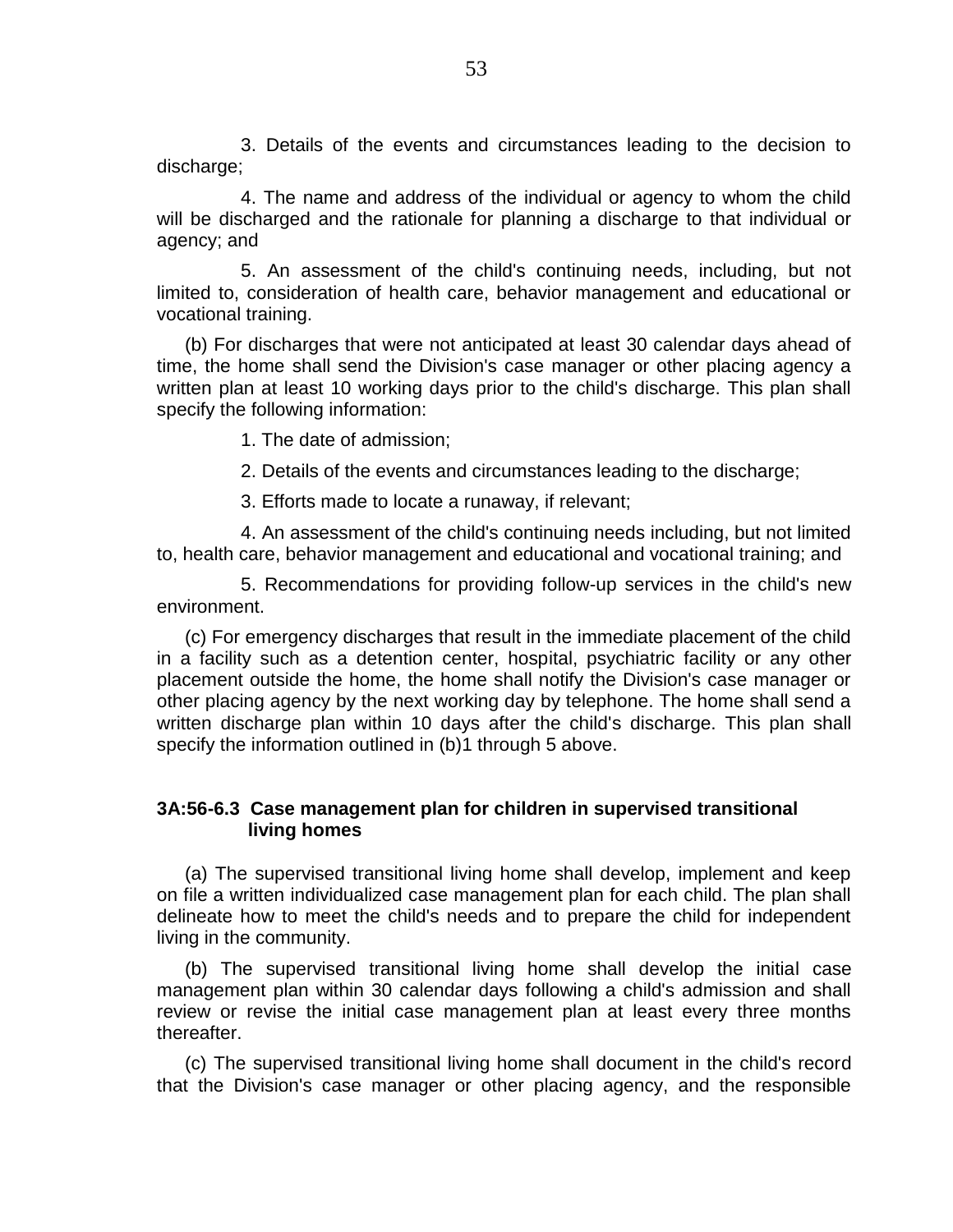school district of the child, if applicable, were asked to participate in the meeting to develop the case management plan and all subsequent meetings to revise the plan.

(d) The supervised transitional living home shall invite the child's parents to the planning meeting. If the parents do not attend the meeting, the supervised transitional living home shall ensure that the child's case management plan and any revisions to it are explained to the child's parents, or document in the child's case record the reasons why the plan was not explained to the parents.

(e) The case management plan shall include the following information:

1. The name of the child;

2. The date of the child's admission;

3. Updated medical and dental examinations, as specified in N.J.A.C. 3A:56-7.2;

4. The date of the meeting at which the plan is developed or revised;

5. The names and titles of all staff members and any other persons attending the development or review meeting;

6. The child's social history, including family background, emotional and behavioral problems and academic strengths and weaknesses;

7. The family visiting schedule or reasons why visits were not scheduled;

8. Specific case management goals and plan for achieving and monitoring progress;

9. A notation of progress made from the previous plan, if relevant;

10. Goals and recommendations for discharge and aftercare; and

11. A plan for helping the child become self-sufficient, including, but not limited to, instruction in:

i. Food preparation;

ii. Budgeting and money management; and

iii. Career planning and employment and skills training.

(f) The supervised transitional living home shall send to the Division's case manager or other placing agency a copy of the case management plan or any revisions to it within 30 calendar days after the meeting and shall retain a copy of the plan in the child's record.

# **3A:56-6.4 Work and employment**

(a) The home shall not allow a child to be responsible for duties assigned to staff members.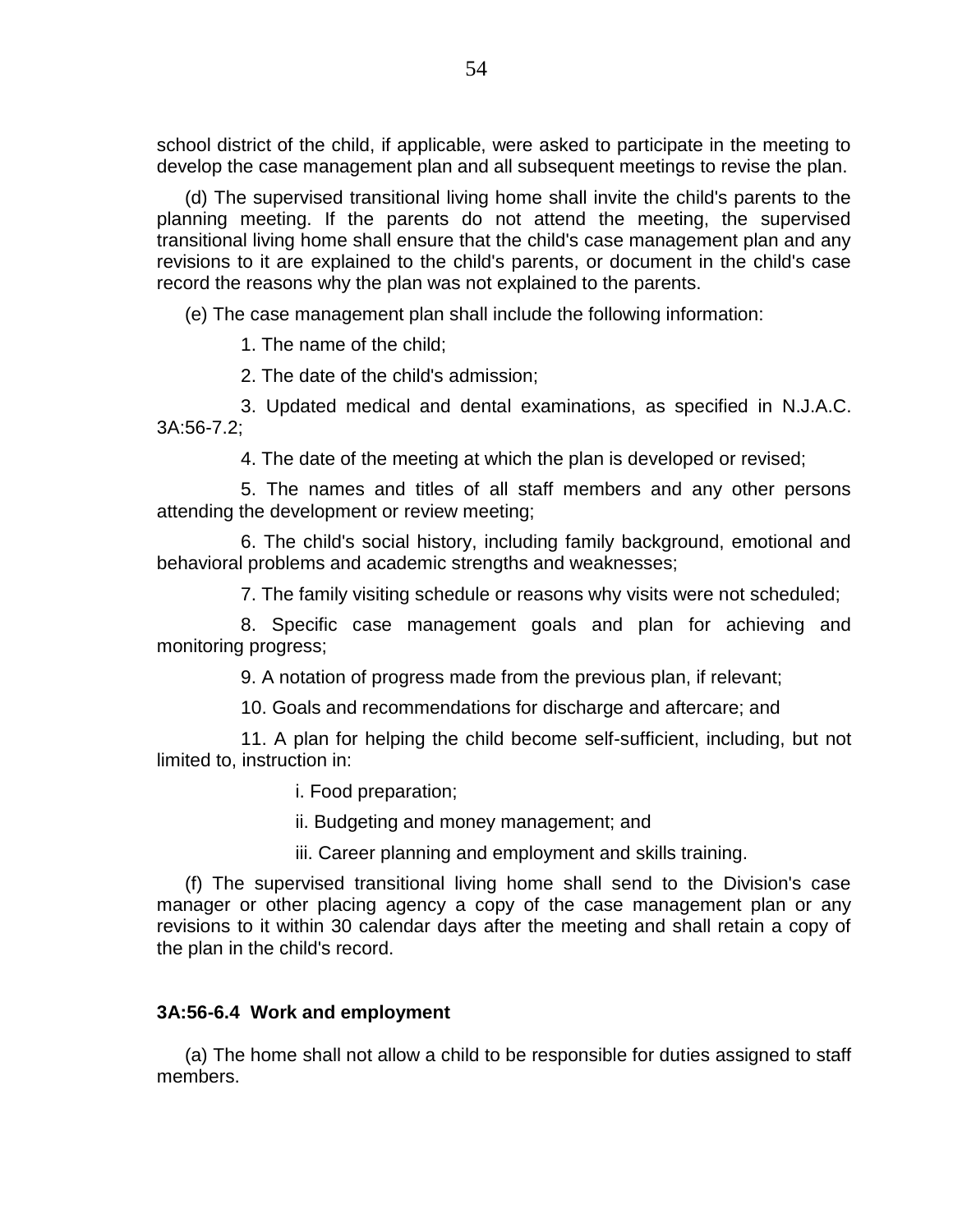(b) The home may require children to perform work assignments in the home that have an instructive value, including normal household chores, so long as these assignments are not scheduled to interfere with a child's school program, other aspects of the treatment or case management plan, or any regularly scheduled program activity for the children in the home.

(c) The home's staff members shall encourage children to hold part-time employment outside the home, but shall ensure that the work does not interfere with the child's school program, or other aspects of the treatment or case management plan.

1. The home may require a child to maintain specific academic standards as a condition for seeking or maintaining employment.

2. The home may prohibit a child's employment, if a child does not maintain appropriate academic or behavioral standards, or if the job is determined to be detrimental to his or her health, safety or well-being.

### **3A:56-6.5 Money and allowance**

(a) Group homes, psychiatric community homes for children, teaching family homes, alternative care homes and treatment homes shall provide opportunities for all children to receive an allowance or to earn money up to an amount specified in their placement contract or based upon the nature or extent of the job or chore.

(b) The home shall not require a child to assume responsibility for expenses for his or her care and treatment, laundry or hygiene supplies, except for amounts needed to pay for intentional damage done to the home by the child.

1. When a child damages the home's property, the home shall identify the child who damaged the property in an incident report before requiring the child to pay restitution.

2. The restitution payments shall not exceed 50 percent of a child's weekly income from allowance.

3. Children who are working or have savings or choose to use their allowance shall have the opportunity to make a lump sum payment for intentional damages, if deemed clinically appropriate and consistent with the child's treatment plan.

4. The home may offer the child the option of performing additional chores in lieu of restitution payments, as long as these chores comply with the provisions specified at N.J.A.C. 3A:56-6.4(b).

## **3A:56-6.6 Visitation and communication**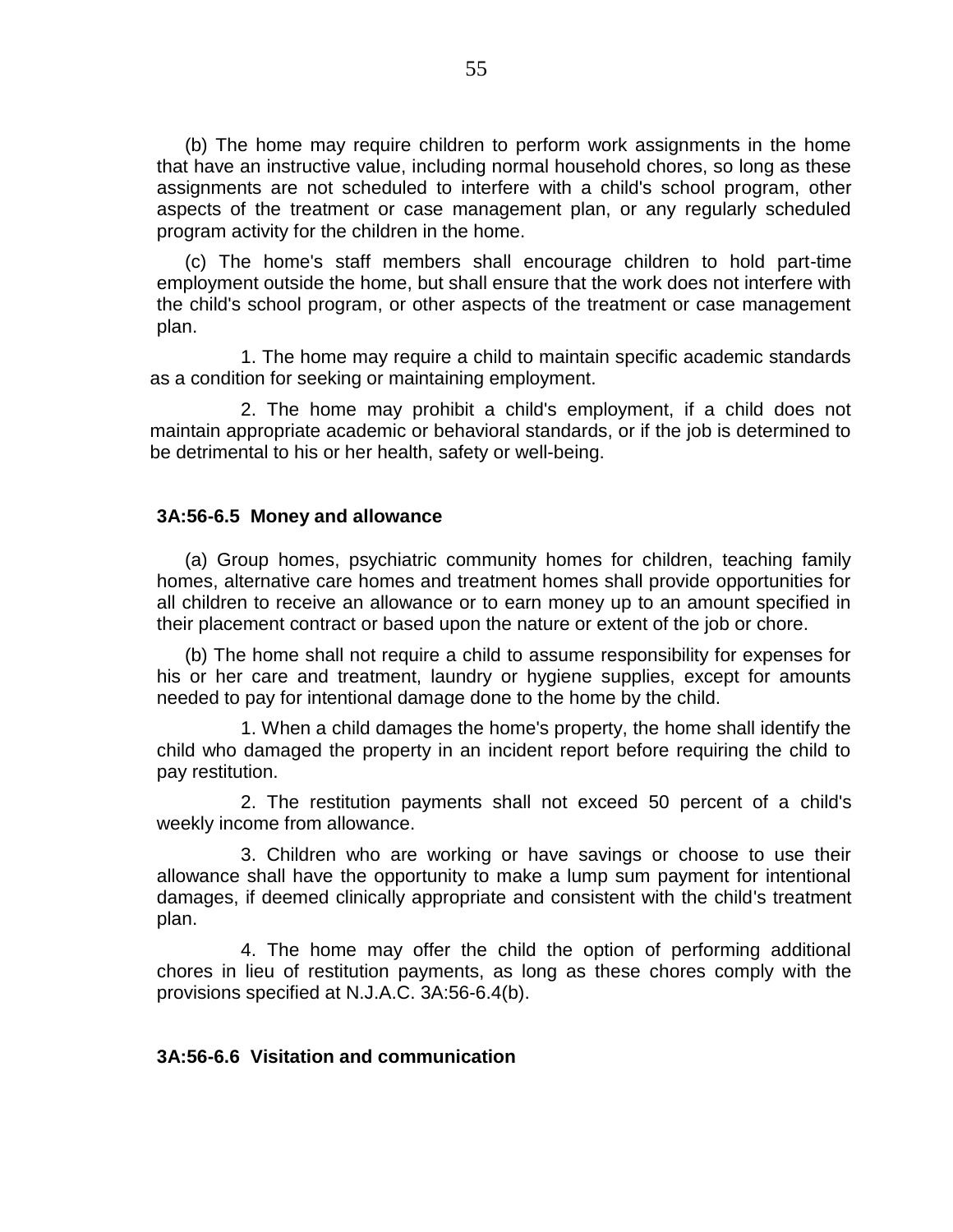(a) The treatment team shall determine the family members and friends with whom the child may communicate and visit.

1. The treatment team shall identify visitors with whom the child may have contact at intake and may revise the list at subsequent treatment planning or case management meetings.

2. Between treatment planning or case management meetings, the home may curtail a child's contact with individuals after consultation with the Division or other placing agency if the home:

i. Informs the child of the conditions of and reasons for restriction or termination; and

ii. Documents in the child's record the reasons for curtailing contact with the specified individuals.

(b) The home shall develop a visitation policy and explain the policy to the child and parents at intake. The visitation policy shall specify:

1. The hours for visiting family members and how alternative hours may be arranged;

2. That family visits shall not be denied for a child's infraction of rules, but may be denied if such visits would be contrary to the child's treatment plan and the home shall document denied visits in the child's case record;

3. That visitors who appear to be under the influence of drugs or alcohol or in the possession of a firearm/weapon shall not be allowed to visit and shall not be allowed to transport the child;

4. That the child may visit his or her Division case manager or other placing agency worker upon request and that these visits shall not be denied for any reason; and

5. The hours when a child may visit with friends and whether a child's visits with friends may be curtailed for a child's infraction of the rules.

(c) The home shall adhere to the following policies for the use of the telephone by children:

1. The home shall permit access to a telephone by the child for telephone conversations with the Division's case managers or other professional persons involved in the child's treatment planning.

i. The child shall not be charged a cost for these telephone calls;

and

ii. The home shall provide adequate privacy for these telephone calls and all other calls but may locate the telephone in an area where a staff member can observe the child's reactions.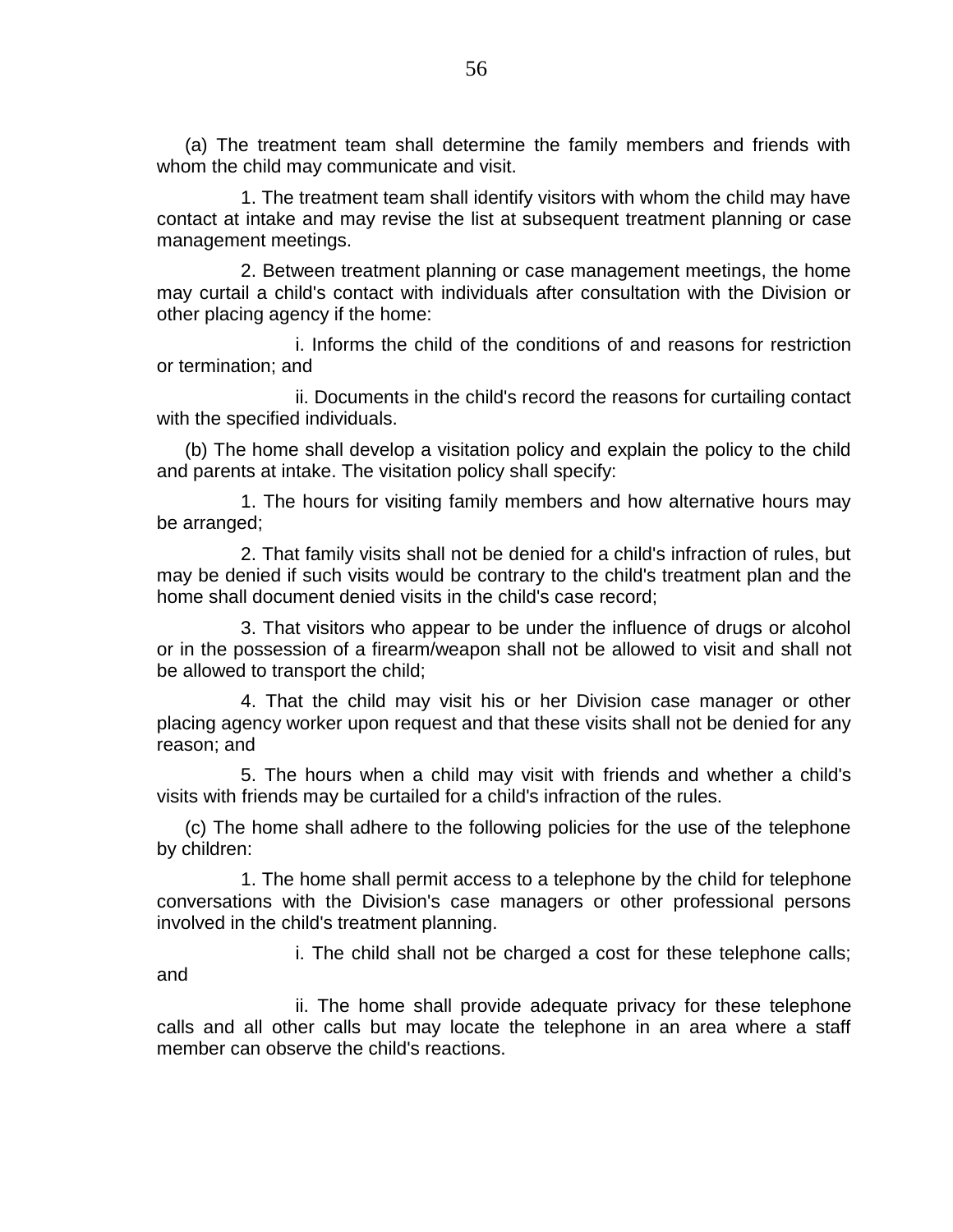2. The home shall permit reasonable access to the telephone by the child for telephone conversations with his or her parents. The home may impose restrictions on these conversations if the following conditions exist:

i. The cost of the telephone calls is prohibitive; or

ii. The home is complying with a court order which limits the child's contact with his or her parents.

3. When the home imposes restrictions on a child's access to telephone conversations with his or her parents, as specified in 2 above, the home shall:

i. Explain the nature of any restrictions to the child; and

ii. Document the rationale for imposing restrictions in the child's record.

4. The home shall develop and maintain on file a written policy governing the use of the telephone by children when they communicate with friends. The home may impose one or more of the following conditions:

i. Restricting the time and duration of telephone calls;

ii. Requiring the child to pay for telephone calls with friends;

iii. Denying the child use of the telephone for infraction of house

rules; and

iv. Requesting the child to identify telephone callers.

5. The home shall not use tapes or any other mechanical listening devices to monitor a child's telephone calls.

(d) The home shall not restrict the amount of mail a child sends or receives, unless a court order stipulates such restriction.

1. The child shall receive a postage allowance and writing materials for corresponding with family, friends and other persons who have a positive impact on the child's treatment.

2. No staff member shall open the child's parcels or letters or read the child's letters unless the child is physically incapable of doing so, and then only in the presence of both the child and another staff member.

3. A staff member may ask a child to open parcels and letters in the staff member's presence along with at least one other staff member only if he or she suspects the contents to be contraband, as specified in N.J.A.C. 3A:56-6.15.

i. If the child refuses to comply with the staff member's request, the home shall store the parcel or letter in a secure place until the child complies or is discharged.

ii. The home shall document the rationale for and the outcome of all incidents when a staff member asks a child to open mail in a staff member's presence.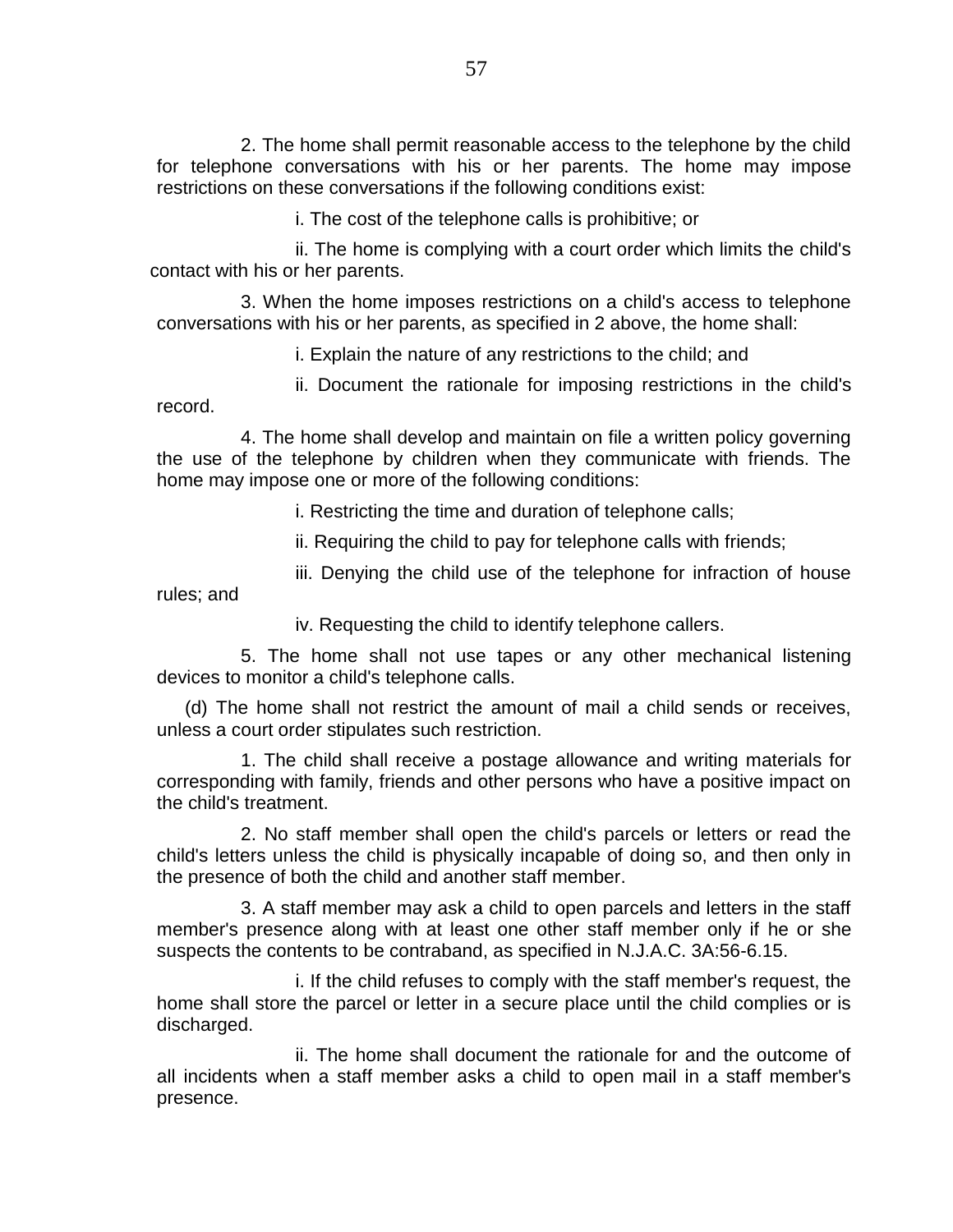## **3A:56-6.7 Education**

(a) The home shall ensure that each school-age child receives an educational program pursuant to N.J.S.A. 30:4C-26(c) and N.J.S.A. 18A:7B-12(a).

(b) The home shall make efforts to ensure that the child is enrolled in a local community school, if appropriate.

1. The home shall document efforts to locate a school setting for the child and specify how the child's school progress will be monitored.

2. After the child is enrolled in a school program, the home shall document contacts with school personnel to discuss the child's progress at each treatment planning meeting.

(c) If a child is receiving education through home instruction, the home shall:

1. Provide space within the home for such home instruction; and

2. Document when home instruction was provided.

(d) If a school-age child is not receiving an educational program, the home shall:

1. Document in the child's record the reasons why educational programming is not feasible;

2. Maintain contact with the responsible school district and/or the local school district to ensure that the school districts are actively pursuing alternate educational programming; and

3. Document in the child's record what the child is doing during school hours.

(e) The home shall provide appropriate instructional, educational and recreational activities for children not of school age who are in the home during school hours. These activities shall be reflected in the child's treatment plan.

## **3A:56-6.8 Recreation**

(a) Group homes, psychiatric community homes for children, teaching family homes and treatment homes shall plan or provide a balanced on-grounds and offgrounds recreational program. The recreation program shall include planned individual and group activities.

(b) Group homes shall have a written schedule of daily planned recreational and leisure time activities.

1. The home shall ensure that this schedule is developed with input from staff members and children.

2. The home shall keep these schedules on file for 90 calendar days.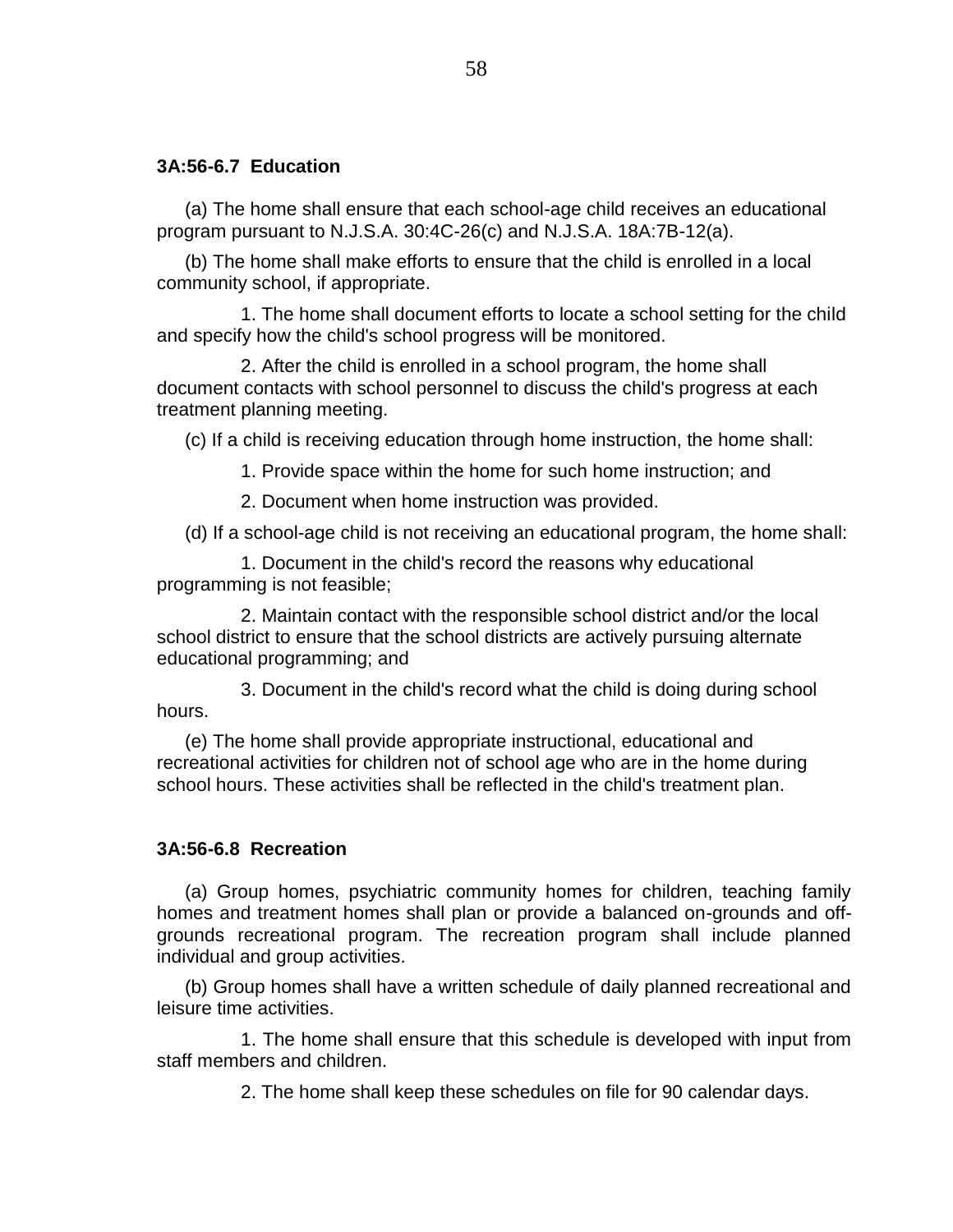(c) Supervised transitional living homes shall encourage children to use their leisure time productively by documenting their efforts to:

1. Inform children of appropriate activities in the community;

2. Teach children how to manage time and money to be able to participate in recreational activities; and

3. Teach children how to use public transportation.

## **3A:56-6.9 Religion**

(a) If a home's program has a particular religious orientation, the home shall maintain on file in the home a written description of its religious orientation and any religious practices or restrictions that are observed. Before the child's admission, the home shall give this description to the child and the parents and discuss its religious orientation, if any.

(b) The home shall ensure that every child is afforded the opportunity to participate freely in religious activities and/or services in accordance with his or her own faith or with that of his or her parents.

(c) The home shall make reasonable efforts to ensure that every child is permitted to attend religious activities and services in the community and the home shall make reasonable efforts to arrange for or directly provide transportation, if necessary, for any child who wishes to attend religious activities or services unless deemed clinically inappropriate.

(d) The home shall not coerce or require children to participate in religious activities.

1. The home shall not punish children who choose not to participate in religious activities.

2. The home shall not give special rewards to children for participating in religious activities.

#### **3A:56-6.10 Rest, bedroom, and sleep**

(a) The home shall ensure that:

1. Every child is provided with a standard household bed or crib, as age appropriate, in sanitary condition;

2. Every set of bunk beds is limited to two in height, which shall:

i. Have railings on top bunks that are no more than 31/2 inches from the top of the bed frame; and

ii. Have mattresses that are least five inches from the top of the railing;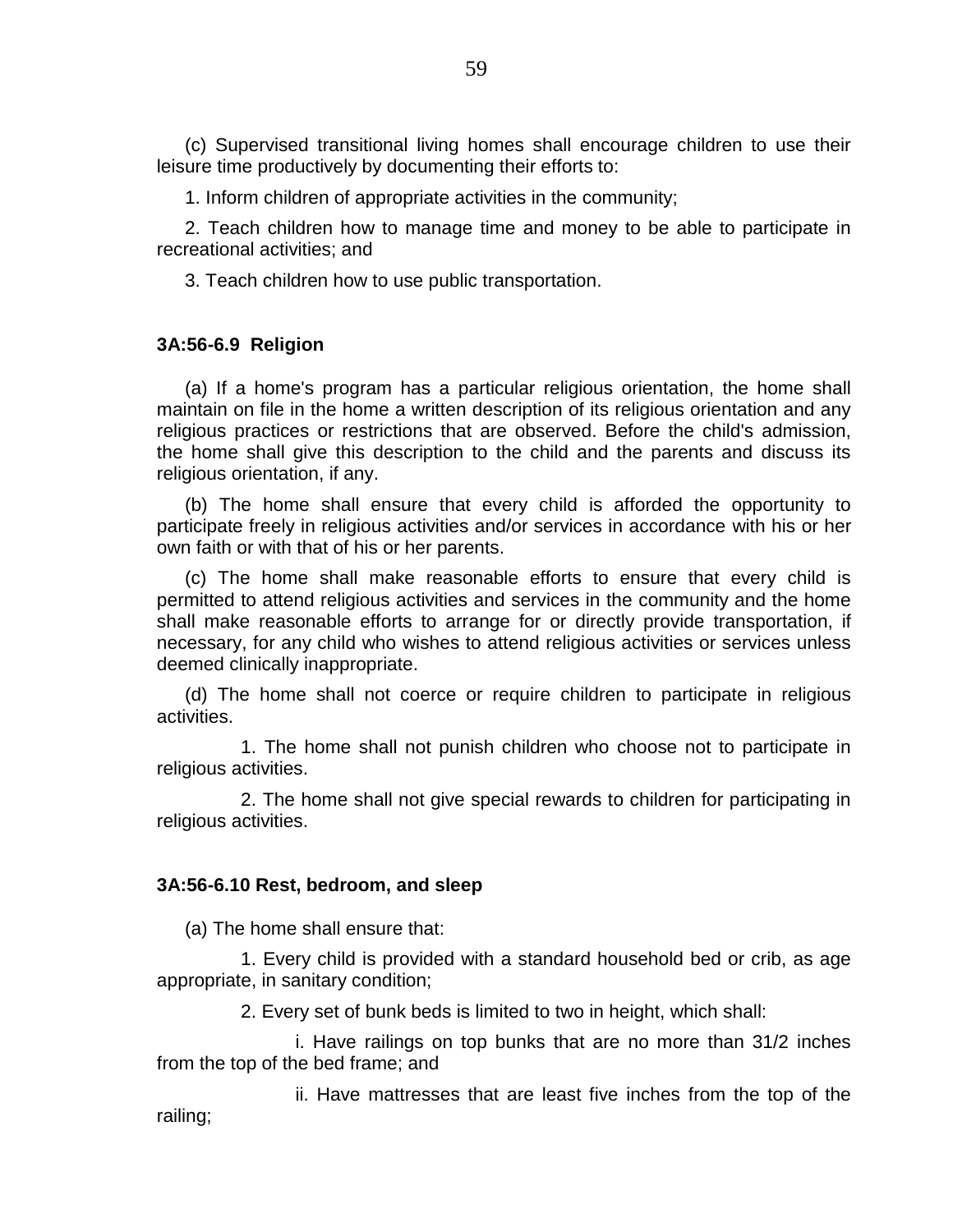3. Every bed or crib is equipped with a firm, sanitary, fire retardant mattress and waterproof mattress cover;

4. Every child is provided with sanitary bed linens that are changed weekly, a blanket or other suitable covering that is cleaned or replaced, as necessary, and a pillow;

5. Two or more children do not share the same bed;

6. Children who are 18 months of age and older do not share the same bedroom with an adult, unless the adult is their mother and they are in placement in a home that provides services to pregnant and parenting adolescents;

7. A child does not sleep on the same bed or crib that another child has occupied unless the bed linen is changed;

8. Children who are five years of age or older occupy a bedroom only with members of the same sex;

9. Any bedroom occupied by children has natural light and ventilation provided by one or more windows opening directly to the exterior;

10. An unfinished attic or basement is not used for sleeping purposes;

11. All rooms used as bedrooms are not used for any other purpose;

12. Each child is provided with a chest of drawers or some other permanent arrangement for storage of clothing and other personal belongings, including closet space or the equivalent;

13. Each child is permitted reasonable freedom to express his or her personal tastes in the decoration of his or her bedroom or bedroom area;

14. Each child has the opportunity for at least eight hours of uninterrupted sleep each night. Schedules for waking and retiring each day shall be adapted according to the ages, physical condition and characteristics of the children in each group;

15. The facility does not permit more than four children to occupy a designated bedroom space for sleeping. If partitions are used to designate a bedroom space, the facility shall ensure that the arrangement and height of partitions shall provide privacy for the occupants of the space;

16. Every bedroom is provided with a reading lamp or other means of artificial light for quiet activities; and

17. Every bedroom window is equipped with curtains, blinds or shades.

# **3A:56-6.11 Food and nutrition for children**

(a) The home shall ensure that each child is provided with three nutritious meals daily, either in the home itself or in the community.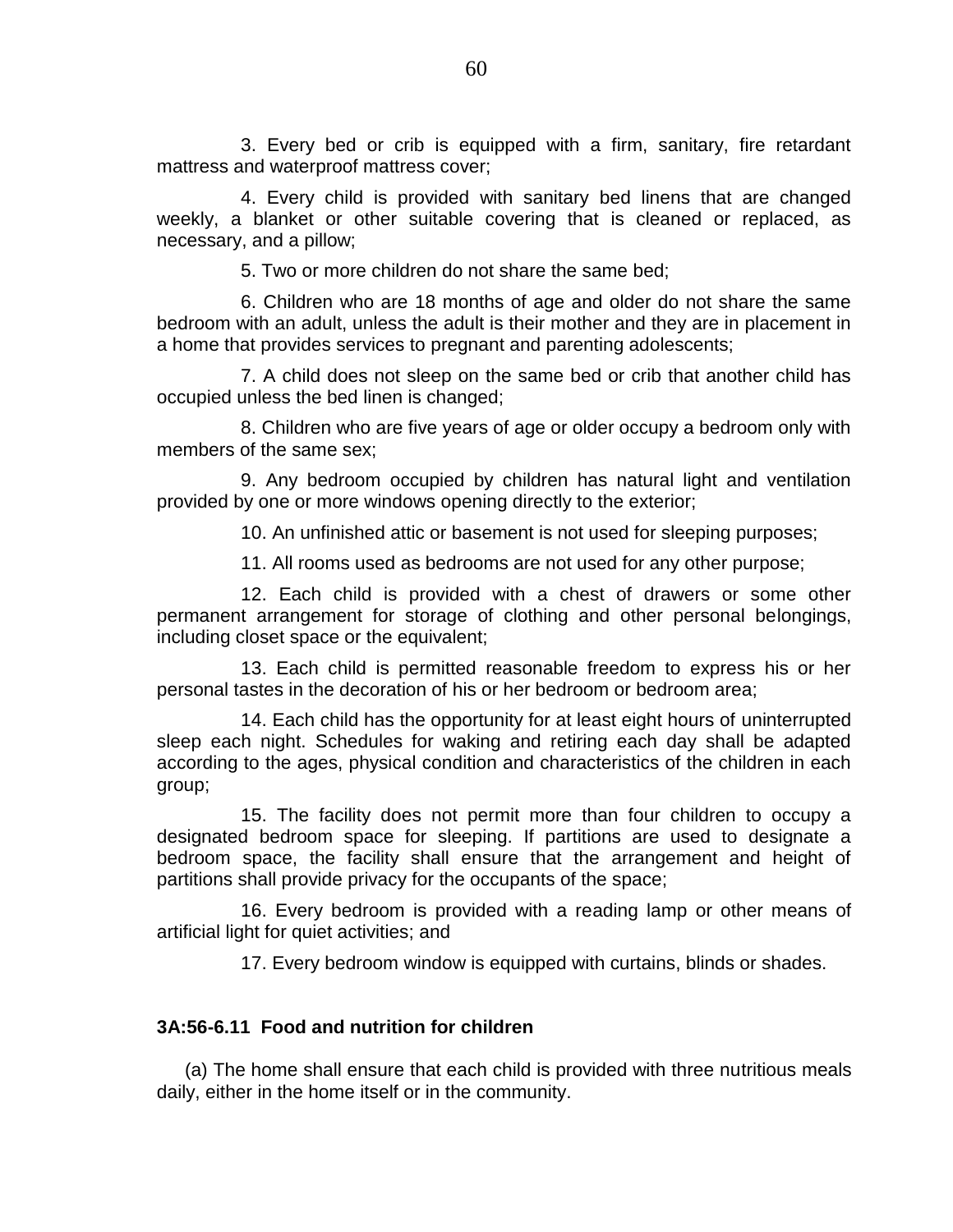1. The home shall make daily snacks available for children who desire them, unless there is a medical reason not to provide them.

2. The home shall select, store, prepare, and serve food in a sanitary and palatable manner.

3. Homes that serve between six and 12 children shall prepare and date menus and keep the menus on file at the home for a minimum of 30 calendar days.

4. The home shall provide table service for children.

5. The home shall serve meals in a manner that makes mealtime a pleasant social experience.

6. The home shall not force-feed or otherwise coerce a child to eat, except by order of a physician.

(b) The home shall ensure that the daily diet for each child includes a balance of foods from all essential food groups.

1. The home shall ensure that each meal contains a sufficient amount of food for every child, including provisions for additional helpings.

2. The home shall make available, as necessary, an alternate choice of food for each meal served for children on special diets, with documented food allergies, or children who, because of religious beliefs, cannot eat particular foods.

3. The home shall follow individualized diets and eating schedules that are submitted to the home by the child's physician or registered dietitian.

## **3A:56-6.12 Pets**

(a) The home shall ensure that pets kept by or located in the home, regardless of ownership, meet the appropriate local ordinances that permit the type(s) and quantities of animals, and shall be:

1. Domesticated and non-aggressive, or exotic animals that are permitted to be owned in accordance with the rules set forth by the New Jersey Department of Health or other applicable out-of-State agency;

2. Free from disease;

3. Vaccinated, if applicable, as prescribed by law or as recommended by a licensed veterinarian. The record of the vaccinations shall be maintained on file at the home, along with the name and address of the licensed veterinarian providing care for the pet;

4. If sick, removed from the area occupied by children, until the pet has been examined by a licensed veterinarian;

5. Effectively controlled by leash, command or cage; and

6. Prohibited from toilet facilities for staff members and children.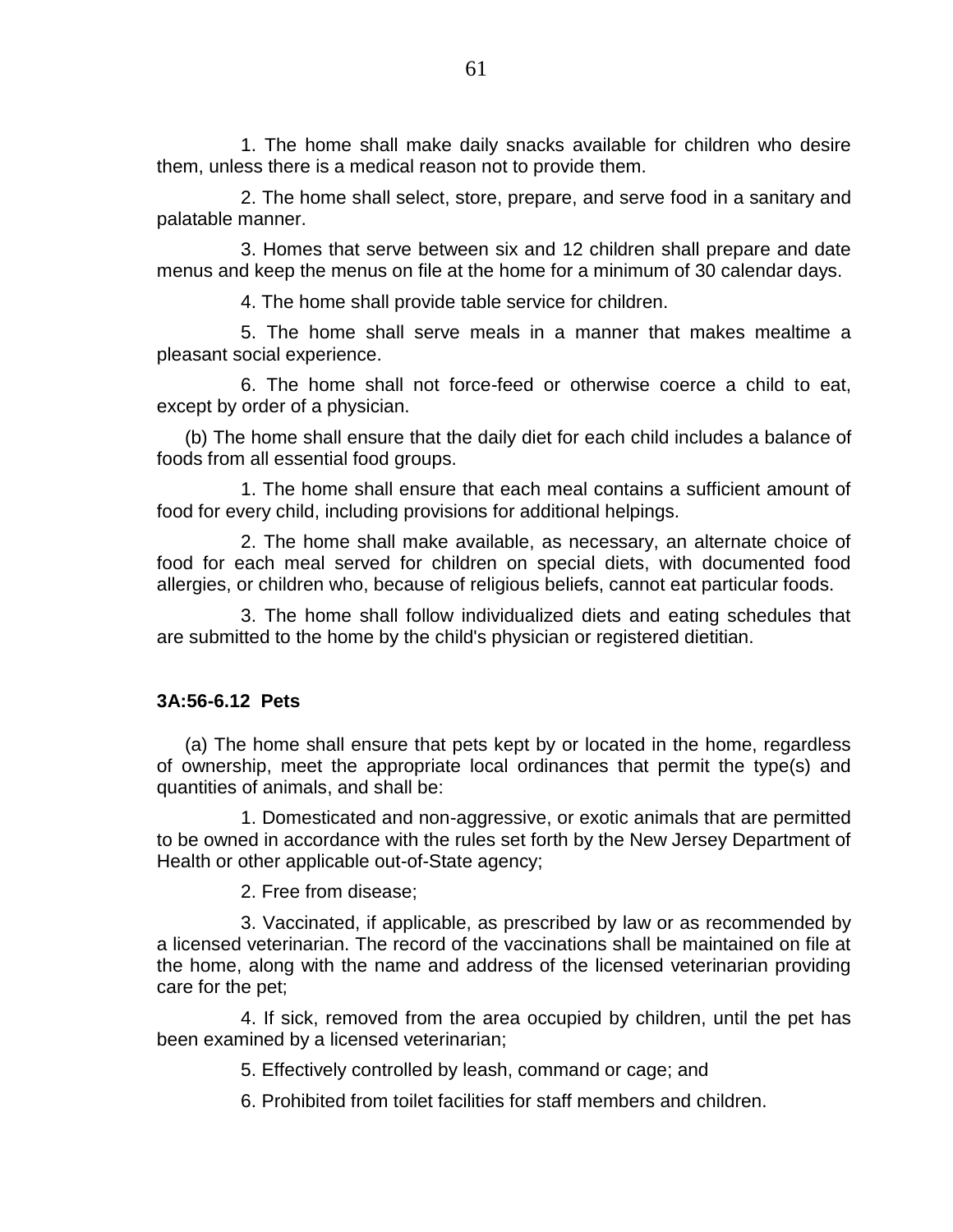(b) The home shall ensure that animal waste is disposed of in a manner that prevents the material from becoming a community health or nuisance problem. Accepted methods include:

1. Burial;

2. Disposal in sealed plastic bags; and

3. Utilization of:

i. A municipally approved trash removal system; or

ii. A sewage system for feces.

(c) The home shall ensure that all pet dishes, food and equipment used for pets are kept out of the home's food preparation and food serving areas when food is being prepared or served.

(d) If a pet poses a health hazard to children, the home shall take corrective action that is approved by the licensing agency.

(e) The home shall ensure that pregnant adolescents are not permitted to clean a cat's litter box.

#### **3A:56-6.13 Restrictive behavior management practices**

(a) Homes that choose to utilize restrictive behavior management practices shall develop policies and procedures that assist children in gaining control of their behavior, protect the children from self-harm, protect other children or staff members, and prevent the destruction of property.

(b) The home shall:

1. Obtain written approval from the Office of Licensing for restrictive behavior management practices that are not identified in (i) and (j) below, that the home plans to utilize, prior to their implementation with children; and

2. Not utilize restrictive behavior management practices as a means of punishment, for the convenience of staff members, or as a substitute for a treatment program.

(c) Prior to the child's admission, the home shall:

1. Explain to the parents, the child, the Division's worker, or other placing agency any restrictive behavior management practice that is used, the circumstances under which it will be employed, and the possible risks involved; and

2. Obtain written consent for the use of each restrictive behavior management practice the home uses from the child's parents or legal guardian.

(d) The home shall ensure that the consent form is written in plain language and is explained to the parents.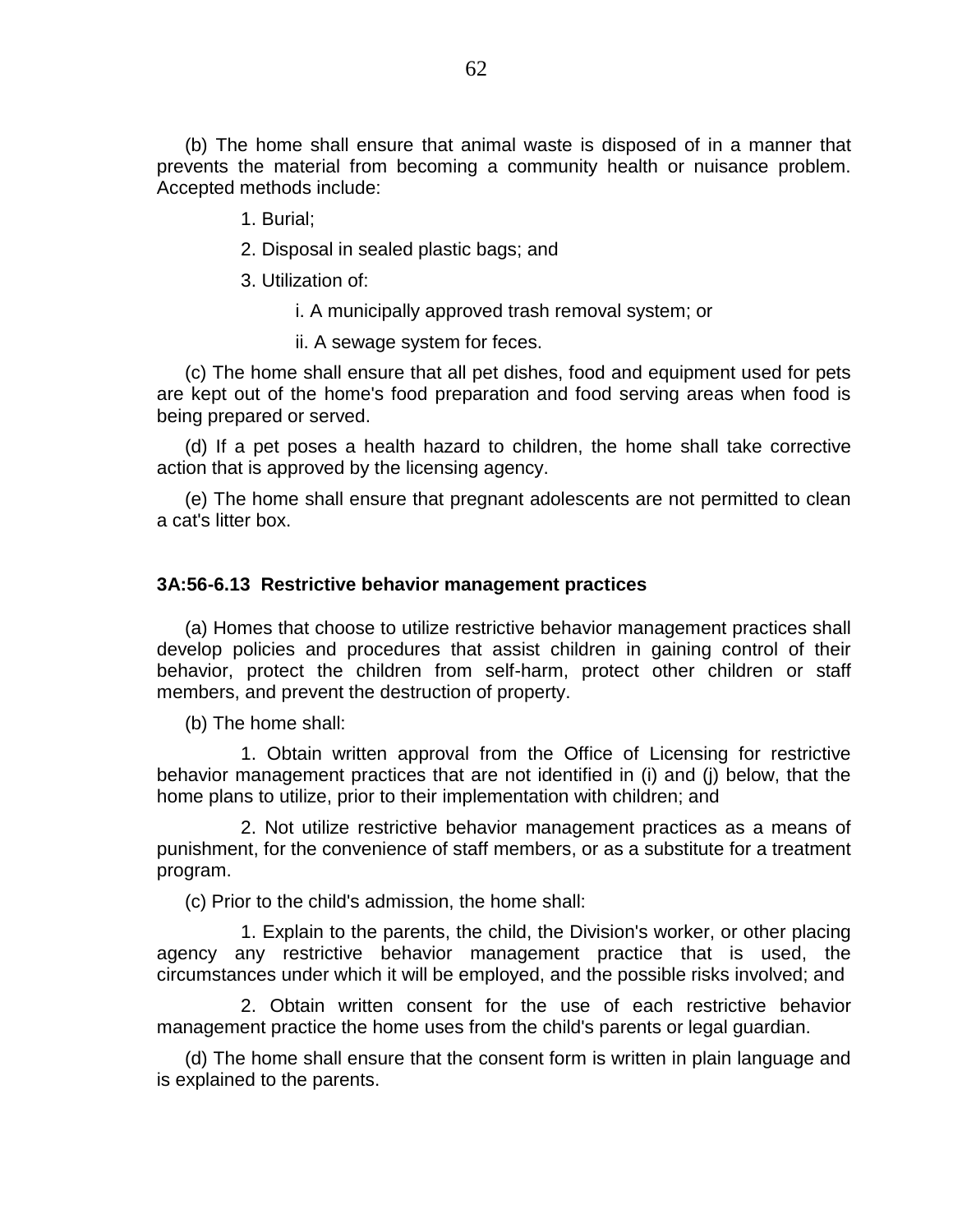(e) Whenever the parents refuse to consent to a restrictive behavior management practice, revoke their consent for the practice, or cannot be located to give consent, the home shall:

1. Refrain from utilizing the practice unless the child presents an imminent danger to self or others, and apply other, non-restrictive interventions until such consent is obtained and continue to make reasonable efforts to obtain informed consent; and

2. Request that the Division's worker and the placing agency obtain the necessary consent, either through administrative action pursuant to an agreement between the parent, the Division, and other placing agency or through legal action, if necessary to protect the best interests of the child.

(f) The home shall maintain a copy of all signed consent forms in the child's records.

(g) At least 10 working days before each staffing or treatment planning meeting for a child for whom the home uses a restrictive behavior management practice, the home shall send a letter to the child's parents and the Division's worker and other placing agency, which shall:

1. Inform them of the frequency and duration of any restrictive behavior management practice that was used with the child;

2. Describe how the child responded to the treatment; and

3. Invite them to the treatment planning meeting to discuss the child's program and progress.

(h) The home shall develop and maintain on file in the home or home's administrative office a policy indicating which restrictive behavior management practices the home uses.

(i) Homes that utilize physical restraint with children shall:

1. Ensure that physical restraint is used only to protect a child from selfharm, or to protect other children or staff members, or to prevent the destruction of property when the child fails to respond to non-restrictive behavior management interventions;

2. Ensure that staff members only use physical restraint techniques and holds, such as escort holds approved by the Office of Licensing, which staff members may implement to move a child from one place to another, the basket hold or restraining the child in the prone position and only when the child:

i. Has received a medical examination that documents that the child is in good health; and

ii. Does not have a documented respiratory ailment such as asthma, a spinal condition, fractures, seizure disorder or other physical condition that would preclude the child from being restrained, unless the physician authorizes such techniques;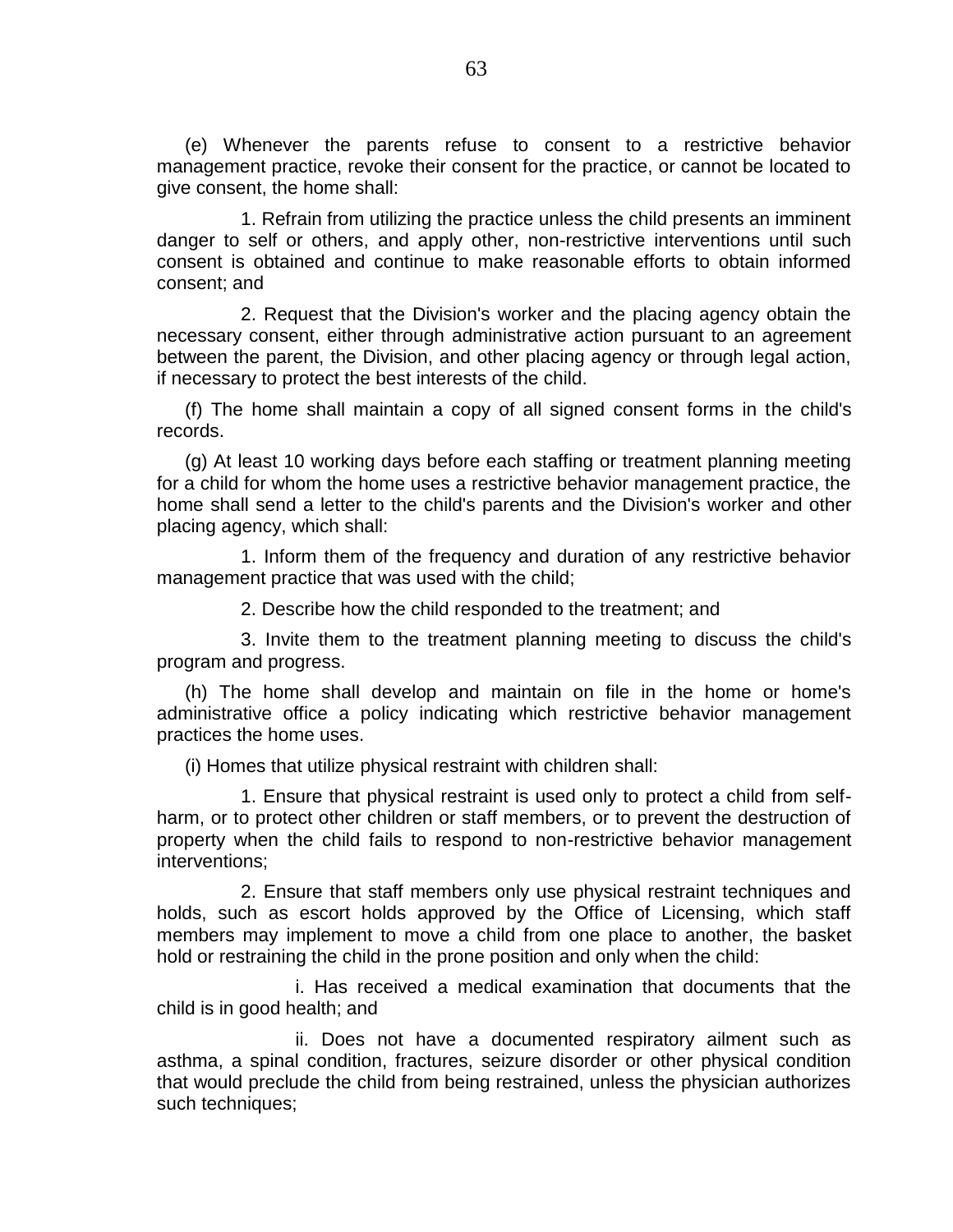3. Ensure that a minimum of two staff members are involved in the physical restraint and at least one staff member monitors the child's breathing by maintaining constant visual face-to-face contact with the child during the restraint;

4. Ensure that a child is released from restraint as soon as he or she has gained control;

5. Document each physical restraint incident in an incident report that reflects the following:

i. The name of the child;

ii. The date and time of day the restraint occurred;

iii. The name(s) of all staff members involved in the restraint;

iv. Precipitating factors that led to the restraint;

v. Other non-restraint interventions attempted;

vi. The time the restraint ended;

vii. The condition of the child upon release; and

viii. A medical review by the nurse or physician if injury to the child is suspected;

6. Ensure that all restraint incidents are:

i. Reviewed by a supervisory staff member within one working day after the incident; and

ii. If needed, discussed with the staff member involved in the restraint incident within one working day after the incident.

7. Ensure that staff members who are involved in the restraint of a child receive training in safe techniques for physical restraint and that such training is updated at least annually;

8. Prohibit staff members from utilizing the following practices during a physical restraint:

i. Pulling a child's hair;

ii. Pinching a child's skin;

iii. Twisting a child's arm or leg in such a manner that would cause the child pain;

iv. Kneeling, straddling or sitting on the chest or back of a child in such a manner as to inhibit the child's breathing;

v. Placing a choke hold on a child;

vi. Bending back a child's fingers;

vii. Intentionally shoving a child into walls and objects; and

viii. Allowing other children to assist in the restraint; and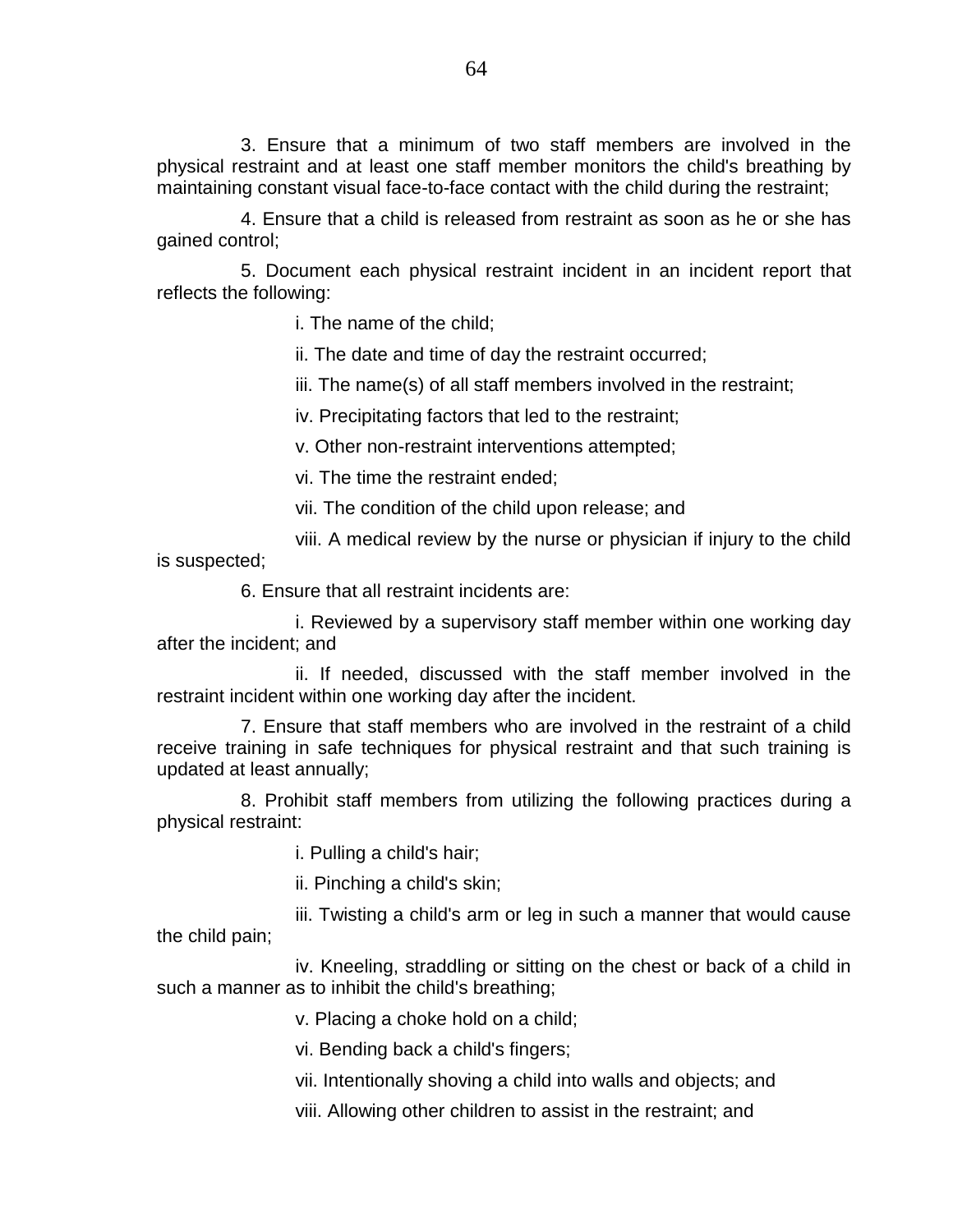9. Ensure that staff members are trained in escape, release and defensive blocking techniques approved by the Office of Licensing, to be used when staff members are placed at risk of physical injury during the implementation of a physical restraint.

(j) Homes that utilize exclusion shall:

1. Inform staff members through written policy of the circumstances when exclusion may be utilized as a behavior management intervention, such as:

i. Disruptive behavior, including fighting, name calling and pushing;

ii. Increased agitation on the part of the child;

iii. Non-compliant behavior or failure to participate in the program; and

iv. Uncontrollable emotional outbursts such as crying, screaming and inappropriate laughter;

2. Ensure that the child being excluded has no record of suicidal behavior;

3. Prohibit more than one child from being excluded in a room or area at a time;

4. Ensure that at least one staff member is responsible to make visual contact with the child every 10 minutes and is within hearing distance of a child when the child is removed from the group;

5. Ensure that the home does not utilize a closet, bathroom, unfinished basement, unfinished attic, stairway, locked room or other unapproved area when excluding a child from the group;

6. Ensure that the exclusion of a child from the other children does not exceed 30 consecutive minutes, unless there is direct verbal contact by a staff member to assess if the child is ready to return to the other children prior to the end of the 30 minutes and a child is not excluded from the group for more than a total of two hours in a 24-hour period, unless there are circumstances documented in the child's treatment plan by a physician's written order, or a physician's verbal order to the nurse documented in the child's record extending the exclusion time;

7. Document each exclusion of a child in an incident report that reflects the following:

i. The name of the child;

ii. The date and time of day the exclusion occurred;

iii. The name(s) of all staff members observing the child;

iv. Precipitating factors that led to the exclusion;

v. Other intervention attempted;

vi. The time the exclusion ended; and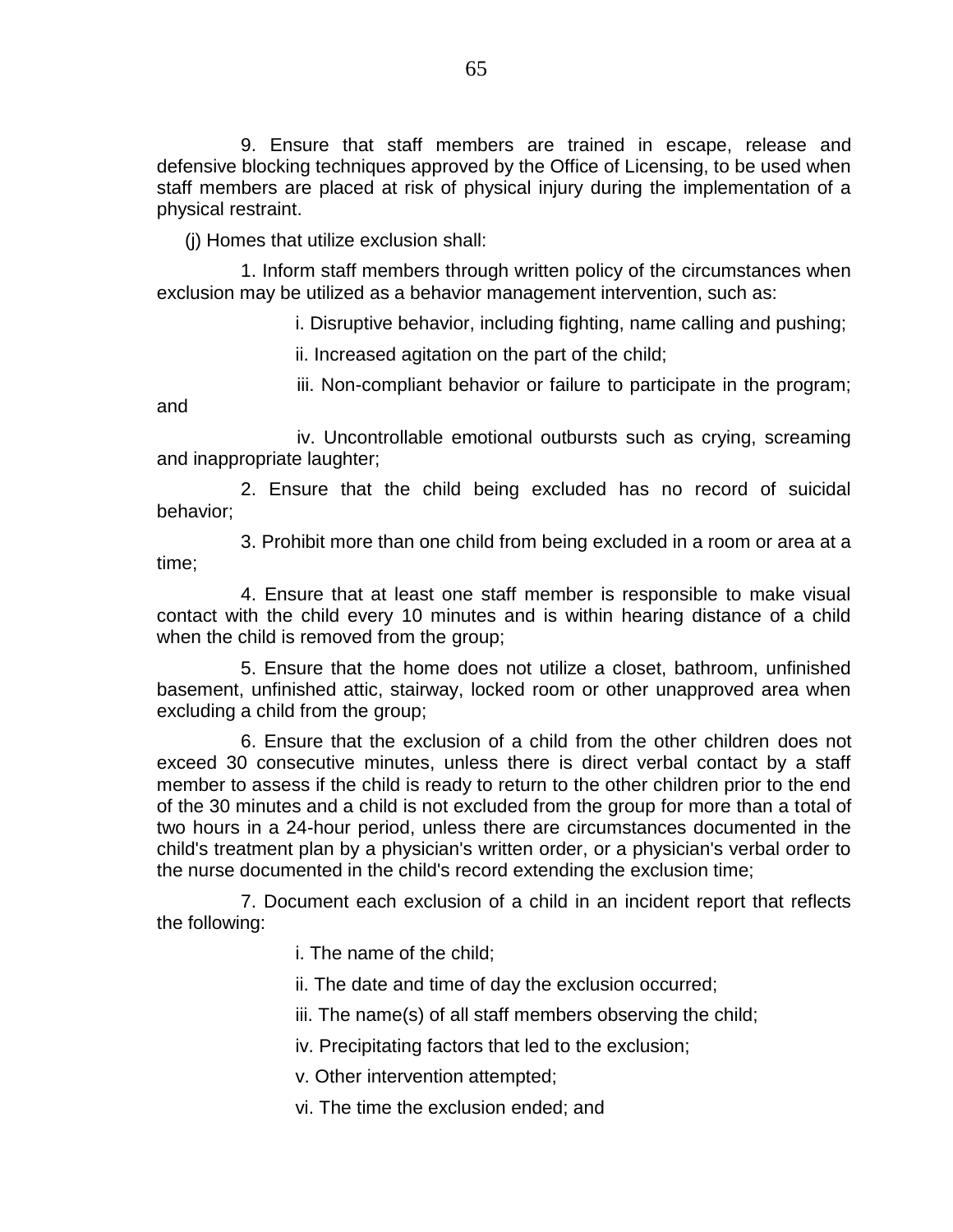vii. The condition of the child upon release; and

8. Ensure that the child is reintroduced to the group in a sensitive and non-punitive manner as soon as he or she has gained control.

(k) The home shall not utilize mechanical restraint on any child, such as:

1. A straight jacket;

- 2. Leg irons;
- 3. A papoose board;
- 4. A rope;
- 5. Metal handcuffs;
- 6. Body wraps;
- 7. Body tubes;
- 8. Teflon handcuffs;
- 9. Blanketing; and
- 10. Four and five point restraint.

(*l*) The home shall not have a behavior management room, which is a room specifically designed and constructed for the isolation of children.

# **3A:56-6.14 Discipline and control**

(a) The home shall develop house rules to help the children develop self-control and conform to acceptable patterns of social behavior.

1. The home shall put the house rules in writing.

2. The house rules shall include a rationale for such rules and delineate the consequences for infractions.

3. The home shall explain its disciplinary practices individually with each child at the time the child is placed in the home.

4. The house rules shall be maintained on file in the home and made available to parents, as specified in N.J.A.C. 3A:56-3.3.

(b) Homes that use time out as a means of disciplining children and to teach them self-control shall:

1. Develop written guidelines and criteria for staff members using time out with children;

2. Discontinue the time out as soon as the child is under instructional control;

3. Ensure that the length of time for each time out does not exceed 30 minutes; and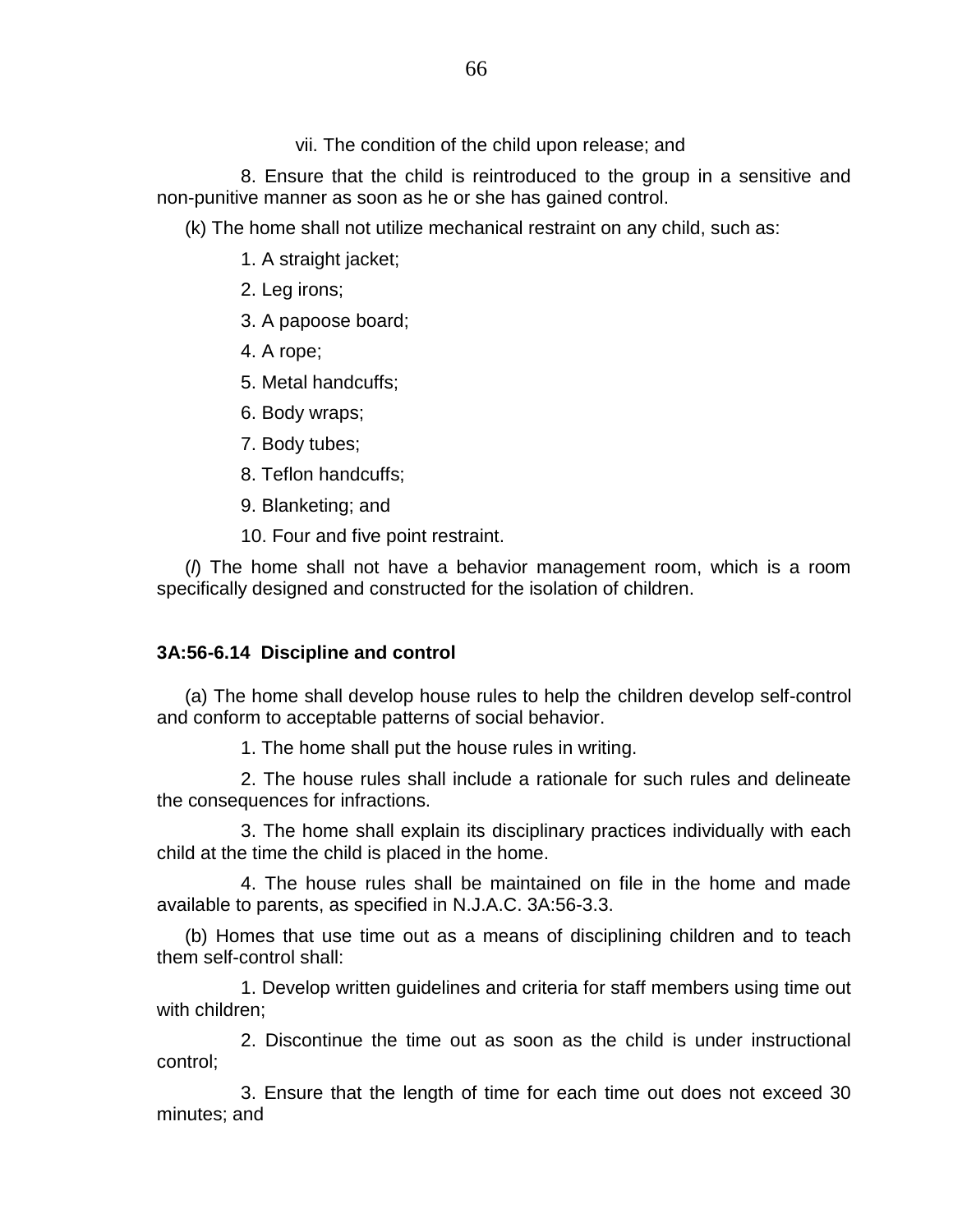4. Ensure that the time out does not take place in a closet, bathroom, unfinished basement, unfinished attic, stairway, locked room or other unapproved area.

(c) The home shall assign responsibility for the discipline, control, and supervision of children to staff members and shall not delegate that responsibility to other children.

(d) The home shall not threaten discipline or administer discipline to a child for the misbehavior of another child or group of children.

(e) The home shall prohibit the following types of punishment from being used on a child:

1. Any type or threat of physical hitting or the use of corporal punishment;

2. Forced physical exercise or forcing a child to take an uncomfortable position;

3. Subjection to verbal abuse, ridicule, repetitious writing, humiliation, or other forms of degradation;

4. Deprivation of meals, snacks, sleep, mail, clothing appropriate to the season or time of day, or verbal communication;

5. Mechanical or chemical restraint;

6. Assignment of overly strenuous physical work;

7. Exclusion from any essential program or treatment service, such as education or clinical treatment;

8. Refusal or entry to the residence;

9. Temporary suspension and return of a child from the home to a parent, relative, foster home, or shelter, unless approved by the placing agency; and

10. Seclusion in a locked room.

### **3A:56-6.15 Search and seizure of weapons and contraband**

(a) Homes may conduct searches for weapons or contraband, provided that they maintain on file in the home written policies and procedures that are consistent with the requirements of this manual.

1. The home shall define contraband to include illegal drugs, unauthorized property, stolen property or items otherwise obtained illegally.

2. The home shall explain the policy and distribute copies of the written policy to children and their parents upon admission and at least annually thereafter.

3. The home shall specify the actions that it will take when weapons or contraband are found.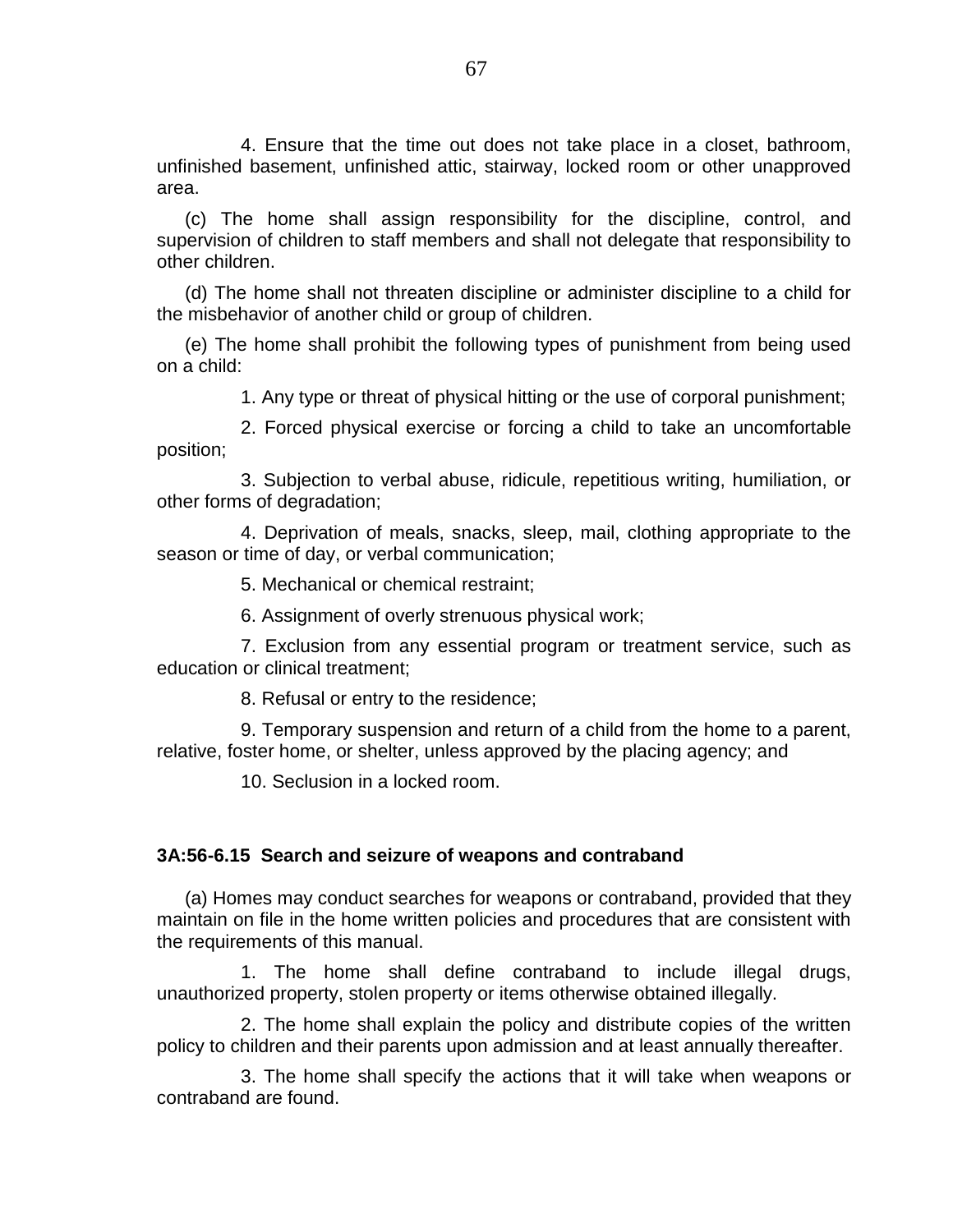(b) The home shall prohibit all staff members, consultants and volunteers from strip searching a child for any reason.

(c) The home shall permit frisk searches (surface searches of the outer clothing) of a child where there is reasonable suspicion that the child is in possession of a weapon.

1. The home shall prohibit staff members from reaching into a child's pockets unless the frisk search confirms the reasonable belief that the child is in possession of a weapon.

2. The home shall not permit reaching into a child's pockets, but may permit frisk search of a child who is suspected of possessing illegal drugs when:

i. The home has met the requirements as specified in (d) below;

ii. The child refuses to empty his or her pockets or belongings; and

iii. The police refuse to respond to the home's request to conduct a lawful search.

3. The home shall not permit frisk searching a child who is suspected of possessing contraband other than a weapon or illegal drugs.

4. The home shall ensure that any frisk search is conducted:

i. In the presence of two staff members, one of whom has supervisory or administrative responsibilities in the home; and

ii. Only by staff members of the same sex as the child. If same sex staff members are not available, staff members shall provide one-to-one supervision of the child, until the search can be properly conducted.

5. The home may choose to use an electronic wand or other similar noncontact device on a child who is suspected of possessing a weapon.

i. The home shall obtain written approval from the Office of Licensing for the use of an electronic wand or other similar noncontact device prior to its use with children, which approval shall be based on the fact that the device is safe and presents no harm to the children;

ii. The home shall maintain on file a written policy that outlines the use of an electronic wand or other similar noncontact device;

iii. The home shall inform children and parent(s) that an electronic wand or other similar noncontact device may be used to search for a weapon; and

iv. All staff members who use an electronic wand or other similar noncontact device shall be instructed in its use.

(d) When the home has reasonable suspicion that a child is carrying illegal drugs or other contraband in a garment, pocket, purse, or other possession within the child's immediate control, the home shall ensure that the staff member:

1. Asks the child voluntarily to empty any garment, pocket, purse or other possession;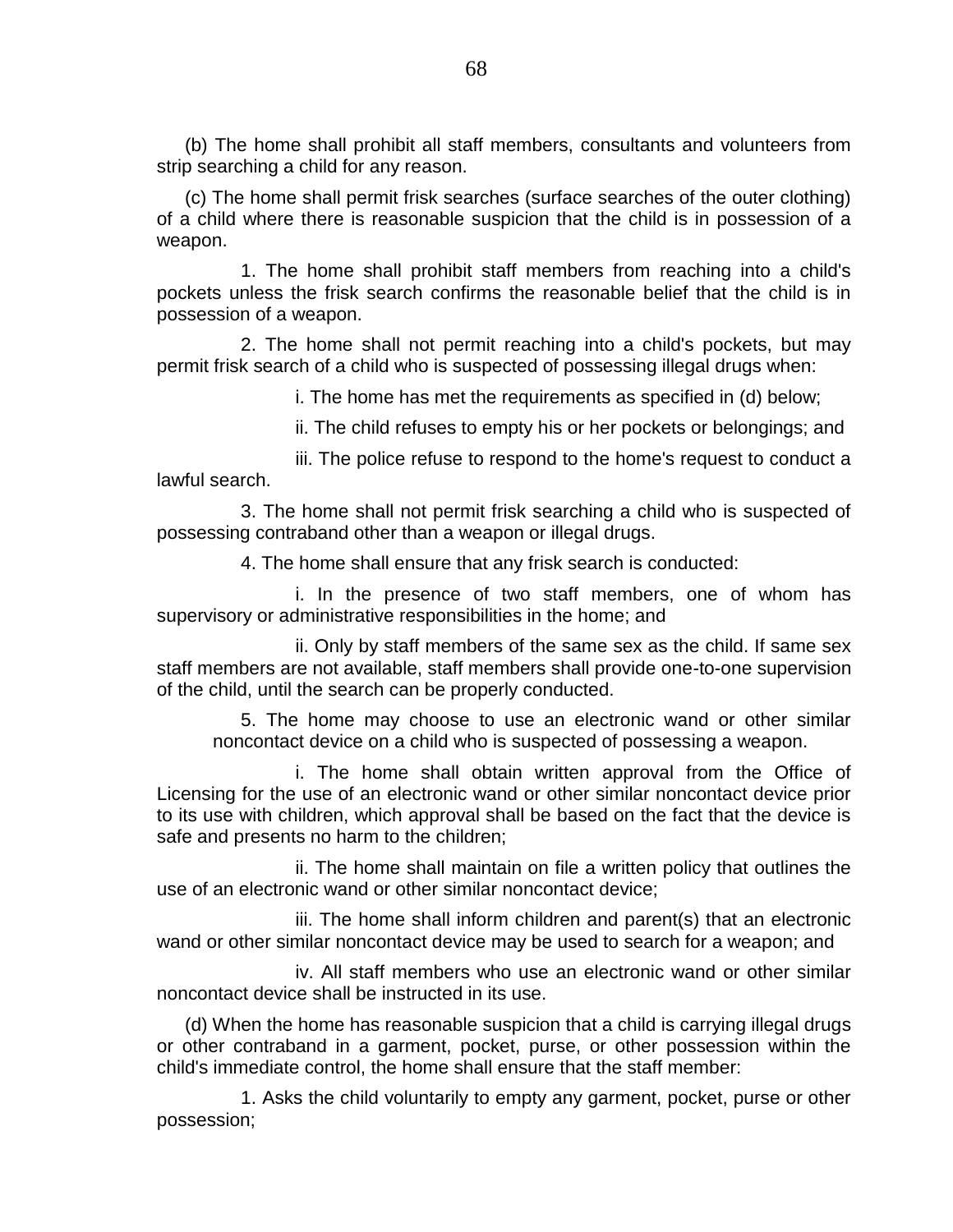2. Inspects all such items that are in plain view; and

3. Summons a law enforcement officer to conduct a lawful search of the possessions within the child's immediate control whenever the child refuses a voluntary search by the home staff member.

(e) The home may choose to conduct searches for weapons and illegal drugs as a part of the home's general practice, when residents return from a home visit or unsupervised trip into the community, provided that:

1. The home establishes and maintains on file a written policy that outlines the conditions/circumstances under which these searches may be conducted. Such searches shall be predicated upon reasonable suspicion and shall be limited to the reasons justifying the intrusion;

2. Children are informed that these searches may be conducted as a part of the home's general practice and parents are notified in writing that these searches may be conducted as a part of the home's general practice;

3. Only staff members who receive instruction in such search practices are permitted to conduct searches of a child's garment, pocket, purse, or other possession within the child's immediate control;

4. Such searches are conducted in the presence of two or more staff members;

5. Staff members document such searches in an incident report, when weapons, illegal drugs or other contraband are uncovered. The home shall document such searches that do not result in the discovery of weapons, illegal drugs or other contraband in a log, or may choose to document such incidents in an incident report;

6. The home establishes and maintains on file a written policy that addresses the safeguarding and disposal of weapons that are discovered as a part of a search or surface search, as specified in (c) above and, if appropriate, submission of weapons that are recovered to the local police; and

7. The home establishes and maintains on file a written policy that addresses the safeguarding and disposal of drugs that are discovered as a part of a search or surface search, as specified in (c) above and, if appropriate, submission of drugs that are recovered to the local police.

(f) If a home has reasonable suspicion that a child's room or other possessions not within a child's immediate possession or control, contain contraband, stolen property or weapons, the home may conduct an unannounced search if:

1. The home has explained and documented this practice to the child and his or her parents, as specified in N.J.A.C. 3A:56-3.3 and 3.6;

2. The search is conducted in the presence of two staff members, one of whom has supervisory or administrative responsibility; and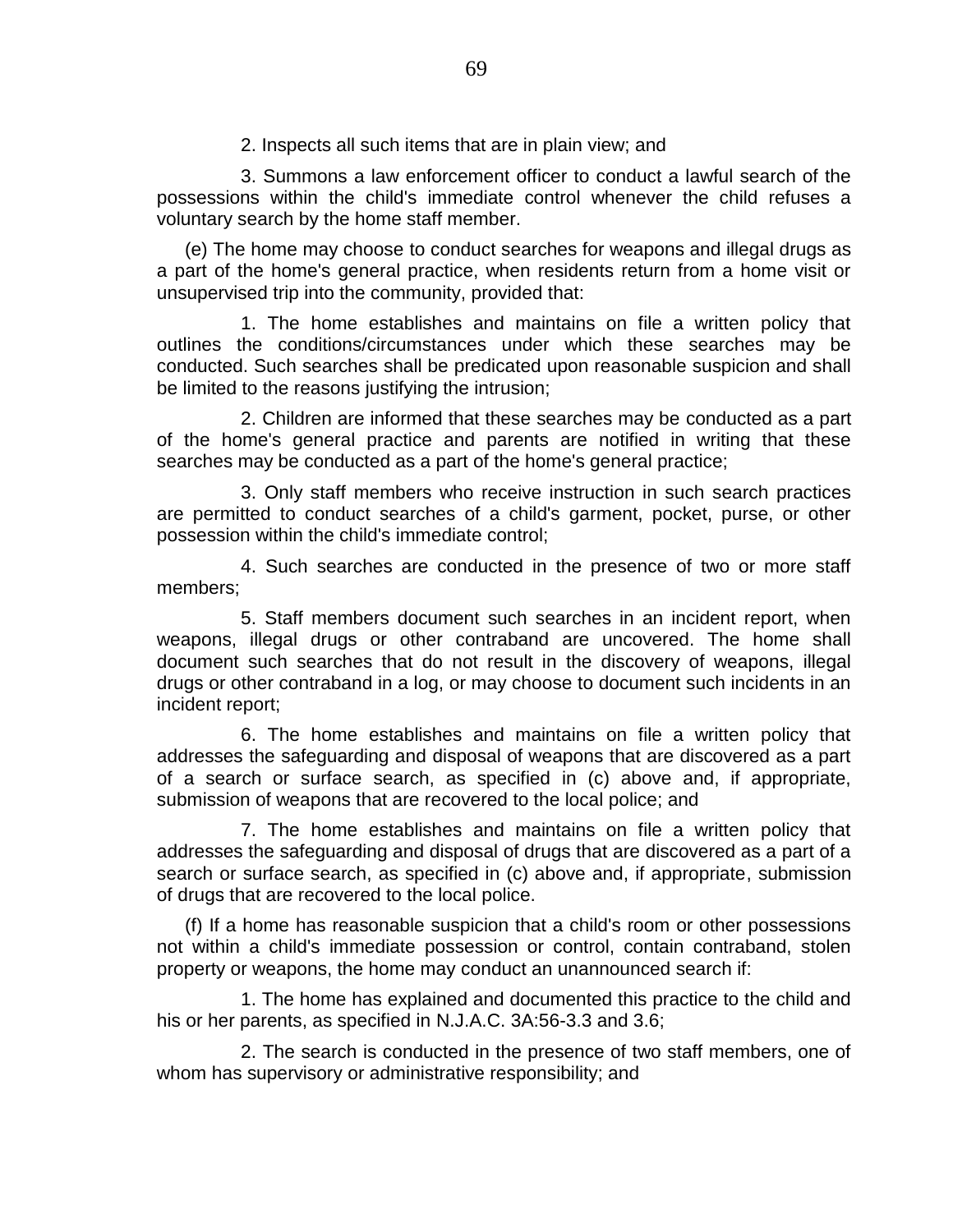3. The home allows the child, if the child is present in the home at the time of a search, an opportunity to observe the search. If the child declines the opportunity, the staff members may conduct the search in the child's absence.

(g) When unannounced room searches occur, as specified in (f) above, the home shall verify which child is responsible for any weapon or contraband brought into the home before imposing a disciplinary action or sanction on the child.

(h) Before a home conducts a blood or urine screening on a child to determine substance abuse, the home shall ensure that:

1. Substance abuse screenings are conducted only under the following limited circumstances:

i. When screening is ordered by the court;

ii. When the home is specifically designated as a drug treatment facility; or

iii. When ordered by a physician who has determined that such screening is necessary; and

2. Substance abuse screening are conducted only if:

i. The home has informed the child and parents, if available, beforehand about the screening;

ii. The home uses a licensed laboratory, clinic or an FDA-approved home drug screening/testing kit to conduct the screening, including drawing the sample and completing the analysis. The home may use its own medical staff members to draw the sample that will be submitted to a licensed laboratory or clinic, provided that:

(1) Such medical staff members receive training in the drawing, labeling and storage of samples; and

(2) The home develops a written policy and procedures that specifies the chain of custody of the sample prior to the sample being sent and/or picked up for analysis;

iii. The home ensures that the child has privacy when a urine sample is collected, unless the home documents that the child has a history of falsifying samples. If the child has such a history, the home shall request appropriate medical staff or a staff member from the home of the same sex as the child to witness or verify that the child is not falsifying samples; and

iv. The home verifies the accuracy of all positive tests through a second screening; and

3. Substance abuse screenings are discontinued whenever previous screenings result in three consecutive negative readings after the initial positive reading was documented, unless a court order requires continued screenings.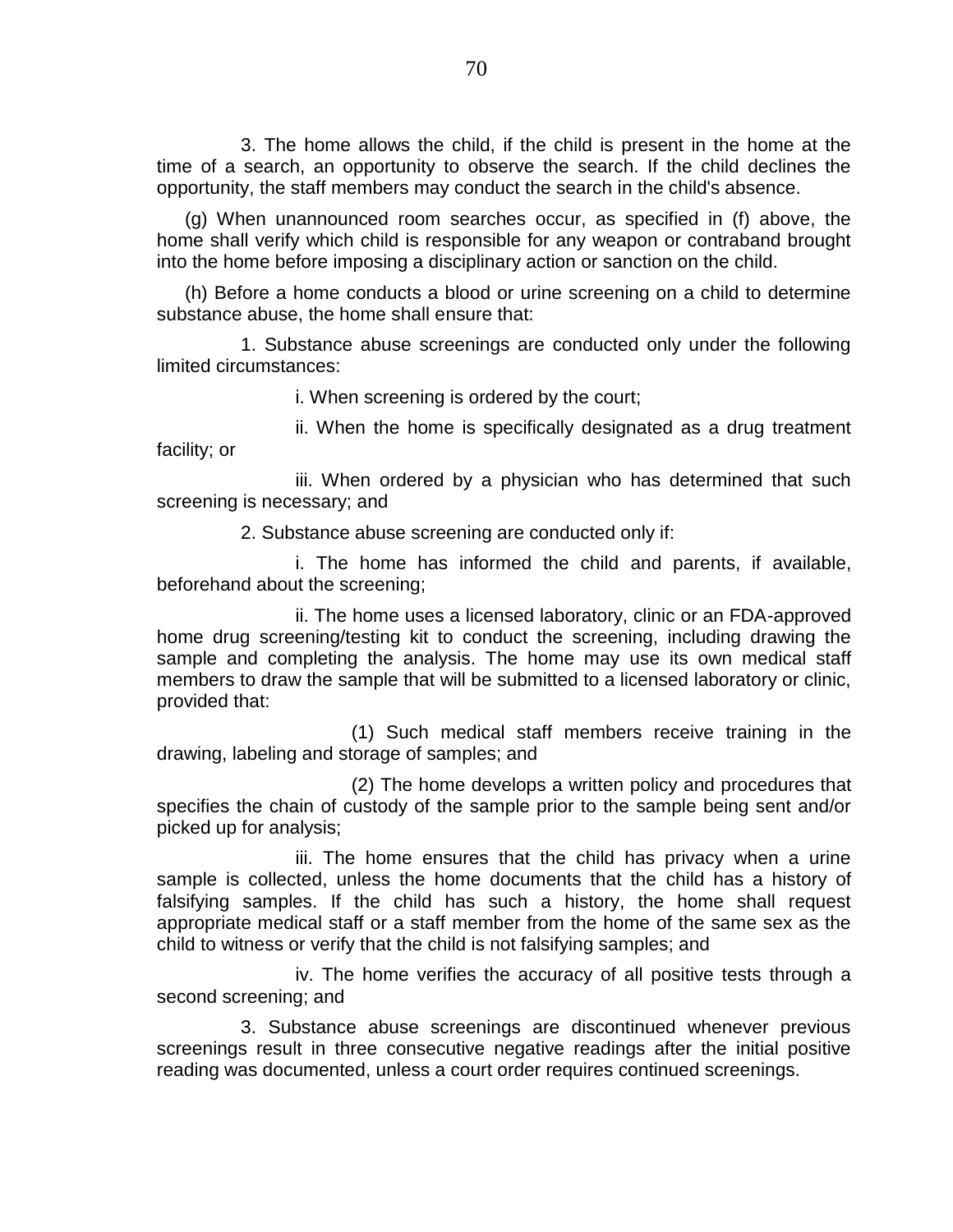(i) The home shall maintain on file an incident report for every instance involving a frisk search, the use of an electronic wand or other similar noncontact device, a general practice search as specified in (e) above when weapons, illegal drugs or other contraband are discovered, a staff member's request for a child to empty a possession within the child's immediate control, a room search resulting in the discovery of weapons, illegal drugs or other contraband, and a blood or urine screening.

#### **3A:56-6.16 Firearms and weapons**

(a) The home shall not maintain any firearm, chemical or other weapon within or on the grounds of the home.

(b) The home shall prohibit any staff member or child to possess any firearm, chemical or other weapon within or on the grounds of the home.

(c) As an exception to the requirements in (a) and (b) above, treatment homes and teaching family homes that are not State-owned may maintain a weapon, if they meet the following requirements:

1. The treatment home parents and teaching family home parents shall provide documentation that all weapons in the home that are required to be registered according to State law have the proper license;

2. The treatment home parents and teaching family home parents shall sign a statement that they will not share or expose the weapon to the children in the home; and

3. The treatment home parents and teaching family home parents shall store all weapons in a locked, steel gun vault approved by the Office of Licensing.

#### **3A:56-6.17 Clothing**

(a) The home shall take measures to ensure that each child has an adequate personal supply of clean, well-fitting, and attractive clothing and footwear appropriate to his or her age, gender, individual needs, community standards, and season.

1. The home shall ensure that each child's clothing is kept clean and in good repair. The home may require children 12 years of age and older to do their own laundry.

2. The home shall not require children to wear any article of clothing that would explicitly identify them as residents of the home.

# **SUBCHAPTER 7. HEALTH REQUIREMENTS**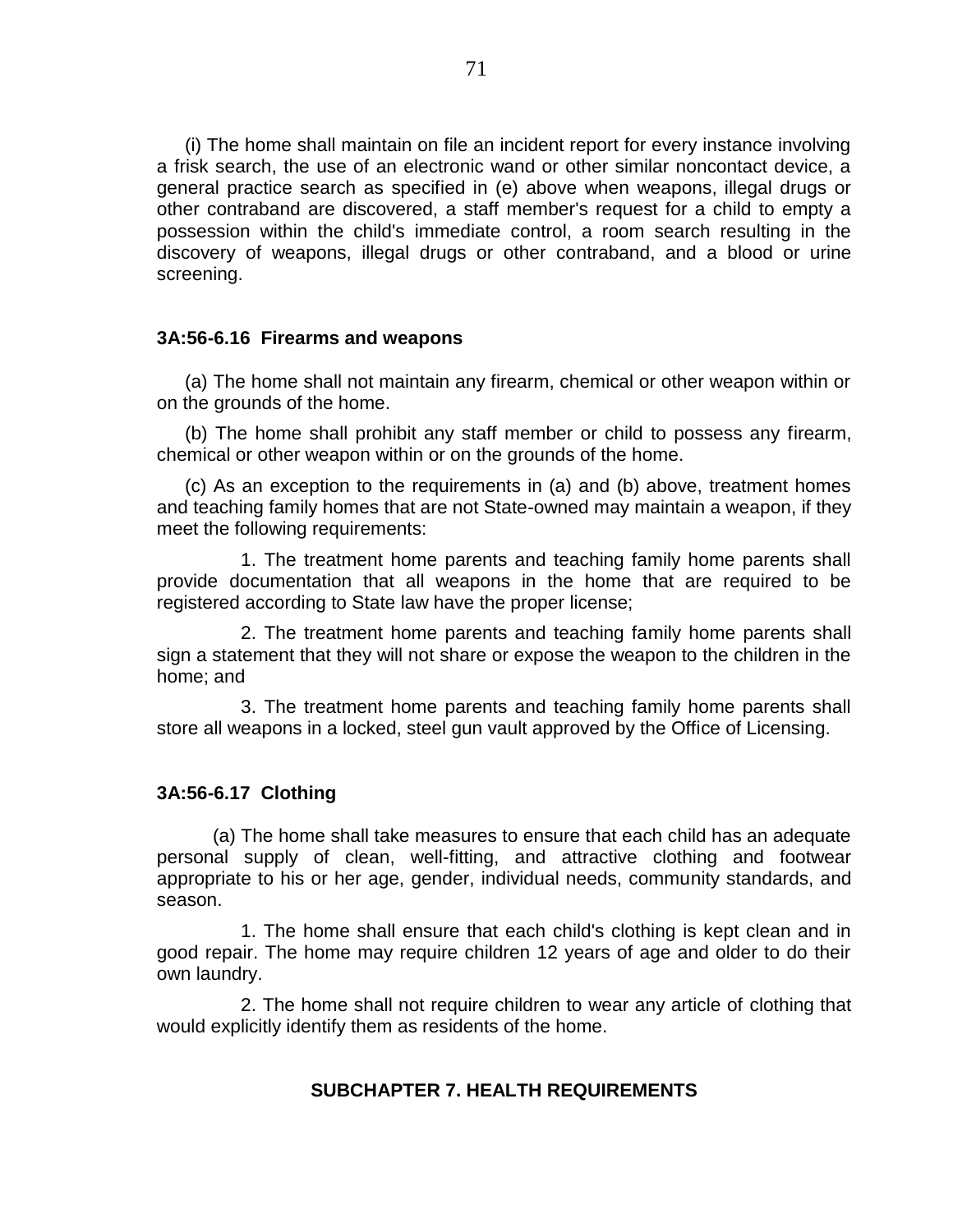#### **3A:56-7.1 Comprehensive health plan for children**

The home shall prepare and implement a comprehensive health plan to ensure that each child's medical, dental, mental health, and other health needs are met adequately and promptly.

#### **3A:56-7.2 Health care and medical treatment for children**

(a) The home shall identify a physician or health care organization who will assume responsibility for routine, emergency and follow-up medical care of each child.

(b) Within 72 hours after admission, the home shall ensure that each child receives a medical examination, as defined in (e) below, unless the child had received such a medical examination within 30 calendar days prior to his or her placement.

1. The home may extend the time frame up to 30 days for vision screenings and hearing screenings, as specified in (e)1iii and iv below, that are required as part of the child's comprehensive physical examination.

2. The home shall ensure that vision and hearing screenings, as specified in (e)1iii and iv below, are obtained within 30 days prior to the child's admission or within 72 hours after admission when there are indications that the child may have vision or hearing problems.

(c) When the home suspects that a child is ill or carrying a contagious disease, the child shall be examined by a physician prior to admission.

(d) When the home suspects that a child has been abused or neglected the home shall ensure that the child is examined by a physician immediately upon admission.

(e) The home shall ensure that each child receives an annual comprehensive physical examination and maintain a copy of this physical examination in the child's record.

1. The physical shall include, but is not limited to:

i. A measurement of height and weight;

ii. A determination of blood pressure;

iii. An objective vision screening which uses a Titmus or Snellen test, or equivalent;

iv. A hearing screening using an audiometer and, if indicated, tympanometry;

v. A hematocrit or Hemoglobin test, if indicated; and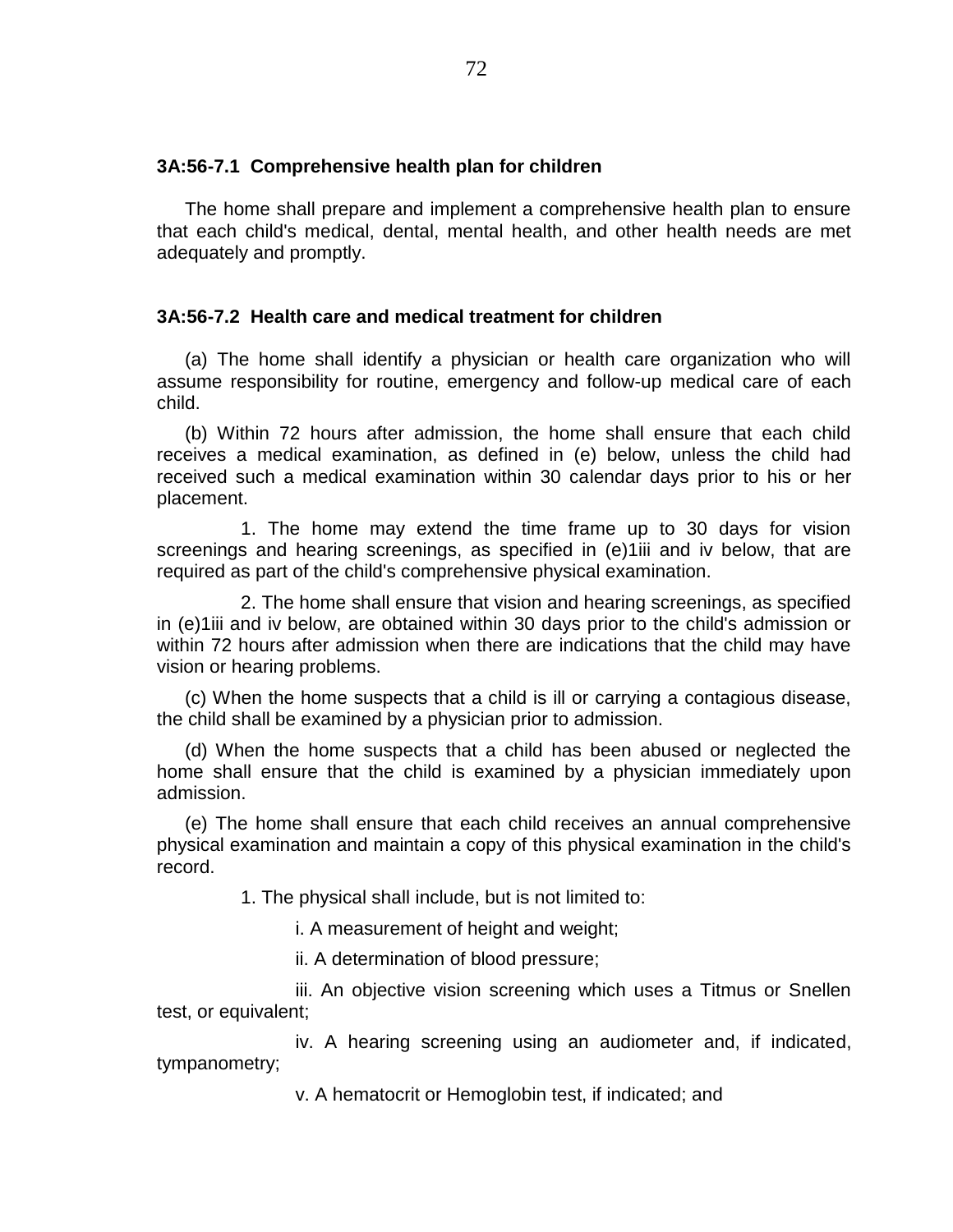vi. A urinalysis, if indicated.

2. The home may use vision and hearing screening tests completed at the child's school if these tests meet the requirements specified in (e)1iii and iv above.

3. The home shall ensure that eye glasses, orthopedic apparatus or other equipment is available to each child who requires them.

4. The home shall ensure that all children 13 years of age and under receive a Mantoux test unless they have had tuberculosis, and ensure follow-up with the physician if test results are positive.

5. The home shall ensure that all children are appropriately immunized.

(f) The home shall ensure that each child receives a dental examination within three months following admission and at least semi-annually thereafter.

(g) The home shall ensure that children between two and six years of age receive developmental evaluations by a physician, nurse or other appropriate health official.

## **3A:56-7.3 General medical practices**

(a) The home shall ensure that any medical, dental, psychological and psychiatric treatment or medication administered to a child is explained to the child.

(b) When serious accidents or illnesses occur to a child, the home shall take necessary emergency action and notify the parents and the Division's worker or other placing agency immediately. The home shall document these incidents in the child's record.

(c) When a child or staff member has a communicable disease, as specified in the table in this subsection, the home shall:

1. Obtain a note from a licensed physician treating the child or staff member, confirming the diagnosis and indicating that there is no risk to the child or staff member, or to others before the child or staff member participates in group activities;

2. Isolate the child or staff member posing a risk to others; and

3. Contact the New Jersey State Department of Health, the local health department, or other appropriate public health authority when the child or staff member has a reportable disease, as specified in the table in this subsection.

| TABLE OF COMMUNICABLE DISEASES |                             |                      |
|--------------------------------|-----------------------------|----------------------|
| <b>Respiratory illnesses</b>   | Gastro-intestinal illnesses | Contact<br>illnesses |
| Chicken pox                    | Escherichia coli*           | Impetigo             |
| German measles*                | Giardia lamblia*            | Lice                 |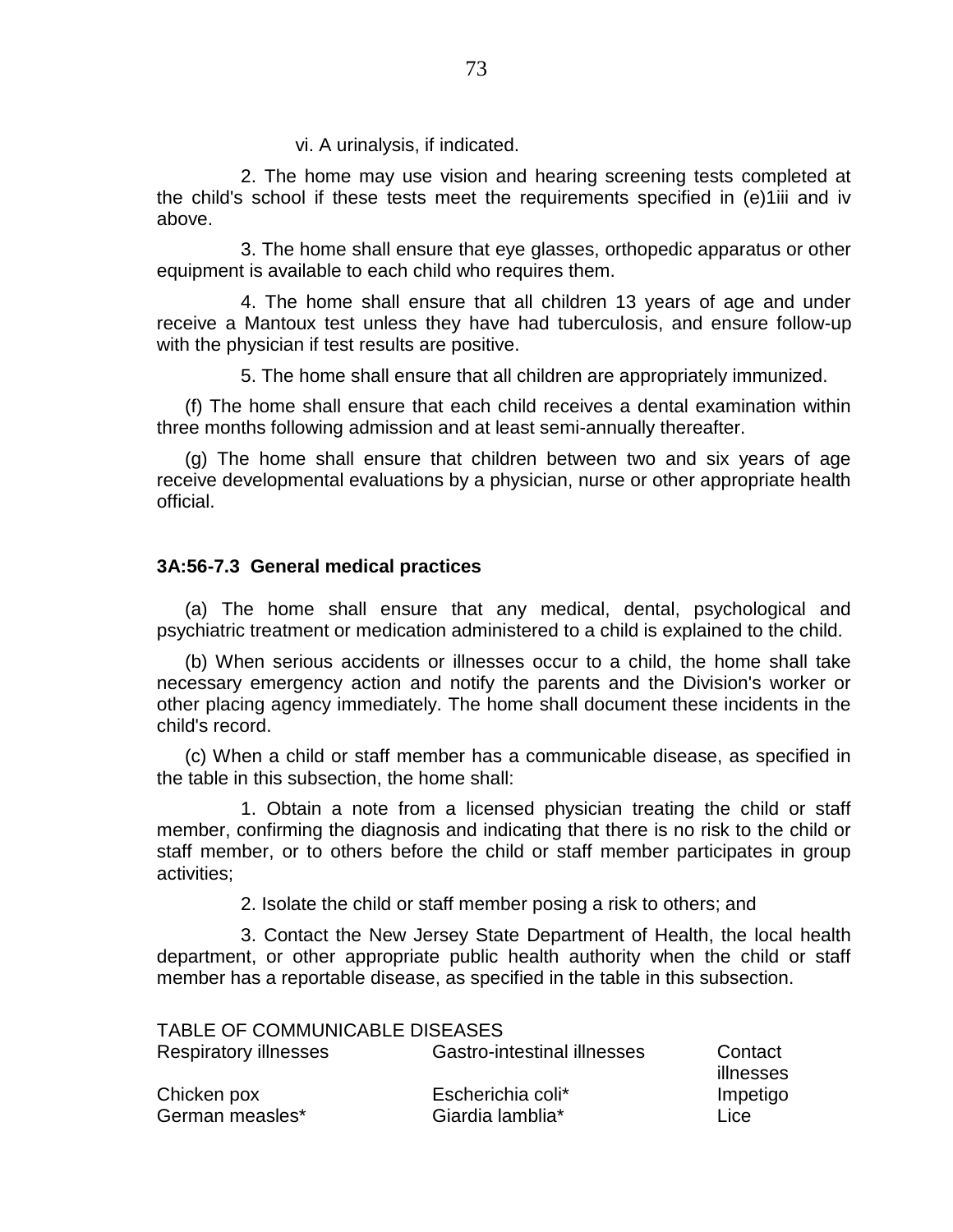| TABLE OF COMMUNICABLE DISEASES |                                    |                      |
|--------------------------------|------------------------------------|----------------------|
| <b>Respiratory illnesses</b>   | <b>Gastro-intestinal illnesses</b> | Contact<br>illnesses |
| Hemophilus influenzae*         | Hepatitis A*                       | <b>Scabies</b>       |
| Measles*                       | Salmonella*                        | <b>Shingles</b>      |
| Meningococcus*                 | Shigella*                          |                      |
| Mumps*                         |                                    |                      |
| Strep throat                   |                                    |                      |
| Tuberculosis*                  |                                    |                      |
| Whooping cough*                |                                    |                      |

\* Reportable diseases, as specified in N.J.A.C. 3A:56-7.3(c)3.

# **3A:56-7.4 Medication other than psychotropic medication**

(a) The home shall administer prescription medication to a child only when the medication is authorized by a physician.

(b) The home shall limit the dispensing of non-prescription over-the-counter medication to the following types of medicines, which shall be dispensed in accordance with the recommended dosage, age or weight of the child, as indicated on the label:

- 1. Antihistamines or decongestants;
- 2. Acetaminophens (or other age-approved aspirin substitutes);
- 3. Cough suppressants; and
- 4. Topical ointments.

(c) The home may permit the dispensing of non-prescription medication other than those listed in (b) above if the child's physician authorizes it in writing.

(d) The home shall maintain a medication log book that shall contain the following information:

1. The name of child receiving medication, whether prescription or nonprescription;

2. The type of medication, dosage, and intervals between dosages;

- 3. What to do if a dosage is missed;
- 4. The reason for medication;
- 5. The date and time medication was administered;
- 6. Possible side effects of the medication, if any; and

7. The signature and title of staff member dispensing medication.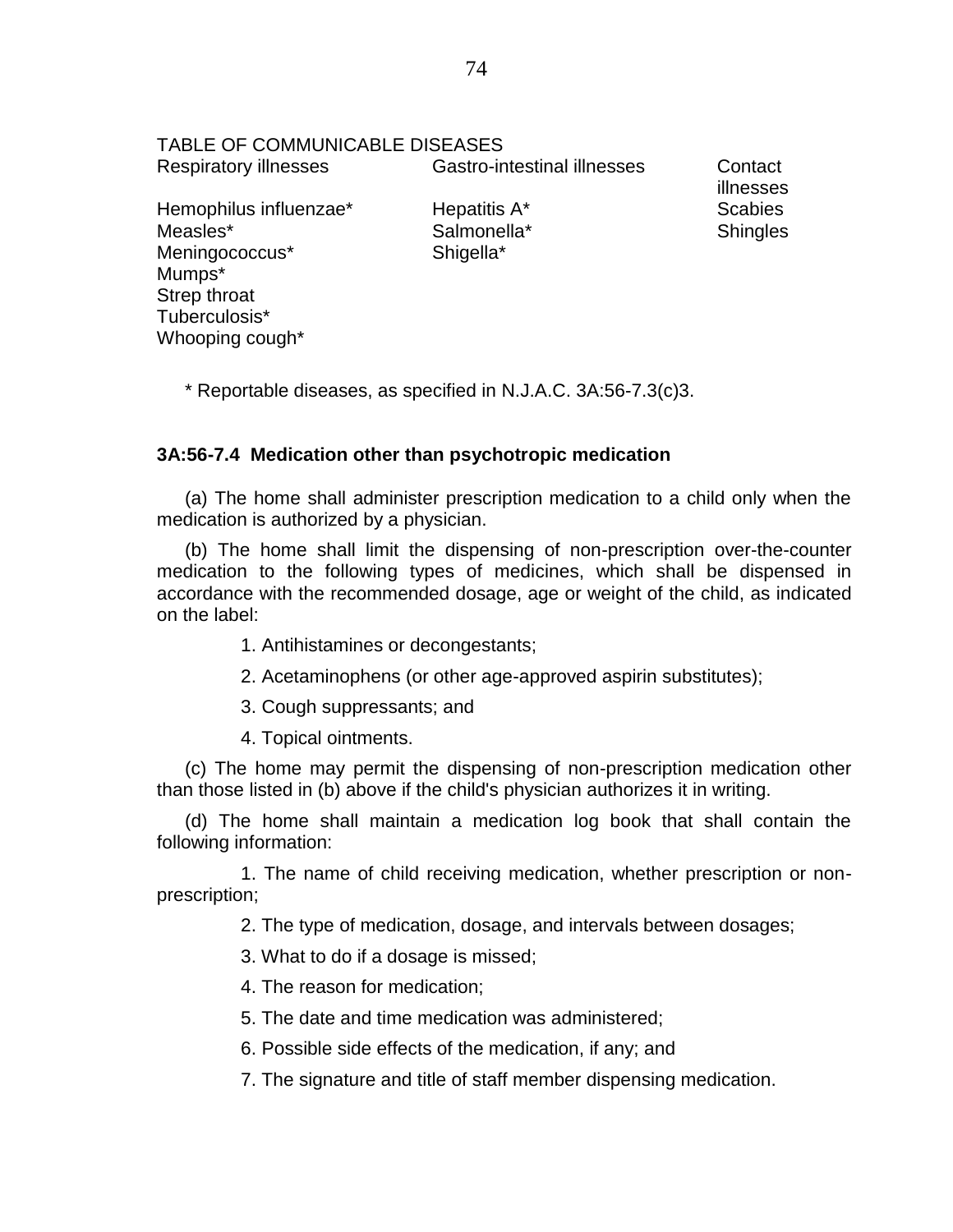(e) In supervised transitional living homes, self-medicating children may record this information specified in (d) above.

(f) The home shall encourage the self-administration of medication by properly trained and supervised children whenever their intellectual, emotional and physical capabilities make such practice appropriate and feasible. This shall be documented in each child's treatment plan.

(g) The home shall ensure that the following procedures for storage are followed:

1. Group homes, psychiatric community homes for children, teaching family homes and treatment homes shall keep all prescription and non-prescription drugs in a locked cabinet or container, or, as needed, in a locked box in a refrigerator. The home shall ensure that the keys to the locked cabinets, containers and locked boxes are adequately safeguarded and maintained by staff members and are kept out of the reach of the children;

2. Supervised transitional living homes shall keep prescription drugs in a cabinet or container, or, as needed, in a refrigerator;

3. All outdated stocks and prescriptions no longer in use shall be disposed of safely as follows:

i. Liquid medication shall be poured down the drain, the bottles rinsed out and then disposed of in the trash; and

ii. Pills, tablets and capsules shall be flushed down the toilet before the bottle or packet is disposed of in the trash or disposed of in a locked bio-hazard container that is then picked up by a licensed bio-hazard disposal company;

4. The telephone number of the regional poison control center shall be posted at all medication-dispensing stations and by each telephone; and

5. Staff members shall have access to medical supplies at all times.

(h) In situations where the home determines that an adolescent is capable of self-administration of prescription birth control-related supplies, the home may allow the adolescent to maintain prescription birth control-related supplies amongst her personal possessions provided that the home:

1. Provides a locked cabinet or box for storage; and

2. Documents in the treatment plan the rationale and arrangements for the adolescent to maintain prescription birth control-related supplies.

## **3A:56-7.5 Psychotropic medication**

(a) The home shall not administer medication to children as a punishment, for the convenience of staff members or as a substitute for a treatment program.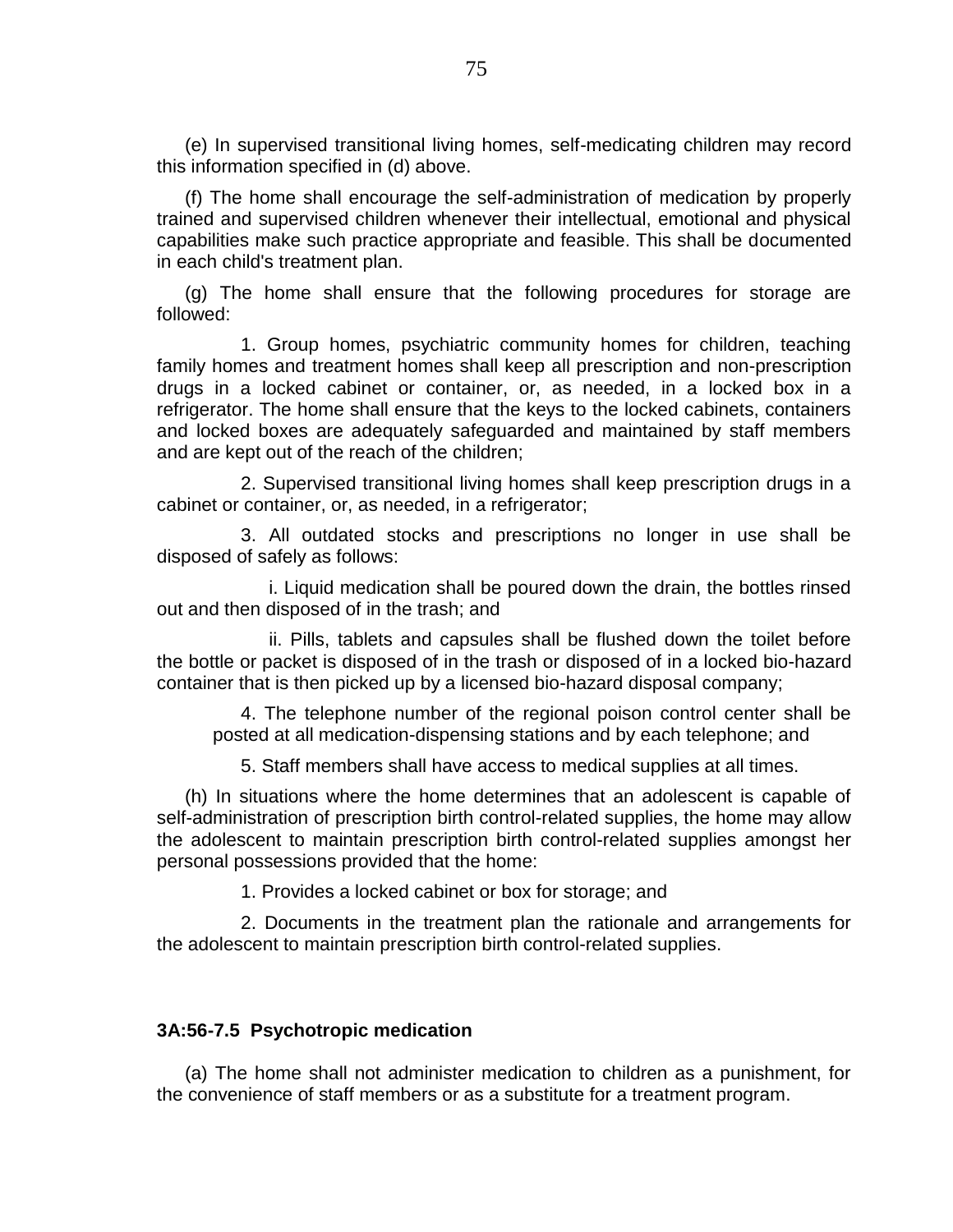(b) The home shall ensure that a pre-treatment clinical assessment, based on behaviors exhibited by the child and observed by staff members, is conducted by a licensed physician before psychotropic medication is prescribed. This pre-treatment clinical assessment shall include at least the following information:

1. A comprehensive drug history, including consideration of the use of all prescription and non-prescription drugs by the child as well as a history of cardiac, liver, renal, central nervous system or other diseases, a history of drug allergies and dietary information;

2. A laboratory work-up, including, but not limited to:

i. A complete blood count (If the medication prescribed requires routine follow-up blood work, this blood count test shall be administered prior to the child's beginning his or her medication regimen. If the medication prescribed does not require routine follow-up blood work, a new blood count test is not required as long as the child has had a blood count test within one year of admission, unless the physician determines otherwise);

ii. Urinalysis;

iii. Blood screening to include an assessment of liver and renal functions, if indicated; and

iv. Cardiogram (EKG) and electroencephalogram (EEG), as indicated, on children with previous histories of cardiac abnormalities or central nervous system disorders; and

3. A written description of:

i. The purpose of the medication, the specific behavior(s) of the child to be modified and ways in which progress towards the treatment objectives will be measured;

ii. The dosage; and

iii. How possible side effects will be monitored and reported to the physician who prescribed the medication.

(c) Within two weeks after admission, the home shall ensure that all children already receiving psychotropic medication receive a clinical assessment by a physician, as specified in (b) above. The home may extend this two week time period to a maximum of 30 days in which a child receives a clinical assessment, provided that:

1. The home has the necessary amount(s) of medication to administer to the child during any extended time period;

2. The home has consulted with the physician who previously prescribed the medication; and

3. The home documents the above-noted consultation in the child's record.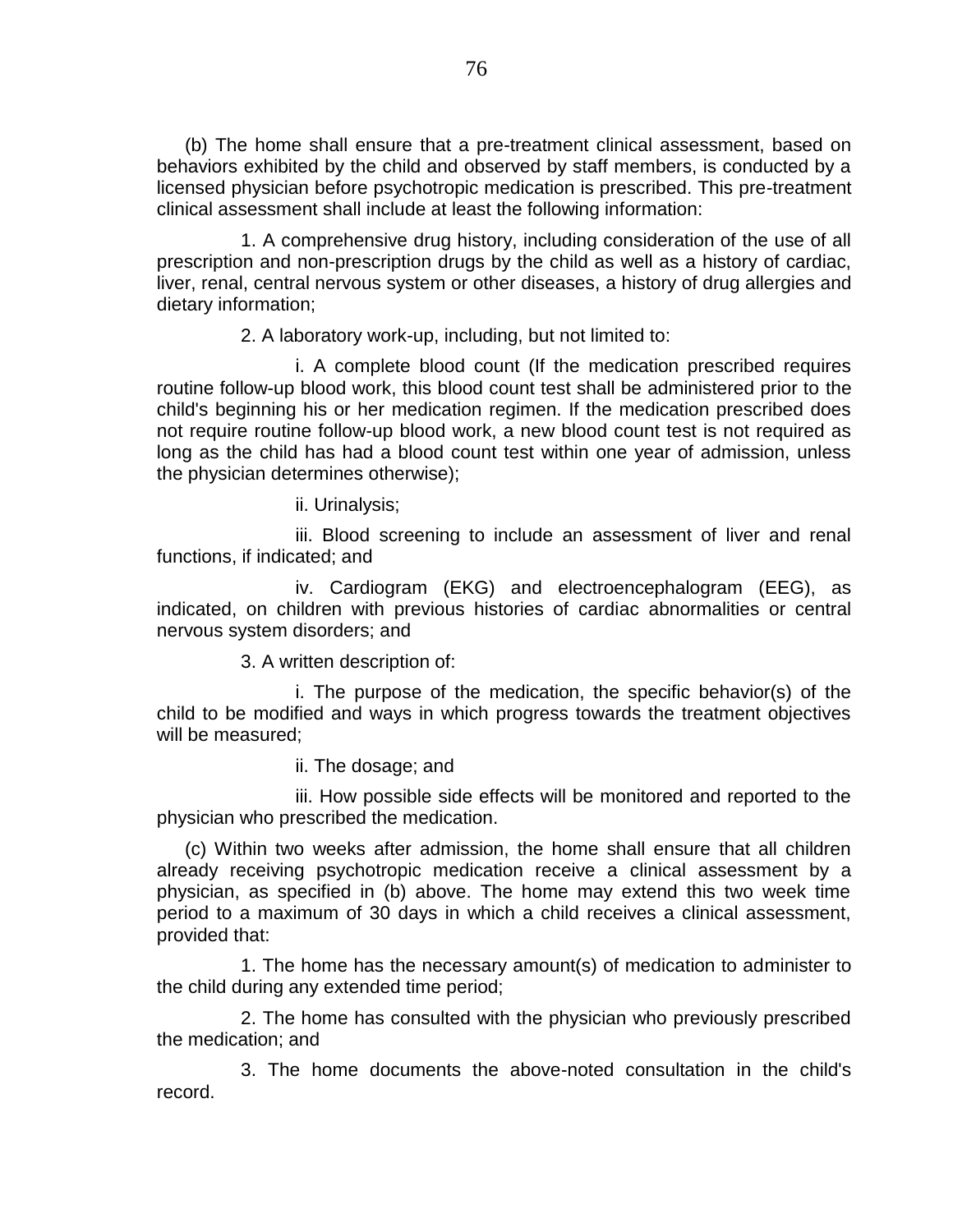(d) The home shall not be obligated to comply with (b) above and (e) below, for a pre-treatment clinical assessment and informed consent for psychotropic medication other than long-acting drugs if the treating physician certifies in the child's clinical record that the child presents a danger to self and/or others.

1. The initial decision to administer emergency medication shall be based on a personal examination of the child by a physician.

2. The initial administration of emergency medication may extend for a maximum period of 72 hours.

3. A physician may authorize the administration of medication for an additional 72 hours upon determination that the continuance of medication on an emergency basis is clinically necessary. This authorization may be given by telephone, provided that it is countersigned by the physician and certified as to the necessity in the child's clinical record within 24 hours. If this medication is then deemed necessary for the child's treatment while in the home, the physician shall complete the pre-treatment clinical assessment as specified in (b) above.

4. The home's staff members shall document that the psychotropic medication was administered in an emergency situation. The documentation shall identify possible side effects to be monitored as described in (b)3iii above.

(e) Before administering psychotropic medication, the home shall obtain written informed consent from the child's parent(s) or legal guardian, and from all children 14 years of age and older, unless the home documents that the child lacks the capacity for informed consent. In cases where both a parent and legal guardian exist, the home shall seek written informed consent from the legal guardian.

1. A physician, registered nurse or staff member trained in administering psychotropic medication shall obtain written informed consent.

2. The person requesting written informed consent shall ensure that parents, guardians and children are informed about:

i. The behavior or symptoms which the medication is intended to modify;

ii. The dosage; and

iii. How possible side effects of the medication will be treated.

3. When a request for written informed consent is made by a non-medical staff member, the non-medical staff member shall inform the parent or legal guardian that a physician is available for consultation regarding the proposed medication.

4. The home may obtain verbal informed consent by telephone from the child's parents or legal guardian when the home, physician, registered nurse or staff member is unable to obtain written informed consent, provided that:

i. The home documents the telephone call in the child's record; and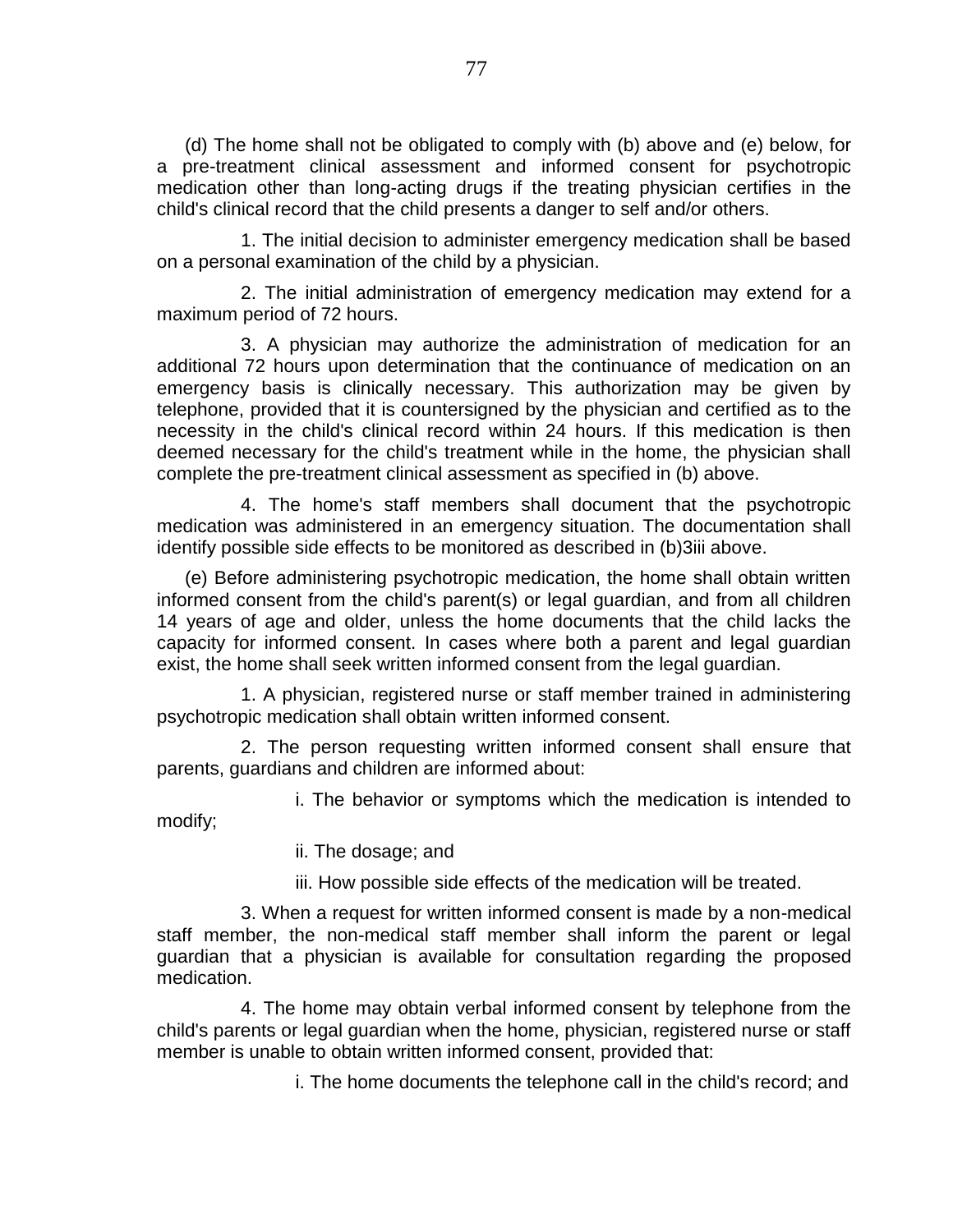ii. The home obtains the written informed consent from the child's parents or legal guardian within 72 hours of receiving the verbal informed consent.

5. If the home cannot obtain written informed consent or verbal informed consent, the home shall use certified mail, return receipt requested, and shall send the request to the parent's or legal guardian's last known address at least 10 calendar days before the proposed date for the commencement of treatment. The written notice shall specify:

i. The proposed date for beginning of treatment; and

ii. That a failure to respond by the proposed date for the beginning of treatment shall empower the director, after consultation with the Division's worker or other placing agency to grant consent for the medication.

6. The home shall document all methods for requesting written consent in the child's record.

(f) When a parent, legal guardian or child refuses or revokes consent for medication, the following procedures shall apply:

1. The treating physician or his or her designee shall speak to the child or the parent or both to respond to the concerns about the medication. This person shall explain the child's condition, the reasons for prescribing the medication, the benefits and risks of taking the medication, and the advantages and disadvantages of alternative courses of action;

2. If the child or parent or legal guardian continues to refuse or revokes consent to medication and the physician or his or her designee still believes that medication is a necessary part of the child's treatment plan:

i. The director of the home shall invite the child and parent to attend a meeting with the treatment team to discuss the treating physician's recommendations and the concerns of the child or parent or legal guardian; and

ii. The treatment team shall attempt to formulate a viable treatment plan that is acceptable to the child, parent and legal guardian;

3. If, after the treatment team meeting, the child or parent or legal guardian continues to refuse or revoke consent to medication and the treating physician still believes that medication is a necessary part of the child's treatment plan, the home shall obtain an independent psychiatric review. The psychiatrist conducting this independent assessment shall review the child's clinical record, conduct a personal examination of the child, and provide a written report for the child's treatment team; and

4. If the independent psychiatric review supports the need for the medication and the child or parent or legal guardian continues to refuse or revoke consent to medication, the home may initiate an emergency discharge, as specified in N.J.A.C. 3A:56-6.2(b) and 10.5.

(g) The home shall administer psychotropic drugs in the following manner: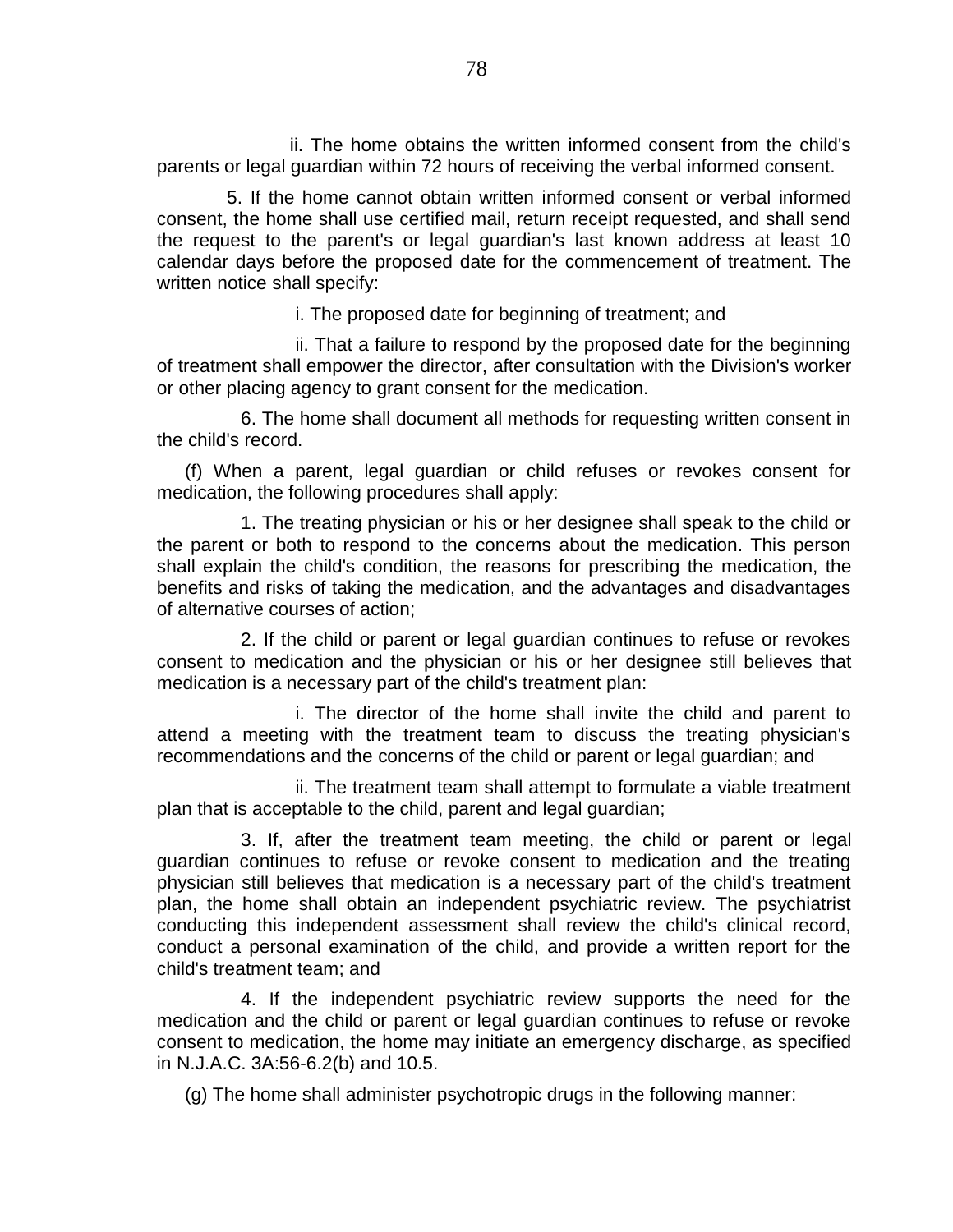1. Psychotropic medication shall be dispensed only by licensed pharmacists and prescriptions shall always be labeled to reflect the following information:

i. The name and address of the dispensing pharmacy;

ii. The full name of the pharmacist;

iii. The full name of the child;

iv. Instructions for use, including the dosage and frequency;

v. The prescription file number;

vi. The dispensing date;

vii. The prescribing physician's full name;

viii. The name and strength of the medication;

ix. The quantity dispensed; and

x. Any cautionary information appropriate to the particular medication;

2. The home shall encourage the self-administration of medication by properly trained and supervised children whenever their intellectual, emotional, and physical capabilities make such practice appropriate and feasible. The child's capability for self-administration of psychotropic medication shall be documented in the child's treatment plan; and

3. The home shall ensure that psychotropic medication is stored as specified in N.J.A.C. 3A:56-7.4(e).

(h) The home shall ensure that all children receiving psychotropic medication are monitored in the following manner:

1. Staff members directly involved with the child shall record:

i. At least weekly progress towards treatment objectives; and

ii. Daily observed side effects which are identified in the pretreatment clinical assessment;

2. Staff members shall notify the prescribing physician immediately, when side effects are observed;

3. The home shall ensure that:

i. The physician or his or her designee reviews every 30 days the child's status, behavior, well-being and progress towards treatment objectives, side effects and reason for continuing the medication;

ii. The review is documented in the child's medical record; and

iii. The home informs the child, parents, legal guardian, the Division's worker, or other placing agency about the outcome of the review.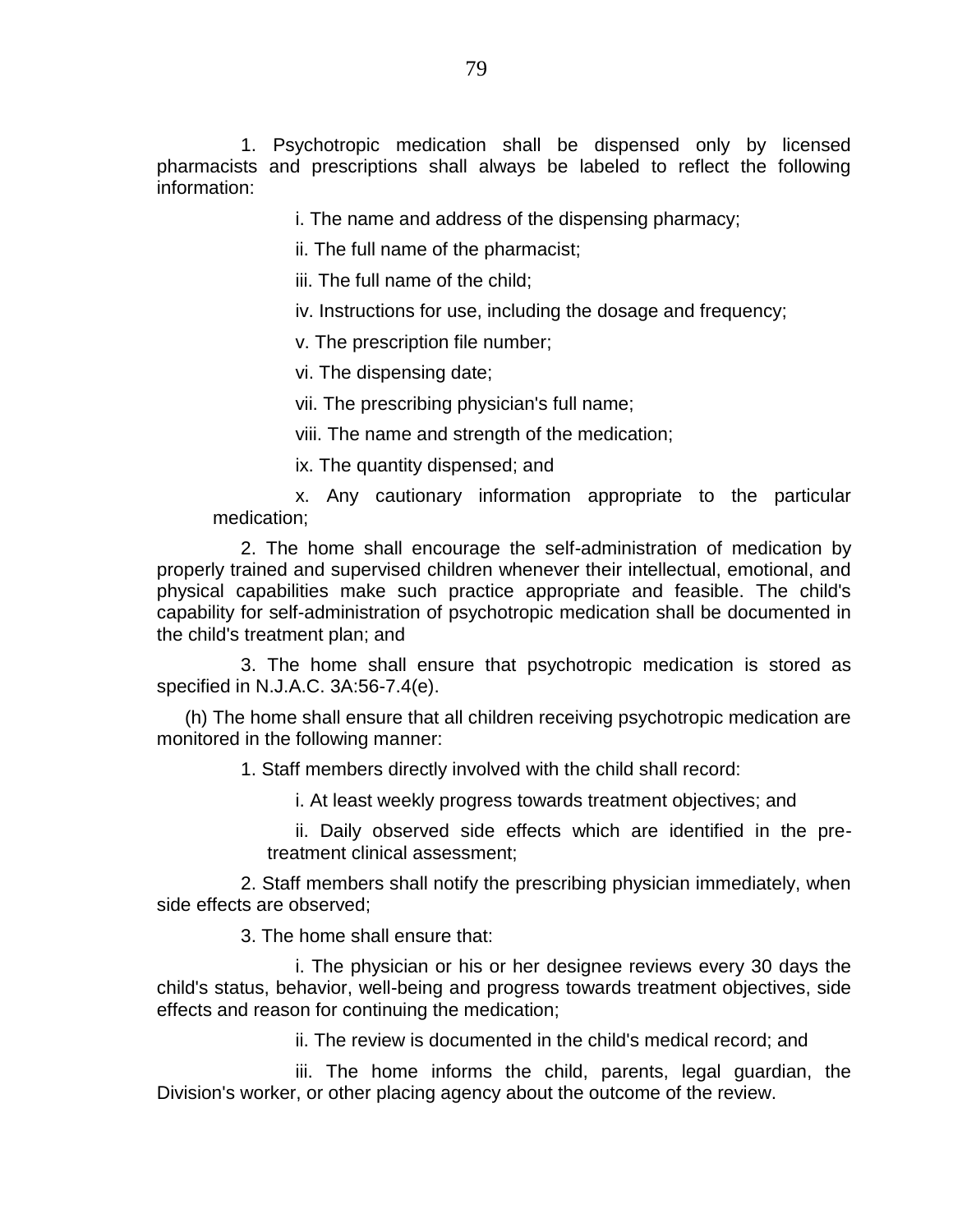(i) The home shall ensure that any staff member involved in administering psychotropic medication receive the following training:

1. Indications for drug use; and

2. Therapeutic and side effects.

(j) The home shall record all information about a child's psychotropic medication, as specified in N.J.A.C. 3A:56-7.4(d), and the home shall ensure that the child's medication record is available to the physician for review when additional medication is prescribed.

## **3A:56-7.6 Health education and physical care for children**

(a) The home shall ensure that children receive training in personal care, hygiene, and grooming habits.

1. The home shall discuss the physiological changes experienced during adolescence with children in the home.

2. The home shall instruct children about sexually responsible behavior including how to protect themselves from pregnancy and sexually transmitted diseases including AIDS.

3. The home shall instruct all children about the health consequences of smoking tobacco products, smokeless tobacco, alcohol and drug abuse.

(b) The home shall ensure that children are provided with the following:

1. Individual towels and washcloths;

2. Soap and toilet paper; and

3. Hygiene supplies that are age appropriate for their needs, such as toothpaste, mouthwash, deodorant, razors, shaving cream and feminine hygiene articles.

(c) For children unable to provide for their own personal care and hygiene, the home shall bathe and groom them, and provide other personal hygiene services that are necessary to meet their needs.

(d) The home may permit residents to maintain over-the-counter cosmetics, acne preparations and personal hygiene supplies among their personal possessions.

### **3A:56-7.7 Health requirements for staff**

(a) Before working for a home, and every three years thereafter, each staff member who comes in contact with the children for the equivalent of eight hours a week or more shall submit a written statement from a licensed physician indicating that he or she is in good health and poses no health risk to persons at the home.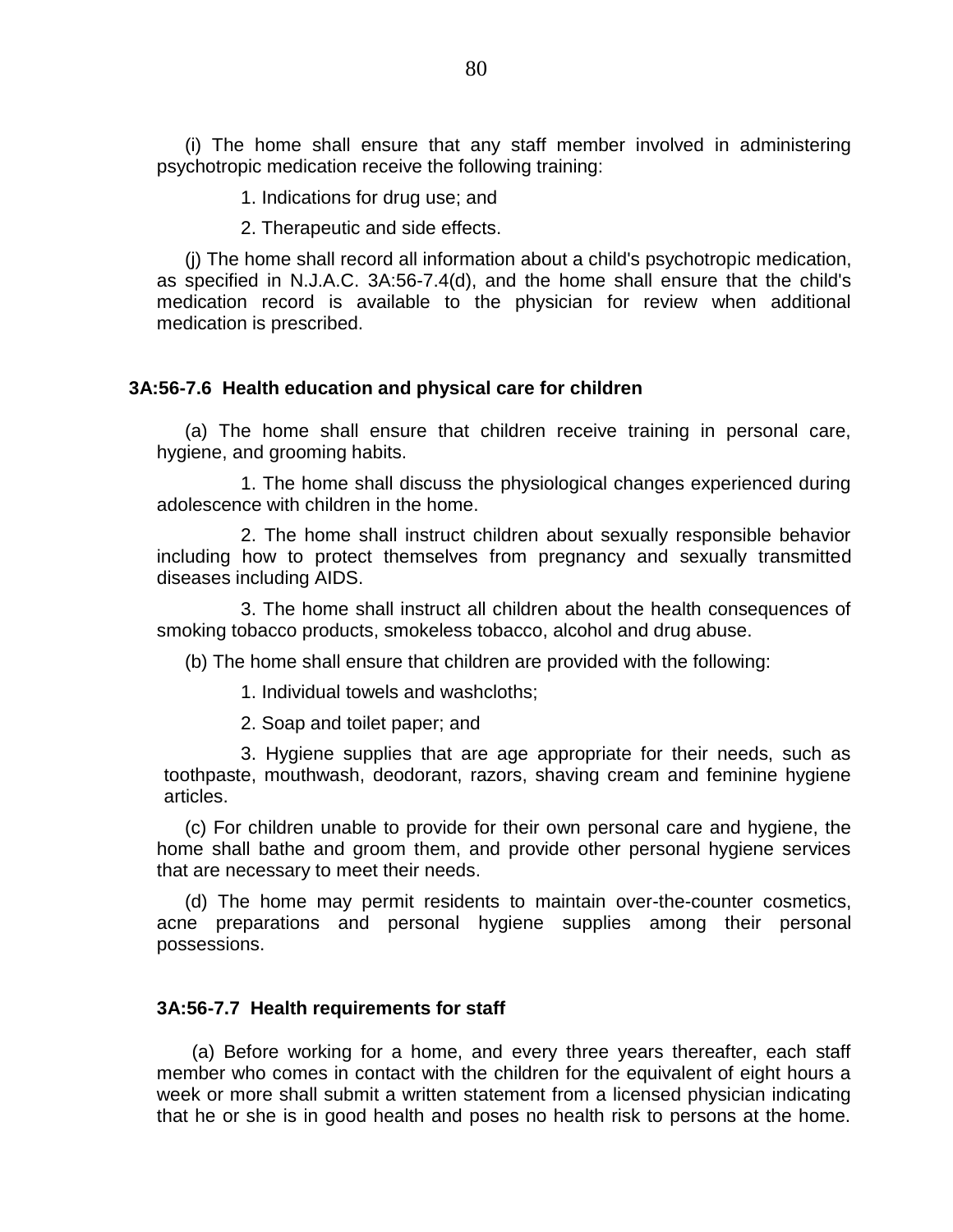Such statement shall be based on a medical examination conducted within the six months immediately preceding such person's association with the home.

(b) Within one year prior to or upon beginning work or having contact with the children for the equivalent of at least eight hours a week at the home, each staff member shall take a Mantoux tuberculin skin test with five TU (tuberculin units) of PPD tuberculin, except that the staff shall have a chest x-ray taken if he or she has had a previous Mantoux tuberculin test. The staff member shall submit to the home written documentation of the results of the test or x-ray.

1. If the Mantoux tuberculin test result is insignificant (zero to nine millimeters (mm) of induration), no further testing shall be required. The Office of Licensing, home, or agency may at any time require a staff member to retake the Mantoux tuberculin test, if there is reason to believe or suspect that the staff member may have contracted tuberculosis or if the State Department of Health recommends retesting.

2. If the Mantoux tuberculin skin test result is significant (10 or more mm of induration), the individual shall have a chest x-ray taken. If the chest x-ray shows positive results, the home or agency shall require that the staff member obtain a written statement from a physician certifying that he or she poses no threat of tuberculosis contagion before allowing the staff member to come in contact with the children. The home shall ensure that the staff member adheres to the recommended follow-up testing, if any, by the physician.

3. The home or agency shall prohibit any staff member who fails to submit satisfactory results from having contact with the children at the home until a licensed physician determines that the individual no longer poses a risk to persons in the home.

(c) The home shall maintain on file the results of each staff member's:

- 1. Mantoux tuberculin test or chest x-ray when indicated; and
- 2. Physical examination.

(d) The home or agency shall exclude a staff member who appears to be physically, emotionally or mentally impaired or who appears to have a drug-induced or alcohol-induced condition that would endanger the health, safety and well-being of the children or other staff members. The home or agency shall document the action taken to exclude the staff member and maintain such documentation in the staff member's personnel record. The home or agency shall not permit the staff member to reassume duties until the condition is no longer present.

### **3A:56-7.8 Environmental sanitation and staff hygiene**

(a) Staff members shall use disposable rubber gloves, which shall be discarded after each use, when coming into contact with blood, vomit, urine, fecal matter or other body secretions.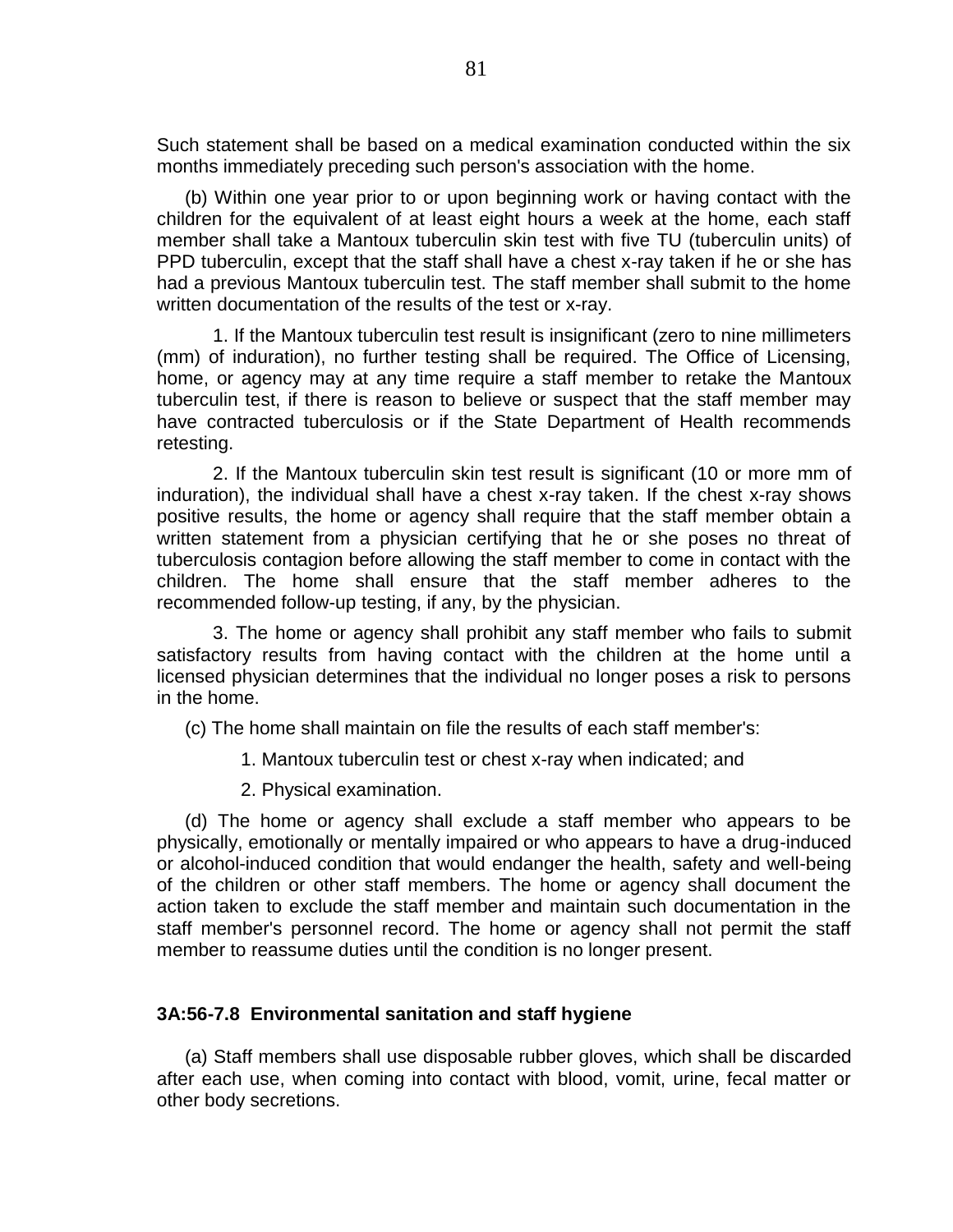(b) The home shall ensure that areas in the home, bedding, furniture, carpeting, and clothing, that come into contact with blood, vomit, urine, fecal matter or other body secretions are disinfected with a commercially prepared disinfectant that indicates it kills bacteria, viruses and parasites. This solution shall be used in accordance with label instructions.

(c) The following equipment items or surfaces shall be washed and disinfected after an incident, as specified in (b) above:

1. Toilet seats;

2. Sinks and faucets;

3. Mops that were used in the clean-up;

4. Washcloths, towels and sponges that were used in the clean-up; and

5. Thermometers.

## **SUBCHAPTER 8. TRANSPORTATION REQUIREMENTS**

#### **3A:56-8.1 General requirements**

(a) The provisions of this subchapter shall apply to any home or agency that provides or arranges transportation for children:

1. To or from their homes or other prearranged sites and the home; or

2. In connection with an activity (such as a field trip) conducted by or through the auspices of the home or agency.

(b) Any home, person or agency, as defined in (a) above, also shall comply with applicable provisions of New Jersey Motor Vehicle Commission law, pursuant to N.J.S.A. 39:1-1 et seq. and rules promulgated thereunder, as specified in N.J.A.C. 13.

(c) The home or agency may authorize staff members to utilize their own private passenger vehicles to transport children from the home, to and from scheduled field trips or to transport children from the home to a hospital, clinic or office for medical treatment. However, staff members may be authorized to do so only if:

1. The vehicle has a capacity of nine or fewer persons;

2. The driver possesses a valid automobile driver's license issued by the New Jersey Motor Vehicle Commission, hereinafter referred to as the MVC;

3. The vehicle has a valid motor vehicle inspection sticker issued by the MVC;

4. The vehicle owner possesses liability insurance at least at the minimum amounts required by the New Jersey State insurance law, pursuant to N.J.S.A. 17:28-1.1a;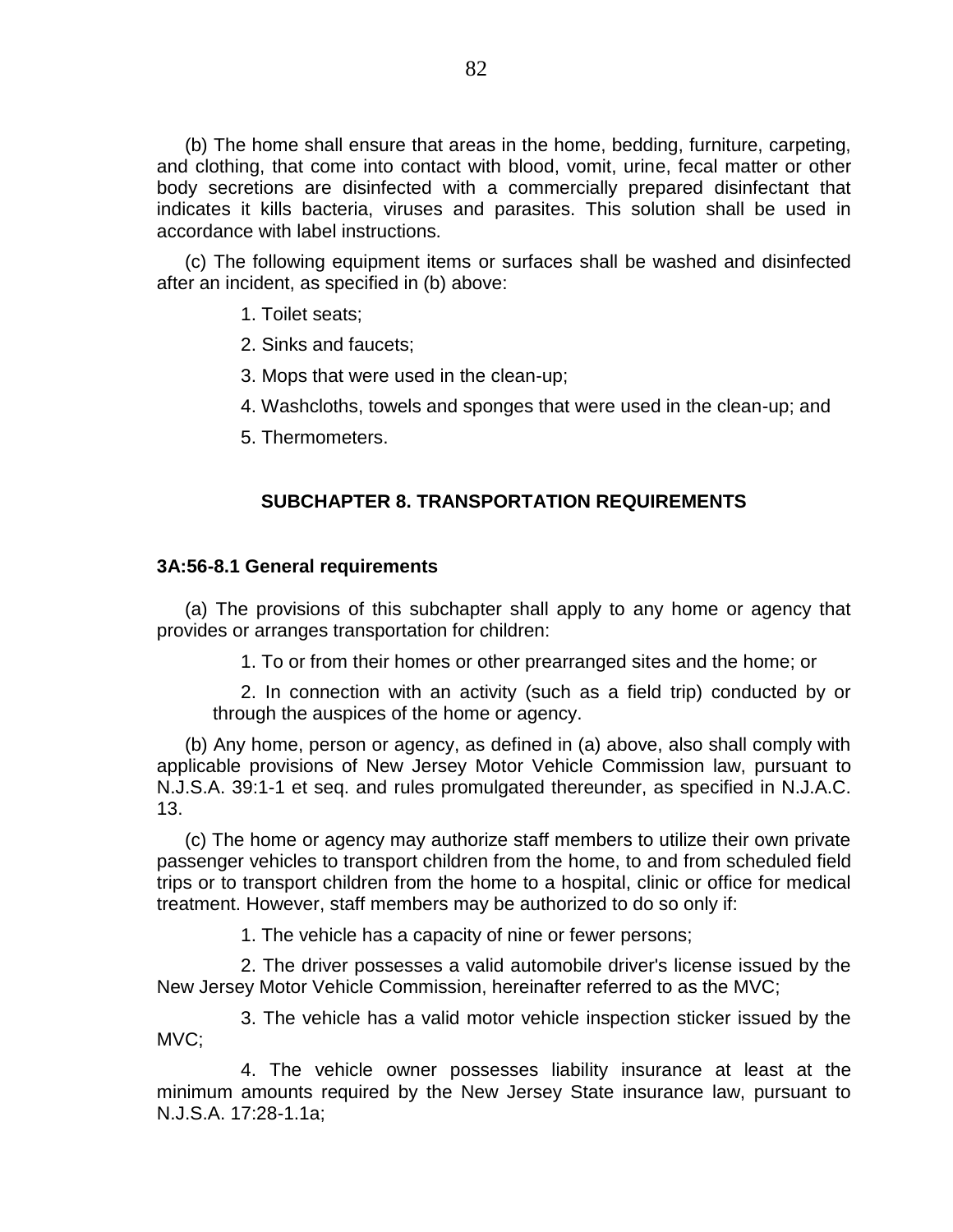5. The home maintains transportation records on every vehicle utilized for the above, as specified in N.J.A.C. 3A:56-8.4; and

6. The home or agency ensures that the staff members apply the safety practices, as specified in N.J.A.C. 3A:56-8.1(d) and (e).

(d) The home or agency shall ensure that all vehicles used to transport children:

1. Are maintained in clean and safe condition;

2. Have a maximum seating capacity that does not exceed the number of seat belts;

3. Have seats and back rests securely fastened;

4. Have all seats that are facing sideways or backwards bolted down;

5. Have seats upholstered with springs or foam rubber;

6. Have an operable heater capable of maintaining a temperature of 50 degrees Fahrenheit; and

7. Are equipped with:

i. A triangular portable red reflector device;

ii. All weather radials or snow tires from November 15 through April 1 (for New Jersey-based homes only); and

iii. A removable, moisture-free and dust-proof first-aid kit, which shall be located in the vehicle.

(e) The home or agency shall ensure that the following safety practices are followed:

1. A staff person is always present when an adolescent, child or infant is in the vehicle;

2. All passengers who are over one and one-half years of age are secured in an operable seat belt or car seat while the vehicle is in motion;

3. All passengers, who are one and one-half years of age or less are secured in car seats (child passenger restraint systems) that meet Federal motor vehicle safety standards in accordance with provisions of the New Jersey Motor Vehicles Law, pursuant to N.J.S.A. 39:3-76.2a;

4. All adolescents, children and infants enter and exit from the curbside of the vehicle;

5. Children are not permitted to ride in the back or beds of trucks; and

6. Children and staff members are not permitted to smoke tobacco products or use smokeless tobacco in the vehicle.

(f) When transporting more than six children below six years of age the home or agency shall ensure that one adult in addition to the driver remains in the vehicle.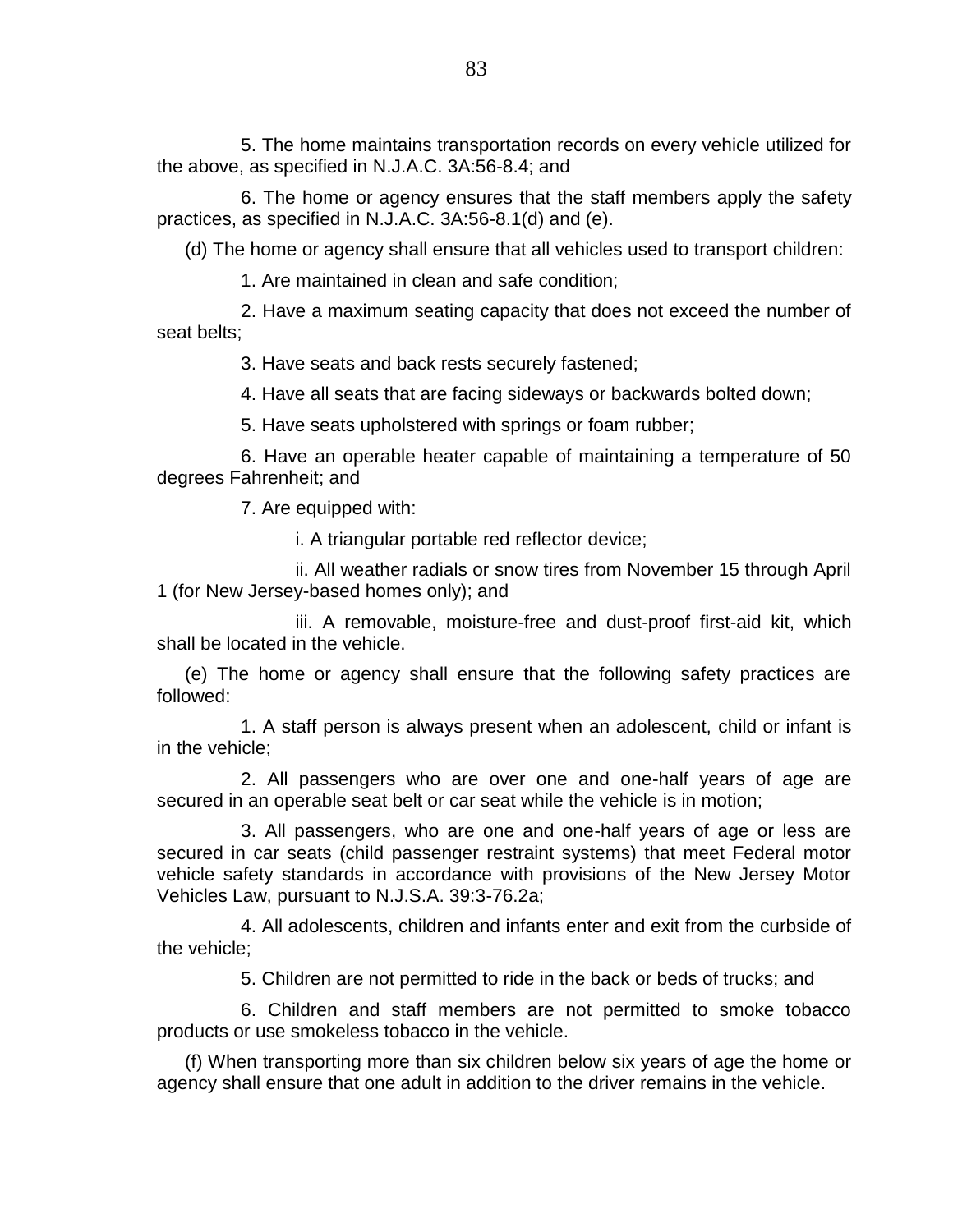(g) When transporting more than four infants without their adolescent mothers, the home shall ensure that one adult in addition to the driver remains in the vehicle.

(h) The home or agency shall maintain transportation records, as specified in N.J.A.C. 3A:56-8.4.

(i) If the home utilizes a Type I School Bus, Type II School Bus or a Type S School Vehicle, the home shall:

1. Meet all appropriate Motor Vehicle Commission (MVC) rules, Department of Education rules and/or Department of Children and Families rules; and

2. Ensure that the drivers of such vehicles possess a valid Commercial Driver License (CDL) in at least Class B or Class C, with passenger endorsement, as required by the MVC for the gross vehicle weight rating (GVWR) of the vehicle or an out-of-State equivalent license, as approved by the MVC.

(j) The home shall limit travel in program vehicles including cars, vans and wagon trains by:

1. Scheduling at least one full day of rest after every four days of travel;

2. Ensuring that no staff member drives for more than four hours without a 30-minute break; and

3. Prohibiting driving between 11:00 P.M. and 6:00 A.M., unless it is necessary to complete an emergency evacuation.

## **3A:56-8.2 Vehicle insurance requirements**

(a) The home or agency shall maintain vehicle liability insurance for bodily injury or death in minimum amounts of \$ 300,000 per person and \$ 500,000 per accident for every vehicle that is:

1. Owned or leased by the home or agency; and

2. Utilized to transport children residing in the home.

(b) If the home or agency contracts transportation services, the home shall ensure that the company maintains insurance coverage as identified in (a) above.

# **3A:56-8.3 Additional requirements for transporting physically handicapped, non-ambulatory children**

(a) Homes or agencies providing or arranging for transportation services for physically handicapped children who are non-ambulatory shall have a vehicle that has a ramp device or hydraulic lift with a lift minimum pay load of 600 pounds. Any ramp device that is installed shall:

1. Have a non-skid surface;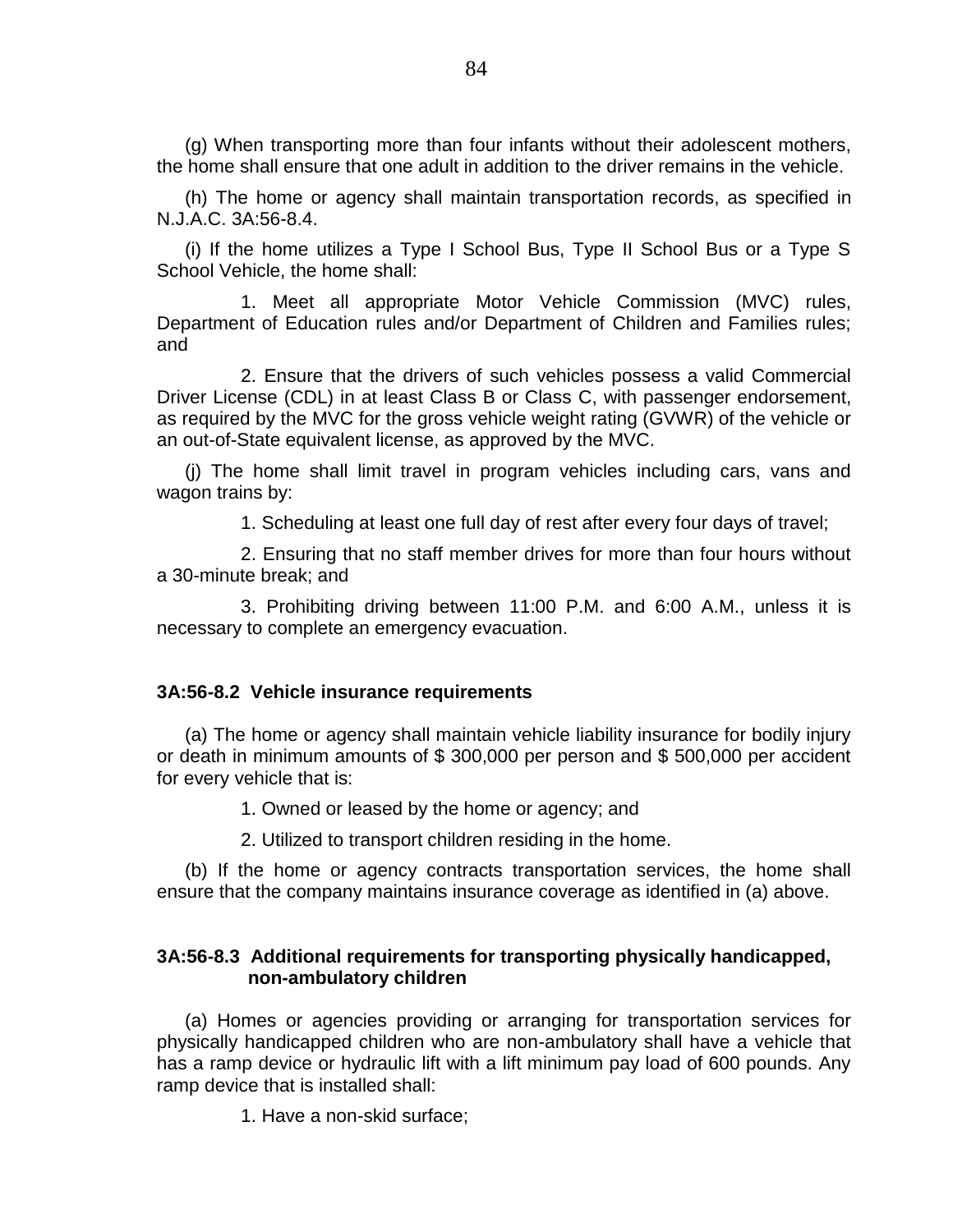2. Be securely stored and protected from the elements when not in use;

and

3. Have at least three feet of length for each foot of incline.

(b) If wheelchairs are used, the home shall ensure that:

1. All wheelchairs are securely fastened and face forward;

2. All wheelchair passengers are secured with a seat belt;

3. Arrangements for wheelchairs do not impede access to emergency and exit doors; and

4. Any aisle leading from a wheelchair position to the emergency or exit door has a minimum width of 30 inches.

# **3A:56-8.4 Record requirements**

(a) The home or agency shall maintain on file the following:

1. A photostatic copy of the driver's license of each person whom the home or agency has authorized to transport children;

2. A photostatic copy of the registration of each vehicle used to transport children;

3. A copy of the insurance policy for every vehicle owned, leased, contracted or utilized by the home or agency; and

4. The name and address of the lessor or contractor furnishing a vehicle to the home or agency, if relevant.

(b) The home or agency shall maintain transportation maintenance records for all vehicles used by homes that serve between six and 12 children for the transportation of children, including repair and inspection records, and shall retain them for the lifetime of the vehicles.

(c) The home or agency shall maintain on file a record of trips other than routine school-related, work-related or recreation trips where the home's vehicles are used for transporting children, that documents:

1. The date and time of the trip and staff member(s) who drove;

2. Any unusual incidents of the day that occurred on the trip; and

3. The names of the children who attend the trip.

(d) The requirements in (c) above shall not apply to normal daily transportation activity, such as routine trips to stores, school, work, medical or counseling appointments, leisure or recreation activities or other local activities, except that any unusual or serious incident that occurs on such a routine trip shall be recorded.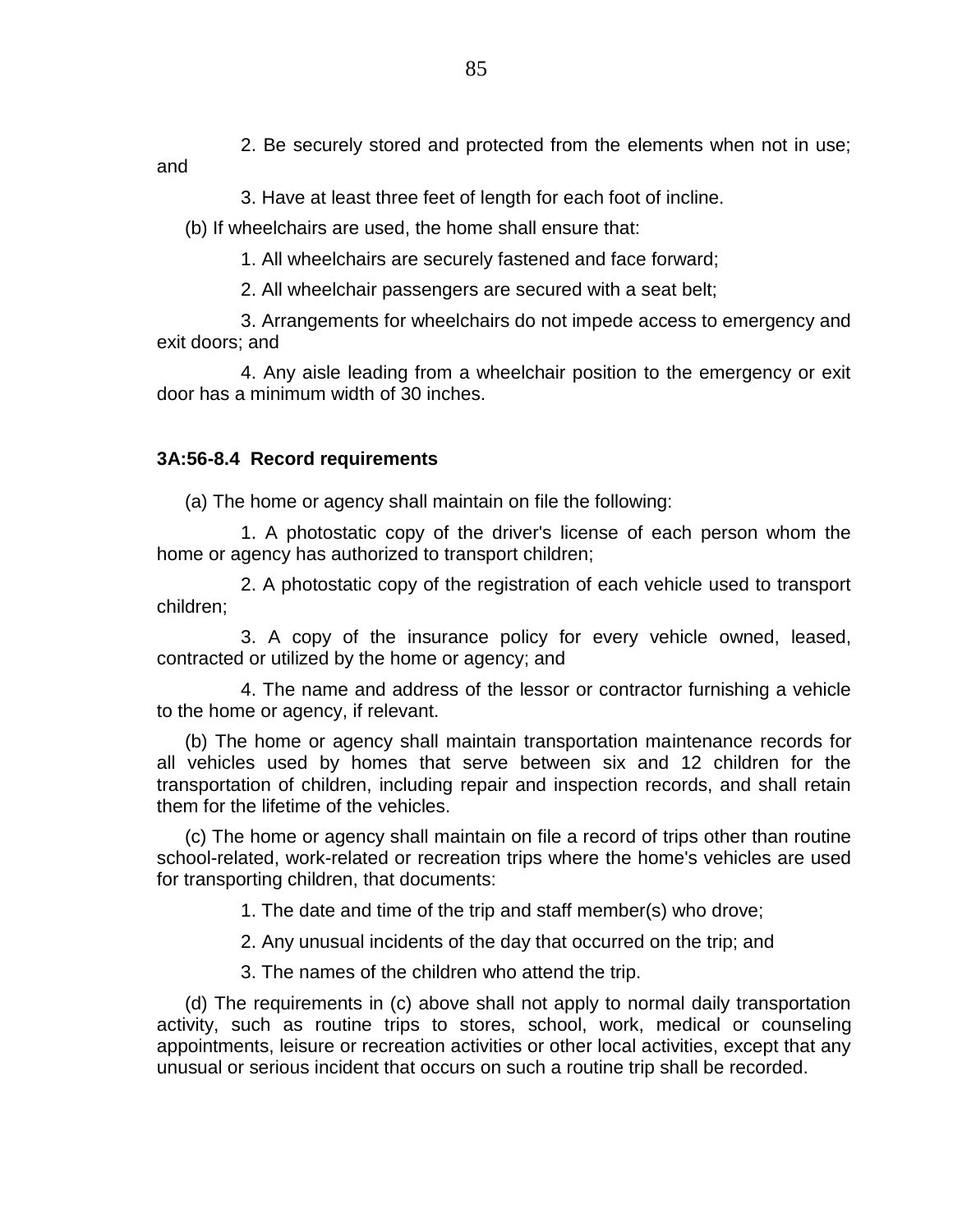# **SUBCHAPTER 9. ADVENTURE ACTIVITIES**

## **3A:56-9.1 General requirements**

(a) The requirements of this subchapter shall apply to any home or any agency that provides or contracts for adventure activities that may include, but are not limited to:

- 1. Biking;
- 2. Canoeing, kayaking and tubing;
- 3. Caving;
- 4. Hiking;
- 5. Horseback riding;
- 6. Ropes and rock climbing;
- 7. Sailing and boating;
- 8. Snow skiing, cross country skiing, snow boarding and snow tubing;
- 9. Solos;
- 10. Swimming;
- 11. Water skiing; and
- 12. Camping.

(b) The requirements of this subchapter shall not apply to commercial recreational activities available to the general public on a walk-in basis, except as specified in (*l*) and (m) below and that require no special preparation or skill. However, the home shall ensure that any commercial recreational activity it uses for children that involves canoeing, kayaking, tubing, sailing, boating, or water skiing, complies with the requirements, as specified at N.J.A.C. 3A:56-9.5, 9.10 or 9.14.

(c) All homes whose program consists primarily of adventure activities shall maintain on file a written statement of purpose that shall identify the following:

1. The home's philosophy, goals, and objectives;

2. Characteristics of the children to be served;

3. Types of adventure activities that a child may participate in and other treatment services provided to the children, including those provided directly by the home and those services that may be provided in cooperation with community agencies or outside individuals;

- 4. Procedures for implementing those services; and
- 5. Criteria for successful completion of the program.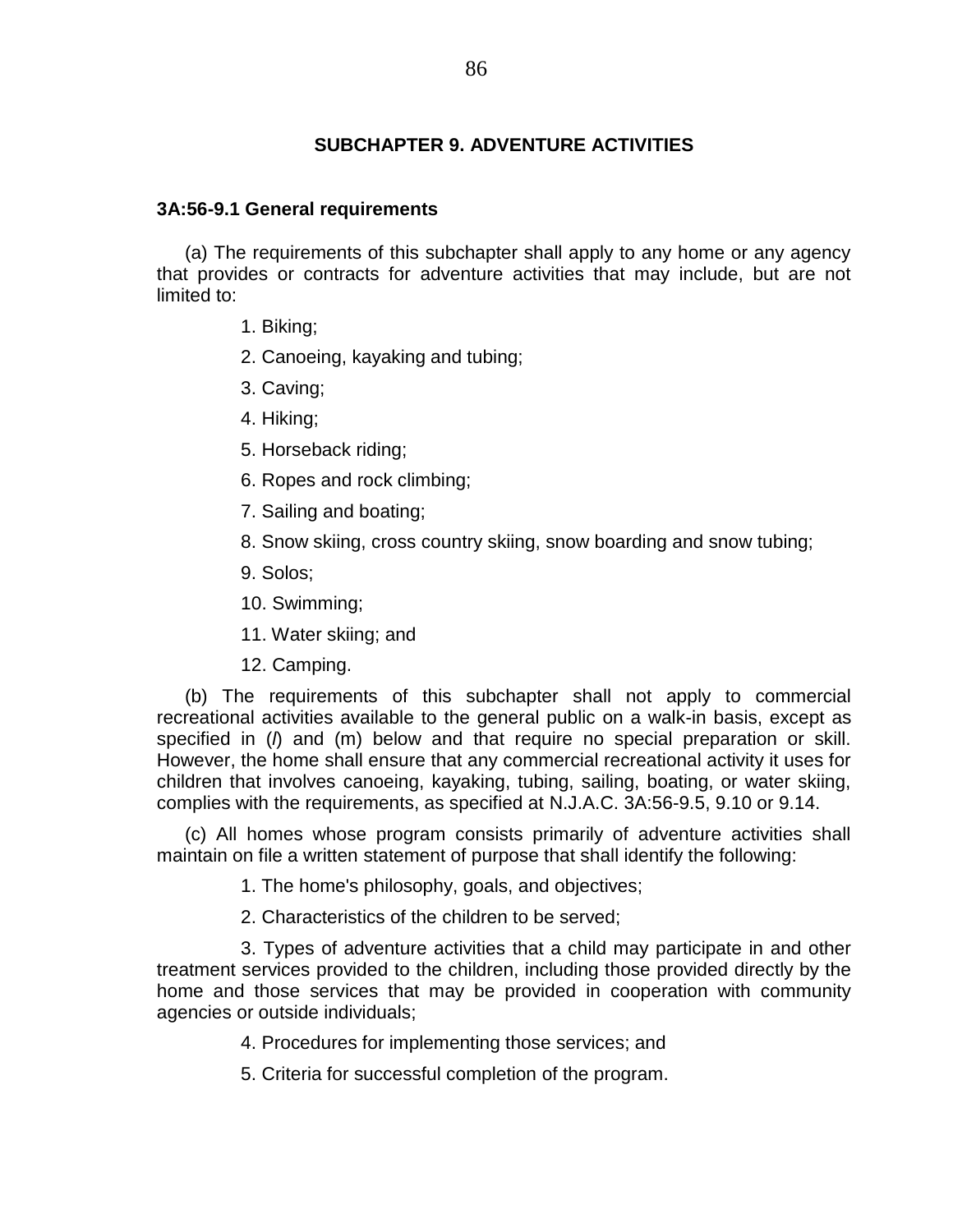(d) For homes whose program consists primarily of adventure activities, the home shall describe to the child and the parents prior to admission to the facility, the types of adventure activities in which the child will be asked to participate. This discussion shall include:

1. An explanation of the anticipated benefits of the activity;

2. A description of the potential risks of the activity, as well as an explanation of how the facility will take precautions to minimize risks; and

3. A clear statement that no child will be forced to do an adventure activity against his or her will.

(e) For homes whose program does not consist primarily of adventure activities, the home shall discuss with the child and his or her parents the information specified above before the child is scheduled to participate in the activity. The home shall ensure that any adventure activity it uses from an outside provider complies with all applicable requirements of the particular activity as specified in this subchapter.

(f) The home shall document that a staff member discussed the information specified in (d) and (e) above in the child's record.

(g) The home shall maintain a list of all children and staff members who participate in an adventure activity that occurs away from the grounds of the home in the event staff members or children need to be contacted due to an emergency or to provide immediate information to the Division, Office of Licensing and parents if there is an emergency that occurs during the adventure activity.

(h) The home shall have a fully-stocked first aid kit that is activity-appropriate and available whenever an activity occurs on-grounds or off-grounds.

(i) The home shall ensure that all children and staff members receive instruction about the value of the activity and necessary safety precautions, such as how to prevent dehydration, frostbite, heat exhaustion, hyperthermia, hypothermia, poisoning from plants and animals, sun poisoning, snow blindness, or drowning, as appropriate to the nature of the activity.

(j) The home shall not force or coerce a child to participate in any adventure activity, but may require a child to observe an adventure activity to assist the child in getting over his or her fears of a particular activity or to foster an interest in participating in a particular activity.

(k) The home shall ensure that staff members discuss the following topics with all the children who have participated in an adventure activity:

1. How they felt during and after the activity; and

2. What they learned about themselves as individuals and members of a group after completing the activity.

(*l*) The home shall not engage in any activities requiring or involving firearms and cross bows nor permit staff to have firearms or cross bows.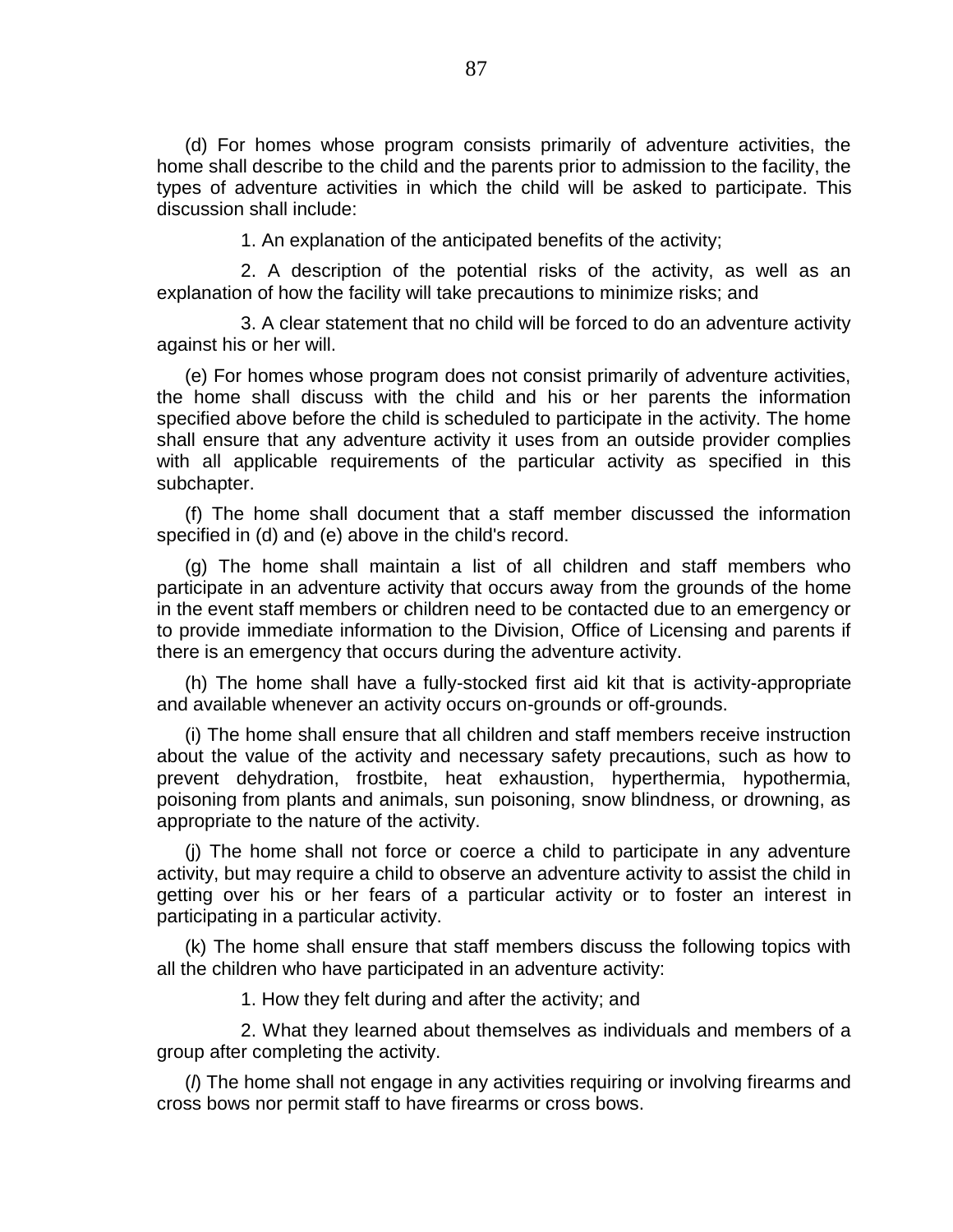(m) The home shall prohibit airborne activities including, but not limited to, bungee jumping, hang gliding, para-sailing and parachuting.

(n) The home shall not permit children to use power tools unless the children wear protective safety glasses and work shoes or boots, and are under the direct supervision of staff members.

(*o*) The home shall not allow children or staff to participate in manufacturer's tests of new adventure equipment.

(p) For all water activities and outdoor trips away from the grounds or campsites, the home shall modify or cancel the activity if there is a threat of a severe storm or other environmental hazard such as fires, polluted water, threat of flash floods, hurricanes or avalanches.

(q) The home shall not engage in water activities where the water is known to have hazardous wastes, such as waters that have been contaminated by toxins, sewage or chemicals.

(r) The home shall ensure that all water in streams, ponds, lakes and rivers that is used for drinking, food preparation and dishwashing is first boiled, filtered or purified with iodine or tablets specifically designed to purify water.

#### **3A:56-9.2 Plans for emergency evacuation and search and rescue**

(a) The home shall develop and maintain on file at the home or home's administrative office a written plan detailing procedures for emergency evacuation from any site used for adventure activities that is in a remote area or that is away from ordinary means of communication. This plan shall include, but not be limited to, the following:

1. Guidelines on how to determine dangerous weather conditions, such as storms, including lightning, tornadoes and hurricanes, and life-threatening environmental hazards, such as fires, polluted waters, flash floods or avalanches;

2. Guidelines on how to determine whether a victim can walk out on his or her own power;

3. Guidelines for constructing a litter to carry out a child or staff member who cannot walk;

4. Procedures for evacuating all children and staff members;

5. Name, address and telephone number of local rescue squads, law enforcement agencies and hospitals, and guidelines for contacting them; and

6. Guidelines to determine whether the home needs a helicopter or other aircraft to assist with the emergency evacuation, if available.

(b) The home shall develop and maintain on file at the home or home's administrative office a written plan detailing procedures for search and rescue for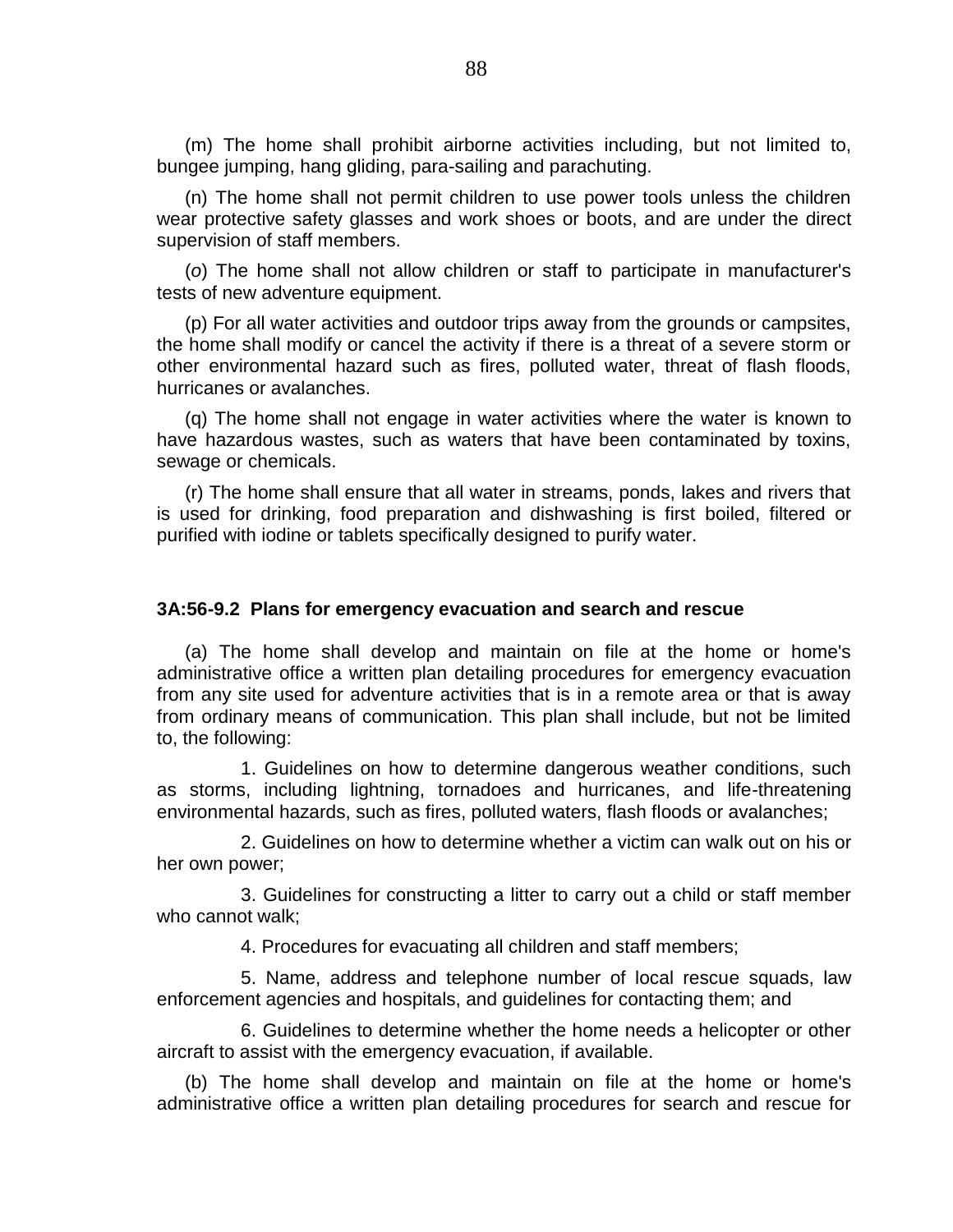each activity that takes place outside the home's grounds. This plan shall include, but not be limited to, the following:

1. Guidelines on how to conduct a search to determine that a child is missing, including a time limit for ending the search and starting a search beyond the area being used for the adventure activity;

2. Procedures for completing a full description of the missing person;

3. Procedures detailing how to deploy staff and children to scout specific areas;

4. Procedures detailing how to deploy a rescue team that shall include a staff member to seek outside help;

5. Policy that indicates when to call law enforcement agencies and telephone numbers of local law enforcement officials; and

6. Procedures for reviewing the incident with the person(s) who conducted the search.

(c) For adventure activities occurring outside the home, the home shall ensure that each staff member supervising an adventure activity:

1. Reviews the plan detailing the procedures for emergency evacuation;

2. Reviews the plan detailing the procedures for search and rescue; and

3. Brings a copy of these plans on each adventure activity.

(d) The director of the home or his or her designee shall document and maintain on file at the home or home's administrative office that all emergency evacuation and search and rescue missions were reviewed within five days of the incident.

(e) For adventure activities occurring outside the home's grounds, the home shall ensure that at least one staff member has money or credit cards to handle emergencies. The home shall equip a staff member with a cell phone.

## **3A:56-9.3 Reporting requirements**

(a) The home shall report all fatalities and all accidents requiring hospitalization or medical care by a physician to the Office of Licensing as soon as staff have access to a telephone, as specified N.J.A.C. 3A:56-3.7(b).

(b) The home or agency shall provide written notification within 10 working days to the Office of Licensing and the child's parents and maintain on file reports of all incidents and accidents requiring hospitalization or medical care by a physician, and incidents where an accident or fatality was avoided ("near miss").

1. This documentation shall specify:

- i. The factors leading to the incident;
- ii. The nature of the fatality, accident or "near miss";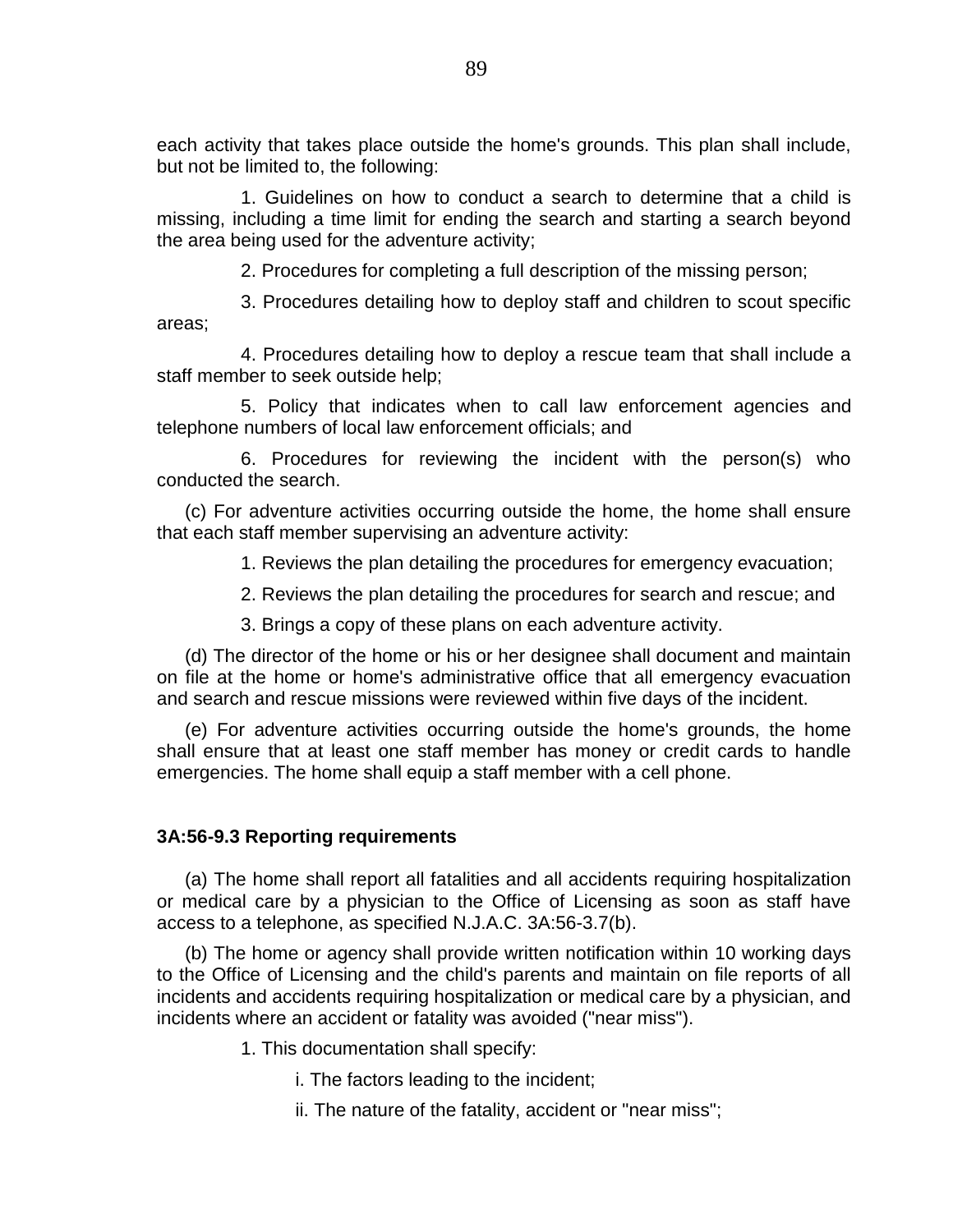iii. How staff members handled the incident; and

iv. Recommendations for avoiding such incidents in the future.

(c) The home shall submit a written description to the Office of Licensing and permit an on-site inspection prior to its implementation of the following high risk adventure activities:

1. Caving;

2. Ropes and rock climbing; and

3. Solo camping.

(d) The written description required in (c) above shall include, but not be limited to, the following information:

1. The types of equipment that will be utilized;

2. The qualifications of the staff who will be involved in implementing the adventure activity; and

3. The policies and procedures to ensure the safety of the children and staff during the adventure activity.

(e) The home shall notify the Office of Licensing in writing prior to the implementation of any adventure activity that is not specified in this subchapter and that is considered to be high risk.

## **3A:56-9.4 Biking**

(a) Prior to implementing a planned biking trip that is off the grounds of the home, the home shall:

1. Obtain the necessary permits to ride on roads or highways from host states and local governments; and

2. Maintain on file at the home or the home's administrative office copies of these permits.

(b) The home shall prohibit all biking from taking place:

1. In inclement weather;

2. On roads with heavy traffic unless there is a wide shoulder;

3. After sunset and before sunrise; and

4. On unmarked, ungroomed or dangerous trails and in prohibited areas. The home may permit a child to participate in mountain biking when the following conditions have been met:

i. The child has been provided with a mountain bike that has been designed/manufactured for riding on trails;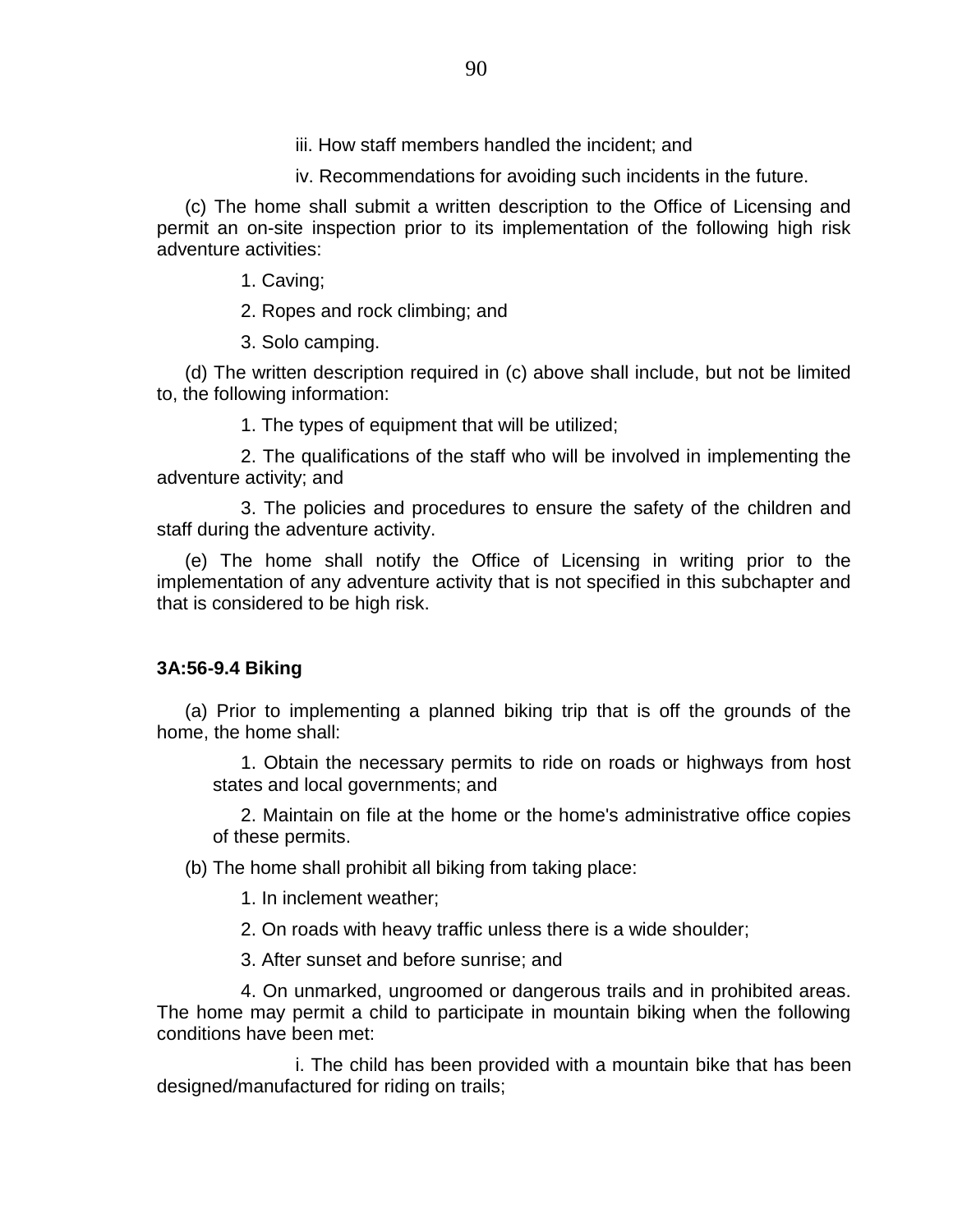ii. The child has been provided with a helmet designed for mountain biking, knee pads, gloves, protective goggles/eye wear and elbow pads;

iii. A staff member, volunteer or contract provider who is experienced in mountain biking accompanies the child; and

iv. The child has demonstrated an ability to participate in mountain bike riding.

(c) The home shall ensure that all persons engaged in biking:

1. Wear helmets that are approved by the American National Standards Institute (ANSI) or the Snell Memorial Fund;

2. Ride in single file on the right side of the road;

3. Obey all traffic signs and signals;

4. Yield to traffic;

5. Are led by a staff person, with another staff person riding at the end of the group; and

6. Take a 30-minute break every two hours, or sooner when a child expresses a need for rest or when a child is injured or ill. The break may be less than 30 minutes in duration if all staff members and children agree to take a shorter break.

(d) The home shall ensure that the following equipment is brought on a biking trip:

1. A road map;

2. A bike repair kit; and

3. A water bottle for each child and staff member, unless the itinerary provides access to potable water.

(e) The home shall ensure that all bikes are locked at night to deter children from running away or having the bikes stolen.

(f) Before starting a trip and every day of the trip thereafter, the home shall ensure that all bikes have:

1. Brakes that are in good working order;

2. Tires with treads and sufficient air;

3. Handlebars that are no more than 16 inches above the seat so that the biker can sit comfortably;

4. Pedals with treads that are a distance of 3 1/2 inches or more from the front wheel or fender; and

5. Reflectors in the front, rear, pedals and spokes.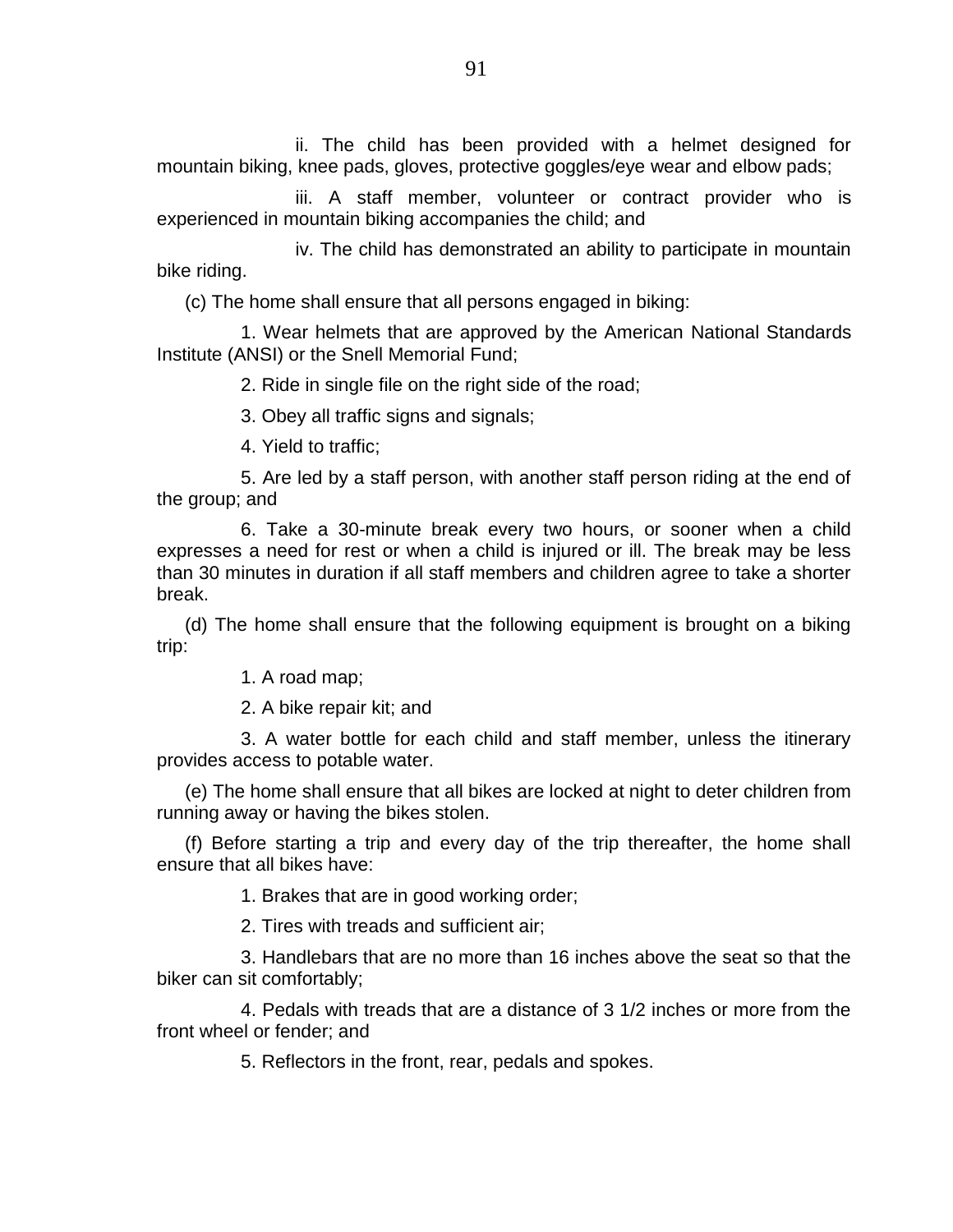# **3A:56-9.5 Canoeing, kayaking, and tubing**

(a) The home shall ensure that all staff members and children:

1. Wear personal flotation devices (PFD) (life jackets) rated Class I, II, or III by the U.S. Coast Guard. Staff members who have a valid lifesaving or lifeguarding certificate may choose not to wear a PFD; and

2. Never stand up in the canoe, kayak or tube, unless the children are in a confined area for staff supervised activities.

(b) The home shall ensure that life jackets are not used for seating or bedding.

(c) The home shall ensure that:

1. At least one staff member is present who has a valid lifesaving or lifeguarding certificate issued from an organization that is recognized by the New Jersey State Department of Health or other appropriate authority when there are 15 or fewer children;

2. Children and staff members wear footwear that is secured to their feet, unless the activity occurs on a lake with a sandy bottom and no rocks; and

3. All children and staff members stay away from debris and any trees that have fallen across the river and carry the canoe, kayak or tube along the riverbank past the debris or fallen tree, if necessary.

(d) The home shall prohibit canoeing, kayaking, and tubing:

1. At night;

2. In the open ocean; and

3. During electrical storms.

(e) The home shall ensure that the following equipment is brought along:

1. One spare life jacket for every 12 persons; and

2. Throw lines.

(f) For canoeing and kayaking, the home shall ensure that:

1. Each canoe and kayak has flotation at either end;

2. Each canoe and kayak has an extra paddle;

3. All equipment is secured;

4. Spray covers, if used, release promptly; and

5. The water temperature is 55 degrees Fahrenheit or higher unless a wet suit is provided to each child and staff member.

(g) For canoe or kayak trips in water with rapids rated Class III and IV on the International Scale of River Difficulty (hereafter referred to as the ISRD) developed by the American Canoe Association, the home shall ensure that: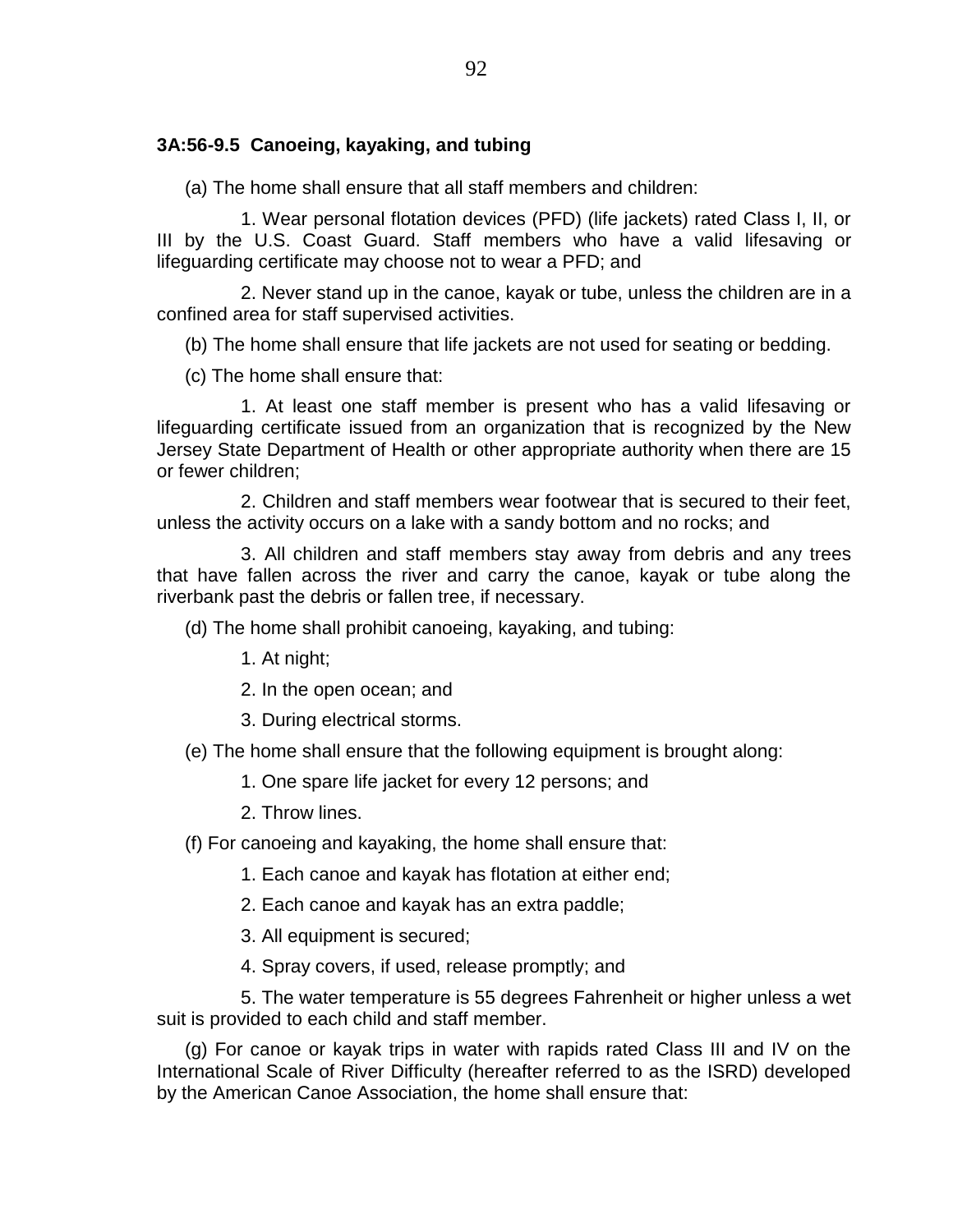1. All children and staff have completed at least three trips on water with rapids rated as Class I or II by the ISRD;

2. All children and staff wear helmets that are tied under the chin; and

3. For trips in water with rapids rated Class IV, all staff and children can do an Eskimo roll, as defined by the American Canoe Association.

(h) The home shall not take children on water with rapids rated Class V or VI on the ISRD.

(i) For tubing, the home shall prohibit trips when the water is:

1. Less than 55 degrees Fahrenheit; and/or

2. Rated above Class I on the ISRD.

## **3A:56-9.6 Caving**

(a) The home shall ensure that:

1. No child or staff member who is claustrophobic is taken on a caving trip;

2. All children and staff members wear helmets that are tied under the chin at all times;

3. At least three-quarters of the children on the caving trip are 12 years of age or older;

4. Children wear gloves if crawling is required;

5. Children have had at least two caving expeditions in horizontal caves before going into a vertical cave;

6. Children do not climb in vertical caves by hand-over-hand rope methods; and

7. Children and staff members do not run or jump in the cave.

(b) The home shall ensure that at least one staff member on the trip:

1. Is able to contact a local emergency rescue squad or the Cave Rescue Communications Network;

2. Is familiar with the terrain of the cave;

3. Carries a map of the cave, if available; and

4. Is able to assist a child or staff member who becomes claustrophobic.

(c) For non-commercial caves, the home shall obtain written permission to enter the cave from the owner or public authority.

(d) The home shall ensure that the following equipment is brought along on all non-commercial caving expeditions: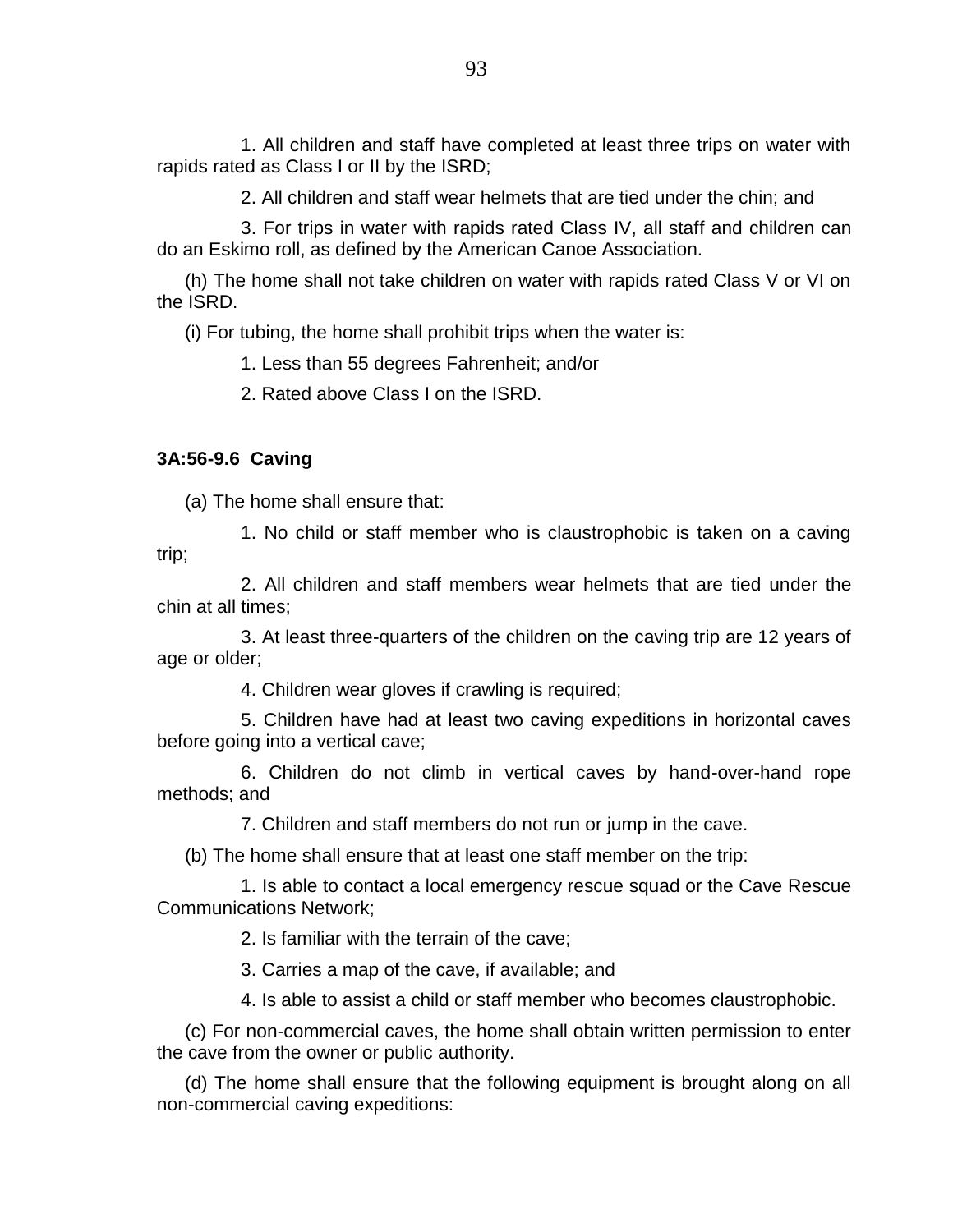1. A space blanket;

2. A whistle;

3. Three sources of light, one of which is either carbide, electric or a miner's headlamp;

4. Waterproof matches;

- 5. Potable water;
- 6. Climbing rope;
- 7. Emergency food; and
- 8. Spare clothes.

# **3A:56-9.7 Hiking**

(a) The requirements of this section apply for all walks or hiking expeditions in remote areas that are away from ordinary means of communications.

(b) The home shall ensure that:

1. At least two staff persons carry and know how to use a compass;

2. A first aid kit is brought along that includes treatment for snake, animal and insect bites, and treatment for the ingestion of or contact with poisonous plants;

3. All children and staff wear footwear appropriate for hiking; and

4. No child or staff member carries a pack weighting more than 45 percent of his or her body weight. Each staff member and child shall have the following equipment in his or her pack:

- i. A space blanket, ensolite pad or plastic tarp;
- ii. A whistle;
- iii. A flashlight;
- iv. Emergency food; and
- v. Spare clothes.

(c) The home shall ensure that each child and staff member has access to potable water.

# **3A:56-9.8 Horseback riding**

(a) The home shall ensure that all staff members and children who go horseback riding wear shoes or boots that have heels, long trousers, and approved protective head gear that is fastened under the chin.

(b) The home shall ensure that: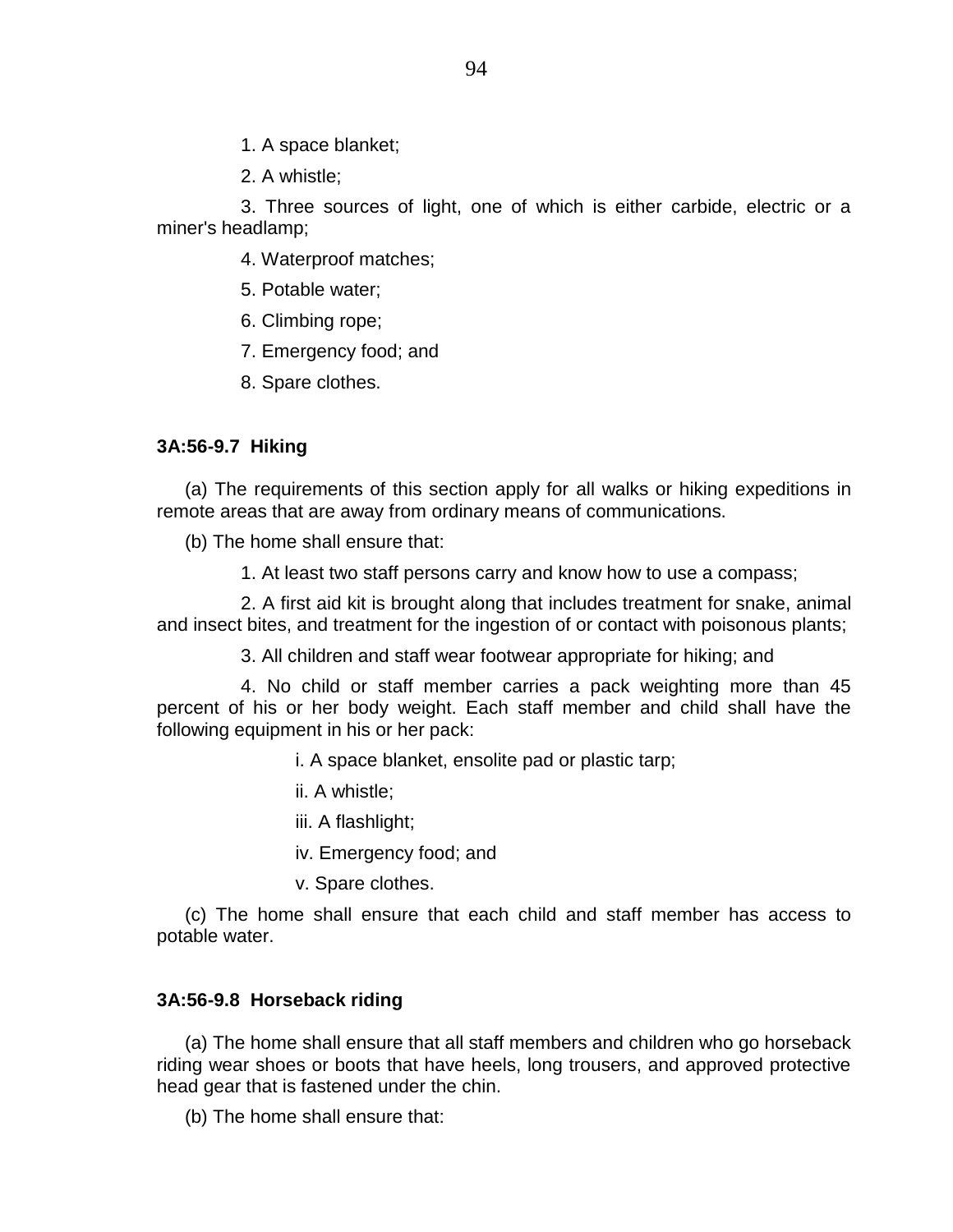1. The horse is tame and can be ridden by a novice rider;

2. Two or more persons do not ride a horse at the same time;

3. The time a horse spends in ring riding is limited to a total of six hours a day, with no more than three hours of riding without at least a 15-minute break; and

4. The time a horse spends in trail riding is limited to a total of eight hours a day, with no more than four hours of riding without at least a 15-minute break.

(c) The home or agency shall provide written documentation for horses that they own that the horses are:

1. Checked daily, including the mouth;

2. Checked daily for cracked feet and reshod as necessary;

3. Fed at least once a day or according to a specified feeding schedule; and

4. Given water at least once a day or according to a specified watering schedule.

(d) The home shall retain on file at the barn housing the horses or at the home or the home's administrative office documentation of compliance with the requirements specified in (c) above.

(e) Homes that rent horses for horseback riding shall verify that the stables meet all the requirements specified in (c) above prior to utilizing their services.

# **3A:56-9.9 Ropes initiatives and rock climbing**

(a) The home shall ensure that staff members:

1. State the objectives of the ropes course or climbing trip to the children;

2. Emphasize the importance of safety procedures of each initiative to the children before starting the activity;

3. Allow each child to decide whether or not to participate in a ropes course;

4. Inspect the ropes before each group of children uses them; and

5. Demonstrate effective observation ("spotting") and how one is secured by a rope ("belayed").

(b) The home shall prohibit:

1. Smoking near the ropes;

2. The wearing of jewelry, loose clothing and hair, and eyeglasses that are not fastened;

3. Unsafe practices including, but not limited to, solo climbing, hanging upside down, diving head first, throwing people or over-straining; and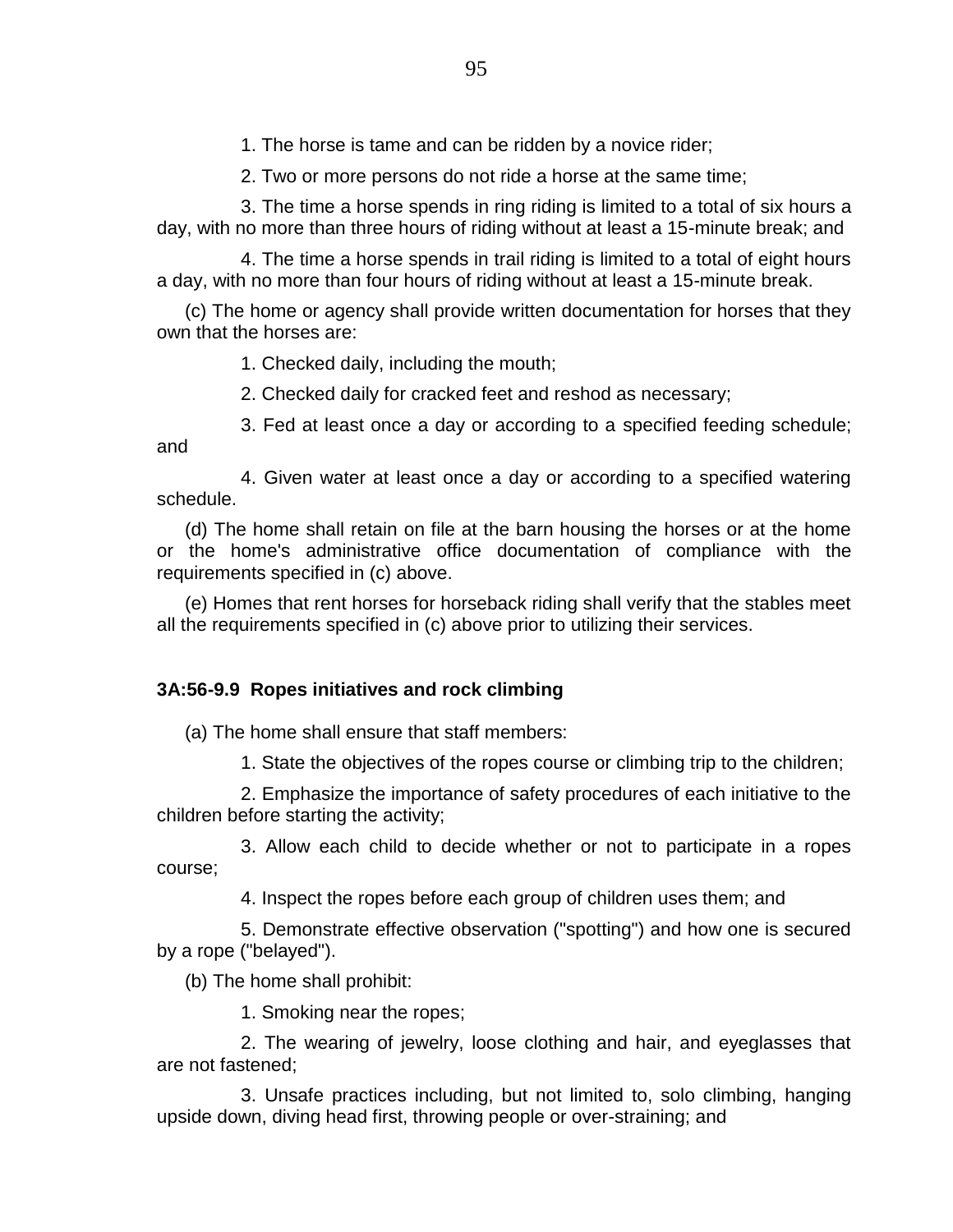4. The activity known as the "electric fence", in which a rope is attached to trees or poles and suspended four feet from the ground in a circle, and children standing inside the rope are expected to get out without touching the rope or passing under the rope.

(c) The home shall ensure that persons on a high rope or rock climbing activity:

1. Are individually secured with an approved rope, or "belayed"; and

2. Wear helmets that are fastened under the chin.

(d) The facility shall document and maintain on file at the site of the ropes course or at the home or the home's administrative office that all ropes are:

1. Approved by the Union International Alpine Association (UIAA);

2. Visually inspected by the staff before use and discarded if the rope appears frayed or damaged; and

3. Logged for use and retired at four years from the date of purchase or after the rope has sustained the number of falls that the manufacturer's label indicates that the rope can sustain.

(e) The home shall ensure that all carbiners that are used to secure belay ropes are constructed of steel or a metal of equal strength and hardness, and have a locking gate.

# **3A:56-9.10 Sailing and boating**

(a) The home shall ensure that all sailing vessels and motor boats used by children and staff comply with all applicable Federal, State and local laws.

(b) The home shall develop and have on file at the home or home's administrative office a plan for each boating activity specifying:

1. A description of boat and engine, if relevant;

2. The names of all persons on board;

3. The survival equipment on board; and

4. The itinerary and phone number of the closest Coast Guard station.

(c) The home shall ensure that at least one staff person has completed a boating course offered by the U.S. Coast Guard Auxiliary, U.S. Power Squad, American Red Cross, or the equivalent.

(d) The home shall ensure that the following non-commercial boats have a current decal indicating a satisfactory rating on a courtesy inspection by the U.S. Coast Guard Auxiliary:

1. For motor boats, 12 feet to 65 feet; and

2. For sailboats, 16 feet to 65 feet.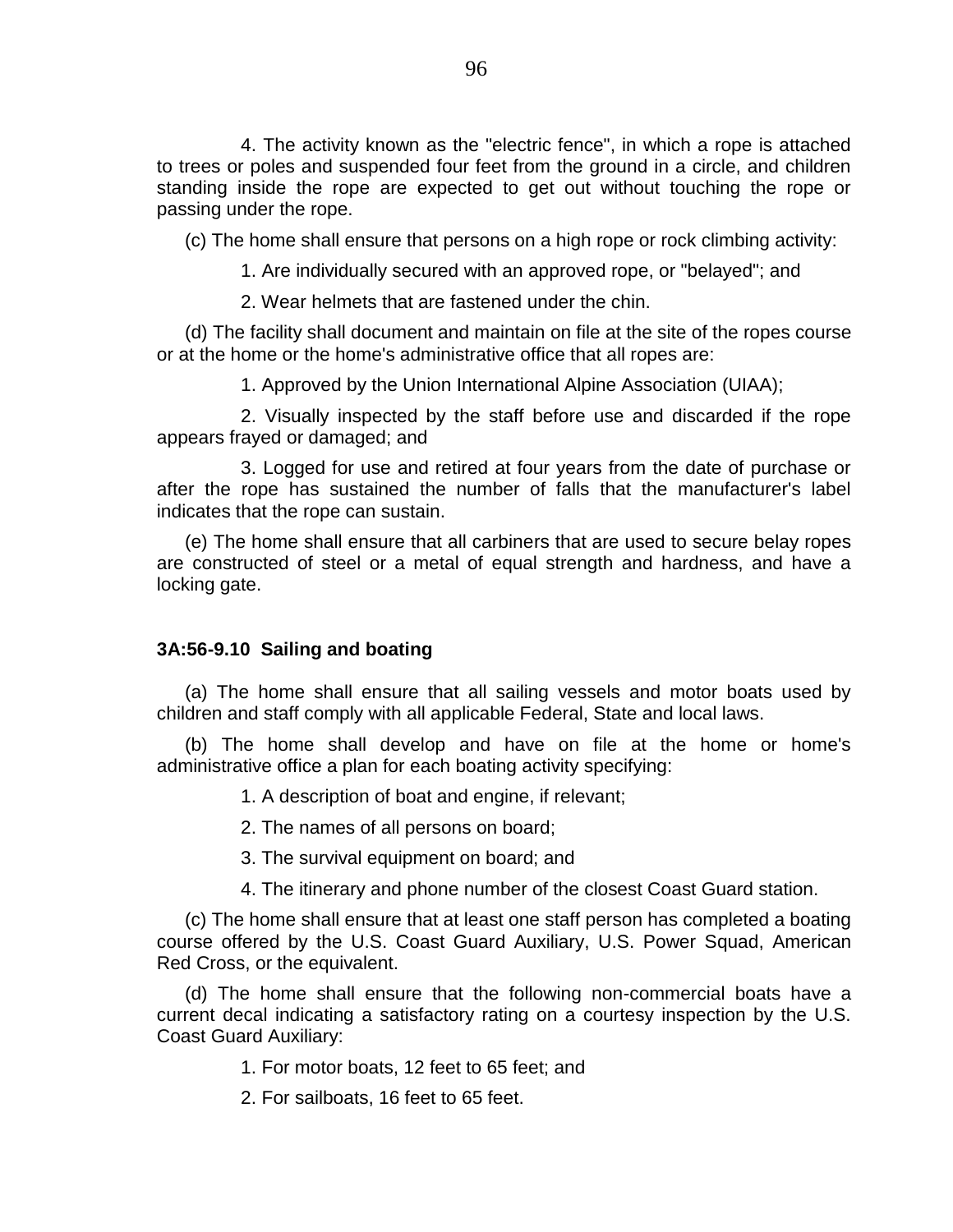(e) For sailboats and motor boats less than 16 feet, the home shall ensure that there is a throw line and a Personal Flotation Device (PFD) rated Class I, Class II or III by the U.S. Coast Guard on board for every passenger.

(f) The home shall prohibit sailing and boating outside U.S. coastal waters.

(g) The home shall ensure that all marine heads (toilets) are certified by the U.S. Coast Guard of a type authorized for the area where the boating will occur.

(h) The survival equipment on board shall be Coast Guard approved and shall include the following:

1. A personal flotation device (PFD) for each passenger as specified in (e) above;

2. Fire extinguishers of the proper type and size for the boat being used;

- 3. A whistle, bell or horn;
- 4. Signal flares or a distress lantern;
- 5. An anchor and line;
- 6. Oars/paddles;
- 7. A manual pump or hand bailer;
- 8. Navigation lights;
- 9. A mooring line;
- 10. Life rings;
- 11. Flashlights;
- 12. Drinking water and emergency food;
- 13. A tool kit;
- 14. Navigation charts; and
- 15. An appropriate size first aid kit.
- (i) The home shall not permit children to use jet skis.

# **3A:56-9.11 Snow skiing, cross country skiing, snow boarding and snow tubing**

(a) The home shall not permit skiing in areas known to have avalanches or in temperatures below zero degrees Fahrenheit.

- (b) The home shall ensure that staff:
	- 1. Are familiar with the terrain; and
	- 2. Carry a ski repair kit when skiing in remote areas.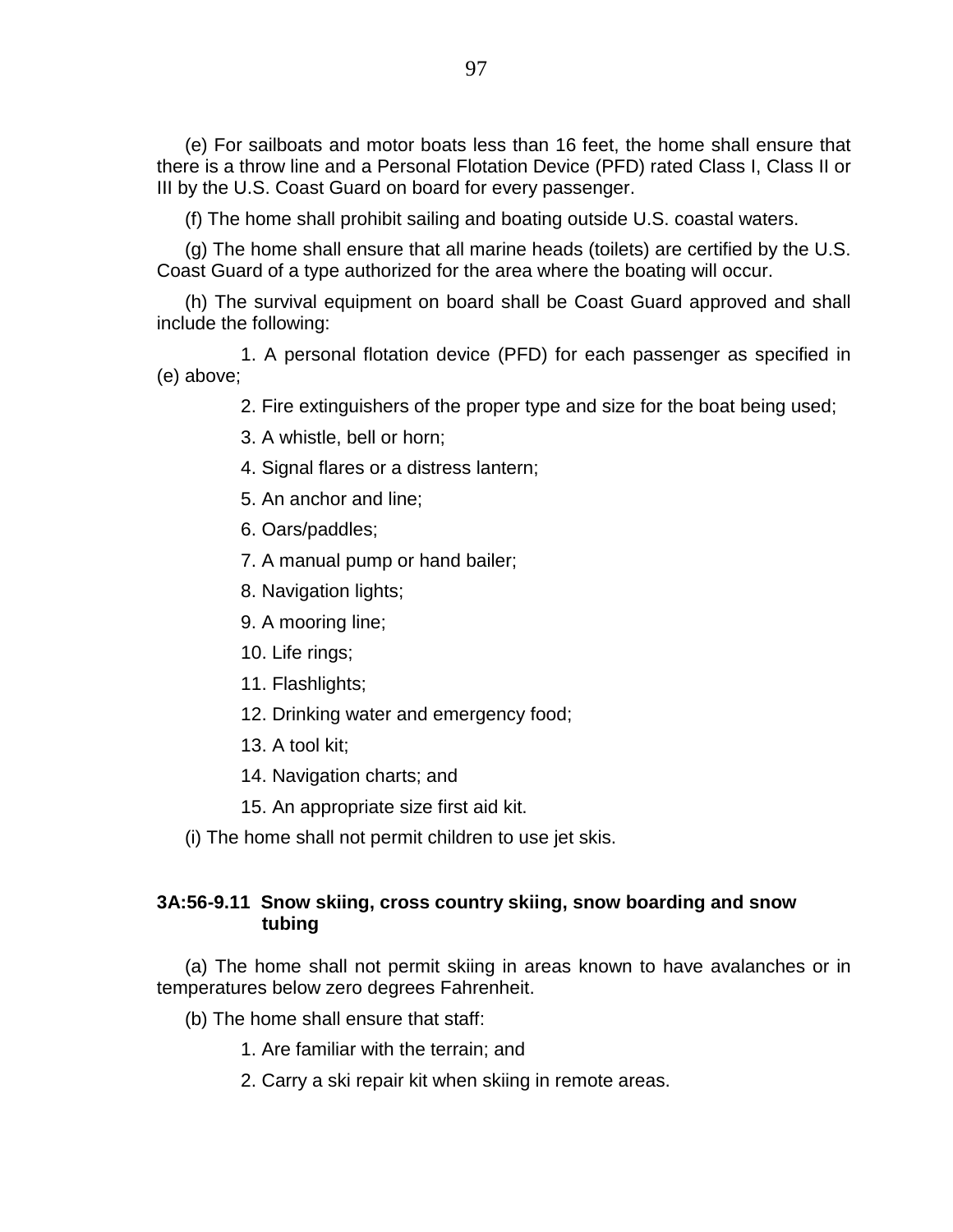(c) The home shall ensure that all children and staff members use ski equipment that is appropriate for each person's height, weight and ability and that bindings are secure.

(d) The home shall ensure that all children and staff wear appropriate clothing, gloves and eye protection.

(e) The home shall ensure that all down hill ski, snow boarding and snow tubing runs and trails are marked, opened and groomed and do not present dangerous conditions.

(f) The home shall ensure that all cross country skiing trails are appropriately rated, or in an area such as an open field, that does not present any dangerous conditions, and are able to be used by each child based upon his or her cross country skiing competency.

## **3A:56-9.12 Solo (solitary activities)**

(a) The home shall ensure that children freely consent to do a solo, defined as a camping experience where a child is living away from direct supervision of staff, and shall not coerce or force the children to do a solo.

(b) The home shall:

- 1. Limit solos to a maximum 72 hours;
- 2. Ensure that children know the boundaries of the solo activity; and
- 3. Prohibit children from making fires and from rock climbing.
- (c) The home shall ensure that children receive the following equipment:
	- 1. A whistle to signal for help;
	- 2. Shelter such as a tent or tarpaulin;
	- 3. Three liters of water a day;
	- 4. Food sufficient for three meals a day;
	- 5. A flashlight;
	- 6. At least one change of clothes appropriate to the weather; and
	- 7. A first aid kit.

(d) The home shall ensure that staff:

1. Communicate with the child at least twice a day by whistle, radio or other means to check on his or her safety and document all contacts in the shift log; and

2. Are available to provide face-to-face contact and care immediately if a child requests attention from staff.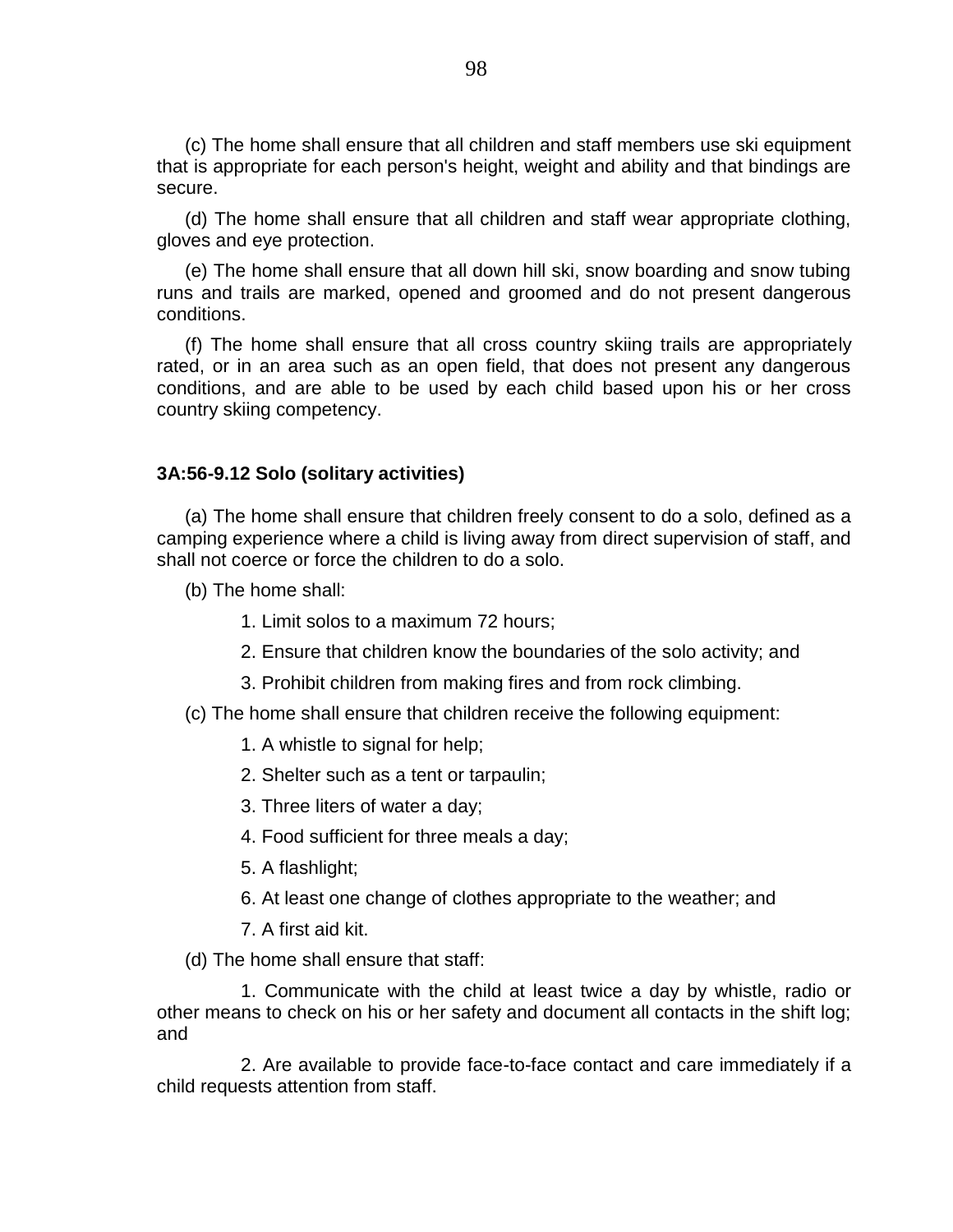(e) The home shall not allow children to do a solo in areas with bodies of water higher than four feet or in areas having rivers or streams with a strong water current.

## **3A:56-9.13 Swimming**

(a) A home using off-grounds or on-grounds swimming facilities that are not supervised public recreational bathing facilities shall ensure that at least one staff member has a valid lifesaving or lifeguarding certificate issued from an organization that is recognized by the New Jersey State Department of Health or out-of-State health department or other appropriate authority when 15 or fewer children are present, and two staff members have a valid lifesaving or lifeguarding certificate when 16 or more children are present.

1. Whenever 16 or more children are swimming, the home shall ensure that at least one lifeguard remains out of the water and is located in a position where he or she can observe all swimmers.

2. No staff member shall assume lifeguarding responsibility for more than three hours without a break.

(b) The home shall prohibit swimming:

- 1. At night time;
- 2. Under docks; and
- 3. When the water temperature is less than 55 degrees Fahrenheit.

(c) The home shall test each child's swimming ability. If a child cannot swim 100 feet, tread water for three minutes and swim under water for 10 feet, the facility shall ensure that the child wears a life jacket whenever he or she is in water over fourand-one-half feet deep, unless under direct supervision for swimming instruction. The home shall ensure that the life jacket:

1. Indicates a Class I, Class II, or Class III Personal Flotation Device (PFD) rating by the U.S. Coast Guard; and

2. Is never used as a cushion for sitting or kneeling at any time.

(d) The home shall provide staff members with the following equipment:

1. A whistle; and

2. A ring buoy with rope.

## **3A:56-9.14 Water skiing**

(a) The home shall ensure that:

1. No water skiing occurs after sunset or before sunrise;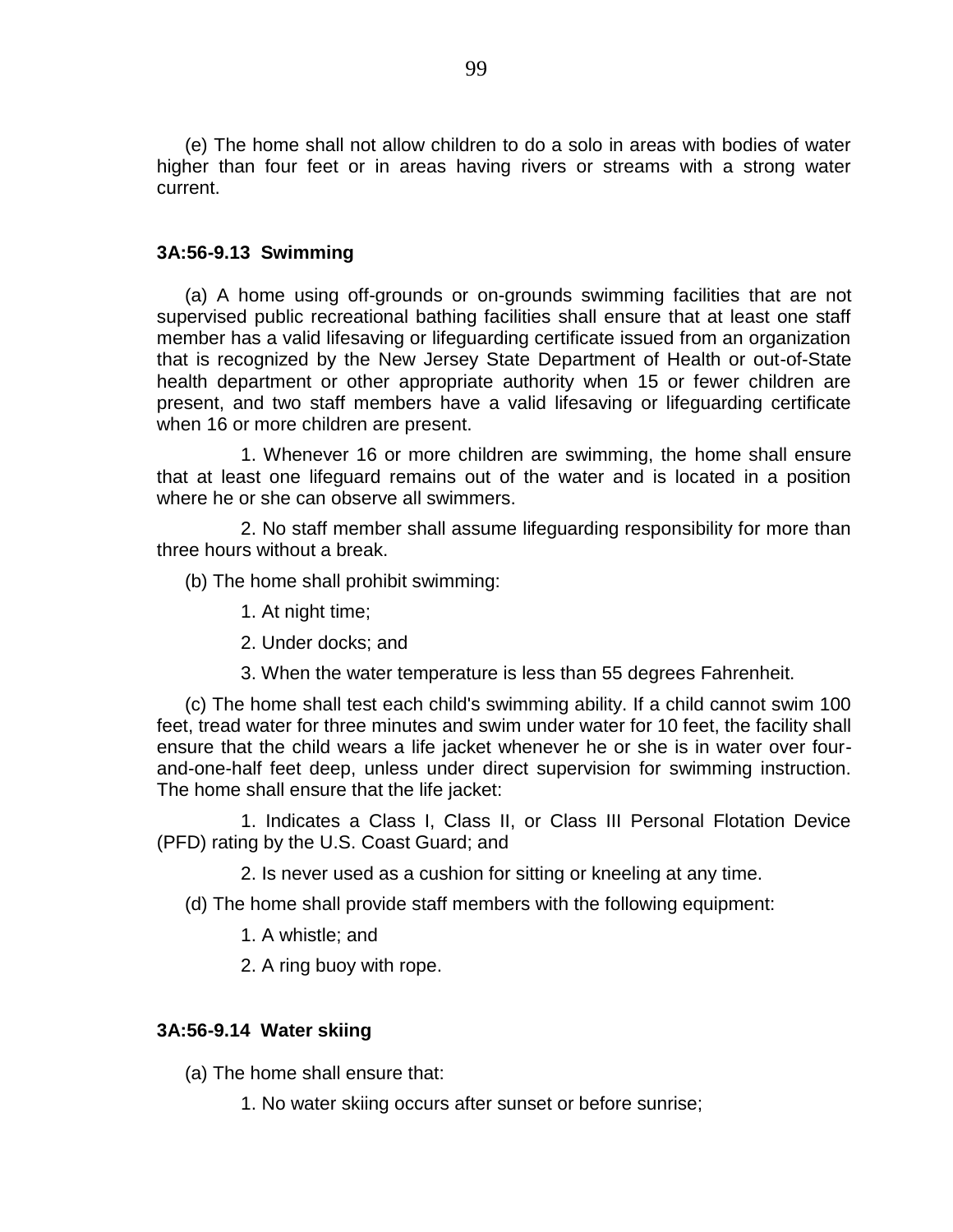2. The water skier wears a Personal Flotation Device (PFD) rated class II or III by the U.S. Coast Guard;

3. A staff member or responsible child other than the boat driver sits in the boat and acts as an observer of the water skier;

4. There is one staff member for every six additional children on the dock or on land; and

5. The motor boat used for water skiing meets all of the regulations as specified in N.J.A.C. 3A:56-9.10.

# **3A:56-9.15 Camping**

(a) The home shall obtain and maintain on file at the home or home's administrative office all permits, certificates or licenses that are required by the host State and local governments before using a campsite.

(b) The home shall ensure that all campsites it utilizes are located in areas that are well-drained and free of observable seepage.

(c) The home shall ensure that all tents, teepees, and canvas on covered wagons are:

1. Made of fire retardant material; and

2. Made of waterproof material that has seams that are coated to resist water.

(d) The home shall ensure that cabins, tents, teepees and covered wagons when used for sleeping provide:

1. At least 20 square feet per person;

2. At least 30 inches between beds and sleeping bags;

3. At least six feet between heads of sleepers; and

4. Cross ventilation.

(e) The home may follow the manufacturer's tent capacity instead of the requirements identified in (d) above when children and staff utilize a tent(s) for three days or less.

(f) The home shall prohibit smoking of tobacco products and cooking in all tents, teepees, and covered wagons whether used for sleeping quarters or for purposes other than sleeping.

(g) The home shall ensure that male and female children do not sleep in the same quarters.

(h) If the home uses sleeping bags instead of beds or bed linens, the home shall ensure that sleeping bags are:

1. Flame resistant;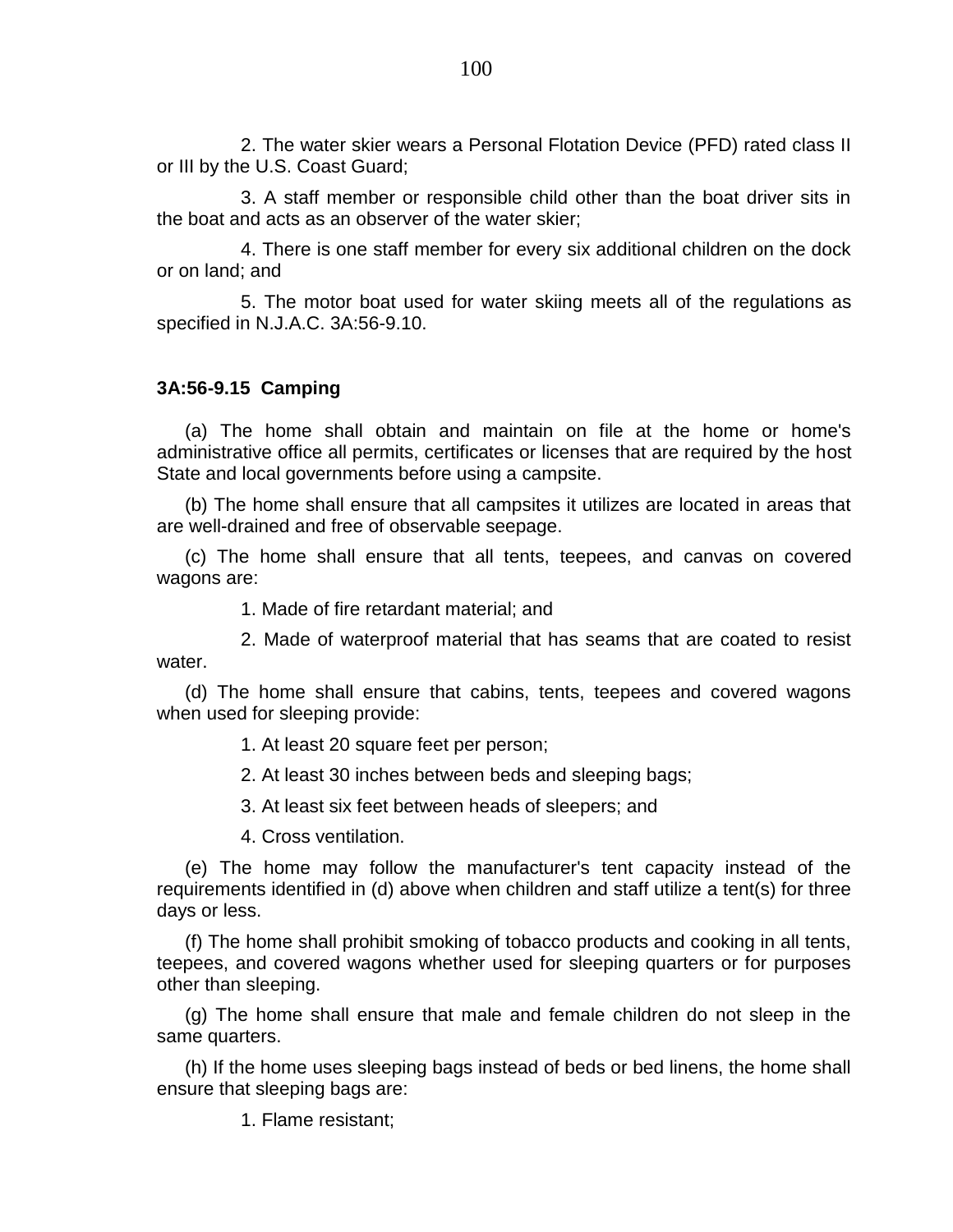2. Aired at least every five days and cleaned at least once a month and more often if necessary;

3. Sufficient for the temperatures where the sleeping bags will be used, as indicated by the manufacturer's label; and

4. Placed on a mat or padding when the air temperature at night is below 35 degrees Fahrenheit.

(i) If the home uses bunk beds, the home shall ensure that bunk beds:

1. Have railings on top bunks that are no more than 3 1/2 inches from the top of the bed frame;

2. Have mattresses that are at least five inches from the top of the railing; and

3. Are limited to two in height.

(j) If the home uses latrines instead of toilets, the home shall ensure that all latrines:

1. Provide for privacy;

2. Are dug at least six feet deep; and

3. Are at least 100 feet from the campsite and bodies of water.

(k) The home shall ensure that there is one latrine for every 10 persons.

(*l*) Homes using cabins, tents or teepees for over seven continuous days shall ensure that:

1. There is one shower or bathtub for every 10 children and staff members;

2. The children have access to bathing facilities every day during normal waking hours; and

3. The children have privacy when bathing.

(m) Homes that camp overnight for seven or fewer continuous days shall ensure that children have access to bathing facilities or are provided with other means of maintaining personal hygiene. These may include, but are not limited to, wet towels and dry shampoo.

(n) Whenever regular plumbing facilities are not available for bathing or washing, the home shall:

1. Ensure that all washing is done with biodegradable non-detergent soap; and

2. Prohibit all washing and bathing in lakes, rivers and streams.

(*o*) The home shall ensure that children have reasonable access to laundry facilities to wash clothing, sleeping bags and bed linens during camping trips lasting more than five days in duration.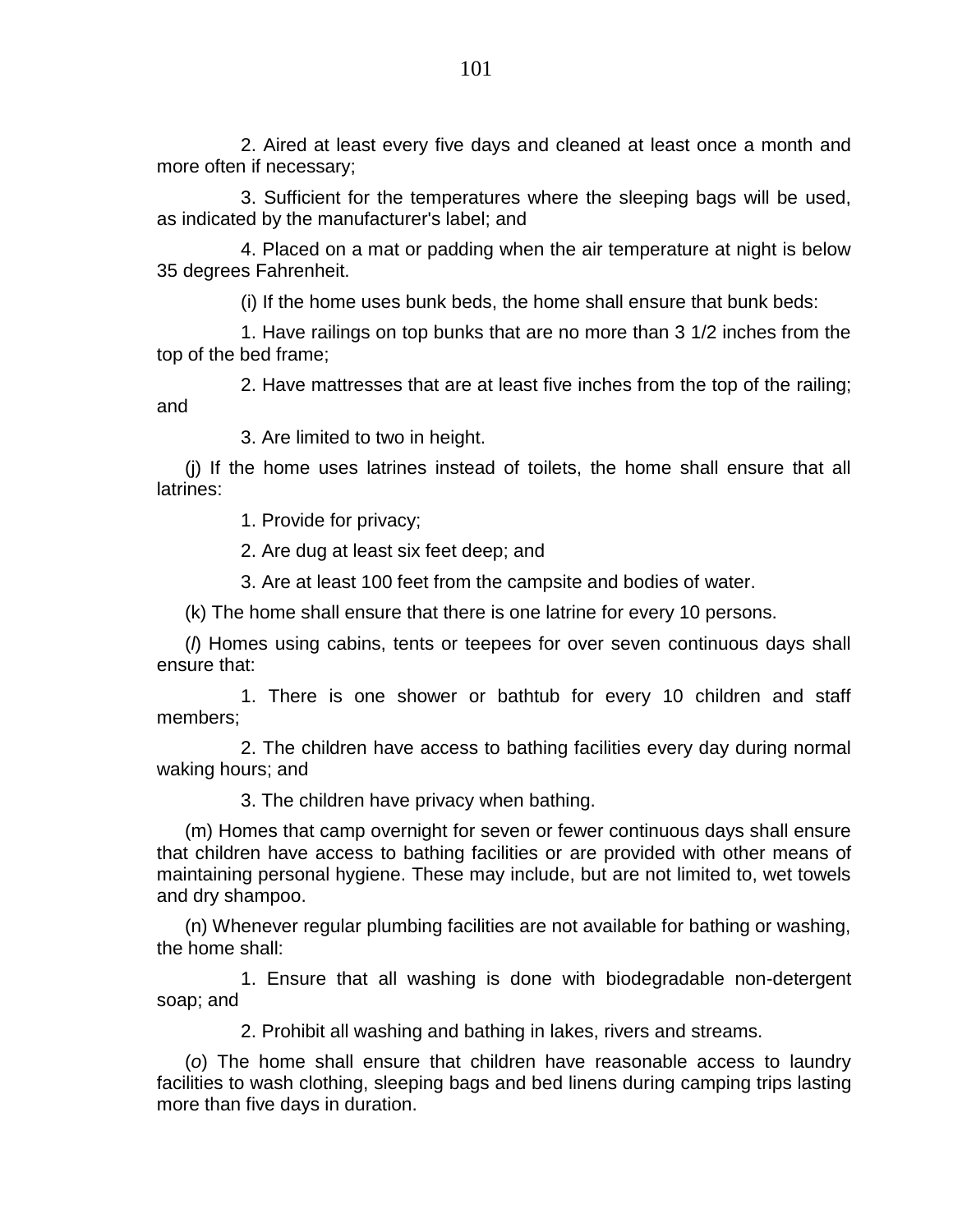## **3A:56-9.16 Requirements for wagon trains**

(a) The home shall ensure that the canvas and wheels are in good repair.

(b) If horses are used, the home shall ensure that the requirements regarding the care of horses, as specified in N.J.A.C. 3A:56-9.8 are met.

(c) If animals other than horses are used, the home shall:

1. Limit travel to 10 hours a day;

2. Water the animals at least every four hours;

3. Develop and maintain on file a feed plan; and

4. Check the animals daily for broken hooves and bones.

#### **3A:56-9.17 Health and sanitary practices**

(a) The home shall ensure that each child has a health examination performed by a licensed physician that documents:

1. That the child can perform each type of adventure activity that he or she will be asked to do;

2. Receipt of a tetanus shot;

3. Notation of asthma, allergies or dietary needs; and

4. Notation of whether the child is on medication that would require the child to take precautions while he or she is in the sun and/or to avoid using sunscreen if indicated in the medication warning and/or to take other special precautions.

(b) Within 30 days of a child's participation in an adventure activity, the home shall document in writing and maintain on file in the child's record that the child's current health status allows the child to engage in the specified adventure activity.

(c) The home shall develop and give to each staff member a written policy for treating:

1. Snake, animal and insect bites; and

2. Ingestion of, or contact with poisonous plants.

(d) The home shall ensure that all perishable food is refrigerated at a temperature of 45 degrees Fahrenheit or lower.

(e) The home shall ensure that all non-disposable utensils used for eating and preparing food are:

1. Not used by another person before rewashing;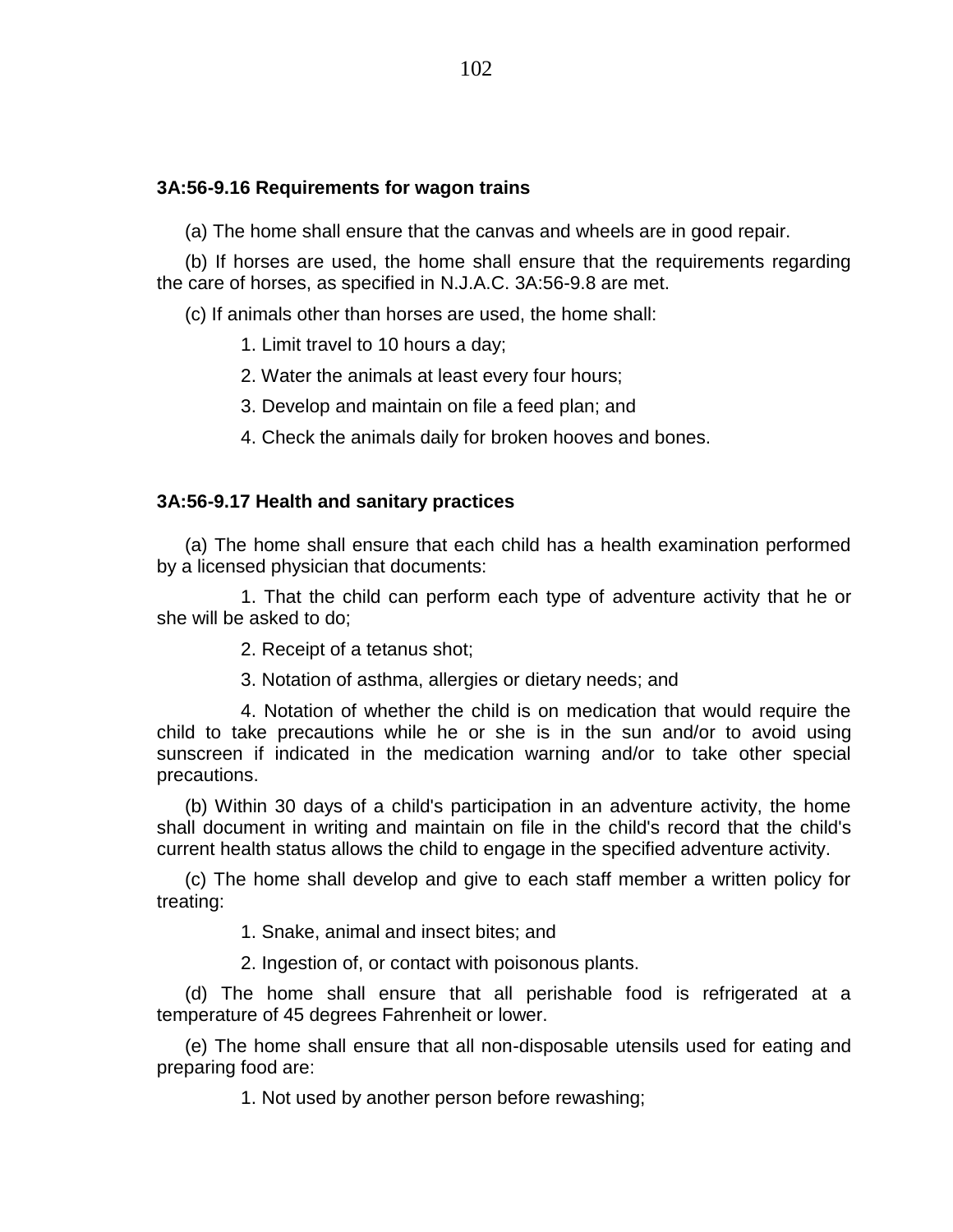2. Washed and rinsed in water that is at least 180 degrees Fahrenheit or water that has been sanitized chemically; and

3. Free of cracks.

(f) The home shall ensure that all water in streams and lakes that is used for drinking, food preparation and dishwashing is boiled, filtered or purified with iodine or tablets specifically designed to purify water.

(g) The home shall corral or tie the animals other than household pets in an area located at least 50 feet from any area where food is prepared, cooked or served.

(h) The home shall:

1. Use fly repellants as necessary;

2. Remove manure daily to a distance of at least 100 feet from the campsite, cooking and dining areas; and

3. Dispose of animal wastes through burial in a sanitary manner.

# **3A:56-9.18 Qualifications for staff supervising adventure activities**

(a) The home shall comply with the applicable rules specifying disclosure of criminal convictions, Criminal History Record Information and Child Abuse Record Information background checks, academic credentials, and years of experience for the director, social service staff, and direct child care staff as specified in N.J.A.C. 3A:56-5.1 and 5.2.

(b) For all water activities, ropes initiatives and rock climbing, the home shall ensure that at least one staff person is certified by an organization with recognized expertise in the applicable activity.

(c) For land activities other than ropes initiatives and rock climbing, the home shall ensure that at least one staff member:

1. Is certified; or

2. Has had at least one year's experience and demonstrated skill in the adventure activity for which he or she will be supervising children.

(d) The home shall ensure that for each adventure activity there is at least one staff member present who is currently certified in first aid and cardiopulmonary resuscitation (CPR) as defined by a recognized health organization (such as the American Red Cross) when 15 or fewer children are present.

(e) The home shall ensure that for each adventure activity there are at least two staff members present who are currently certified in first aid and CPR when there are 16 or more children present.

### **3A:56-9.19 Staff to child ratio requirements**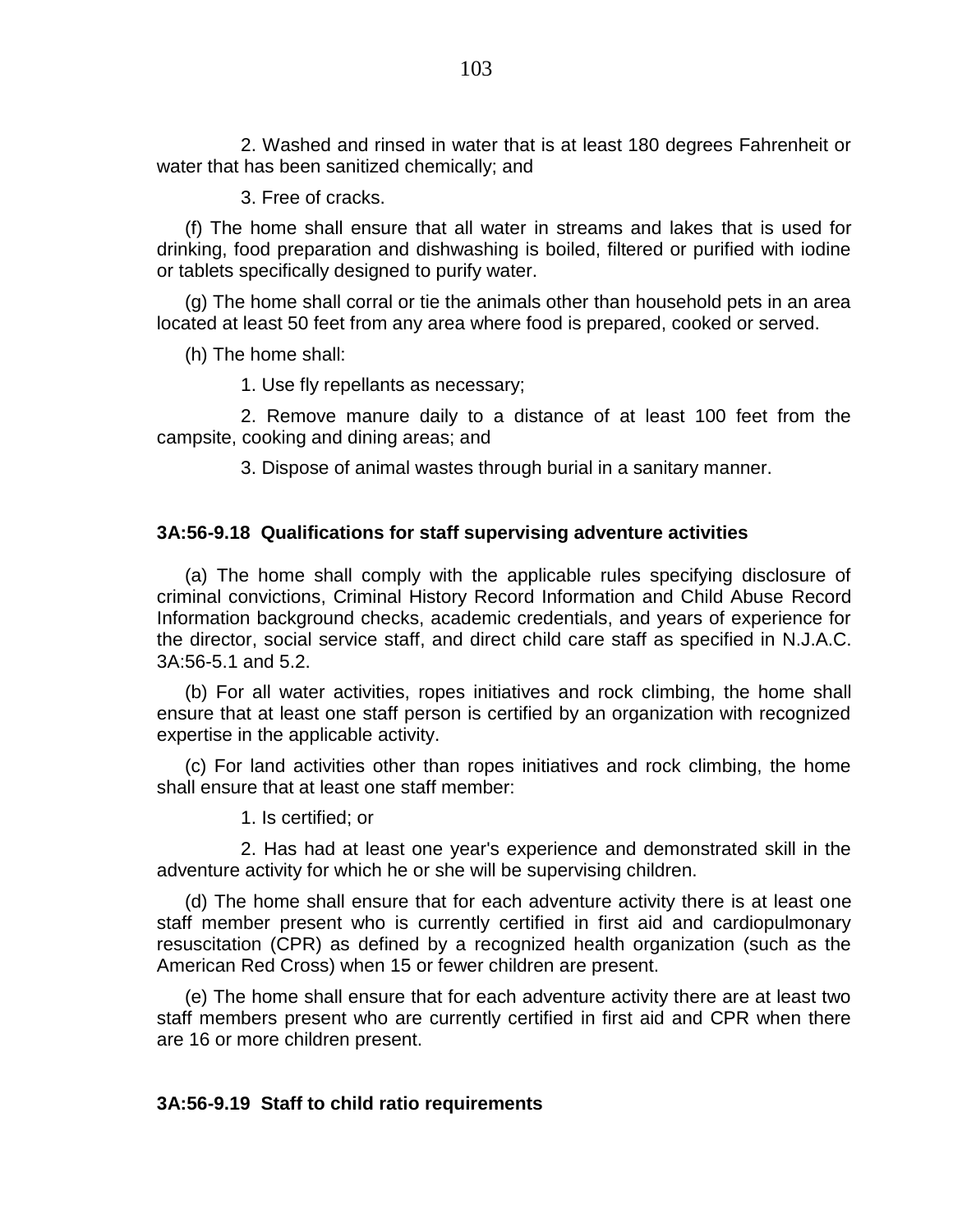(a) When children are engaged in an adventure activity, the home shall ensure that:

1. There are at least two staff members present when two or more children are engaged in an adventure activity; and

2. If more than 12 children are involved, there is one staff member for every additional six children.

(b) For purposes of determining whether a required staff ratio is met, only those staff members who are providing direct care and supervision of the children shall be counted. These staff members may be regular staff members or adventure staff members.

## **3A:56-9.20 Special requirements for communication and visiting**

(a) The requirements in this section apply only to homes that:

1. Are located in areas that are remote or away from ordinary means of communication; or

2. Use travel, including, but not limited to, backpacking, sailing or a wagon train.

(b) The home shall permit family members, the Division's worker, or other placing agency to visit the child where he or she is currently living and shall provide comfortable inside space when the weather prohibits outside visitation.

1. The home shall provide privacy for all visits between the child, the Division's worker, or other placing agency.

2. The home shall provide privacy for family visits unless the home documents in the child's record that the child would be at risk during a private family visit.

(c) The home shall develop and maintain on file in the home or home's administrative office plans and procedures to ensure that a child:

1. Can receive an emergency message from his or her family and from the Division's worker or other placing agency within 24 hours of the family member's or the Division's worker or other placing agency's contacting the home or home's administrative office;

2. Is given necessary postage to send mail to family members, the Division's worker, or other placing agency; and

3. Can receive mail from his or her family and the Division's worker or other placing agency on a weekly basis.

(d) The home shall permit the child to make private telephone calls to the Division's worker or other placing agency, upon request.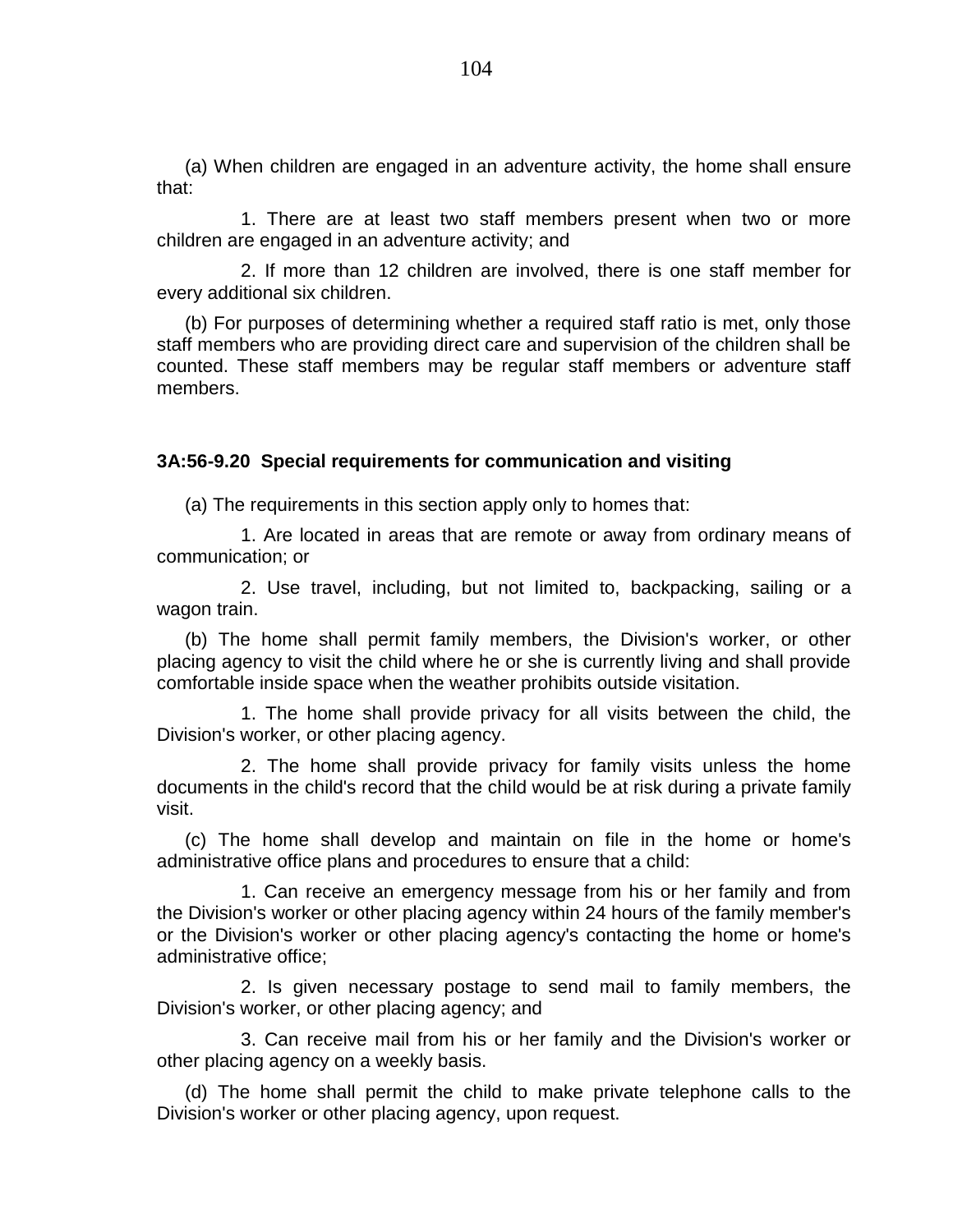(e) The home shall permit children to make a free telephone call to a family member at least every other week.

1. The home may impose a time limit of 15 minutes on telephone calls made by children to family members.

2. The home may require children to telephone family members at offpeak times.

3. The home shall not use electronic devices to monitor children's telephone calls to family members, but may observe their reaction during the telephone call.

4. The home shall maintain documentation that children were permitted to make free telephone calls to family members. Such documentation may include but is not limited to copies of telephone bills or notes in logs.

(f) The home shall not prohibit a child from receiving messages or mail or from making bi-weekly monthly telephone calls as a consequence for misbehavior.

(g) The home shall explain its policies and procedures to all families and children upon admission and give parents a written explanation of the policy for visiting and communication. This explanation shall include the procedures for sending emergency messages and mail.

# **SUBCHAPTER 10. SERVICES FOR PREGNANT AND PARENTING ADOLESCENTS**

### **3A:56-10.1 General requirements**

(a) Any home or agency that provides services to pregnant adolescents and adolescent parents caring for their children shall meet all requirements of this subchapter and all applicable requirements of subchapters 1 through 9 of this manual (N.J.A.C. 3A:56-1 through 9).

(b) The home or agency shall provide services that include, but are not limited to the following:

1. Services regarding paternal involvement;

2. Services to the adolescent's family;

3. Parenting education;

4. Infant stimulation;

5. Health education and physical care of the adolescent mothers and infants;

6. Nutrition; and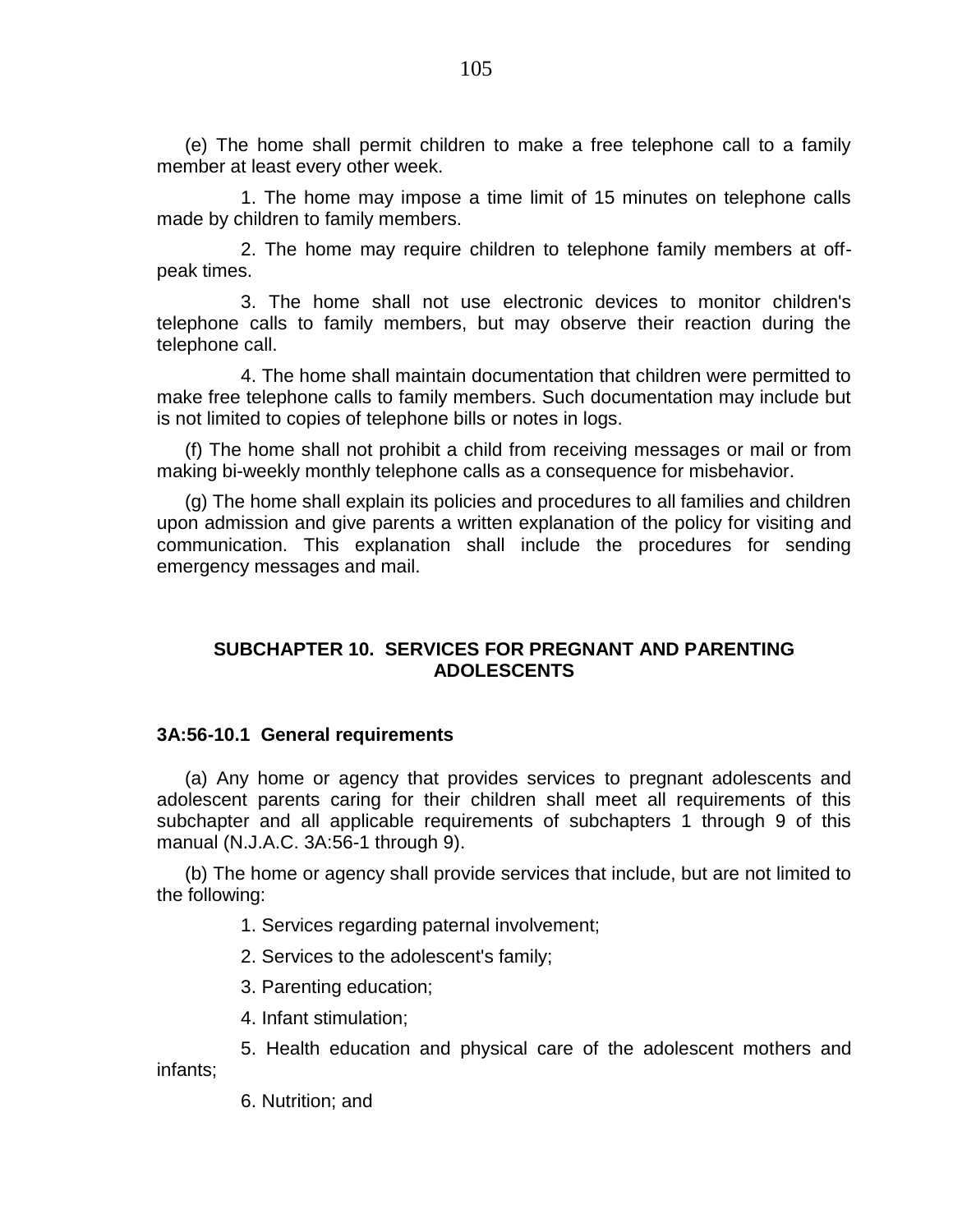7. Life skills development.

(c) The home shall provide the following indoor space:

1. A private place where adolescents can store their belongings and those of their infant and shall provide the adolescents access to this place at all times;

2. Sufficient space to accommodate tables and chairs for all adolescents and on-duty child care staff to eat meals together;

3. Adequate space for the implementation of treatment services including individual counseling sessions, parent training sessions, family counseling sessions and case management planning meetings; and

4. The following floor space for bedrooms:

i. At least 70 square feet for the first occupant of a bedroom and 50 additional square feet for each additional occupant. The home shall not allow more than four occupants, including adolescents and/or infants, to sleep in the same bedroom; and

ii. For each adolescent and infant, at least 35 square feet of common living space, defined as those areas that adolescents and infants can use for socializing or recreation during waking hours. The dining area shall not be included in determining compliance with this requirement, unless the dining area is accessible to adolescents and infants outside of meal time.

(d) The home shall maintain all indoor areas in a safe and sanitary manner by ensuring that:

1. There are no poisonous plants;

2. Any corrosive agents, insecticides, bleaches, detergents, polishes, any products under pressure in an aerosol spray can, and any toxic substance are stored in locked cabinets or enclosed in areas not accessible to infants;

3. All electrical outlets accessible to infants have protective covers;

4. All fluorescent tubes and incandescent light bulbs have protective covers or shields;

5. All windows and other glass surfaces that are not made of safety glass and that are located within three feet above the floor shall have protective guards unless the home does not provide services to ambulatory infants or toddlers;

6. Staff has access to any bedrooms that the adolescents are allowed to lock;

7. Non-permanent safety barriers (safety gates) are installed to prevent infants from falling if the home has stairs, ramps, balconies, porches or elevated play areas;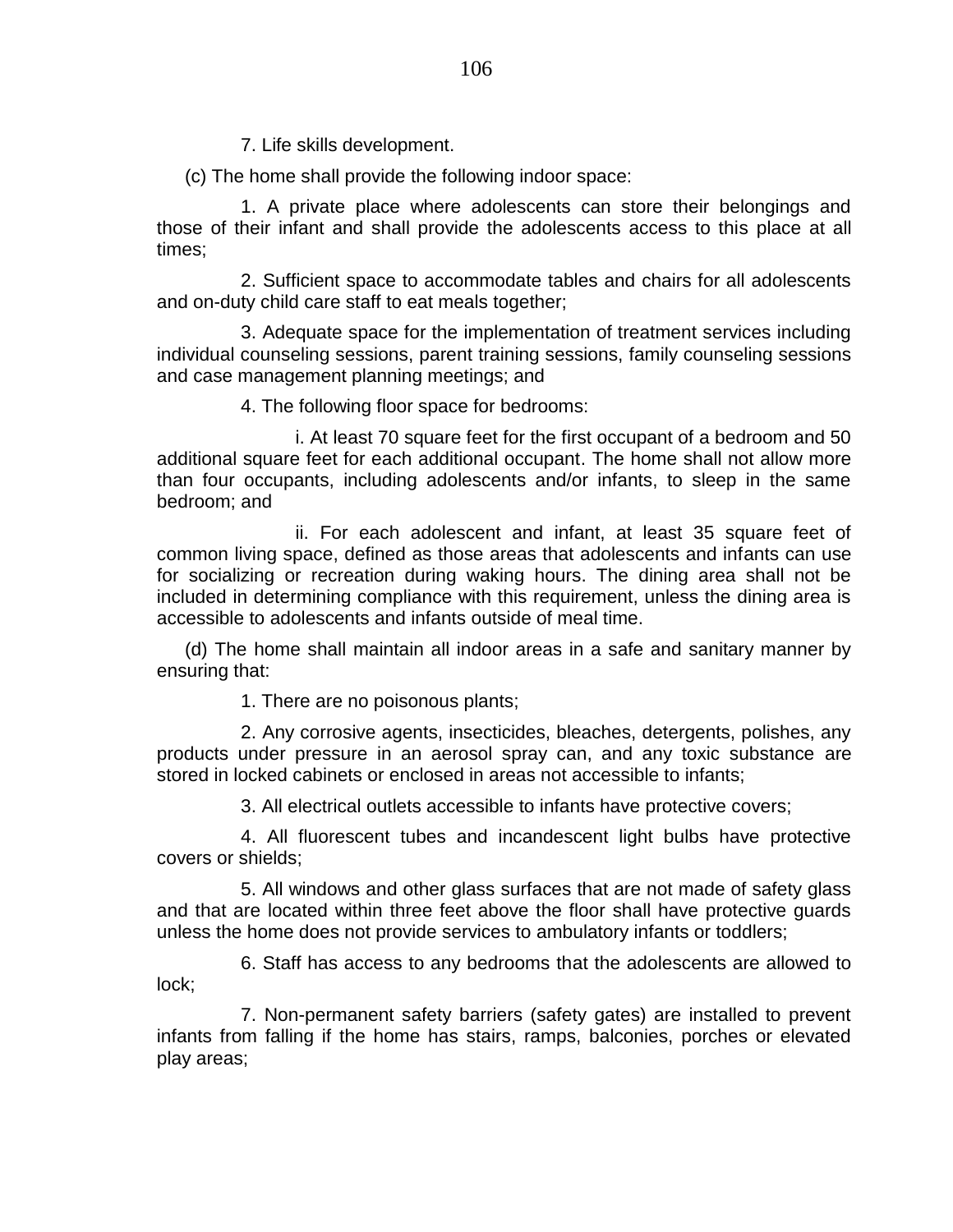8. Materials and furniture for indoor and outdoor use are of sturdy and safe construction, easy to clean and free of hazards that may be injurious to adolescents and infants;

9. Infants are kept away from hot stoves, irons and ironing boards, knives, glassware and other equipment that may cause injury; and

10. Poisons, insect traps, and rodent traps are kept out of the reach of infants.

(e) The home shall maintain all outdoor areas in a safe and sanitary manner by ensuring that:

1. Non-permanent safety barriers (safety gates) are installed to block steps used by infants, unless the steps are blocked by a door;

2. Snow is removed from sidewalks and from the walkways and paths leading to the entrances and exits of the home:

i. Within 24 hours of cessation of snowfall; or

ii. According to local ordinance; and

3. All drains and wells have protective coverings.

(f) The home shall provide a crib for each infant under 18 months of age but may allow infants to sleep in a playpen or on a mat at least one-inch thick on the floor for naps during the daytime.

(g) The home shall provide a crib or bed for each infant 18 months of age or older.

(h) The home shall ensure that:

1. Crib and playpen slats are no more than 2 3/8 inches apart;

2. Crib, bed and playpen mattresses are fire retardant;

3. The top rails of the crib or playpen are at least 19 inches above the mattress;

4. Any locks or latches on the dropside of a crib are safe from accidental release;

5. The mattress used in all cribs and playpens fits snugly;

6. Each infant has sheets, blankets and other coverings for his or her exclusive use, which are:

i. Immediately replaced when wet, soiled or damaged; and

ii. Laundered at least once a week;

7. Cribs and playpens are free of hazards including, but not limited to, use of mobiles (for infants six months of age or older, unless the infant/toddler is developmentally delayed and would benefit from a mobile) and excessive toys; and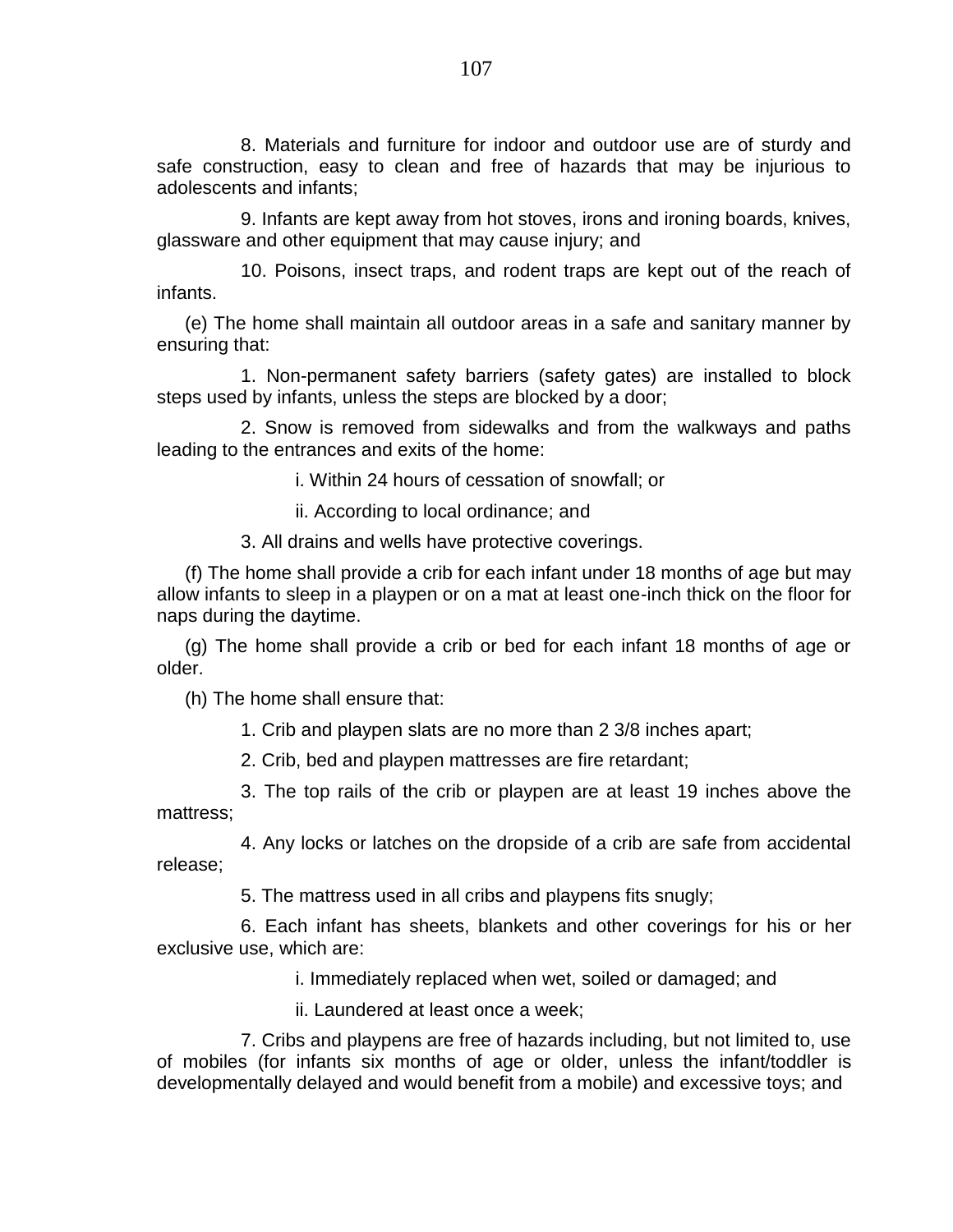8. Beds or cribs not used solely for a specific infant shall have linens and blankets replaced with clean linens and blankets before each use.

(i) The home shall provide beds for all adolescents.

(j) The home shall prohibit use of bunk beds for pregnant adolescents, adolescent mothers and infants.

(k) The home shall not use lead paint on and shall remove lead paint from any interior or exterior surfaces of a building, or on any furniture, toys, or other equipment used therein if deemed hazardous by a governmental agency, as specified in N.J.A.C. 3A:56-4.

(*l*) The home shall ensure that each adolescent and infant has a personal supply of adequate, clean, well-fitting, and attractive clothing appropriate to his or her age, gender, individual needs, community standards, and season.

1. The home shall ensure that each adolescent's and infant's clothing is kept clean and in good repair; and the home may require adolescents to do their own laundry and that of their infant.

2. The home shall not require adolescents or infants to wear any article of clothing that would identify them as a resident of the home.

3. The home shall supply adolescents with necessary personal hygiene items.

### **3A:56-10.2 Staff and staff ratio requirements**

(a) The home shall only employ staff members who are at least 21 years of age.

(b) Homes may use student interns and volunteers to support the activities of regular paid staff members. However, student interns and volunteers below the age of 21 years shall not be permitted to provide activities or transportation by themselves.

(c) Homes that serve three or more pregnant or parenting adolescents shall have at least one staff person who is certified in first aid, cardiopulmonary resuscitation (CPR) and infant CPR, as defined by a recognized health organization (such as the American Red Cross) in the home during periods of operation.

(d) Treatment homes serving one or two adolescents shall have a child care staff member or house parent on duty whenever an adolescent or infant is present in the home.

1. When a treatment home serves two adolescents who together have five or more infants, the treatment home shall have at least two child care staff members or house parents to provide direct supervision when all adolescents and all infants are present in the home.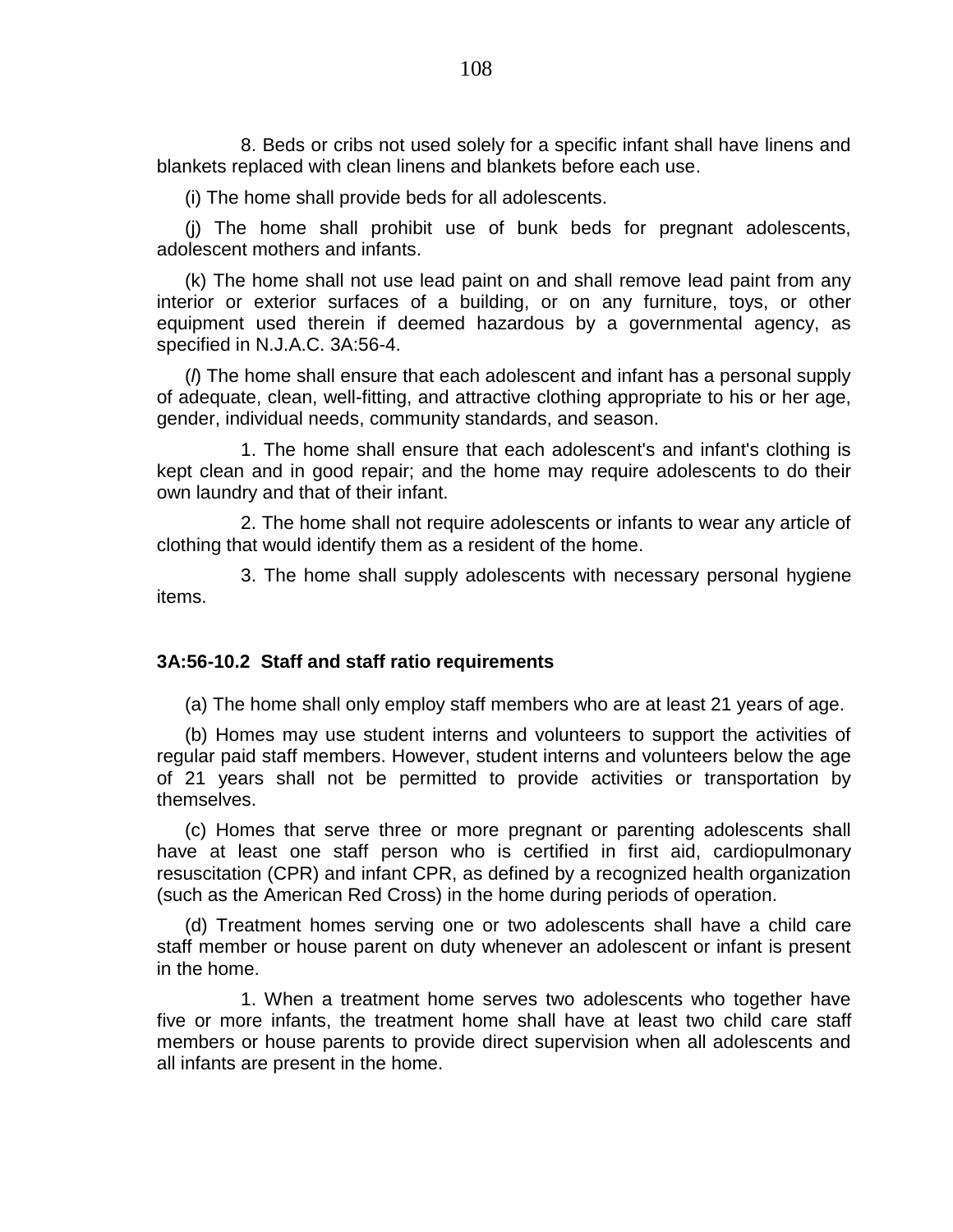2. If five or more infants are present in the treatment home without their mothers, the treatment home shall provide at least two staff members or house parents to care for the infants.

(e) Homes serving three or more adolescents shall have a minimum of two staff on duty at all times. Once this minimum is met, the following staff ratios shall be used to determine staff ratio requirements for the actual member of adolescents and infants present in the home:

| Adolescents and/or Infants Present in the              | <b>Staff Ratio</b>     |
|--------------------------------------------------------|------------------------|
| Home                                                   | <b>Requirement</b>     |
| <b>Waking Hours--Infants only</b>                      | 1 staff: 4 infants     |
| Waking Hours--Adolescents only                         | 1 staff: 6 adolescents |
| Waking Hours--Adolescents and their infants            | 1 staff: 6 residents   |
| Sleeping Hours--Adolescents with or without<br>infants | 1 staff: 6 residents   |

(f) A home may permit an adolescent to care for another adolescent's infant if the following conditions are met:

1. The adolescent who is assuming the care of another adolescent's infant cares for no more than one other infant in addition to her own at any one time;

2. The adolescents discuss the expectations of the caregiver, including duration of child care, infant's nutritional and toileting needs, and whether the mother will make arrangements for compensation; and

3. The home documents approval of the arrangement.

## **3A:56-10.3 Staff development and training**

(a) Upon employment, the home shall document in each staff member's personnel record that each staff member received instruction in all the items, specified in N.J.A.C. 3A:56-5.4(a)1 through 8 and the following:

1. Recognizing and reporting child abuse and neglect;

2. Infant/toddler and adolescent growth and development; and

3. Infant feeding and nutrition.

(b) The home shall develop, document, and maintain on file a training plan to ensure that the director, social service worker(s) and child care staff receive a total of at least 24 hours of training each year that includes at least one hour of training in each of the following topics:

1. Recognizing and reporting child abuse and neglect;

2. Evacuating the facility;

3. Infant and adolescent growth and development;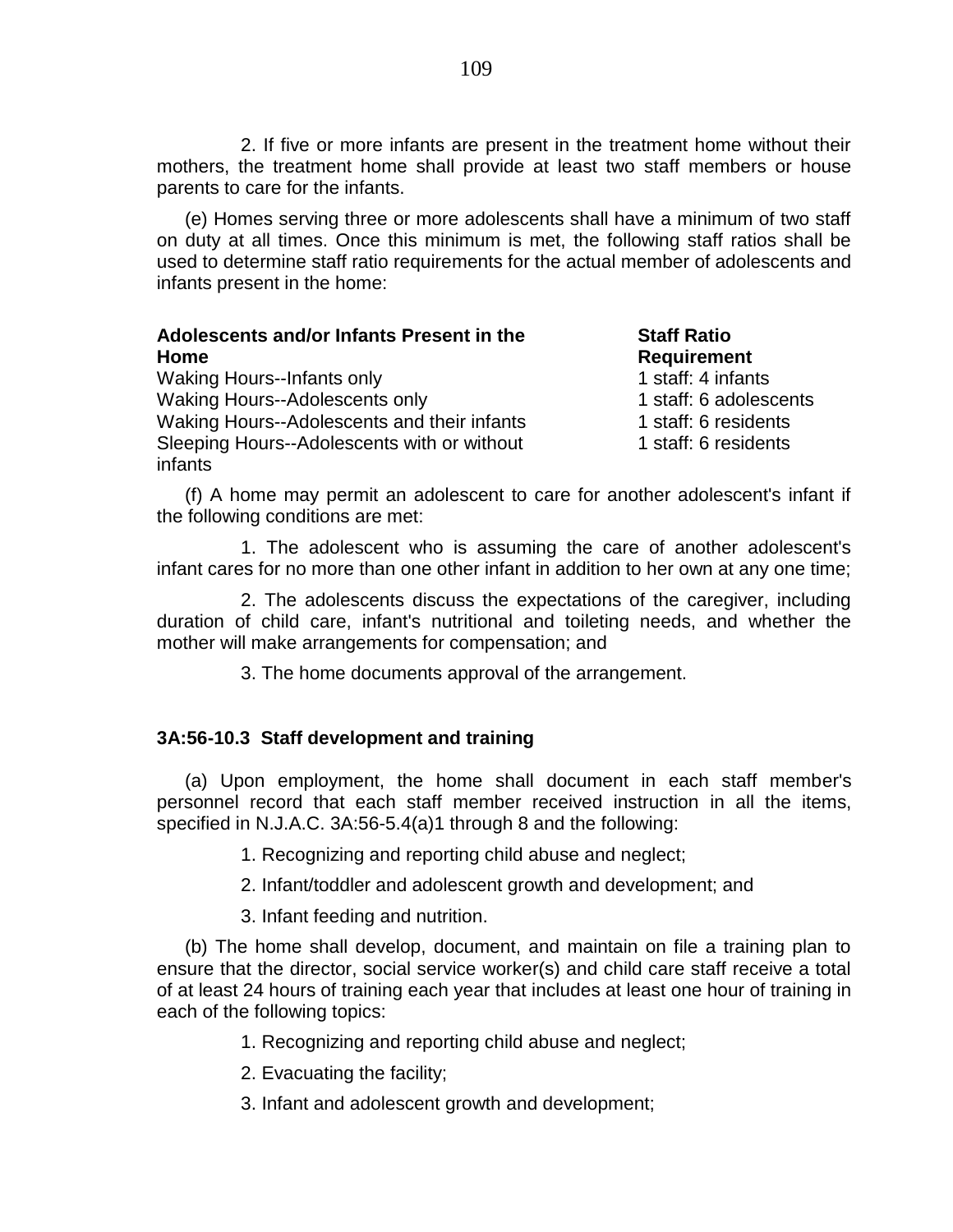4. Discipline of adolescents and infants;

5. Infant care and stimulation;

6. Drug and alcohol abuse;

7. Human sexuality and AIDS prevention; and

8. Depression and suicide prevention.

(c) The home's training plan may include in-depth discussions at staff meetings, or attendance at workshops and/or attendance at conferences.

(d) The home may train staff in evacuating the facility, infant care and development, infant discipline, drug and alcohol abuse, and human sexuality and AIDS prevention by including staff in instructional programs attended by the adolescents.

# **3A:56-10.4 Case management requirements**

(a) The home shall develop, implement and maintain on file a written case management plan for each adolescent and her infant.

(b) The home shall form a case management planning team that is responsible for the development of a case management plan for each adolescent and infant. The team shall consist of each of the following:

1. Staff members representing the clinical or social work component;

2. Staff members representing the child care component;

3. Staff members representing the administration of the home, if necessary;

4. Representatives from the adolescent's responsible school district and/or current school district, if necessary;

5. A representative from the Division or other placing agency;

6. The adolescent's family, if applicable; and

7. The infant's father or paternal relatives, if applicable.

(c) The home shall document in the adolescent's and infant's record that the Division's worker or other placing agency representative, the adolescent's therapist, parents, or legal guardian, and the responsible or current school district, if applicable, were invited to participate as members of the case management planning team and in all subsequent revisions of the plan.

(d) The home shall develop the initial case management plan within 30 calendar days following an adolescent's and/or her infant's admission and shall review or revise the plan at least every three months thereafter.

(e) The case management plan shall include the following information: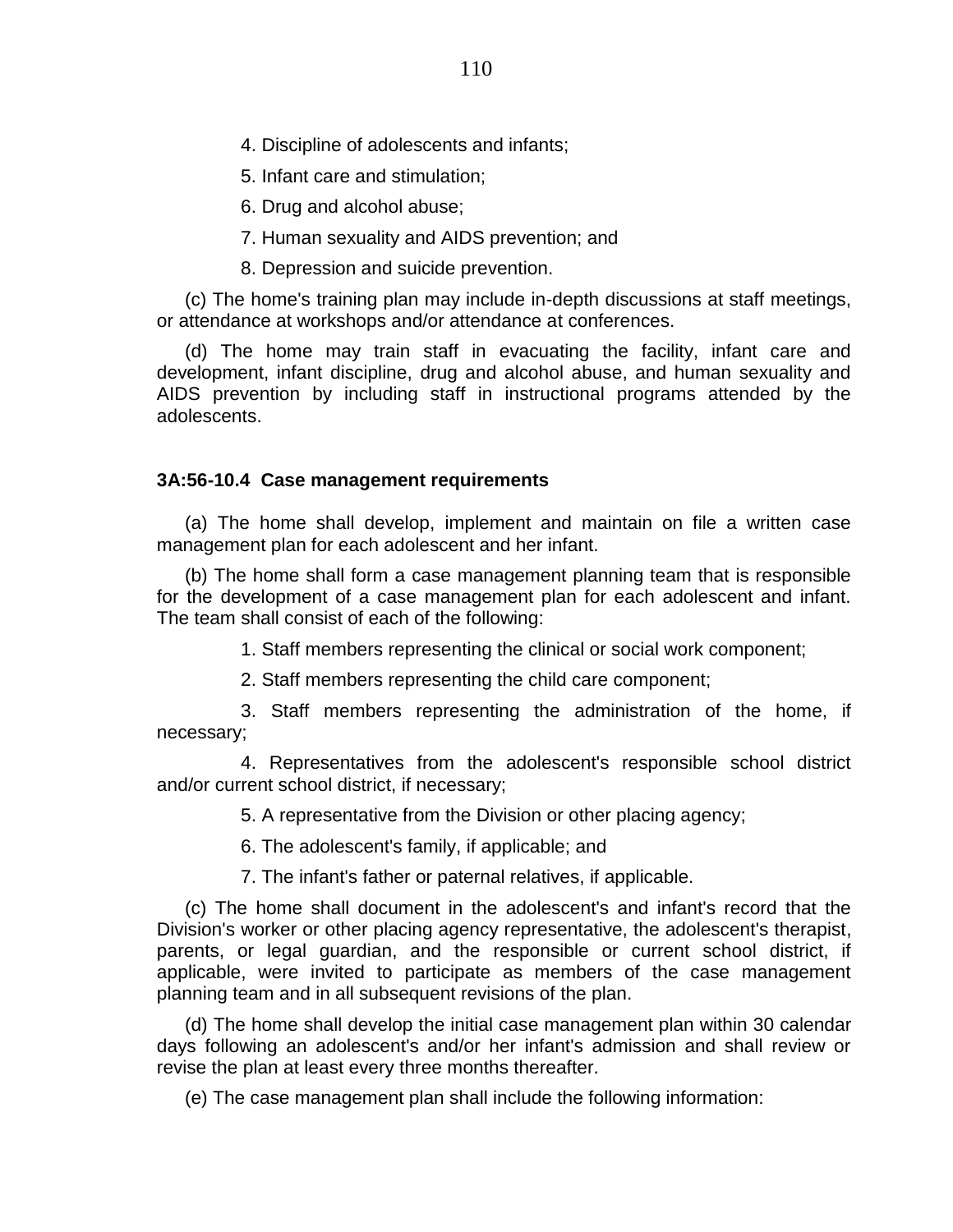1. The name of the adolescent, and infant, if relevant;

2. The date of admission of the adolescent, and infant, if relevant;

3. The date when the plan is developed or revised;

4. The names and titles of all persons attending the development and review meeting;

5. The adolescent's plan for and receipt of medical and dental care;

6. The infant's plan for and receipt of medical care, and dental care if the infant is three years of age or older;

7. Documentation that a referral to the Supplemental Feeding Program for Women, Infants, and Children (WIC) or other equivalent program was made and that any necessary follow up was done, or documentation that the adolescent or infant was ineligible for WIC or other equivalent program;

8. The adolescent's social, familial, emotional and behavioral strengths and weaknesses;

9. An assessment of the interest in the unborn child or child by the father, including a notation of whether the infant's paternity has been legally established;

10. An assessment of the adolescent's parenting capabilities including but not limited to the adolescent's ability to feed and play with her infant, provide for her infant's grooming, provide medical care, and use child care responsibly, if applicable;

11. An assessment of the adolescent's academic progress, including a report of attendance and grades obtained within 30 calendar days of the case planning meeting;

12. An assessment of the health and development of the infant, including available developmental assessments from health examinations;

13. Specific treatment goal(s) in each program area and a projected time frame for completing each goal;

14. The name of the person responsible for the implementation of each treatment goal;

15. Techniques to be used to achieve each treatment goal;

16. Criteria to be used to determine whether each treatment goal is achieved;

17. A notation of progress made from any previous plan;

18. Efforts to achieve timely discharge, including but not limited to services needed by parents or other persons to whom the adolescent will be discharged; and

19. Documentation of how the adolescent is being prepared for selfsufficiency. This documentation shall include but not be limited to instruction in: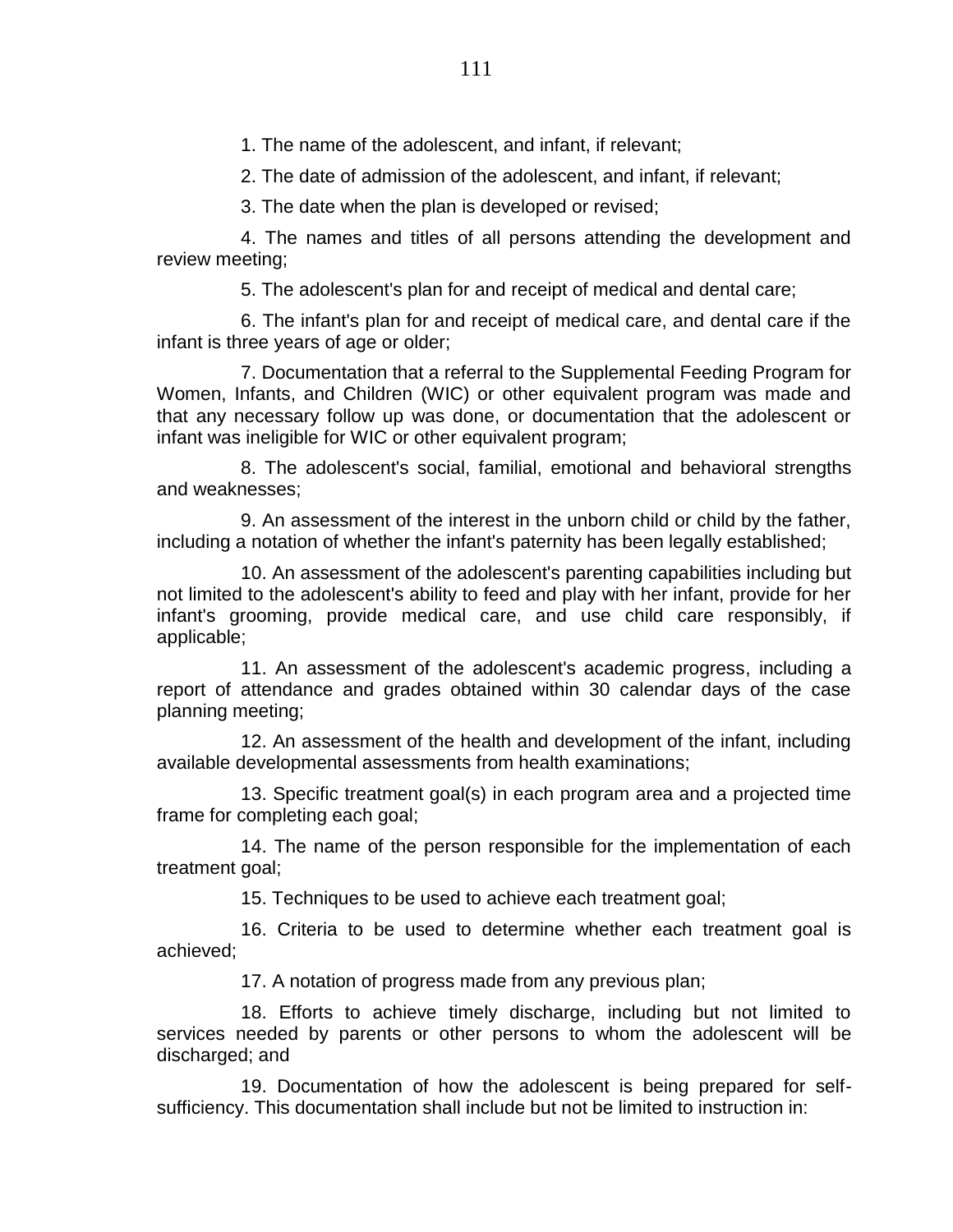i. Food preparation, including participation in preparing at least one meal a week and training in food shopping at least once a month;

ii. Budgeting and money management, including but not limited to discussion of standard deductions from a paycheck, costs for housing and transportation and how to open and use a savings and checking account; and

iii. Career planning and job training, including but not limited to discussion of entry level requirements for job openings in the community and assistance in obtaining the qualifications for these positions.

(f) The home shall send to the Division's worker or other placing agency a copy of the case management plan and any revisions to it within 30 calendar days after the planning meeting and retain a copy of the correspondence in the adolescent's and infant's record.

(g) The home shall explain to the adolescent, her parents, and all persons responsible the adolescent's and infant's case management plan and any revisions to it. If the home does not explain the adolescent's and infant's case management plan to the adolescent's parents, the home shall document in the adolescent's case record the reasons that the plan was not explained to the parents.

(h) The home shall provide and monitor all services specified in the case management plan and document the rationale for any deviations from the most recent case management plan in the adolescent's and infant's record.

(i) When an adolescent mother expresses interest in surrendering her infant for adoption, the home shall:

1. Explain to the adolescent mother the implications and process of adoption;

2. Notify the Division's worker or other placing agency;

3. Notify the adolescent's parent or legal guardian, if applicable; and

4. Provide the adolescent with information in order to contact legal counsel if she so chooses.

### **3A:56-10.5 Discharge planning requirements**

(a) For discharges that can be anticipated at least 30 calendar days ahead of time, the home shall develop a plan with the Division's worker or other placing agency at least 30 calendar days before the adolescent's or infant's discharge. The plan shall specify the following information:

1. The date of admission;

2. The anticipated date of discharge;

3. Details of the events and circumstances leading to the decision to discharge;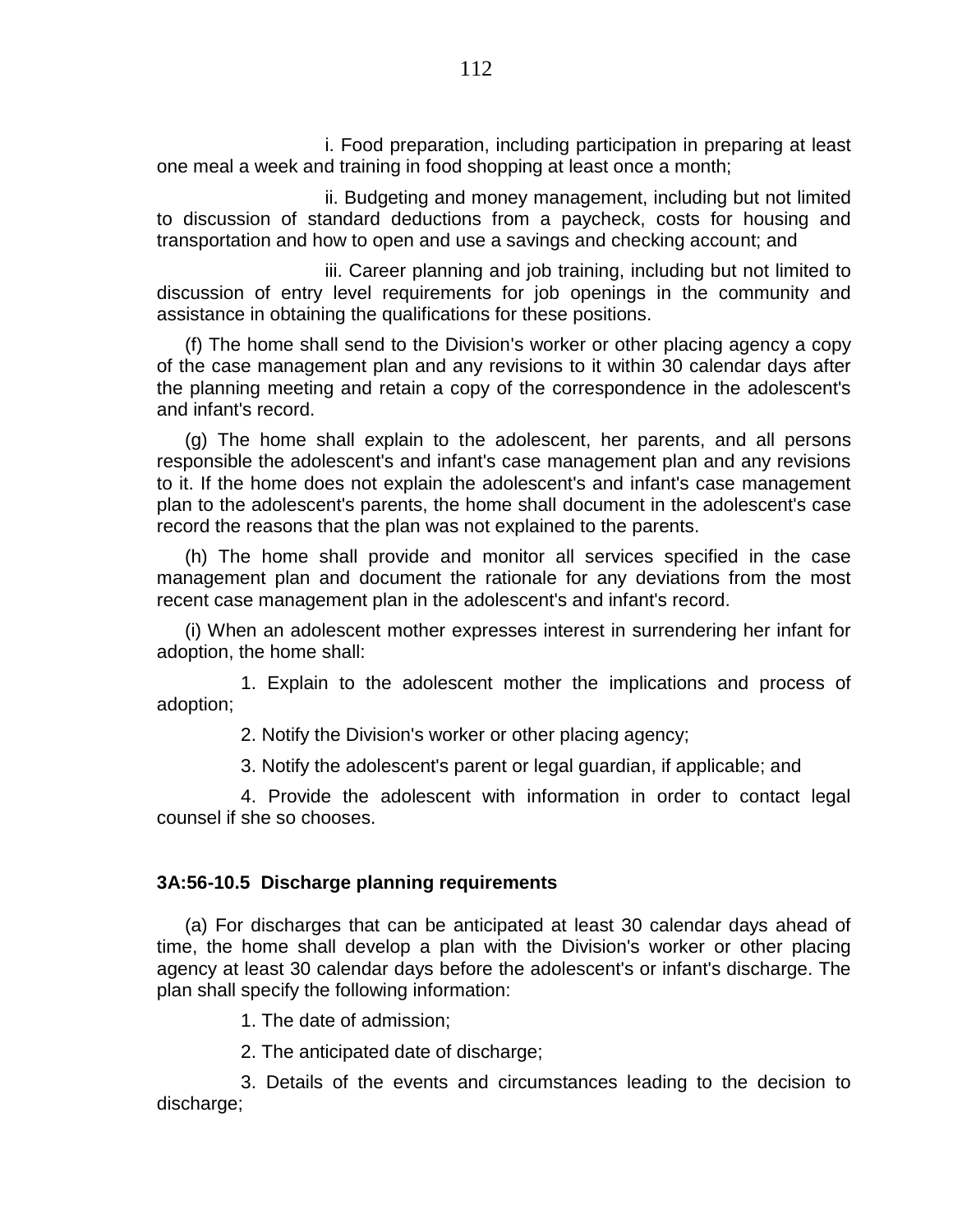4. The name and address of the individual or agency to whom the adolescent or infant will be discharged and the rationale for planning a discharge to that individual or agency;

5. An assessment of the adolescent's continuing needs including, but not limited to, consideration of health care, behavior management and educational or vocational training; and

6. An assessment of the infant's continuing needs including, but not limited to, consideration of health care and child care and referral to the Supplemental Feeding Program for Women, Infants and Children (WIC) or other equivalent program.

(b) For discharges that were not anticipated at least 30 calendar days ahead of time, the home shall send the Division's worker or other placing agency a written plan at least 10 calendar days prior to the adolescent's or infant's discharge. The plan shall specify the following information:

1. The date of admission;

2. Details of the events and circumstances leading to the discharge;

3. Efforts made to locate a runaway, if relevant;

4. An assessment of the adolescent's continuing needs including, but not limited to, health care, behavior management and educational and vocational training;

5. An assessment of the infant's health and child care needs, if relevant; and

6. Recommendations for providing follow-up services in the adolescent's or infant's new environment, including consideration of whether the adolescent or infant would be eligible for WIC or other equivalent program.

(c) For emergency discharges that result in the immediate placement of the adolescent or infant in a facility such as a detention center, hospital, psychiatric facility or any other placement outside the home, the home shall notify the Division's case manager or other placing agency by the next working day by telephone. The home shall send a written discharge plan within 10 days after the adolescent's or infant's discharge. This plan shall specify the information outlined in (b)1 through 6 above.

# **3A:56-10.6 Services regarding paternal involvement**

(a) The home, in conjunction with the Division or other placing agency, shall explain to the adolescent mother:

1. The benefits of establishing paternity for her infant and her options for establishing paternity;

2. Information about the procedures for establishing paternity;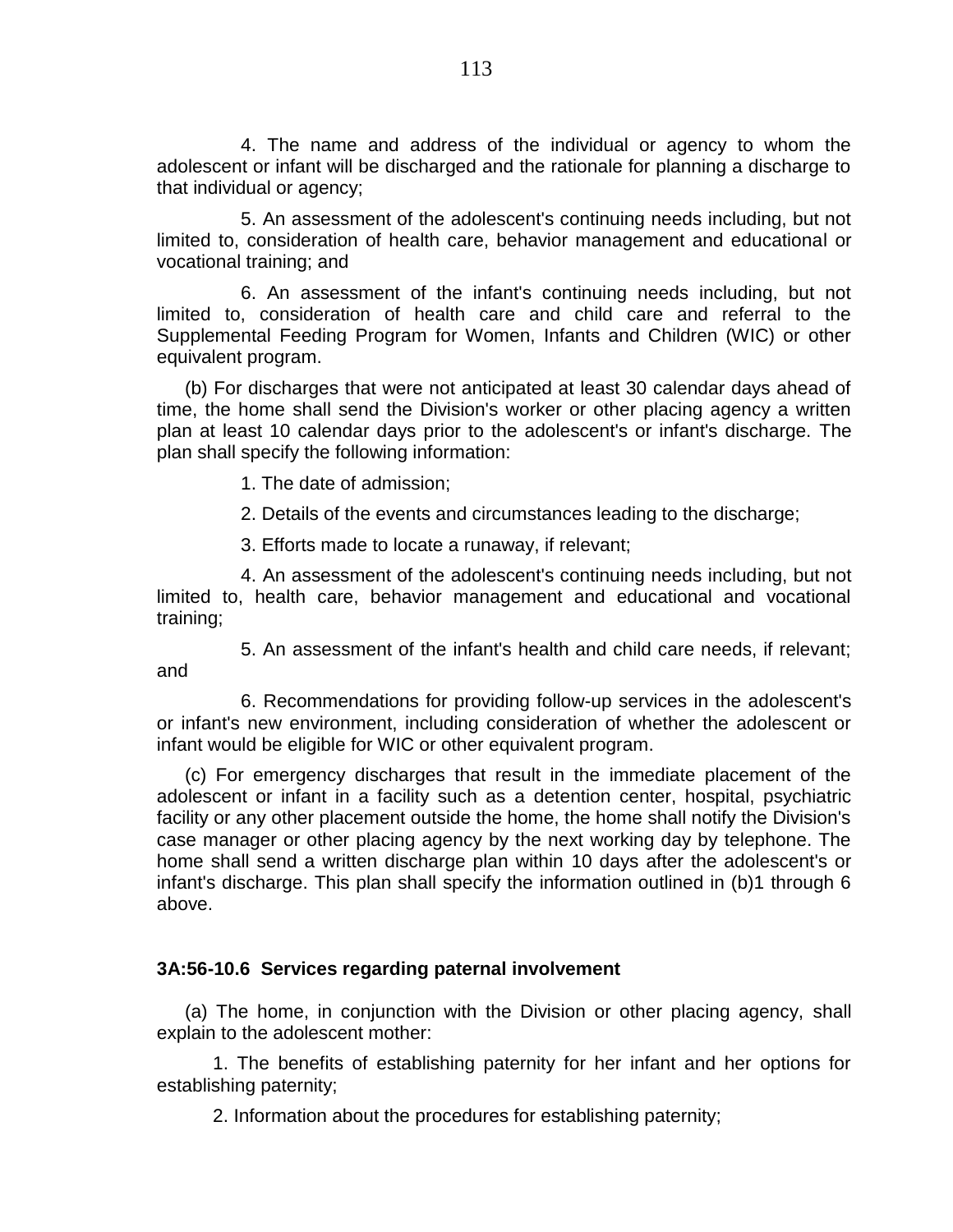3. How to deal with future questions her infant may have about his or her father;

4. How to manage visitation arrangements between her infant and the infant's father; and

5. That establishing paternity is not a condition for remaining in the home.

(b) The home shall discuss the topics specified in (a) above prior to the discharge of the adolescent mothers in individual or group meetings with adolescent mothers and assist the adolescent in establishing paternity if she so requests.

(c) Unless it is contraindicated by the Division's worker, when the infant's father is known and the adolescent mother agrees, the home shall attempt to arrange contact with him to discuss his interest in his child.

(d) The home shall allow the fathers of infants residing in the home to attend parenting classes provided by the home.

### **3A:56-10.7 Services to the adolescent's family**

Unless it is contraindicated by the Division's worker, the home shall attempt contact with the adolescent's parents, or other adult relatives who are responsible for the adolescent if the parents are not available, to discuss the case management plan.

### **3A:56-10.8 Parenting education**

(a) The home shall have a written curriculum or guidelines for providing parenting education that shall include, but not be limited to, the following topics:

1. Infant and child development including alternatives to punishment and options for toilet training;

2. Age-appropriate stimulation, games and other recreational activities for children;

3. Providing for child care;

4. Health and nutritional care including an explanation of the Supplemental Feeding Program for Women, Infants and Children (WIC);

5. Relationships with the adolescent mother's family;

6. Dealing with feelings about the adolescent's relationship with the infant's father; and

7. Options for placing the infant in a separate foster care placement or for adoption.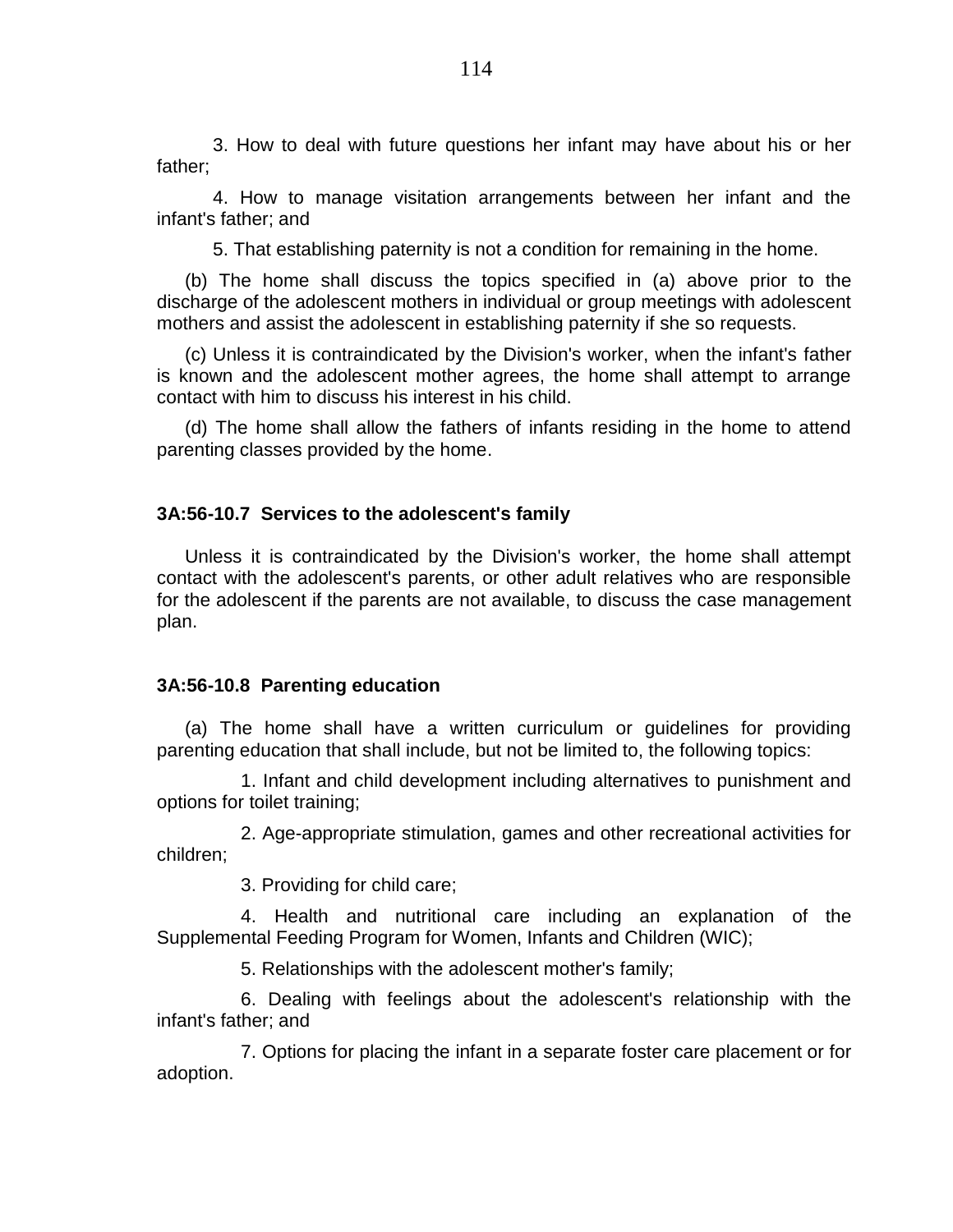(b) The home shall provide parenting education on a group or individual basis to each adolescent.

(c) The home shall provide each adolescent at least one hour of parenting education each week until the home documents that the adolescent has mastered skills or resolved issues specified in (a) above.

(d) The home shall involve the adolescent in shopping for her infant's clothes and other necessities.

(e) The home shall provide information to the adolescent on preventing child abuse and neglect, including, but not limited to:

1. Discussion of mandatory reporting;

2. How to identify the reported abuse and neglect; and

3. Resources to help parents avoid abusing or neglecting their children.

### **3A:56-10.9 Infant stimulation**

(a) The home shall ensure that all infants under three months of age are held and spoken to, or placed in a position to observe group activity when they are awake during daytime hours.

(b) The home shall ensure that infants up to six months of age are held by their mother or staff members throughout all feedings and that older infants are held if they are incapable of holding a bottle on their own.

(c) The home shall ensure that all infants have at least one toy that is accessible to them in their bedrooms.

(d) The home shall ensure that when adolescent mothers are in school or working, their infants are cared for, either in the home, in a licensed child care center, or in a registered family child care or group day care home.

(e) Homes that provide services to adolescent mothers and infants between three and 18 months of age shall ensure that the adolescent mothers engage in at least four of the following activities with their infants for at least a total of 45 minutes each day:

1. Sensory activities: crib mobiles, teething toys, busy boxes, baby mirrors, rattles, melody chimes, squeeze toys, or other comparable supplies or equipment;

2. Language activities: picture books, toy telephones, records, hand puppets, stuffed animals, soft washable dolls, photographs, or other comparable supplies or equipment;

3. Manipulative activities: squeeze and grip toys, boxes, sorting and stacking toys, three or four-piece wooden inlay puzzles, puzzle blocks, simple threading toys, mobile pull toys, balls, or other comparable supplies or equipment;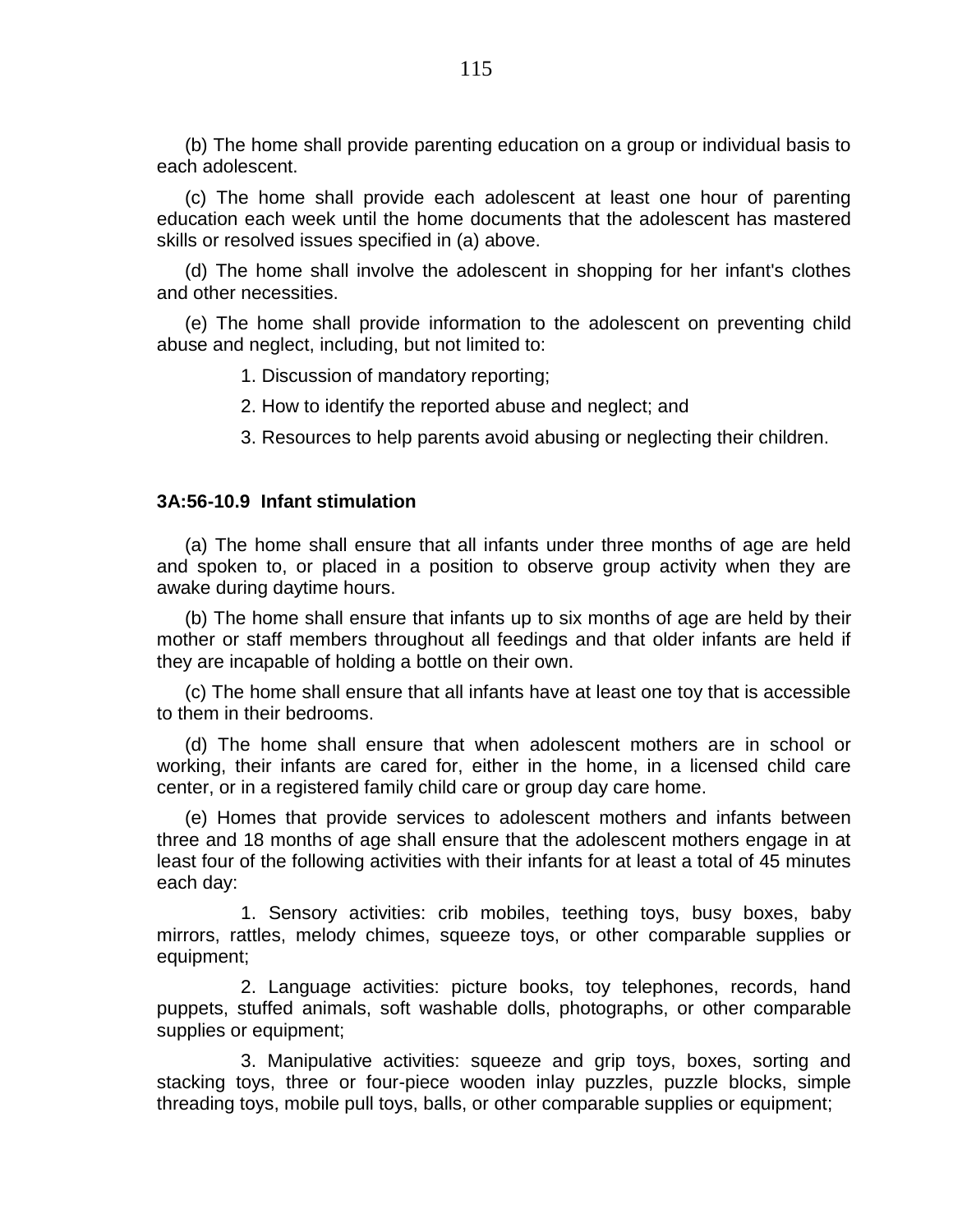4. Building activities: soft lightweight blocks, toy cars, trains or boats, figures of animals and people, stacking rings or cups, nesting toys, or other comparable supplies or equipment;

5. Large muscle activities: low climbers, slides, riding or rocking toys, foam or soft plastic balls, gym mats, play tunnels, or other comparable supplies or equipment; or

6. Music activities: rhythm instruments, record player and records, toys equipped with musical tones, musical mobiles, busy boxes, drums, xylophones, pianos, or other comparable supplies or equipment.

(f) Homes that provide services to adolescent mothers and infants 18 months of age and older shall ensure that adolescent mothers engage in at least three of the following activities with their child for at least a total of 45 minutes each day:

1. Language activities: reading a book, playing with flannel boards, pictures for discussion, materials for recognition, identification or classification, puppets, audio-visual equipment, or other comparable supplies or equipment;

2. Science and math activities: plants and gardening equipment, aquarium with fish or other appropriate live animals, water table and supplies, sand table and supplies, cooking supplies, weather chart, thermometer, counting equipment, or other comparable supplies or equipment;

3. Manipulative activities: puzzles, pegs and pegboards, lacing boards, table top building toys, stencils, dominoes, pounding bench, lotto games, or other comparable supplies or equipment;

4. Large muscle activities: rocking boat, wheel toys, climbers, slides, balance beam, barrels, large cartons, parachute, balls and beanbags, outdoor play equipment, gym mats, or other comparable supplies or equipment;

5. Building activities: unit blocks--minimum of four sizes, transportation toys, farm animals, play people, work bench and tools, table top building toys, building logs, or other comparable supplies or equipment;

6. Art activities: crayons, tempera paint, large brushes and newsprint, finger paint and finger paint paper, construction paper in assorted colors, paste or glue, blunt scissors, collage materials, non-toxic felt tip markers, easels, clay or playdough, or other comparable supplies or equipment; or

7. Music activities: record player and records, piano, organ, guitar, rhythm sticks, drums, cymbals, bells, tape recorder, or other comparable supplies or equipment.

(g) The home shall ensure that television watching is not used as a substitute for mother-child interaction.

# **3A:56-10.10 Infant toys and equipment**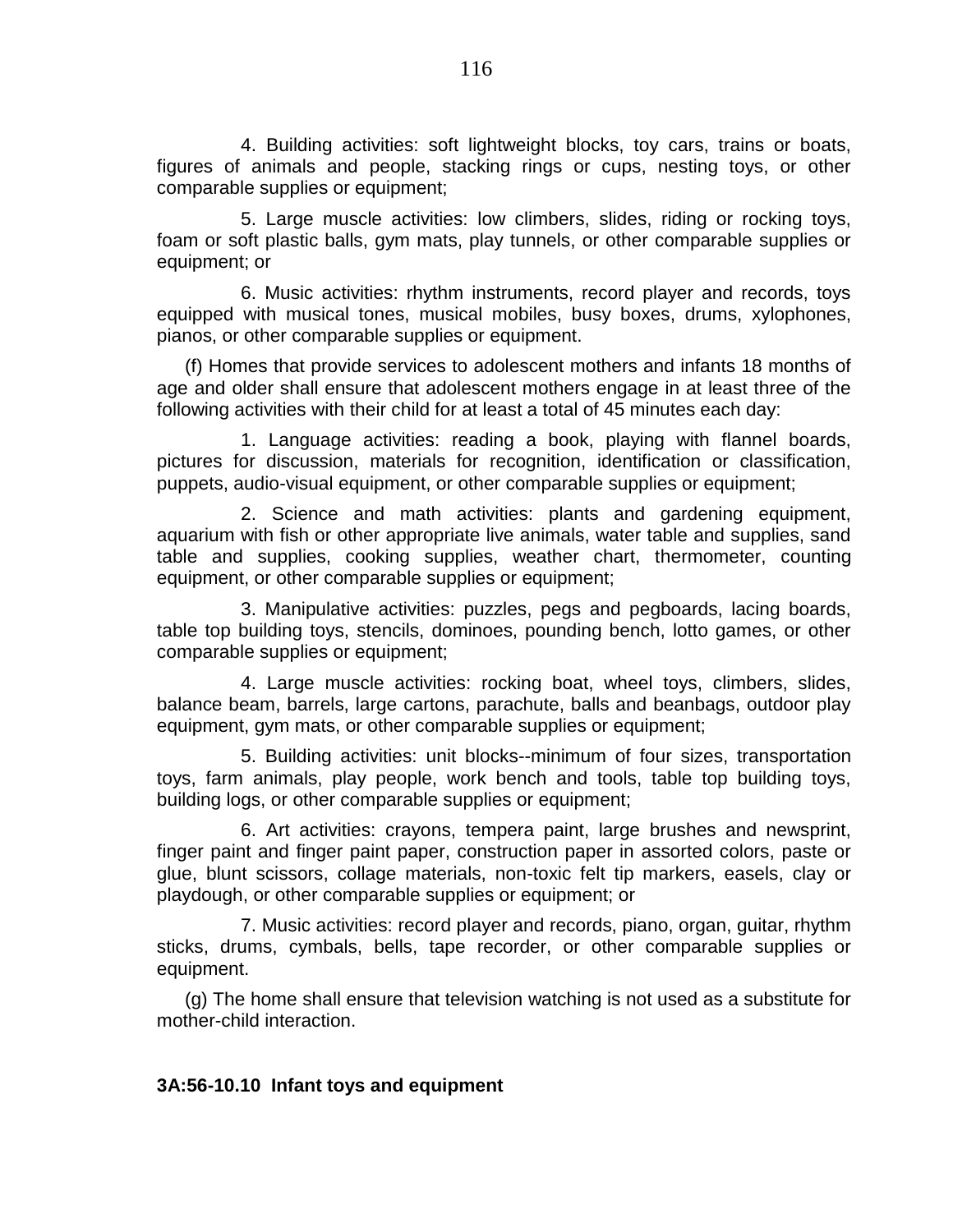(a) The home shall only use infant and play equipment that is sturdy and of safe construction, non-toxic and free of hazards.

(b) The home shall have a choker tube to ensure that all parts of all toys used by infants under three years of age are large enough so they can not be swallowed by the infants.

(c) The Office of Licensing may also require the home to take other necessary precautions to promote toy and equipment safety in keeping with recommendations of the United States Consumer Product Safety Commission.

## **3A:56-10.11 Recreation**

(a) In addition to the requirements specified in N.J.A.C. 3A:56-6.8, the home shall encourage each adolescent to use her leisure time productively by documenting in the adolescent's case management plan the home's efforts to:

1. Inform the adolescent of appropriate activities for herself and her infant in the community;

2. Teach the adolescent how to manage time and money to be able to participate in recreational activities; and

3. Teach the adolescent how to use public transportation so she and her infant can go to activities in the community.

(b) The home shall organize monthly outings or planned group activities within the home for adolescents and their infants.

### **3A:56-10.12 Money and allowance**

(a) The home shall provide opportunities for all adolescents to earn an allowance, unless the adolescent is receiving Temporary Assistance for Needy Families (TANF) benefits.

(b) The home shall not require an adolescent to assume responsibility for expenses for her care or that of her infant, except for amounts needed to pay for damages done to the home by the adolescent or her infant.

1. When an adolescent damages the home's property, the home shall verify who damaged the property in an incident report before requiring the adolescent to pay restitution.

2. When an infant damages the home's property, the home shall verify who damaged the property and that the damage resulted from a lack of supervision by the adolescent mother, before requiring the adolescent mother to pay restitution.

3. The restitution payments shall not exceed 50 percent of an adolescent's weekly income from allowance and earnings.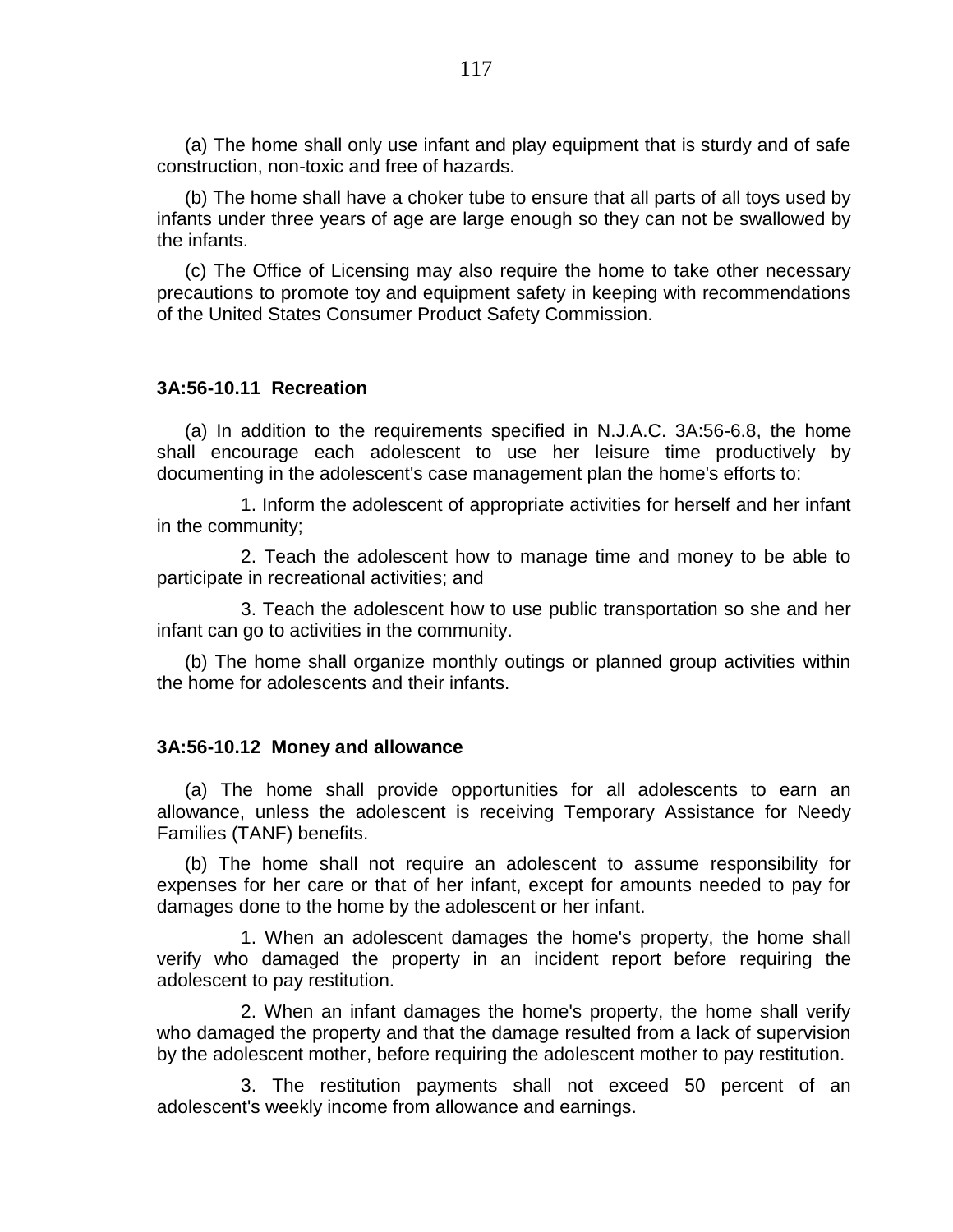4. Adolescents who are working or have a savings account shall have the option to make a lump sum payment for intentional damages.

5. The home may offer the adolescent the option of performing additional chores in lieu of restitution payments.

# **3A:56-10.13 Visiting and communication**

(a) The home may ensure that the adolescents and infants are allowed to have regular contact with family members, including the infant's father.

1. The home shall designate hours for family visits provided that there are opportunities for families to visit each week.

2. The home may limit family members' visits to designated places within the home provided that family members visiting with the infant have access to equipment and toys that can foster communication with the infant.

(b) The home shall develop a visiting policy and explain the visiting policy to the adolescent and her parent(s) at intake. The visiting policy shall specify:

1. How visiting may be arranged;

2. That family visits shall not be denied for an adolescent's infraction of rules, but may be denied as part of a case management plan after consultation with the Division's worker or other placing agency;

3. That family members who are under the influence of drugs or alcohol shall not be allowed to transport the adolescent or her infant;

4. That the adolescent and infant may visit with representatives from the Division or other placing agency upon request and that these visits shall not be denied for any reason;

5. The hours when an adolescent may visit with friends and whether the adolescent's visits with friends may be curtailed for infraction of the rules;

6. That the home may overrule an adolescent's arrangements for leaving her infant with persons living outside the home; and

7. That family members, including the infant's father, shall not be denied visitation unless the home documents show they pose a risk to the infant or adolescent.

# **3A:56-10.14 Behavior management**

(a) Staff members shall follow all the requirements as specified in N.J.A.C. 3A:56-6.14.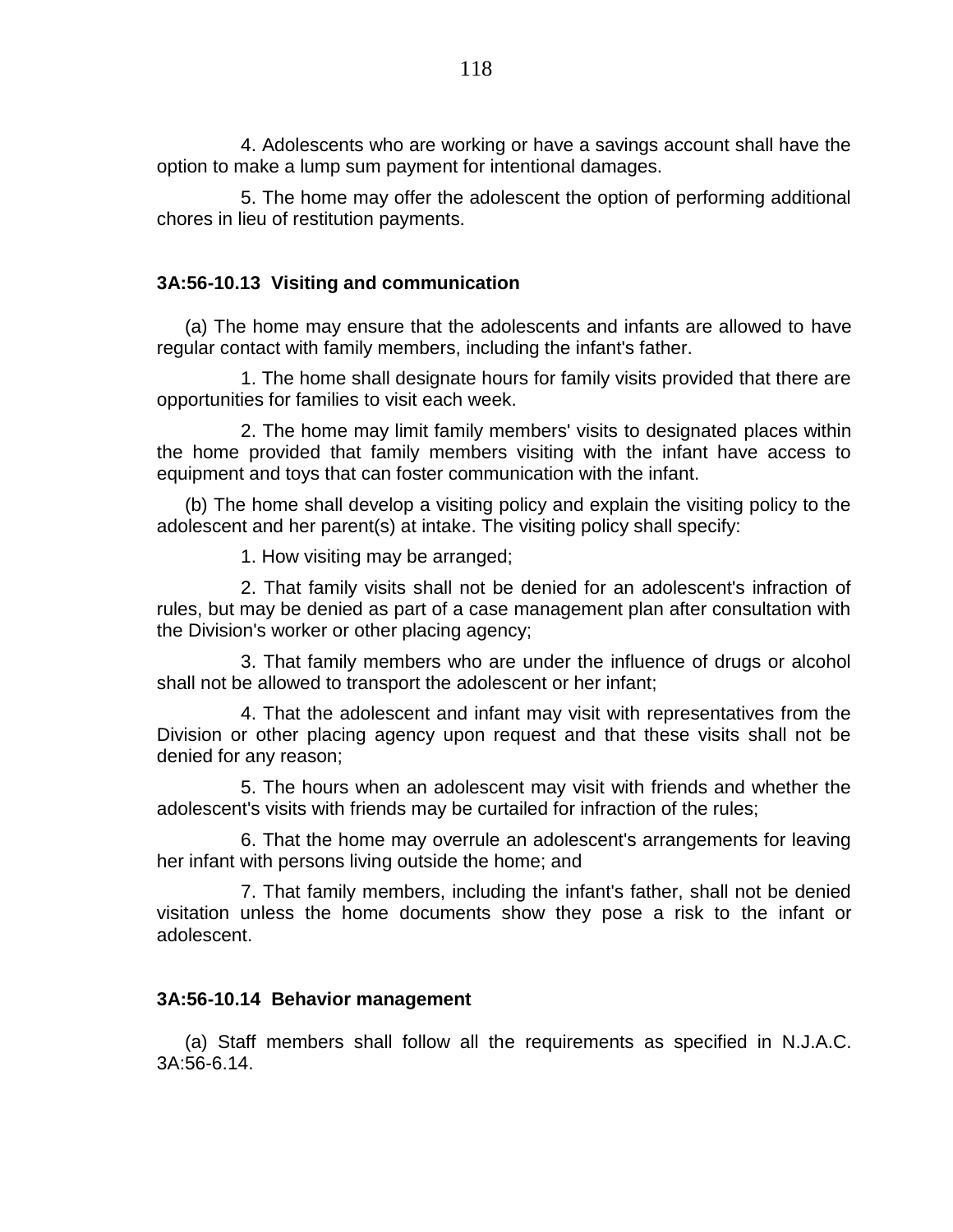(b) The home shall assign responsibility for the discipline, control, and supervision of adolescents to staff members and not delegate that responsibility to other adolescents.

(c) The home shall prohibit adolescents from using the punishments specified in N.J.A.C. 3A:56-6.14 on their own infants or on another infant for whom they are caring.

(d) The home shall ensure that no staff member or adolescent mother disciplines an infant for refusing to eat or sleep, or for crying or soiling.

## **3A:56-10.15 Comprehensive health plan for pregnant adolescents**

(a) The home shall ensure that all pregnant adolescents receive comprehensive prenatal care including, but not limited to:

1. Monthly visits to an obstetrician or certified nurse mid-wife during the first 28 weeks of gestation;

2. Biweekly visits to an obstetrician or certified nurse mid-wife from the 29th to 36th week of gestation;

3. Weekly visits to an obstetrician or certified nurse mid-wife from the 36th week of gestation until delivery;

4. Child birth classes provided by a registered nurse or child birth educator; and

5. A postpartum visit within six weeks of delivery.

(b) The home shall ensure that pregnant adolescents make up missed medical appointments.

(c) The home shall refer all pregnant adolescents to the Supplemental Feeding Program for Women, Infants and Children (WIC) or other equivalent program and make necessary follow-up, or document that the pregnant adolescent was ineligible for WIC or other equivalent program.

(d) The home shall ensure that arrangements for the birth of the infant are made by the end of the first trimester. If the adolescent enters the home after the first trimester, the home shall ensure that arrangements for delivery are made by the second prenatal visit.

1. The home shall ensure that a system is established to provide background medical information on the pregnant adolescent to the hospital identified for delivery or at the birthing center identified for delivery.

2. The home shall document that delivery arrangements have been made by recording the name and address of the selected hospital or birthing center in:

i. The adolescent's record; or

ii. As part of the administrative record.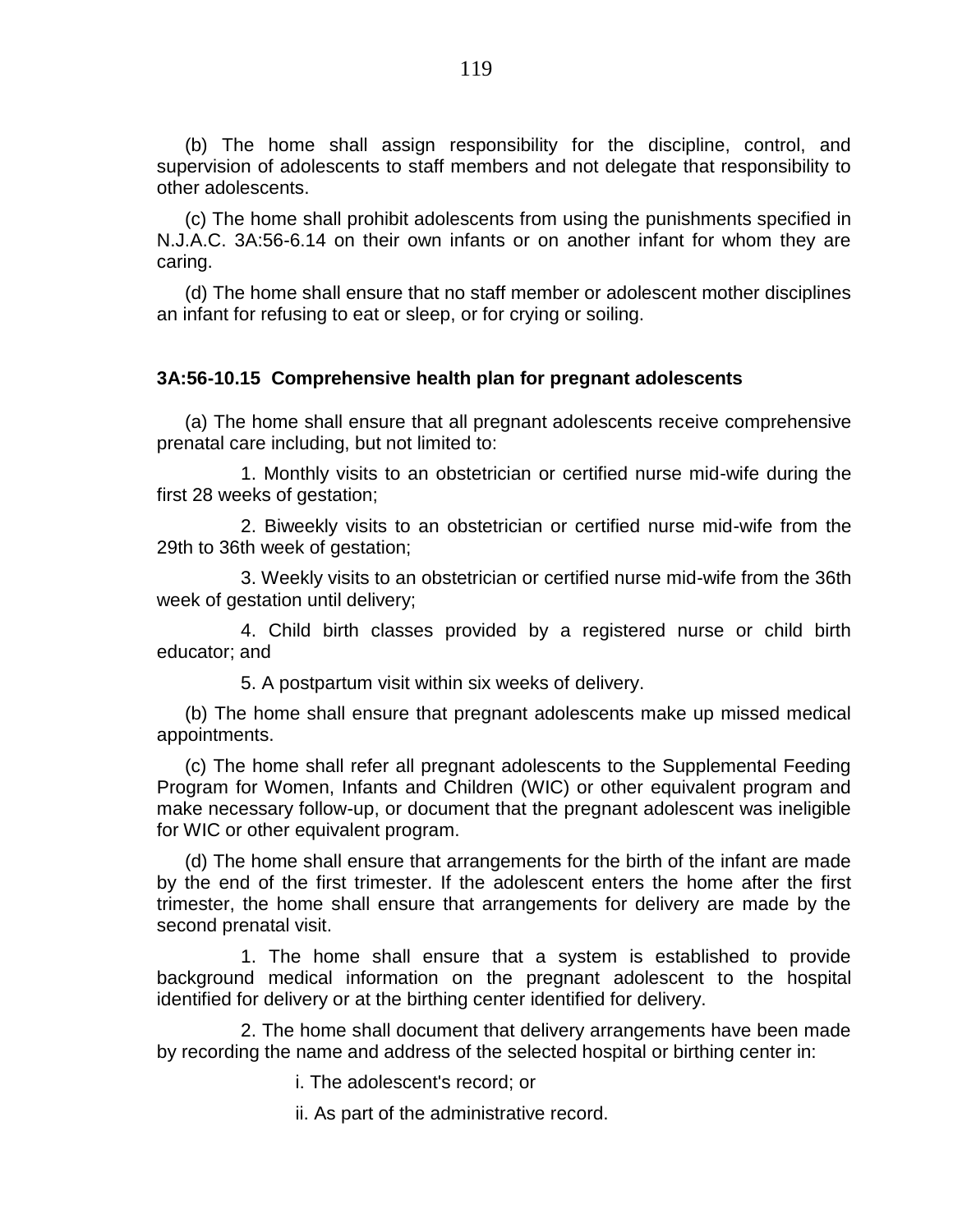(e) The home shall ensure that a staff member or volunteer accompanies the adolescent to the hospital or birthing center when she is ready to deliver and that the staff member or volunteer remains with the adolescent until health care personnel are assigned to her.

(f) The home shall arrange for pregnant adolescents to receive a dental examination within three months of admission and every six months thereafter.

# **3A:56-10.16 Comprehensive health plan for infants**

(a) The home shall ensure that infants were referred to the Supplemental Feeding Program for Women, Infants and Children (WIC) or other equivalent program and take necessary follow-up, or document that the infant was ineligible for WIC or other equivalent program.

(b) Unless contraindicated by the physician, the home shall ensure that the adolescent mothers adhere to the following schedule in obtaining health care for infants:

1. At age one month, the infant receives:

i. A physical examination including height, weight, temperature check, and measurement of head and chest circumference;

ii. A check for PKU, if indicated (may be completed prior to the infant's discharge from the hospital);

iii. A check for hypothyroidism, if indicated (may be completed prior to the infant's discharge from the hospital);

iv. A check for galactosemia, if indicated (may be completed prior to the infant's discharge from the hospital);

v. A check for sickle cell disease, if indicated (may be completed prior to the infant's discharge from the hospital); and

vi. A check for other hemoglobinopathies, if indicated (may be completed prior to the infant's discharge from the hospital);

2. Between two and two and one-half months of age, the infant receives a physical examination;

3. Between three and one-half and four months, the infant receives a physical examination;

4. Between five and six months, the infant receives:

i. A physical examination; and

ii. A developmental assessment;

5. Between eight and nine months, the infant receives:

i. A physical examination;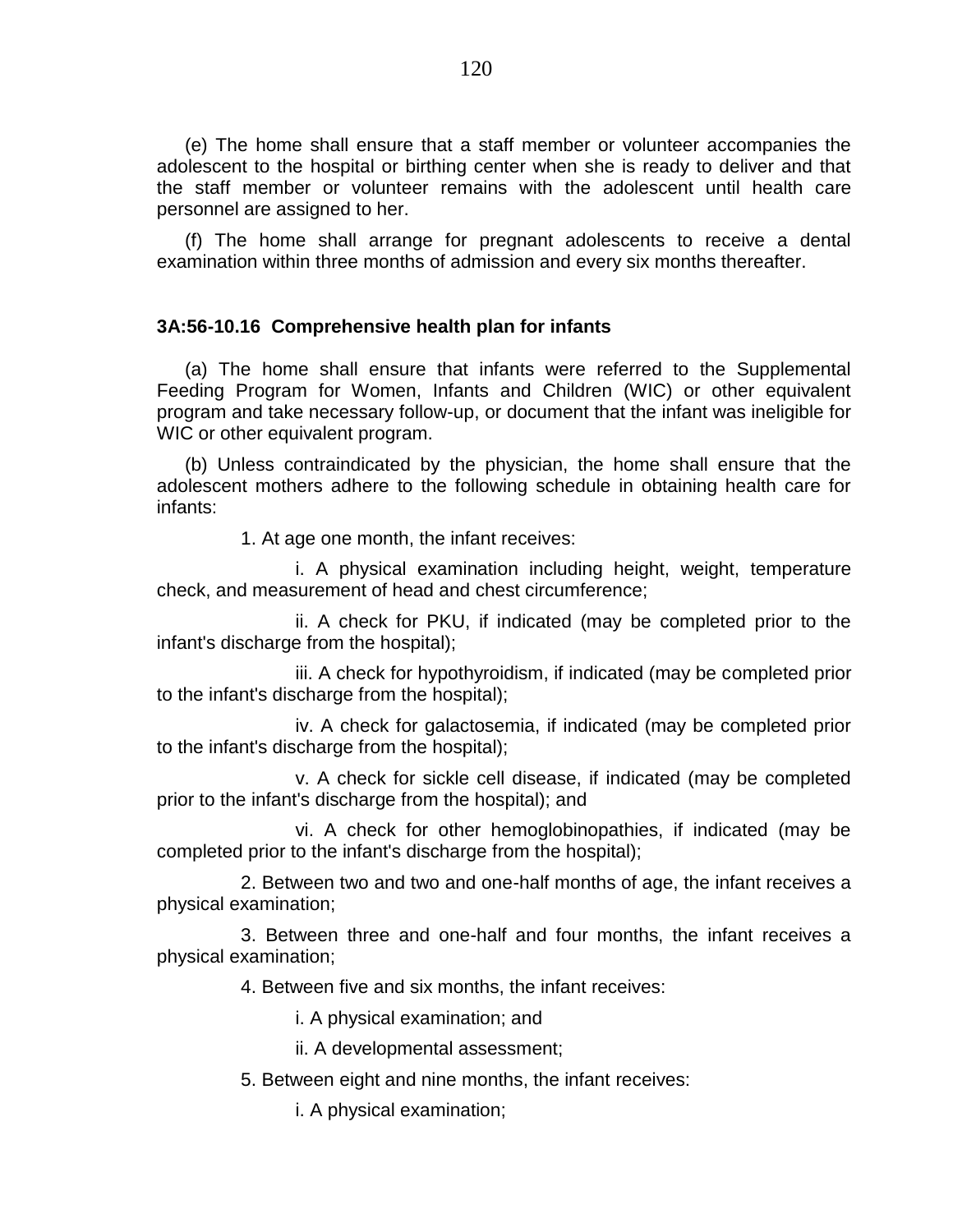ii. A hemoglobin test; and

iii. A sickle cell screening, if indicated;

6. Between 11 and 12 months, the infant receives:

i. A physical examination;

- ii. A developmental assessment; and
- iii. A tuberculin test;
- 7. At 15 months, the infant receives a physical examination;
- 8. At 18 months, the infant receives a physical examination;

9. At 24 months and annually thereafter (until age five), the infant receives:

i. A physical examination;

ii. A developmental assessment;

iii. A hemoglobin test;

iv. Urinalysis, and a tuberculin test if indicated; and

10. At 36 months and semi-annually thereafter, a dental examination.

(c) Unless contraindicated by the physician, the home shall ensure that all infants, toddlers and children receive the following childhood immunizations and boosters within the established age ranges as recommended by the Center for Disease Control's (CDC) Advisory Committee on Immunization Practices (ACIP), the American Academy of Pediatrics (AAP), and the American Academy of Family Physicians (AAFP):

1. Diphtheria, Tetanus, Pertussis (DPT) or Diphtheria and Tetanus Toxoids and accellular Pertussis (DTaP) Vaccine;

2. Inactivated Poliovirus Vaccine (IPV) or All-Oral Poliovirus Vaccine (OPV);

3. Measles-Mumps-Rubella Vaccine (MMR);

4. Haemophilus influenzae type b (hib) vaccine;

5. Hepatitis B Vaccine; and

6. Varicella Virus Vaccine.

(d) The home shall ensure that the adolescent mother has her child's sight and hearing tested when she takes a child over three and one-half years of age for a medical examination. This testing shall be repeated for children ages four and five years old who remain in the home.

# **3A:56-10.17 Comprehensive health care for adolescent mothers who are not pregnant**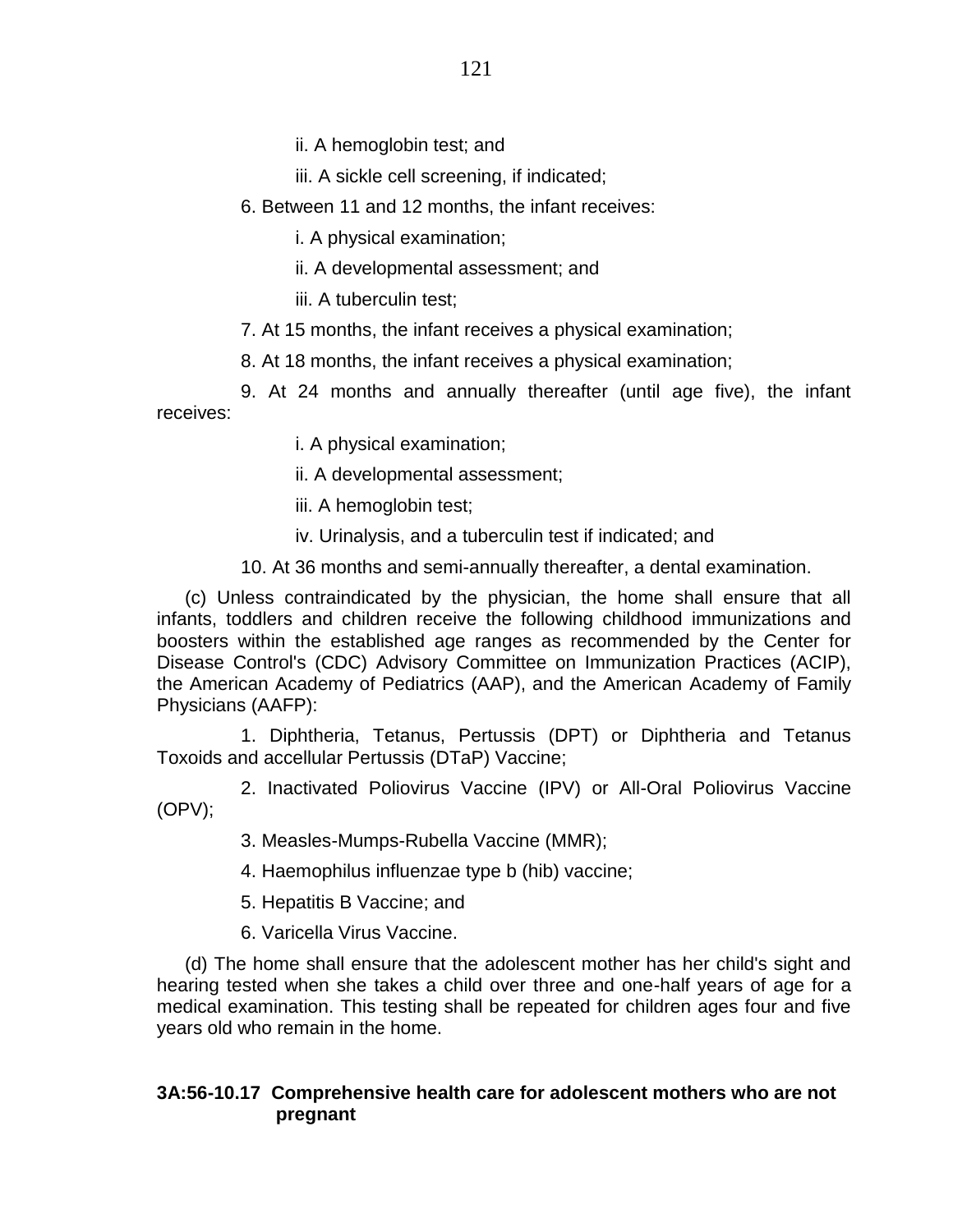(a) The home shall ensure that all adolescent mothers who are not pregnant and who have not had a health examination within 30 days prior to admission, receive a comprehensive health examination within 72 hours of admission to the home. This comprehensive health examination shall include, but not limited to, an assessment of:

- 1. Height and weight;
- 2. Blood count;
- 3. Urinalysis;
- 4. Vision;
- 5. Hearing; and
- 6. Gynecological exam.

(b) The home shall arrange for follow-up medical care recommended as part of the comprehensive health examination.

(c) The home shall ensure that adolescent mothers receive a dental examination within three months of admission and every six months thereafter.

### **3A:56-10.18 Care of sick infants**

(a) When an infant at the home has any illness or symptom of illness including, but not limited to, those specified below, the home shall ensure that the adolescent mother or staff contacts a licensed physician:

1. Severe pain or discomfort;

2. Acute diarrhea, characterized as twice the child's usual frequency of bowel movements with a change to a looser consistency within a period of 24 hours, or bloody diarrhea;

3. Two or more episodes of acute vomiting within a period of 24 hours;

4. Elevated oral temperature of 101.5 degrees Fahrenheit or over or axillary temperature of 100.5 degrees Fahrenheit or over in conjunction with behavior changes;

5. Lethargy that is more than expected tiredness;

6. Yellow eyes or jaundiced skin;

7. Red eyes with discharge;

8. Infected, untreated skin patches;

9. Difficult or rapid breathing or severe coughing;

10. Skin rashes in conjunction with fever or behavior changes;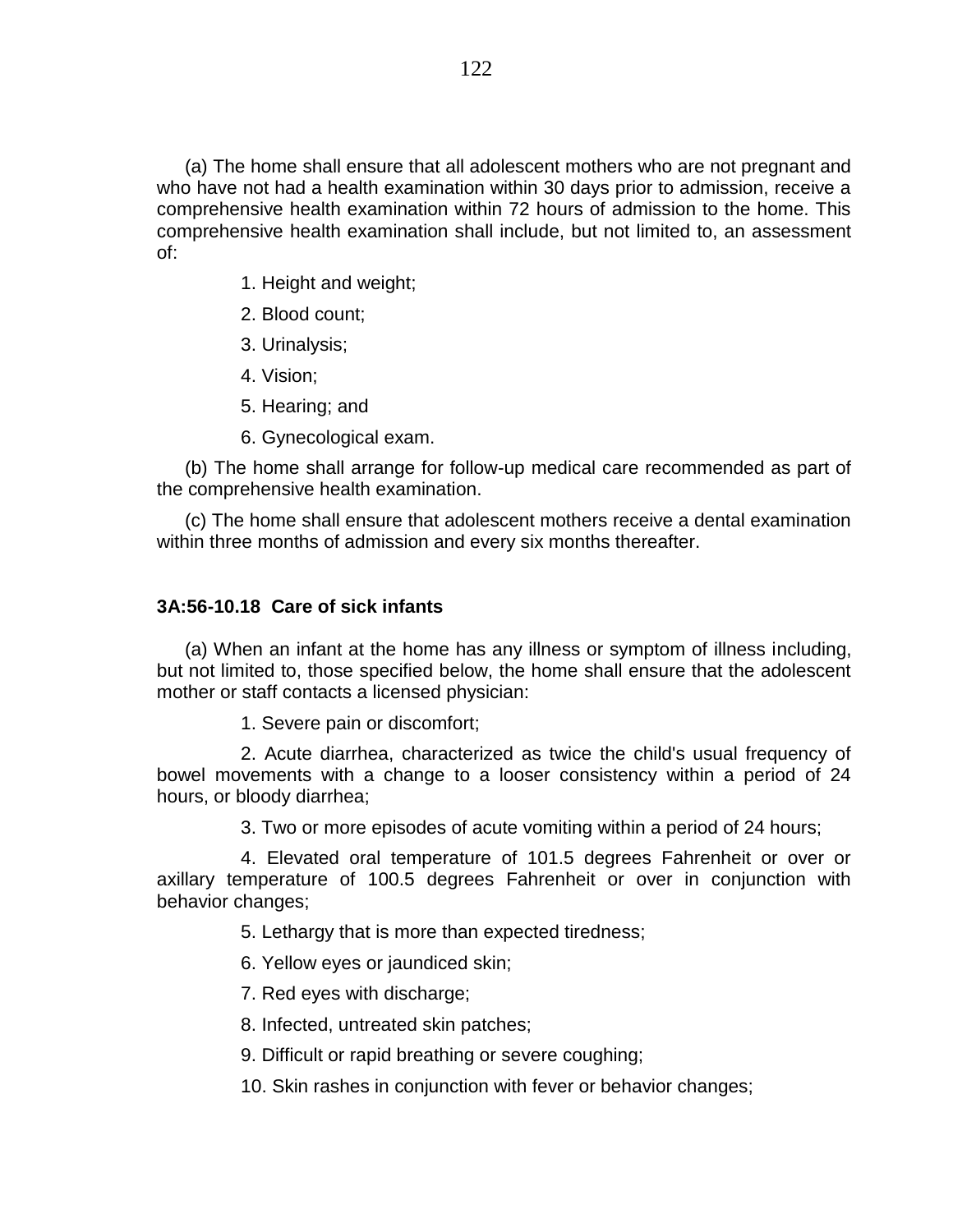11. Weeping or bleeding skin lesions that have not been treated by a health care provider;

12. Mouth sores with drooling; or

13. Stiff neck.

(b) The home shall follow the physician's advice about whether to permit the infant who is ill to have contact with other infants.

# **3A:56-10.19 General medical practices**

(a) The home shall ensure that any medical, dental, psychological or psychiatric treatment or medication administered to an adolescent is explained to the adolescent.

1. The home shall ensure that any medical, dental, psychological or psychiatric treatment or medication administered to an infant is explained to the adolescent mother.

(b) When serious accidents or illnesses occur to an infant, the home shall take necessary emergency action and notify the adolescent, the adolescent's parents, if applicable, the Division's worker or other placing agency, and the Office of Licensing immediately.

(c) When serious accidents or illnesses occur to an adolescent, the home shall take necessary action and notify the adolescent's parents if she is under 18 years of age, the Division's worker or other placing agency, and the Office of Licensing immediately.

# **3A:56-10.20 Medication**

(a) The home shall ensure that adolescents use only prescription and nonprescription medication that is authorized by a physician.

1. The home shall permit adolescents to administer medication to their infants and themselves, unless the physician, psychiatrist or psychologist advises otherwise; in such cases the home shall document the reasons in the adolescent's record.

2. The home shall ensure that adolescents follow the advice of the infant's physician for administering medication to their infants.

3. The home shall supervise the adolescent's administration of all medication she gives to her infant and may require the adolescent to record the information specified in (b) below.

(b) The home shall maintain a medication log book that contains the following information: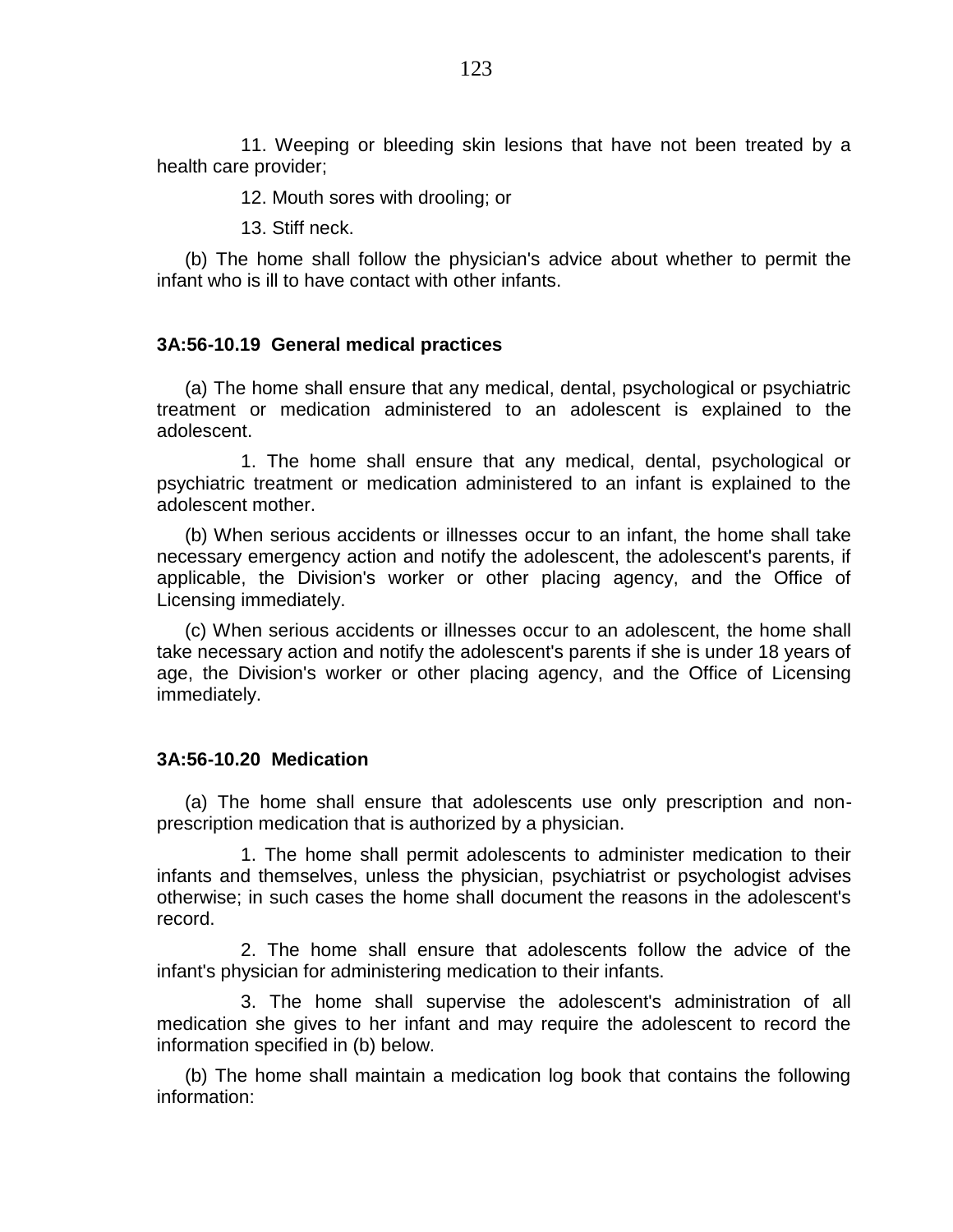1. Name of adolescent or infant receiving medication, whether prescription or non-prescription;

2. Type of medication, dosage, and intervals between dosages;

3. What to do if a dosage is missed;

4. Reason for medication;

5. Date and time medication was administered;

6. Possible side effects of the medication, if any; and

7. Signature and title of staff member or adolescent dispensing medication.

(c) The home shall ensure that the following procedures for storage are followed:

1. Homes shall keep prescription and non-prescription drugs in a locked cabinet, or, as needed, a locked container in a refrigerator that is inaccessible to infants;

2. External drugs and internal drugs shall be stored in separate locked shelves;

3. All outdated stocks and prescriptions no longer in use shall be disposed of safely, as specified in N.J.A.C. 3A:56-7.4;

4. The telephone number of the regional poison control center shall be posted at all medication-dispensing stations and by each telephone; and

5. Medical supplies shall be stored in an area accessible to staff members at all times.

(d) In situations where the home determines that an adolescent is capable of self-administration of prescription birth control-related supplies, the home may allow the adolescent to maintain prescription birth control-related supplies among her personal possessions, provided that the home:

1. Provides a locked cabinet or box for storage; and

2. Documents the rationale and arrangements for the adolescent to maintain prescription birth control-related supplies.

# **3A:56-10.21 Environmental sanitation requirements for disinfecting**

(a) The home shall first wash with soap and water and then disinfect those items specified below with a solution that shall either be:

1. A commercially prepared disinfectant that indicates it kills bacteria, viruses and parasites. This solution shall be used in accordance with label instructions; or

2. A self-made solution consisting of one-quarter cup of household bleach to each gallon of water (one tablespoon per quart), which shall be prepared daily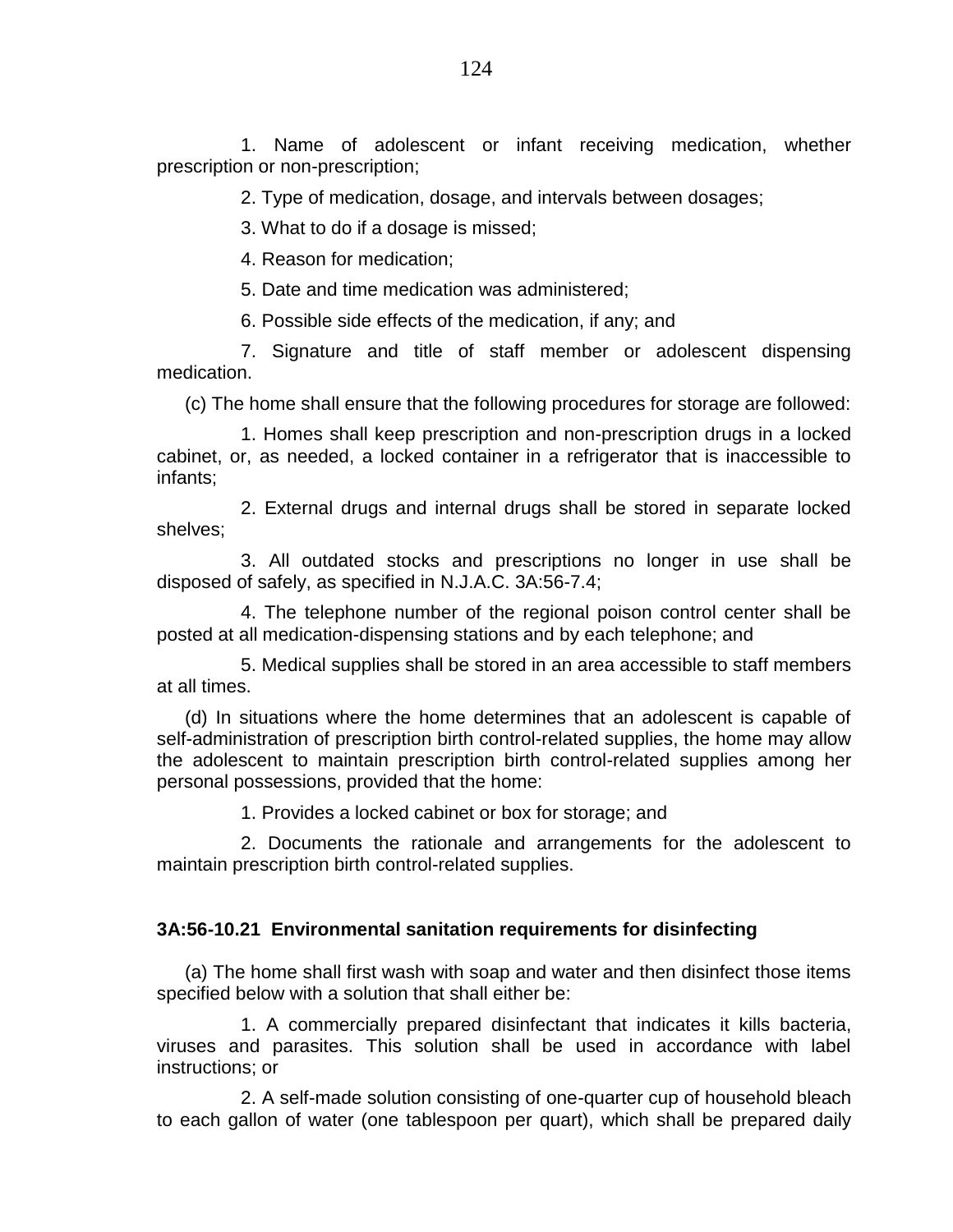and placed in a labeled, sealed container. This self-made solution shall not be utilized with those items specified in (d)2 below.

(b) The home shall ensure that the following equipment, items or surfaces are washed and disinfected after each use:

1. Toilet training chairs that have first been emptied into a toilet unless each infant has his or her own toilet training chair;

2. Sinks and faucets used for handwashing, if the sink is also used for rinsing a toilet training chair;

3. Diapering surfaces, used by more than one infant;

4. Toys mouthed by infants before being given to another infant;

5. Mops used for cleaning; and

6. Oral and rectal thermometers.

(c) The home shall wash and disinfect the following items at least daily:

- 1. Toilets and toilet seats used by more than one infant;
- 2. Diaper pails and lids used by more than one infant;
- 3. Drinking fountains;
- 4. Water table and water play equipment;
- 5. Play tables; and
- 6. Smooth surfaced non-porous floors in areas used by infants.

(d) The home shall wash and disinfect the following items at least weekly, and before use by another infant:

1. Cribs, cots, mats, playpens or other sleeping equipment approved by the Office of Licensing; and

2. Sheets, blankets or other coverings.

(e) The home shall wash and disinfect tables used by the infant for eating before each meal.

(f) Homes that maintain outside sandboxes or play areas containing sand shall ensure that:

1. Only asbestos-free sand is used; and

2. The sand is maintained in a safe and sanitary manner.

# **3A:56-10.22 Personal hygiene requirements**

(a) The home shall ensure that adolescents and staff members wash their hands with soap and running water immediately: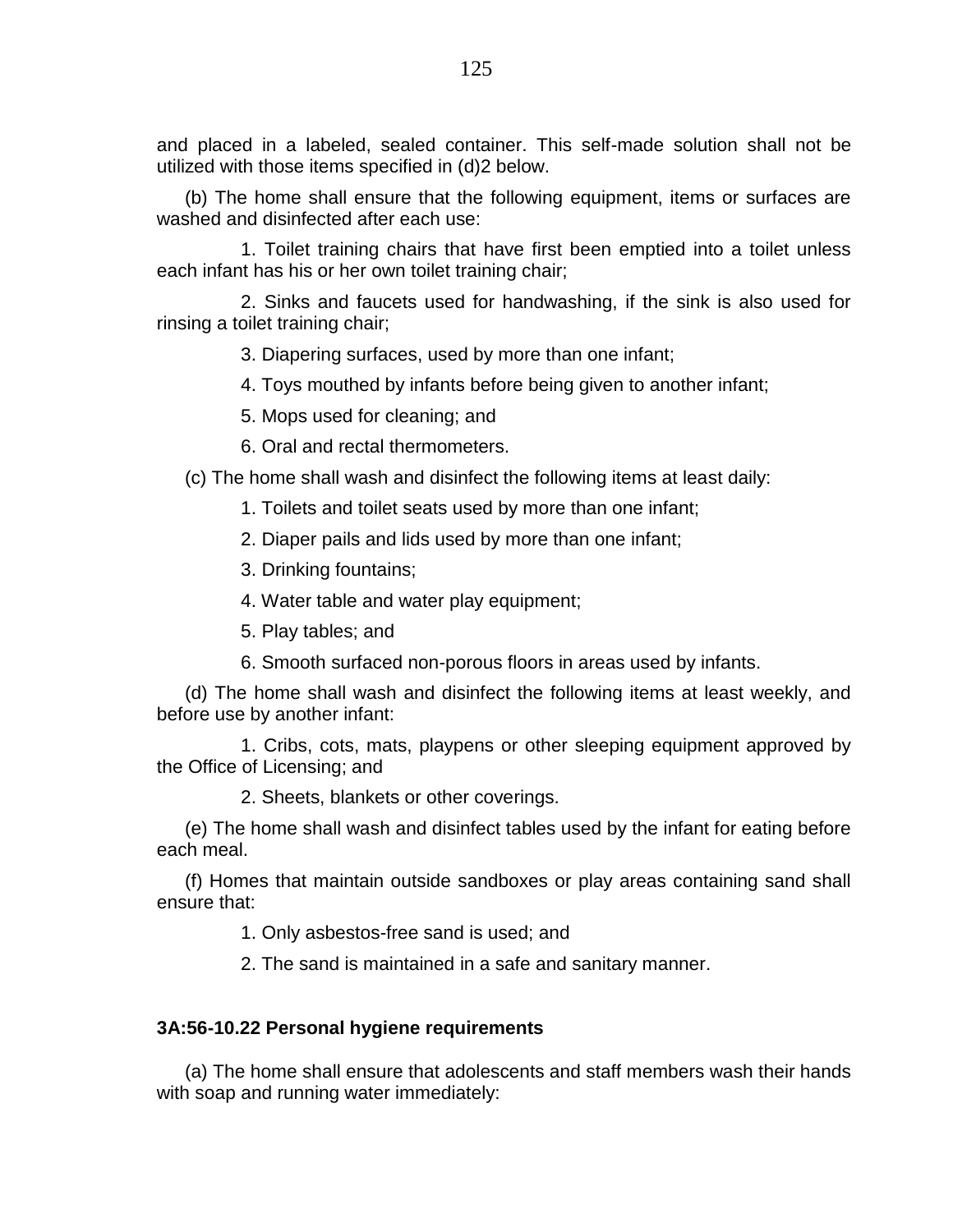1. Before preparing or serving food;

2. After diapering a child;

3. After toileting;

4. After assisting a child in toileting;

5. After caring for a child who appears to be sick;

6. After handling animals or their equipment or after coming in contact with an animal's body secretions; and

7. After coming into contact with blood, fecal matter, urine, vomit, saliva, nasal secretions, or other body fluids or secretions.

(b) The home shall ensure that adolescents or staff members:

1. Change each infant's diaper when wet or soiled; and

2. Wash and dry each infant's bottom during each diaper change with an individual disposable wash cloth, paper towel or disposable diaper wipes.

(c) The home shall ensure that soiled diapers are placed in a closed container that is lined with a leakproof or impervious lining.

1. Disposable diapers shall be removed from the home daily and placed in a closed container that is outside the building and used for refuse collection.

2. Non-disposable diapers shall be stored and laundered separately for each child except when the diapers are laundered by a commercial laundry service.

# **3A:56-10.23 Health education and physical care for adolescents and infants**

(a) The home shall ensure that adolescents receive training in personal care, hygiene, and grooming habits.

1. The home shall discuss the physiological changes experienced during adolescent pregnancy and childbearing with adolescents in the home.

2. The home shall instruct adolescents about sexually responsible behavior, including how to protect themselves from pregnancy and sexually transmitted diseases, including AIDS.

3. The home shall instruct all adolescents about the health consequences of cigarette smoking and alcohol and drug use.

(b) The home shall ensure that each adolescent bathes and grooms her infant daily, and provides other personal hygiene services that are necessary to meet the infant's needs.

1. The home shall give each adolescent and infant individual towels and washcloths.